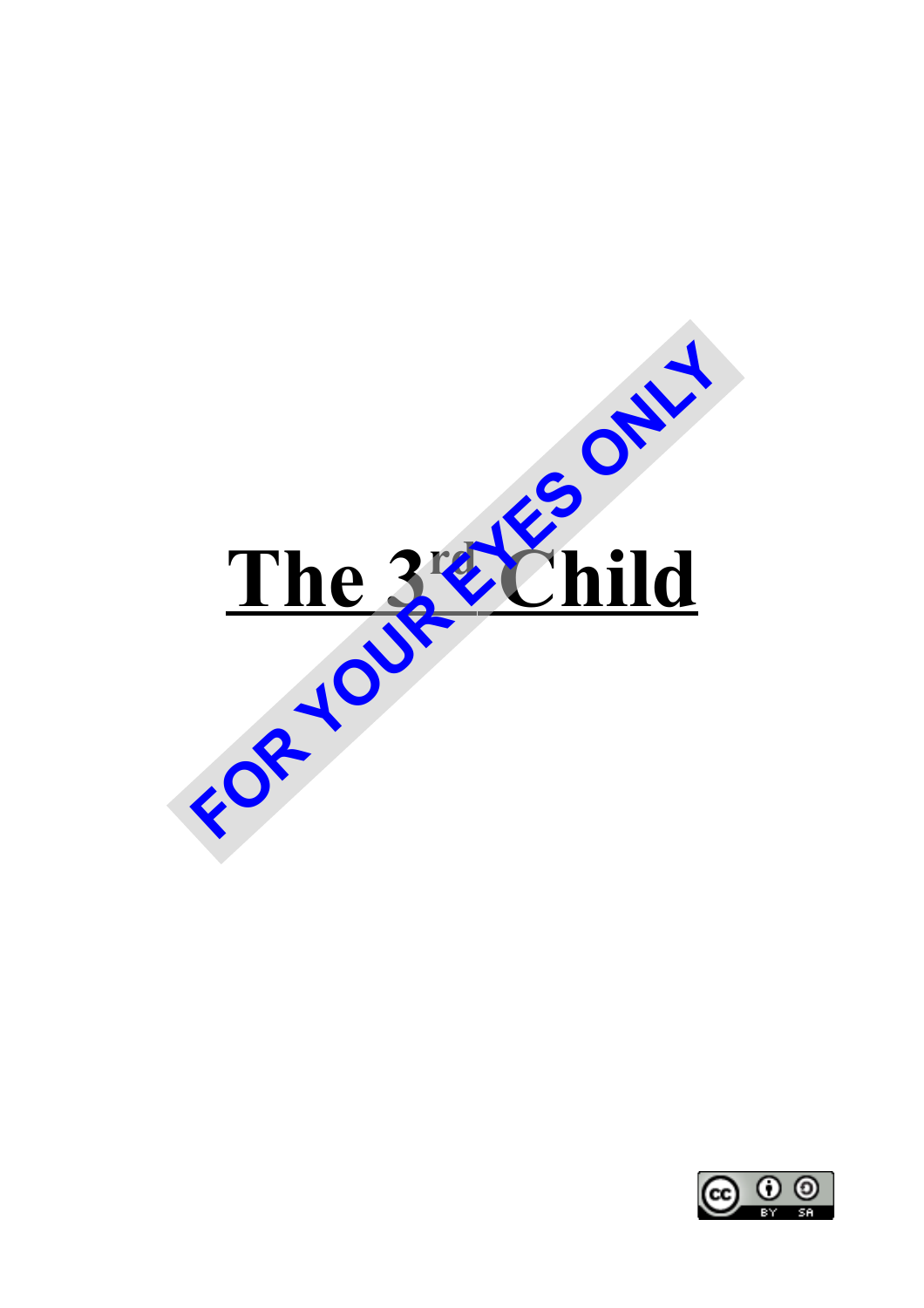# The Third Child

Part One.................Prologue (Narrative)

Part Two.................Friendship (Narrative)

Part Three..............The Mission ...............................- The Real Opponent (Narrative) ...............................- Purification (complete buzzwords) ...............................- Relay Race (complete buzzwords)



This work is licensed under a [Creative Commons Attribution-ShareAlike 3.0 Unported License](http://creativecommons.org/licenses/by-sa/3.0)

Blog page:<http://letztersein.com/drehbuchseite>

Contact to the author: commentary function on the blog page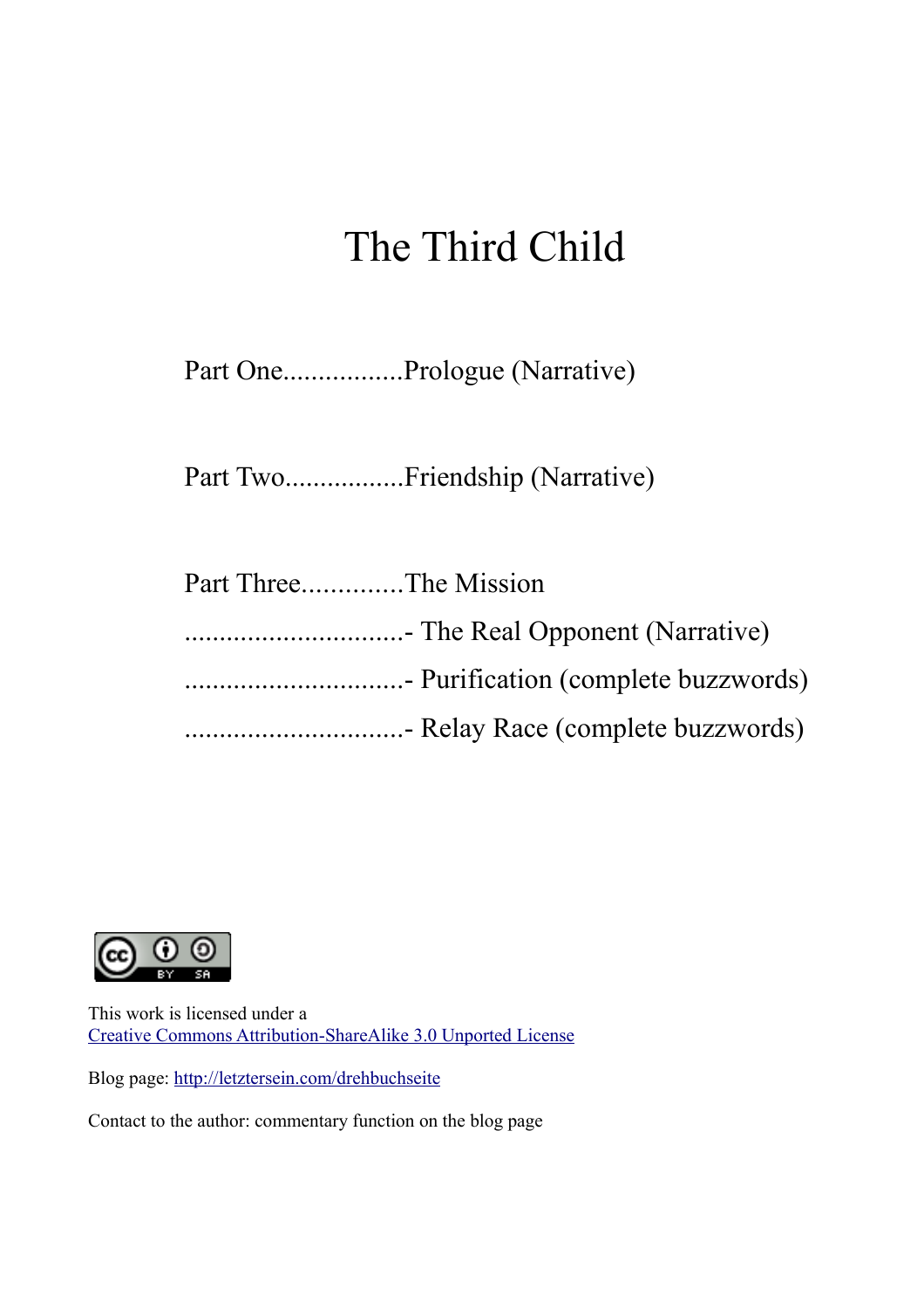# **The Third Child – Prologue**

## **Summary**

In a world that is split into two blocks - the "green" block and the "blue" block - Walter gets to know his destiny.

Walter is a bigamist because he cannot decide anything. And because he doesn't want to decide. But that's not the real problem.

Because there is this strange living dice cup ...

# **Foreword by the narrator**

This narrative consists of 32 chapters - which is a nice round number for a programmer. The chapters can be transferred more or less "one to one" into the scenes of a film.

Nevertheless, a "scene zero" is required in the film, which should optically tune in to the topic. The film would then have 33 scenes, which is also a "nice" number.

## **Scene zero**

The film begins with a look at a desert, empty lunar landscape, not a breath of wind. Through a tracking shot we first see traces in the sand - like the ones left by the moon mobile - over a hill, for example, and then the landing site of the first moon landing becomes visible - the landing gear of the Eagle, the American flag, as it was left behind in July 1969 have been - behind it appears the earth on the horizon.

Tracking shot from the moon to the earth - green / blue - over Europe -> Austria -> Vienna -> a single-family house in one of the less densely populated districts  $\rightarrow$  into the window.

Veronika is standing in the door of the study, Walter is sitting at the computer, but has turned to Veronika and is obviously talking to her.

This entire "scene zero" is 100% computer-animated, including Walter and Veronika.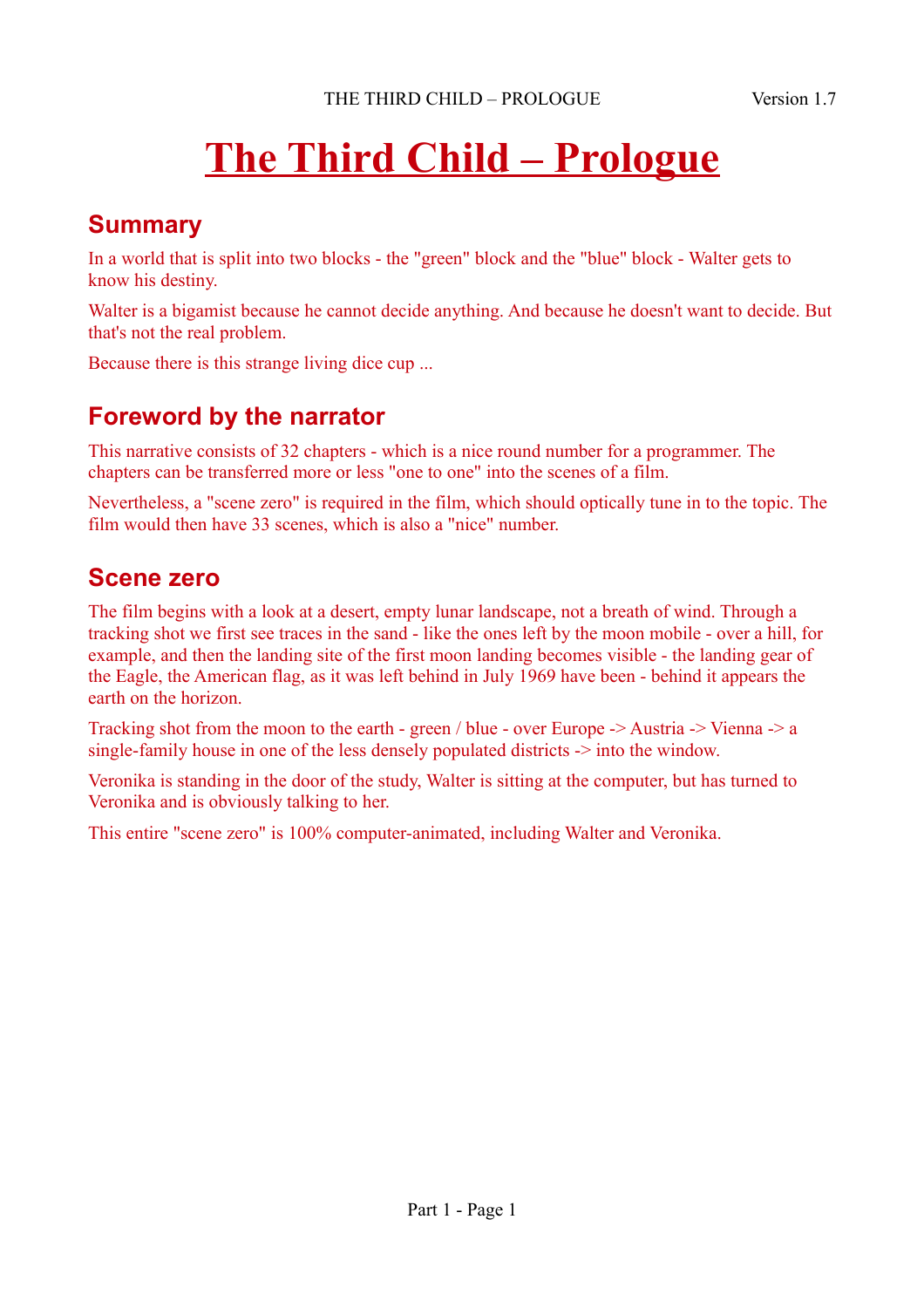## **Prehistory**

And once again Veronika was right. When she said, "You take yourself too seriously," Walter simply swallowed his reply and turned back to his flat screen monitor. Nothing would have come to his mind as answer anyway.

*But how did it all start?*

*I was born in the summer of 1969, and that's when it all began. No, it actually started much earlier, but now we live in a divided world.*

*Nobody knows exactly why, but we have "the greens" and "the blues". You could say there are two attitudes, that would be bearable, but then there are always these "room commanders".*

*What are typical "room commanders"? By this I mean family fathers, company bosses, party leaders, religious leaders and the like, when they show a pronounced "us and the others" consciousness. They keep asking you: "Which side are you on?" and they urge: "Make up your mind!"*

*These people have an opinion on everything and everyone and can always make decisions in a flash. There is nothing more important than themselves, at least for themselves, and they are exemplary always and everywhere.*

*And yes, because of these "exemplary" people, the colors green and blue have become not just attitudes, but veritable blocks. You could also say that green and blue are the two armchairs that everyone is afraid to sit between.*

*I think this is exactly what it is about fear.*

*Everyone has to decide:*

*green family or blue family? green company or blue company? green party book or blue party book? green religion or blue religion? green rules or blue rules?*

*Yes, and if you don't*  $\leq$  *want* $>$  to make up your mind, then you have this shitty fear of being *stuck between the armchairs.*

*It is extremely important that there are also these "holes in the wall", these "weak points", these "leaks".*

*Because walls build up tensions, weak points reduce tensions, and isn't life an eternal cycle between tension and relaxation, between strength and weakness, between victory and loss?*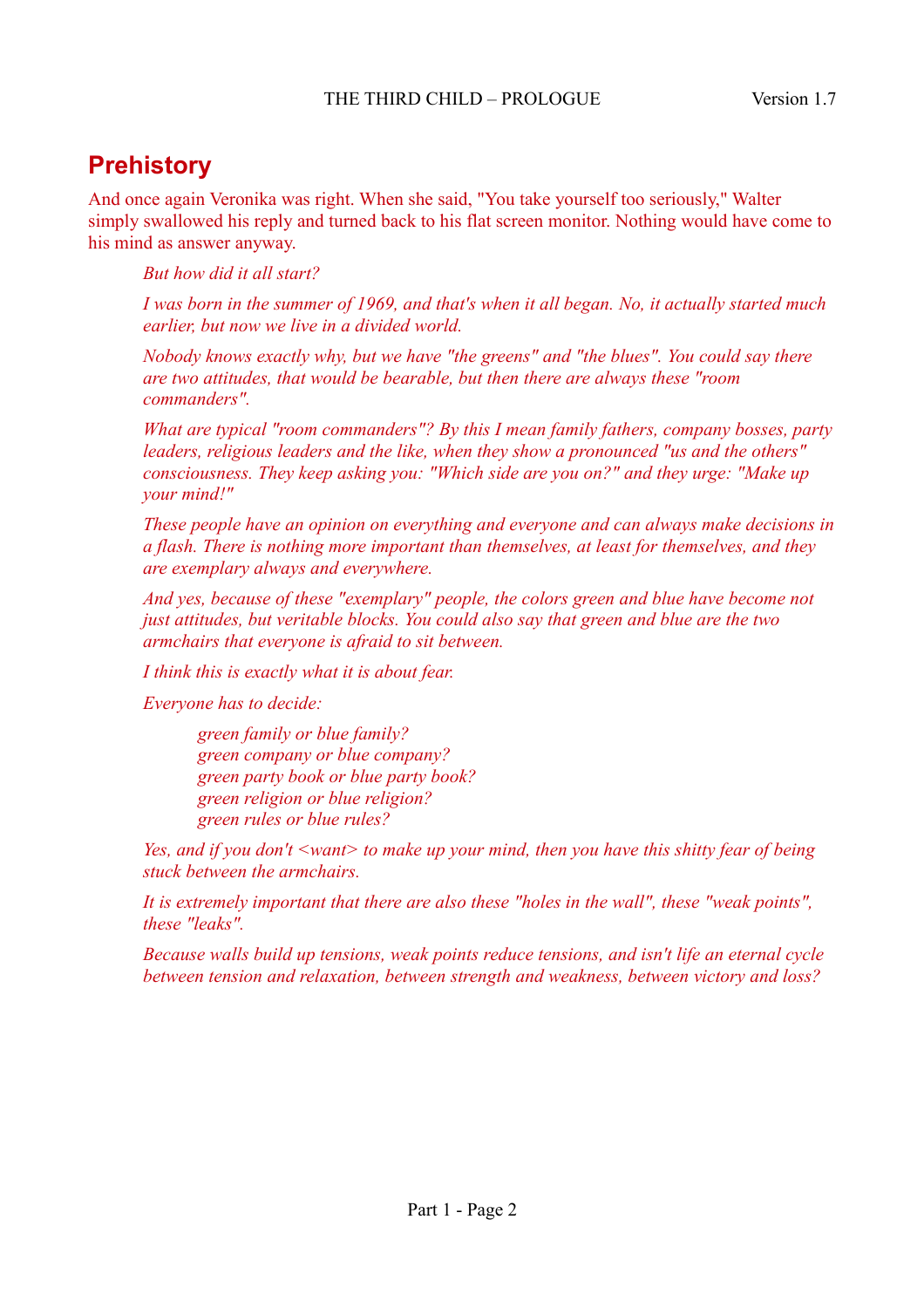## **The first woman**

#### *1.*

After Walter had written his diary entry, he uploaded the result to his homepage.

Sometimes he wondered why he was doing this, because the statistics showed him that an average of five people a day visited his homepage.

Nevertheless, there was a fundamental difference between "public" and "private" that was more based on himself. He was terrified that someone who was not so kind to him might use his private thoughts against him. On the other hand, he had to "get rid of" his thoughts somehow. And the internet, at least, listened patiently.

The Internet finally gave him the opportunity to express his thoughts more or less anonymously, which was very convenient for him. At least that way he was protected from stalking by private individuals, and he didn't mess with the state itself after all - that could end badly despite quasianonymity, as he knew.

His greatest protection, of course, was his unimportance. "Before Big Brother works overtime because of you, he'd rather go to a good dinner with Big Sister and have a nice evening," a nice colleague once told him.

At that time - Walter was around 38 years old - the Internet was still hobbling through the world like a one-legged pirate and it took several tens of seconds until the respective entry for the diary was uploaded.

This gave him the opportunity to calmly think about what he had written and to improve it again if necessary.

Yes, Veronika was right, he took himself too seriously, but on the other hand his story was well worth keeping for posterity. The decades would tell, he thought to himself.

Thrown back on his own problematic of unimportance, he set out to slowly dawn into that better nocturnal world in which we have all parameters under control and yet believe that an experience "happens" to us.

In the dream we get a feedback "from the outside", which in reality comes "from the inside". Walter would have liked to interpret this "feed back of the soul", but unfortunately - or thank God - in most cases he could not remember his dreams the next day.

This uncertainty - did he have nightmares or was everything more or less "sky blue" in the dream reflected his own conflict.

Was he a "good family man" or a "rebel"?

Did he "just his duty" or "did he rise above himself and perform heroic deeds"?

Was he a "chief" or an "Indian"?

He did not know - just as he did not know so much - and all he had left for that day was to flee to sleep.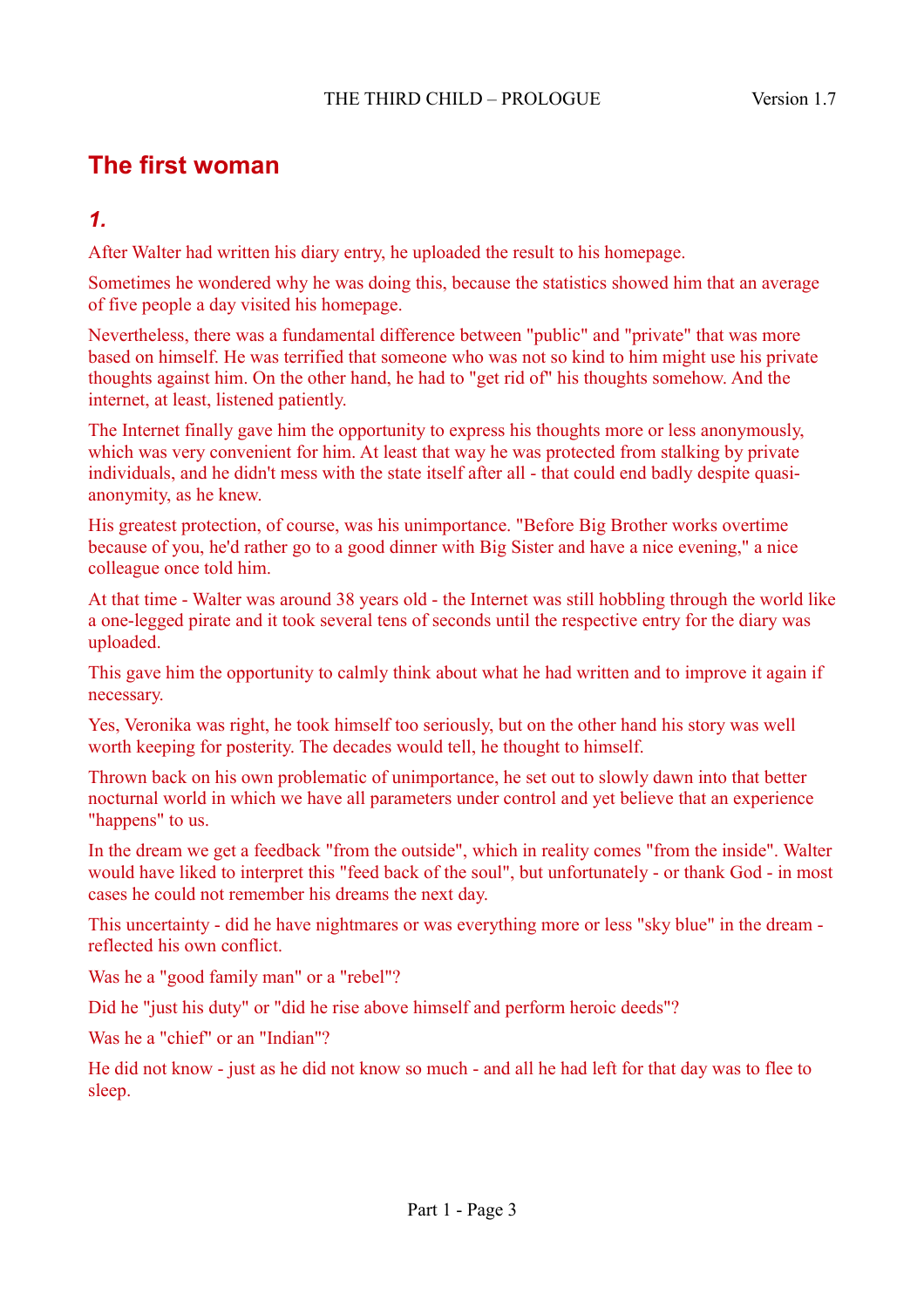Veronika worked in a blue company. For the blue it was qualities like punctuality, loyalty, (dogmatic) reliability and perseverance that made a person valuable.

No wonder she always wanted to be the first in the office and so rushed to kindergarten with the two children in the morning.

Walter, on the other hand, hated stress. Once he even reported that he was skipping breakfast to save time and avoid stress.

So this morning he set out on his own again and drove the familiar route along the drainage channel towards the industrial district.

The word "industrial" quarter actually belied the facts. At that time, there were no longer any large factory halls and assembly lines, but mainly office buildings and software technicians with their satellites – project managers, quality officers, commissioning specialists and the like.

Almost every children's toy already had a CPU, and for a CPU to work it needed software.

He wondered how one day he would explain to his children what he was doing in his job. After all, he was a programmer, but what picture should be used to explain software? What was the essence of the software?

*Some people believe that a program, an "app", is running on their computer. In reality, however, it is the other way around. The computer runs on the software.*

*The computer, actually the CPU, is by and large nothing more than a truck that brings goods from A to B. In this case, the goods are simply information that is "shoveled" from one carrier medium onto another. The conductor tracks on the motherboard are nothing more than streets, and the software actually corresponds to the street signs that show the truck the way.*

"Every comparison limps, but not everything that is limp is also a comparison," thought Walter, because this comparison, of course, also limped.

*Because if we compare the street signs with the software and the truck with the CPU, what is the role of the truck driver? As humans, truck drivers are - mostly - quite intelligent, but a CPU is infinitely stupid because it executes all the commands immediately and without thinking.*

Walter thought about these things most of the time when he was driving. At least if he knew the route well, there was something fundamentally meditative about driving a car, and that way he could always find his way back to his center. He also wondered if all drivers did it that way, but he didn't want to spread the word too widely with his friends and at home because he was afraid of being accused of not driving with concentration and of being a danger to the general public.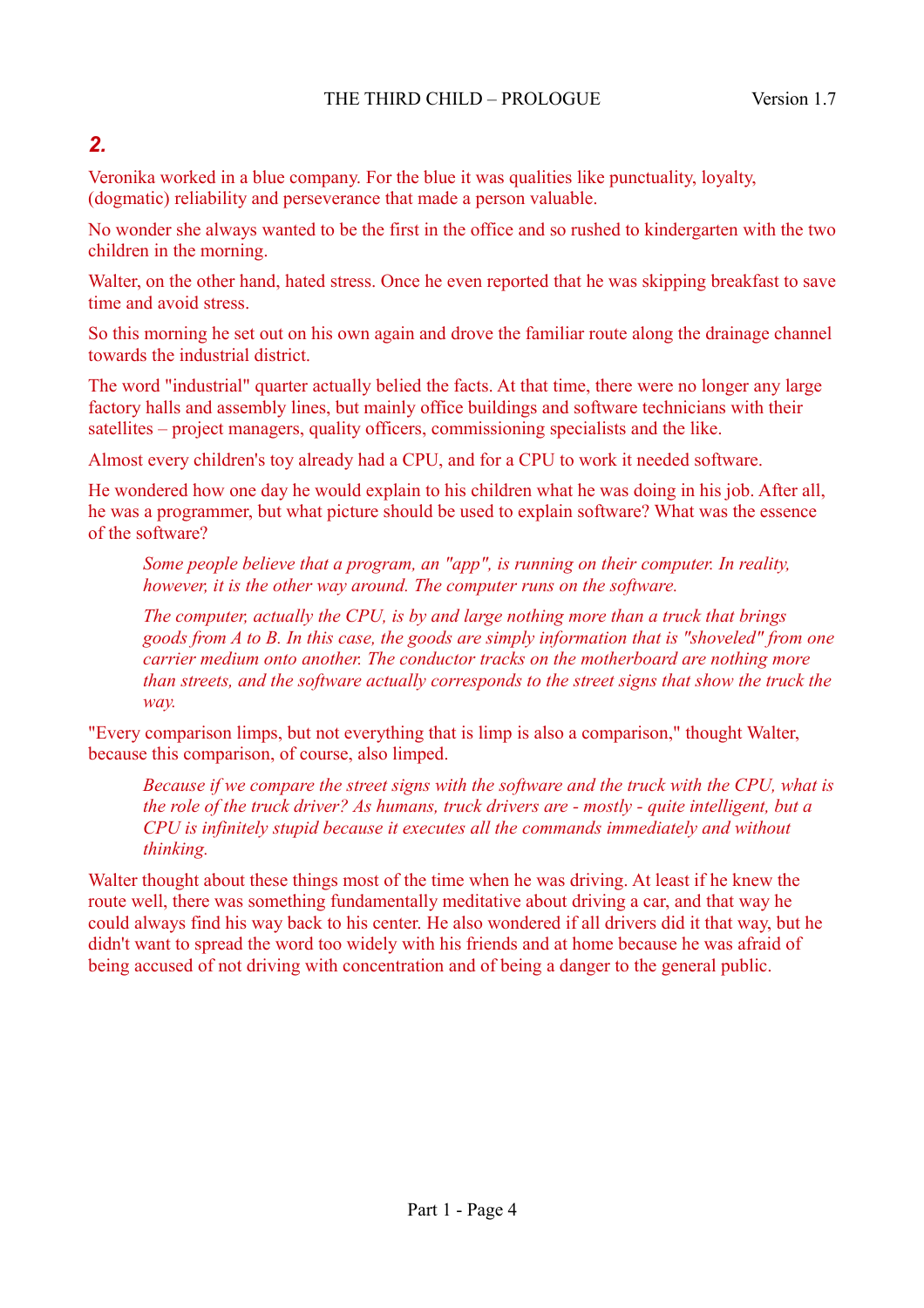## **At work**

### *3.*

Walter's company was green.

Did we say "his" company? Of course she didn't belong to him, because he was only employed there. But the term "his company" was far more appropriate than "the company he had an employment contract with". It was simply "the world for him" and at that time he could hardly imagine how it could be anywhere else.

In any case, the sign at the entrance read "Innovations, Improvements and Interaction" in large letters. Three "I", that was the method, that was the program. "There is no I in Team" and there was actually no teamwork in Walter's company.

Well, actually there was only teamwork because nobody knew everything and everyone was somehow dependent on the others. But everything was based on the old "quid pro quo", or worse, the "do ut des".

Walter pondered these thoughts as he walked from the car to the company entrance - the parking garage was a separate building from which the offices could be reached through the open air. The color scheme of the building also indicated which block the company belonged to and he sometimes secretly wondered whether it would be a disadvantage for him not to have a party book.

There it was again, that fear of sitting between the chairs, but he dispelled it by consciously concentrating on the beginning of the new working day.

## *4.*

When he entered the room, he thought that no one took any notice of him, just mumbled "morning" briefly and went to his seat. This time he was happy not to be a celebrity, because in his job you only got famous if you made mistakes.

He sat down at his computer, switched it on, and while the computer started he quickly got himself a coffee.

What kind of new e-mails are in my mailbox? Aha. Lots of unimportant stuff. I'll do this one day.

He moved the email to a folder called "To Do".

Then he made a sticky note with key words indicating what to do today. In some things he still preferred "good old paper" and refused complete digitization.

Nor was he always happy that communication was almost exclusively via e-mail. Of course, it was true: the emails from the boss - which were actually written by the secretary - were informative and made it possible to always be up to date, but email communication lacked this directness, this interactivity and these human nuances.

In the midst of these considerations, the dice cup burst in.

The dice cup was a funny communicative little fellow who took every opportunity to give the employees tips. However, nobody knew about his actual role in the company.

*What does this know-it-all want from me again?*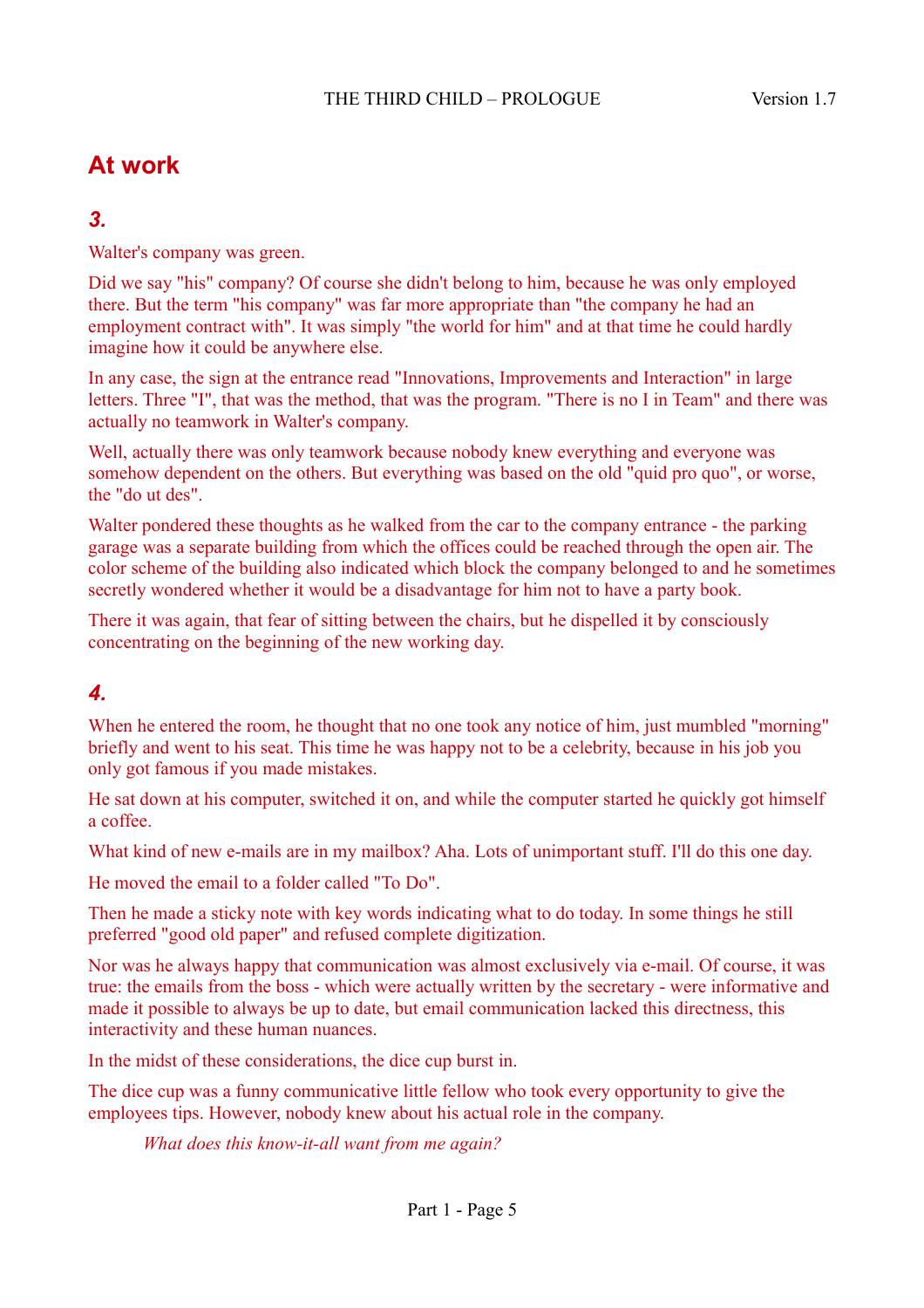Dice cup: "Too late again?"

Without waiting for an answer from Walter, he asked further: "Should the universal advisor give you a tip? Don't you think that you could organize yourself better?"

*Why, I work extremely efficiently. And why are you grinning so devilishly again?*

Walter thought to himself. He should just ignore the dice cup, but unfortunately the dice cup was highly regarded by the management and therefore it was not possible to ignore it. Also, there were many mysterious properties that this dice cup had that made it interesting too. A colleague even claimed that he once smelled the smell of sulfur in his nose in the office of the dice cup.

So Walter asked briefly: "Why?"

"You come to the office at 9 o'clock, read your e-mails, organize the day, then at 10 o'clock there is a coffee break and at 10:30 you start the real work," explained the dice cup.

Walter took heart and answered honestly: "Do you want to scare me?"

"I just want to help," said the dice cup from above, "The fight for the best place in the sun is getting tougher and I want you to become something."

### *5.*

Of course, they did not save the results of their work on the personal computer, but in a central data repository. They also had the MCH-P (Master Controller Headquarters program).

During the coffee break today, Walter found out that the master controller had crashed. Obviously it was a tricky problem - after all, parts of the master controller were so old that the people who knew about it were no longer at the company. "Today we also work without a net," said a prankster, referring to the circus that was just making a guest appearance in the city.

They spent the coffee break in the canteen, where people from outside the company could also refresh themselves.

This time a strange old man was present, who was sitting at the next table and talking in a conspiratorial whisper to an elderly lady.

Walter personally believed that there were often great truths in the statements made by eccentric people, madmen and sick people, so he became curious and listened a little.

"..... we live in an end time .....",

the man forced himself out - Walter agreed in his mind, it was obvious that it was coming to an end - and on

"..... third child will save the world ....."

well, in every end time there is a new beginning, we agree with him, but what was this ominous "third child" supposed to be?

Somehow that made a string vibrate in Walter: "Third child!"

"Are you eavesdropping on strangers again?" Walter's colleagues tore from his concentration. They had noticed his silence and absence.

*Who could that be, this "third child"? Walter, listen to yourself.*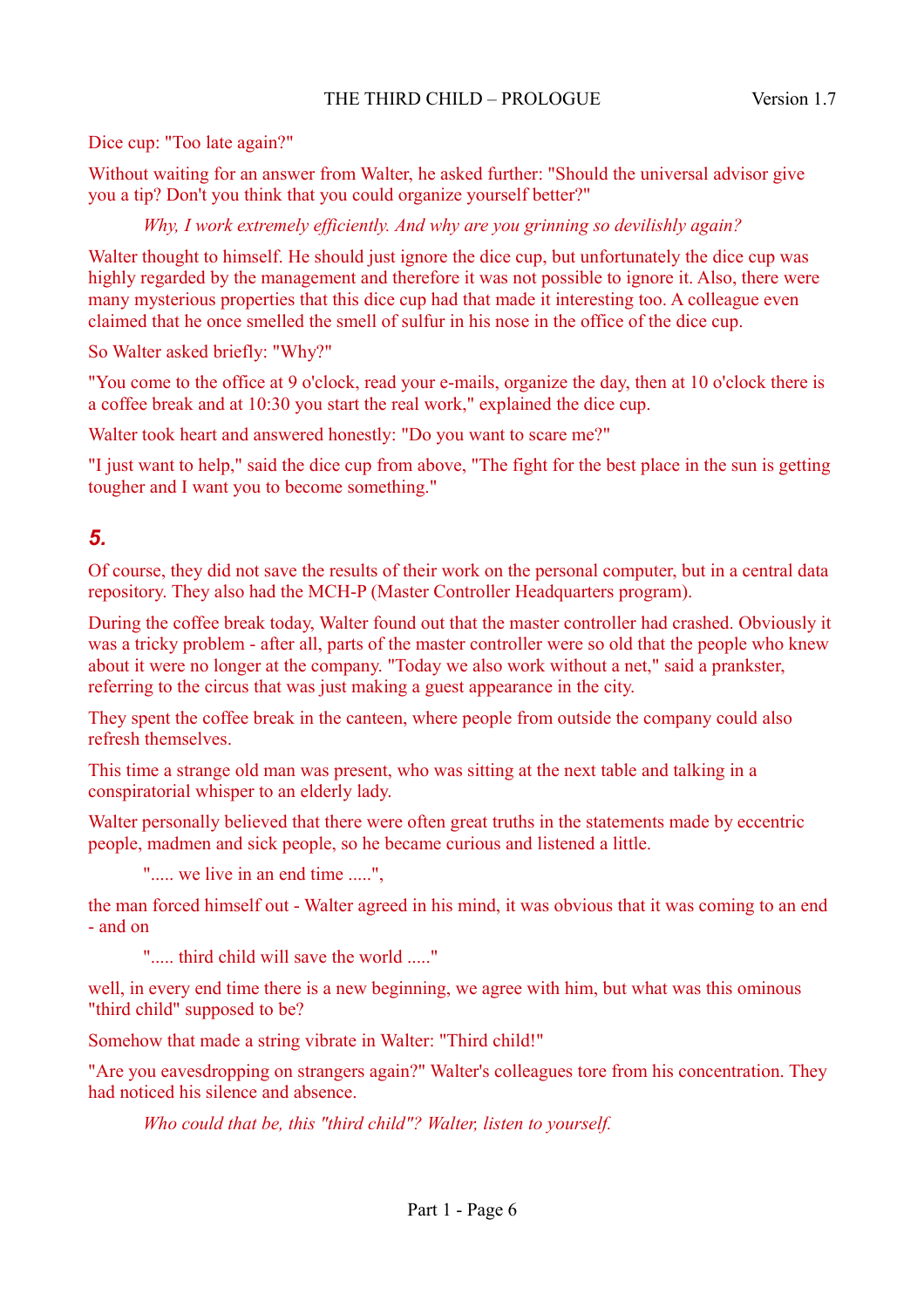A young programmer worked in another department of the company, who that day also had an encounter with the dice cup. Although this had nothing to do with Walter, we would still like to tell you about it because it is symptomatic of the way the green company worked back then.

At that time, the young programmer had to write a piece of program that was supposed to evaluate the content of an input and react accordingly.

However, he was not sure if he should program an "if" branch or a "switch" branch.

Here we have to digress for a moment, because the dear reader will probably not be familiar with the difference between "if" and "switch".

Namely, these are two different types of program branches. Fortunately, Walter has already made the comparison with the truck and the street signs, which is why it is now possible to continue the comparison and apply it to the concept of a program branch.

Because in this picture a program branch is actually nothing more than a fork in the road. The truck driver therefore knows where he is going. For example, he knows: "I want to go to Linz" or he knows: "I want to go to Salzburg". If the truck (the CPU) comes down the Pyhrn-Autobahn from the south, then it has to drive either to the left or to the right at the Voralpenkreuz.

And this is where the street signs (i.e. the software) come into action. The road sign now tells the truck driver: "If you want to go to Salzburg, turn left, if you want to go to Linz, turn right".

The sign manufacturer doesn't know, of course, whether the truck driver wants to go to Salzburg or to Linz, that's why he is not allowed to write "Drive to the left" or "Drive to the right", but must write: "<If> you want to go to Salzburg, <then> drive left, <otherwise> drive right ".

The sign manufacturer must therefore design his signs in such a way that they can be used again and again for all possible cases.

But there are two different types of program branches, namely "if" and "switch".

You can compare it with whether the signs are to the right of the street or are attached as overhead signposts.

Under certain circumstances "if" is an advantage (i.e. a sign to the right of the street), under other circumstances "switch" is advantageous (i.e. an overhead signpost). Sometimes it doesn't matter which of the two variants you choose.

And so the young programmer sat undecided and tossed the problem back and forth in his head.

The dice cup came up to him and asked, "You look so perplexed. Can the universal advisor help you?"

The young programmer said: "Yes, I have to decide whether to use  $\langle i \rangle$  or  $\langle$  switch $\rangle$  to implement a certain program branch."

The dice cup responded immediately: "Well, let's go. What is 1 and what is 2?"

The young programmer made his decision: " $1$  - switch,  $2 - if$ ".

Immediately the dice cup began to glow magically, covered its opening and shook itself (it put on a huge show). Then the three dice fell on the desk: 3-5-1.

But what should these numbers mean? No problem, interpreted the dice cup herself: "3 plus 5 plus 1 is 9, through 2 is 4, 1 remainder.  $1 + 1$  is 2. Take if!"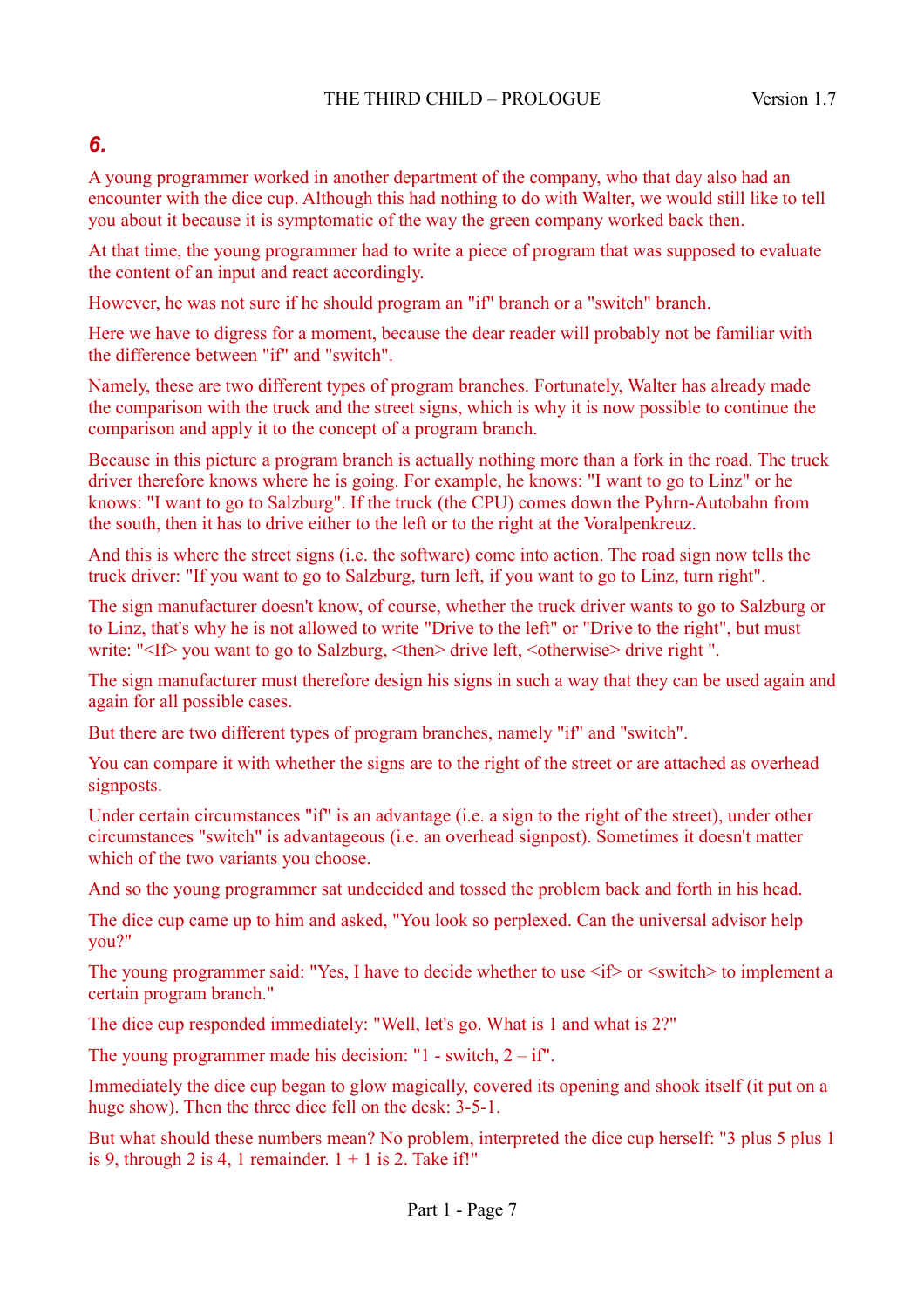The programmer thanked him, relieved. He had not yet understood that it was better not to thank them for such help.

## **The Testers**

#### **7.**

Monika was Walter's second wife. What was that supposed to mean, second wife? What happened to Veronika? Well, we were still in 2007, Veronika was still alive and Walter was not divorced from her either.

It was different. Walter was a bigamist.

Somehow, in this world of two blocks, he had managed to choose both women at the same time. That made him an outsider, because in this world a decision for something always meant a decision against something else. But he drove in two directions, and not even that he had to hide one woman from the other.

Monika enjoyed having a man to herself who didn't annoy her all the time, but also had other interests, and Veronika had learned to deal with the situation. However, she wasn't what people called happy.

The main advantage Walter saw was that this way he could have more children than with a single wife. An old sentence from his father was floating in his head: "Usually there is only divorce when the children are out of the house".

So Monika came to her office that day - in this case it was really her office -, went briefly into the room to greet everyone, and then straight on to the coffee kitchen before she switched on the computer.

In the corridors of her office there were beautiful landscape pictures, a visitor could have the impression that this company wanted to save the world - at least to save it on photo paper.

She sat down to have a coffee and look at the papers. A test manager approached her and started a conversation: "What's going on in the world?" Monika said truthfully: "Nothing good", which animated the colleague to reply: "I know that myself. I mean 'how is it expressed today'?". "The conflicts between the green block and the blue block are intensifying. There is a party donation scandal because a company has not declared its donations. "

The colleague took advantage of this to position her topic: "Speaking of political intervention. Couldn't you intervene to control it? The Greens have not yet delivered some corrections and we are therefore blocked in our tests ".

"Is it documented who is waiting here for whom?", Asked Monika. "Yes, of course. But we're in the same boat. The competing product has been announced for the next quarter!"

Monika thought for a moment: "If the Greens continue like this, we can buy them up soon."

Another short break. "But OK, I'll call them right away". And it actually turned out later during the phone call that the developer of the green company had only left the topic because he was not aware of the urgency of the problem.

It's good that there was Monika.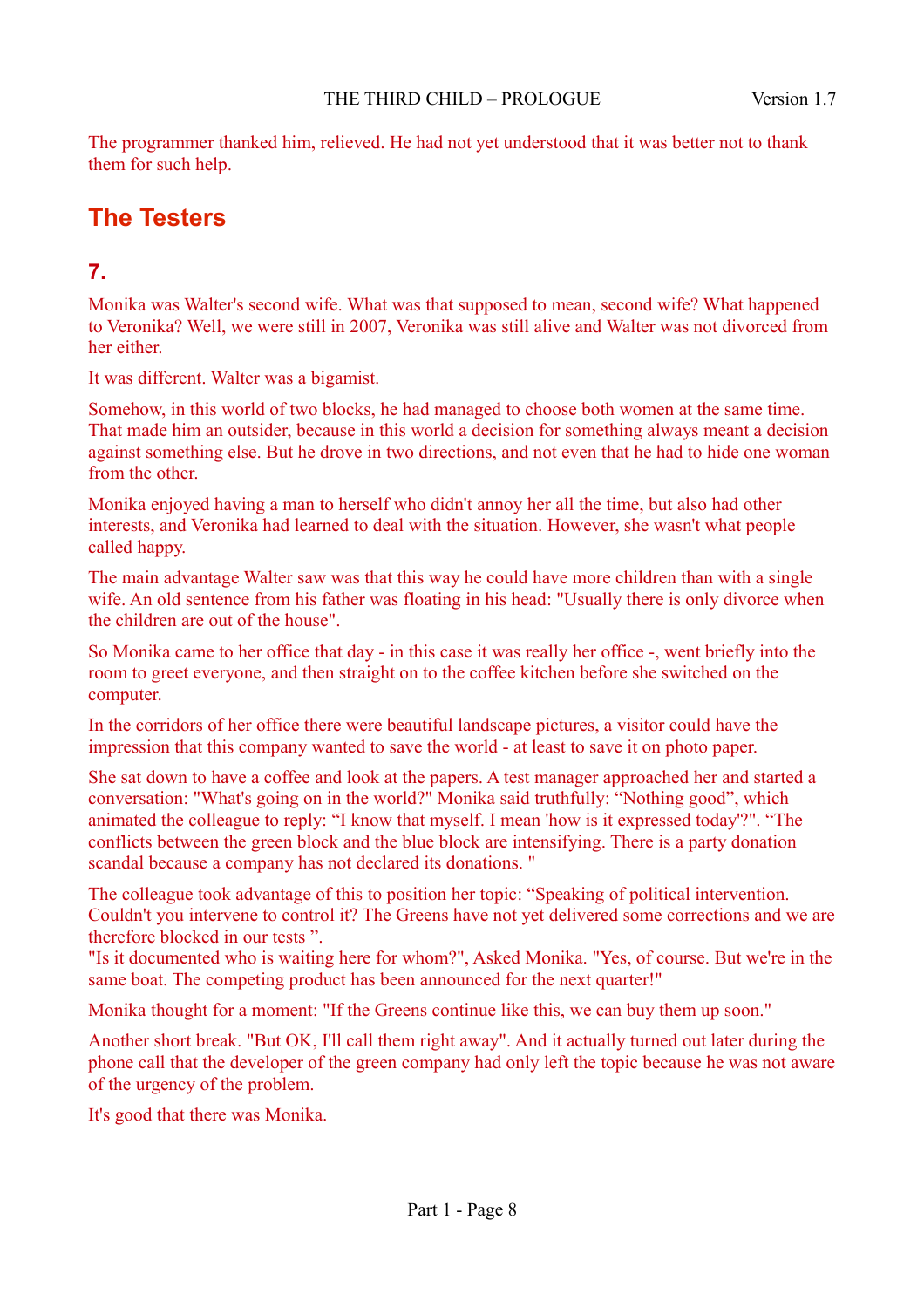Walter later told of the following incident at a birthday party.

*Programmers only do one part of the work, the other part is done by the testers.*

*There are many philosophies regarding the division of labor between programmers and testers, the fact is that there are many areas of tension because one is dependent on the other and one suffers from the mistakes of the other.*

*In any case, at the time, we programmers were green and "our" testers were blue. My second wife's office tested our programs and I would like to tell you about a dialogue between a young tester and his experienced colleague.*

*A young tester once said: "Look. I made a trace and then hooked myself into it with the debugger. Something went wrong. Here (points to the screen that is full of incomprehensible debugger output) I would expect a jump table, but the same expression is evaluated several times ".*

*The experienced tester replied: "And is the function disturbed?"*

*The young tester said: "It could have an impact on performance"*

*The experienced tester concluded: "Then write it down in the list of suggestions for improvement, but it's not a mistake. If we re-roll every decision that went stupid, we will never be finished. "*

Of course, these two testers had spoken a bit of technical jargon, and the joke, as Walter explained, is that the problem was the branching program that the green programmer had implemented using the dice cup.

In this case a "switch" branch would have been better, but our young programmer decided on an "if" branch. Although this allowed much more complicated program branches, it was sometimes not that efficient. This would have been about efficiency.

Even so, our young green programmer was lucky again. His fault wasn't enough to make him famous.

# **The second family**

#### *9.*

On that day, Walter picked Monika up from her company in his car. She lived with her two children in an apartment on the outskirts of the city center - where it was already greener than in the center but where there were still good public transport connections.

That's why she always took public transport to work and enjoyed it when he picked her up on the days together. That was something special.

Walter enjoyed these trips too and was glad that she was happy. He felt that after a hard day's work he could cheer her up a little with his sense of humor. He imagined working in a blue company to be terrible, not least because of what Veronika had told him.

While he was stubborn about the final decision on either bloc, he believed much of the green propaganda.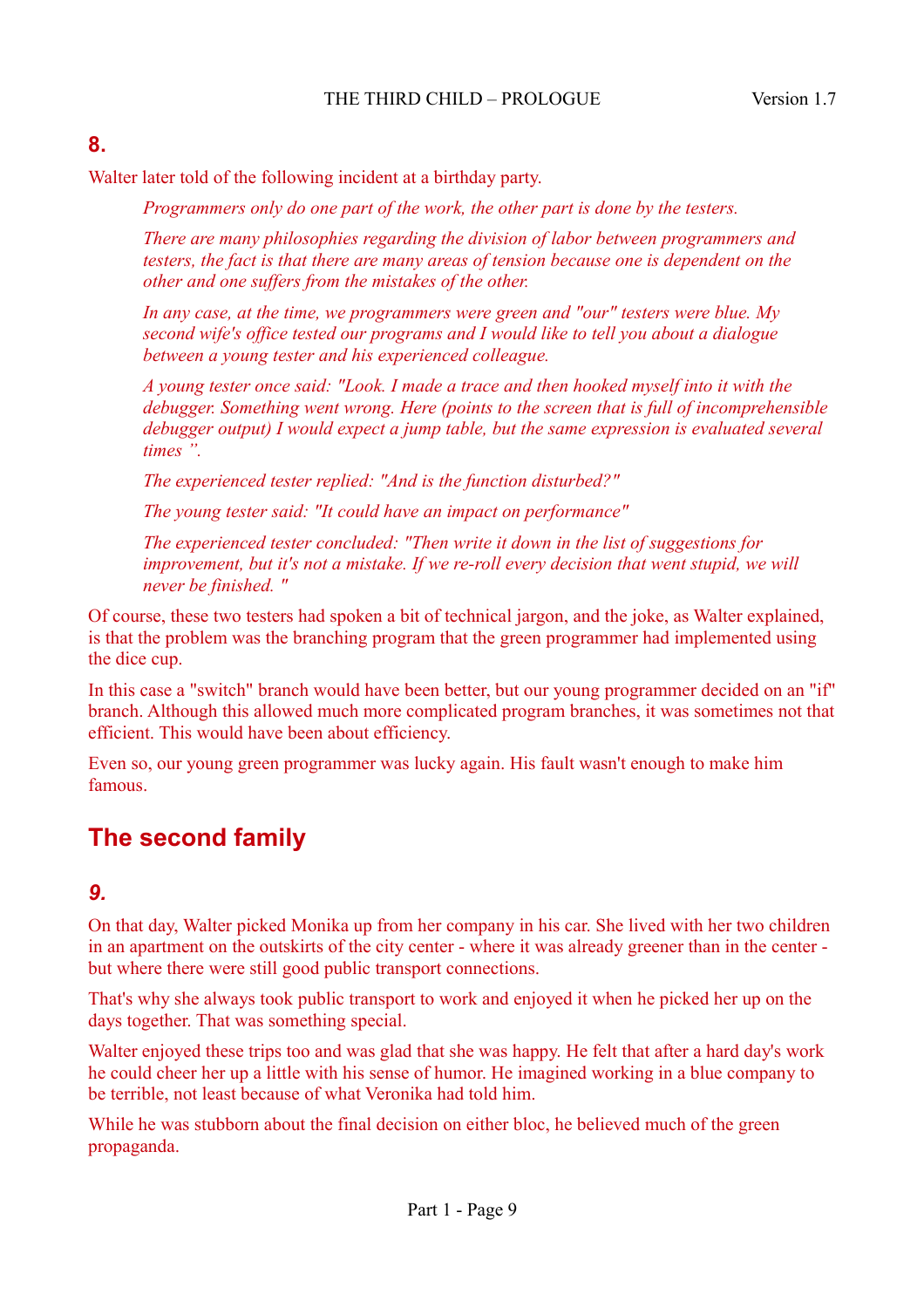Green is the "color of hope" and of course the color of freedom, because only in freedom could one hope for the future, while blue is the color of dog-like loyalty, the unscrupulous fulfillment of duty and the imposed party doctrine.

He would learn that the two blocks were nothing more than two sides of the same coin.

What he was also not aware of: he enjoyed Monica's quiet wisdom.

He could not, however, make himself aware of this, for there was something in him that refused to grant wisdom to a woman.

He would learn that too.

The children Carl-Friedrich and Lieserl were already waiting in the apartment - the nanny Lisa had already picked them up from kindergarten - and stormed Walter and Monika with their reports of everything they had done today.

"It's exhausting but nice," he thought.

#### *10.*

The next day they sat at breakfast together.

He asked the children casually: "Well, children, what are you going to do today?"

As stupid as this question was in his opinion, Carl-Friedrich actually already had a concrete idea of his day, which surprised Walter: "Today, after kindergarten, we're going shopping with mom, I'll get a surprise egg with my pocket money. Help you me with it then? "

That wasn't what he wanted, because he hated nothing more than promising concrete services.

He always did his best anyway, he thought. But the people who really wanted concrete promises only wanted to have the opportunity to blame him for a mistake if he didn't fulfill a promise. "Buy yourself the egg and you'll see if I can help you then," he wanted to say.

However, he left the question open and then asked the Lieserl: "And you? What are you going to do today?"

She didn't know yet and simply said: "Dad, I don't know yet. Hmm, ..... let's see". That's exactly what he always said when he didn't want to commit.

Monika broke the silence, he didn't know what to say: "And what are you doing today?"

He grumbled: "If things weren't so tough with the software," I would enjoy a day at work and then rush home fresh and strengthened. "

"Don't be so cynical. You don't even know where you are at home," she replied with a wink.

"Even Monika can be damn right sometimes," he thought to himself. Fortunately, at that moment they finished breakfast and started clearing the dishes together. The children went back to their playroom. It was still too early for kindergarten.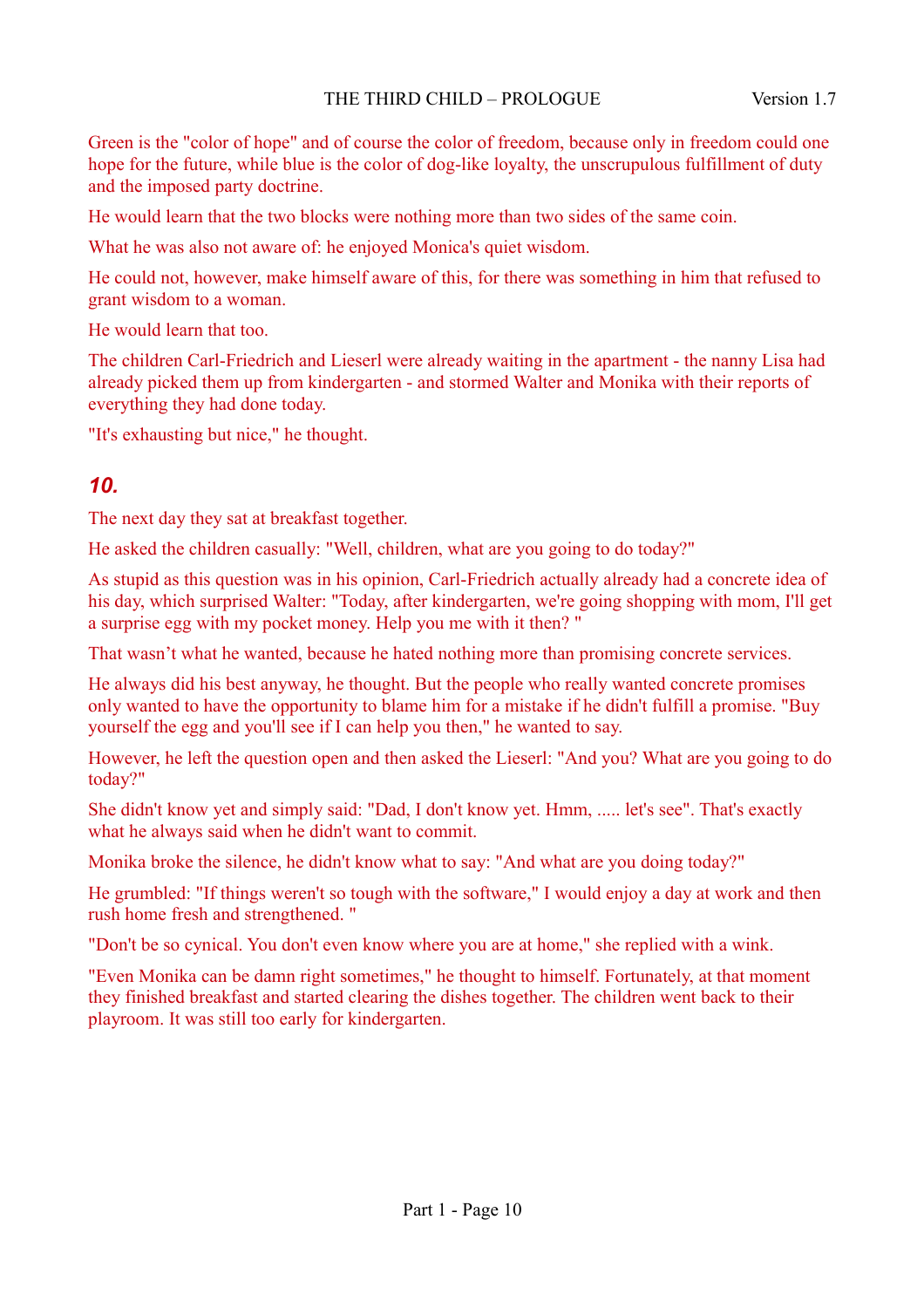# **The Lieserl**

#### *11.*

Usually the children were allowed to play before Lisa, the nanny, brought them to kindergarten.

Carl-Friedrich was an extroverted doer-type. He set the tone among the boys in his group and he always knew what he wanted.

Lieserl was more of an introvert and got to the bottom of things. Unfortunately, she had many questions that adults couldn't answer. Only much later did she learn that there are many questions that no one can answer, at least no earthly being.

The adults had different strategies to deal with Lieserl's thirst for knowledge. Unfortunately, none of them were really successful.

But Lieserl had a talking teddy bear. She secretly confided all her questions to him and he always knew an answer.

On that day she asked the teddy bear: "Why are adults always in such a hurry? Why do they always want to be first?"

The teddy bear then told her the following story:

*Long ago people lived in harmony with nature. Without war and without effort, they took the fruits from nature that they needed to live. On the whole, they were satisfied, even if their life* was not very comfortable. They accepted that they couldn't rule the world. And they *accepted that there was something that was many times bigger than they were.*

*But at that time there was still someone that everyone always had with them: a little troublemaker who tried every day to scare people. Fear of nature, and fear of other people. "You have to rule," he said, "otherwise you will be dominated". This sting sits deep in the flesh of every human being. This is the old game that we all play and that rules us. It is called "be first" and has been played since the fall of man. No one has ever won this game, even if one or the other looks like they are a winner for a while.*

## *12.*

"Oh," said Lieserl, "now I understand. But there is one thing I still don't understand: Why does mom work in a blue office and dad in a green one?"

"Yes," said the teddy bear, "that is a different story. But I'll tell you about it in a moment. "

At that moment Lisa, the nanny, interrupted the children while they were playing: "Time for kindergarten," she said.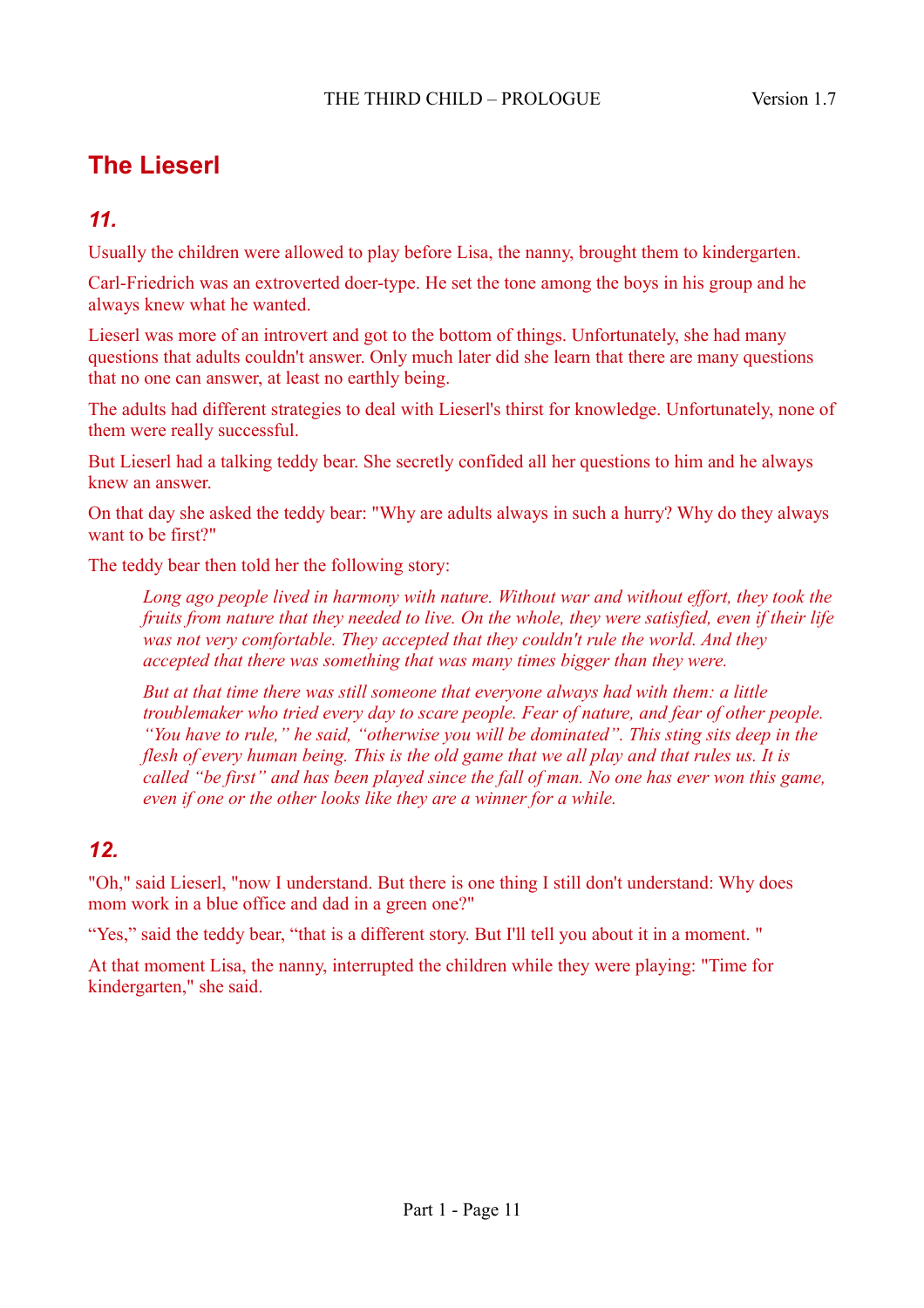## **Painful truths**

#### *13.*

A few days later, the children were already asleep, Monika and Walter were in bed. She said, "Have you noticed? Whenever you sleep with me, you look at the clock!"

"So what? Is that so reprehensible? Or should I accuse you of always thinking of diamonds?"

"You're nasty!"

Walter parried: "Speaking of common. Do you have a secret third child?"

Monika asked: "How did you come up with this stupid idea? How should a woman keep a child a secret?" Then she thought about it and said: "But actually you are right. The company is my secret third child". And again she thought a little: "And if I am mean now, then I would say: you are my third child - the way you behave sometimes."

He heard the words and made the best of them: "Well, if I'm so childish, let's play with each other ......". With Monika, Walter always felt that "lightness of being" that he was so badly lacking.

Of course, it was a little bit because Walter didn't want to choose one of the two blocks, the green or the blue. That is why he suffered from the fear of remaining seated between the two chairs.

Monika, on the other hand, had already found her "place in life", it seemed, and filled it. As a result, she was already further than many others.

She tolerated Walter without needing him. That gave her a position of strength and thus that "lightness of being" that he just lacked.

The next morning he should understand that too.

#### *14.*

The next morning Walter and Monika drove to their company in his car. As they just passed the belt of streets, where it jams almost every day of the day, they sat in silence next to each other.

Another car passed on the left. As luck would have it, it was Veronika's car. It stopped next to Walter's car. It came as it had to come at some point. Veronika rolled down the window and said, half seriously and half jokingly: "Well, am I the first one in the office this time?"

"No, I'm the first," contradicted Monika. Walter rolled his eyes: "You always with your 'being first'. This is an unbearable game! "

Monika said almost indignantly: "But everyone plays it. If you can't stand us, then you shouldn't have chosen us!"

Walter went to a hundred and eighty: "That's not true at all! You have chosen me." He explained to Monika: "Can't you remember when you took a look at the grades on my diploma certificate? That's when you started to ensnare me."

Monika: "Nonsense. Who came and offered?"

Veronika: "And you didn't give me any rest until I gave in!"

Walter was silent, let the situation sink in and then mumbled: "Shit!"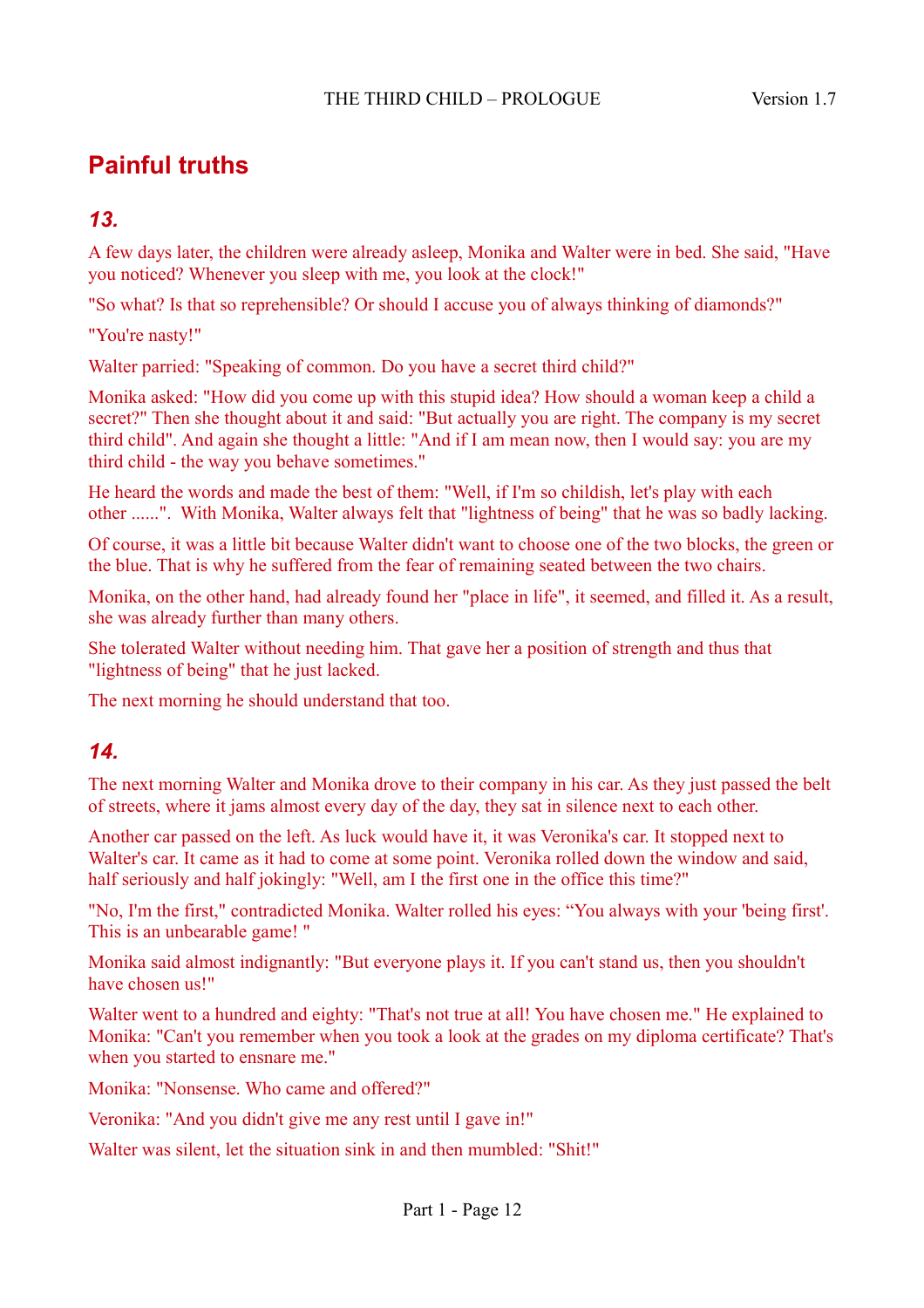## **The meaning of life**

### *15. The gentlemen's round.*

Since Walter had two families at the same time, one could assume that he would have been a real family man. That he spent every free minute with his wives and children, so to speak.

But it was not like that. Walter kept his freedom "for mental hygiene," as he said. One of these free spaces was the weekly gentlemen's round at the inn "To the Deer". Yes, they still existed in the city, those typical little inns, where you could get home-style cuisine at reasonable prices, seasoned with a little "Viennese humor".

And so he met again this time with his friends, whom we would like to introduce briefly here.

Once there was "Dr. K", who himself had already reached the safe shore of retirement and was now accusing all young people of not being diligent enough and of not doing enough. He was, of course, on the green block side.

Then there was a sporty, cheeky guy, let's just call him "Young Blood" because he was still very young. He just enjoyed his own skills and wanted to convince everyone that they should fight more and let themselves go less. He knew women inside out and was a model underpants as a second job.

Then there was "the conductor". He was just about to build his future. He would accept help from either of the two blocks, although he was more sympathetic to the blue bigwigs.

For today we want to mention a fourth guy, let's call him "the bearded one", who had a comprehensive general education and always tried to look beyond the context. He would never make a hasty judgment, unless of the Greens, if they were once again too liberal.

Dr. K. called out loud to the waitress: "Another round!"

Young Blood tried to raise a topic that interested him because he was planning to invest a few thousand euros in stocks in the near future: "Have you read the papers? In the green countries there is significantly better economic data than in the blue one? "

Dr. K. hooked: "Whatever I always say". The blues simply cannot do business. Always this political influence and the supply posts for the functionaries. The old song: Less state, more private! "

The conductor declined: "I already know this slogan: If the economy is doing well, we are all doing well. Who is that, <the economy>? Today, fewer workers are employed at every motorway construction site than, say, 20 years ago. Nevertheless the construction of every kilometer of the motorway is becoming more and more expensive. Where, I ask you, where does all the money go?

The bearded man immediately knew an answer: "THAT is what a couple of super managers are doing".

Dr. K of course had to defend the Greens: "They're all fairy tales. There simply has to be high performers who are properly paid. This is the game that is played: "Eating and being eaten>".

The bearded man, on the other hand, could not support these views and he resorted to humor: "Yes, and each other's stomachs".

Dr. K. had no more arguments, distracted and spoke to Walter: "You are so silent. Are you doing well?"

Walter just said: "Yes, yes. But if you listen to you like that, you could think that the third world war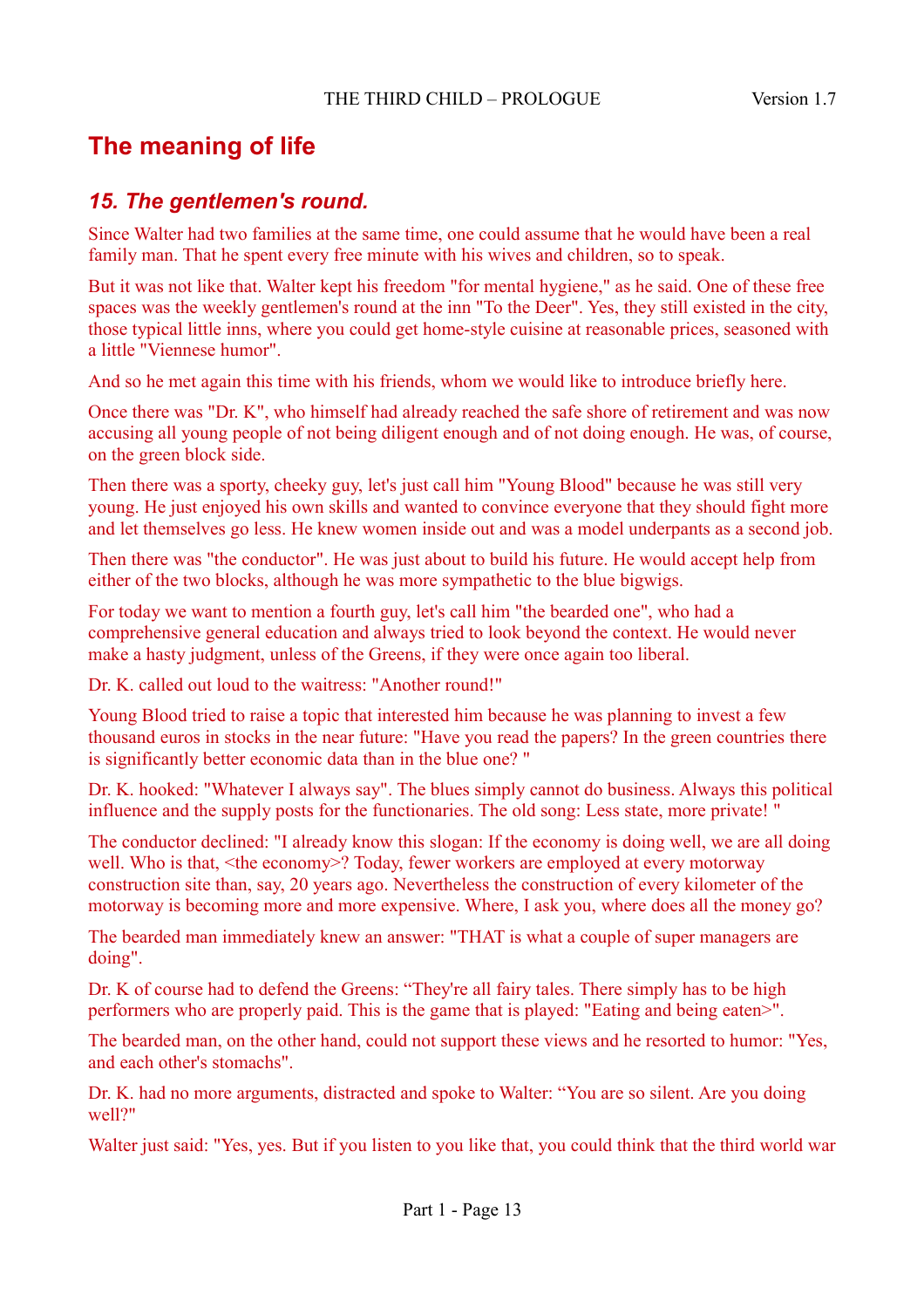had broken out."

Young Blood associated: "Maybe it's not that far-fetched. There are politicians who claim that the atomic bomb for Iran will make the whole region more balanced. It's crazy."

Walter could only say: "Nothing is eaten as hot as it is cooked." Then the waitress came and served the round of beer. Everyone toasted each other and the subject was over for the time being.

### *16. The project manager*

It wasn't just Walter who had to make decisions.

We already know from Walter that he actually hated making decisions and taking responsibility.

It may be an excuse for Walter that at that time those who were royally rewarded for making decisions and for taking responsibility - earned many times more than normal employees - that at that time it was precisely those who persistently refused to actually taking responsibility, i.e. actually bearing the consequences.

It goes without saying that under such circumstances it is very difficult for normal employees to be motivated to make their own decisions and to take responsibility.

Some shifted their responsibilities to an anonymous "process" that purported to make the decisions for them.

An employee of another company, let's call him "The Project Manager", was already very far advanced on that day with his process of "leaving for work".

He was already standing in the hallway of his house and went through the checklist one last time. So he dug it out of the inside pocket of his jacket and read to himself in his mind:

- 1. "Filofax in the case -> OK"
- 2. "Tie tied  $\sim$  OK"
- 3. "Children kissed -> OK"
- 4. "Woman kissed -> TO DO"

He called into the kitchen: "MAAAARGREET". She replied, "Yes, what is it?". He shouted: "Kisses, Bye Bye !!!"

He opened the door and went outside.

It was kind of cool around his legs - he had no pants on.

The process still required a continuous improvement process.

## *17. The industrial psychologist*

In another house, with another family, another employee made his way to a completely different company.

The industrial psychologist said goodbye to his wife: "I'm going to the quarry again. Bye bye! Lots of crazy people who need me."

He deliberately called his company "the quarry" because he was of the opinion that an almost infinite number of people who needed his help toiled in the modern gravel pits and gravel works.

The sole purpose of their lives would be to work using their full creative potential to bring the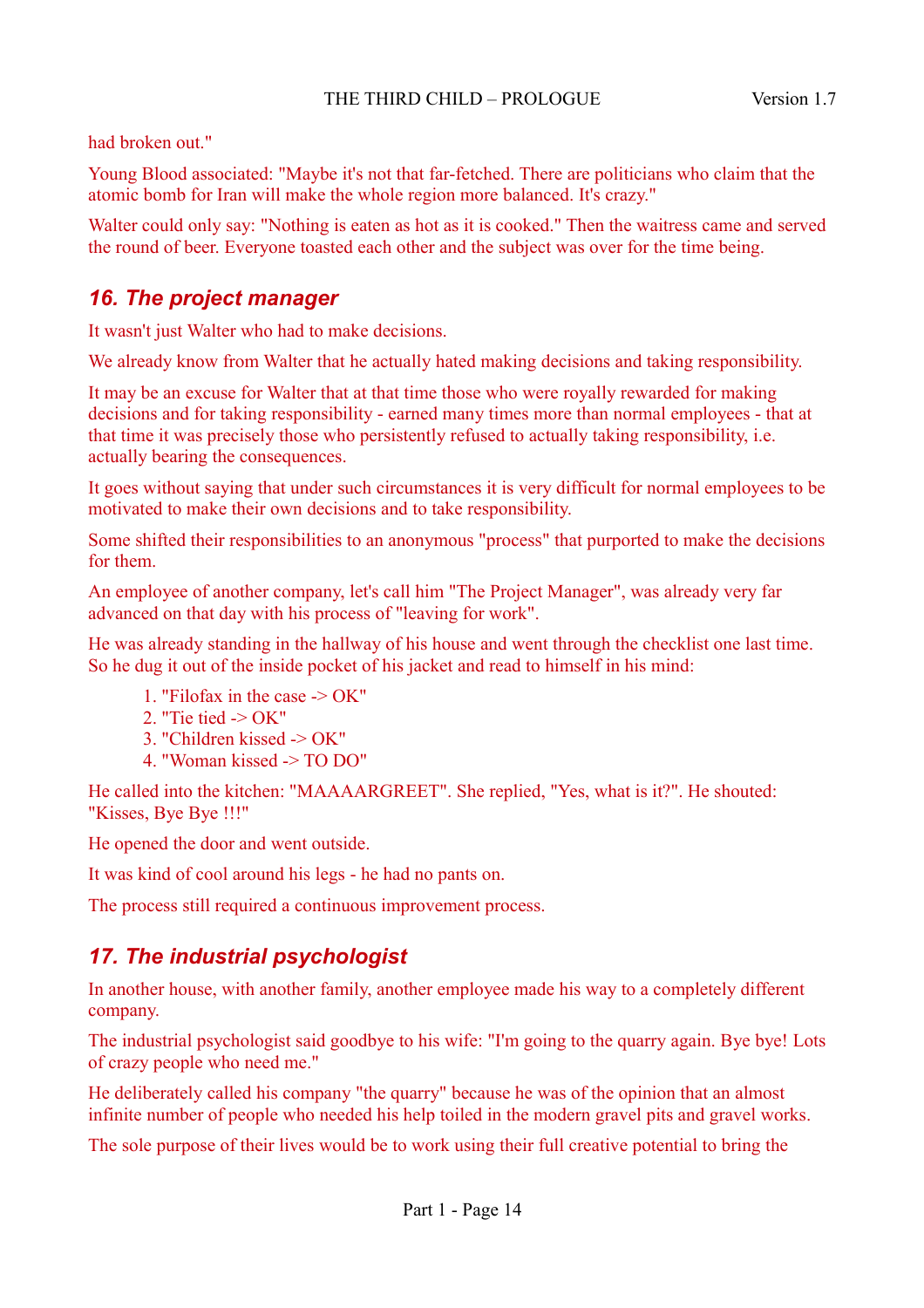shareholders a peaceful retirement.

Yes, those were the official goals of every company: to produce money, to produce money, and to produce money.

Covering up this truth a little so that you could endure it, that would have been his job, thought the industrial psychologist.

But he was a man of humor and maybe he and his clients could bring a better world to light than the one he had just thought. Perhaps in reality everything was very different.

Perhaps there were truths that were more personable, more optimistic and more motivating.

"Don't take it too easy again!" His wife called after him.

He called back, "No, no, don't be afraid." and thought to himself: "But didn't Viktor Frankl say that it is the task of each individual to look for meaning in his life? I just can't put any meaning on people's eyes, I can only help To bring the hidden treasures of the soul to daylight bit by bit. "

# **Red, green, blue**

#### *18.*

The kindergarten, to which Carl-Friedrich and Lieserl usually went, had to close for a few days because there were inconsistencies that first had to be cleared up.

Be that as it may, Walter had found a workaround.

A company kindergarten was just being set up in his company, which in any case still had too few children and so could easily take over Carl-Friedrich and Lieserl for a few days.

So Walter brought Carl-Friedrich and Lieserl with him to his company, went with them to the premises of the company kindergarten and handed them over there, not without saying goodbye.

The company kindergarten had a useful ugliness, but that would change as soon as the first children's drawings and handicrafts began to populate the rooms.

As soon as Walter had left the children, his thoughts were elsewhere again. Today he had to report to his boss on the progress of the sub-program for which he was responsible. Unfortunately, this sub-program was anything but good.

Walter felt a little queasy because the boss asked for status reports not by email, but in a face-toface meeting. Face-to-face conversations were far from popular, as face-to-face conversations often led you to say more than you actually wanted to say.

The boss, on the other hand, was very taciturn in face-to-face discussions and always managed to keep things to himself that he didn't want to pass on.

So outwardly everything was the same as always - he sat down at his computer and began to sift through emails - but this day was internally different from other days.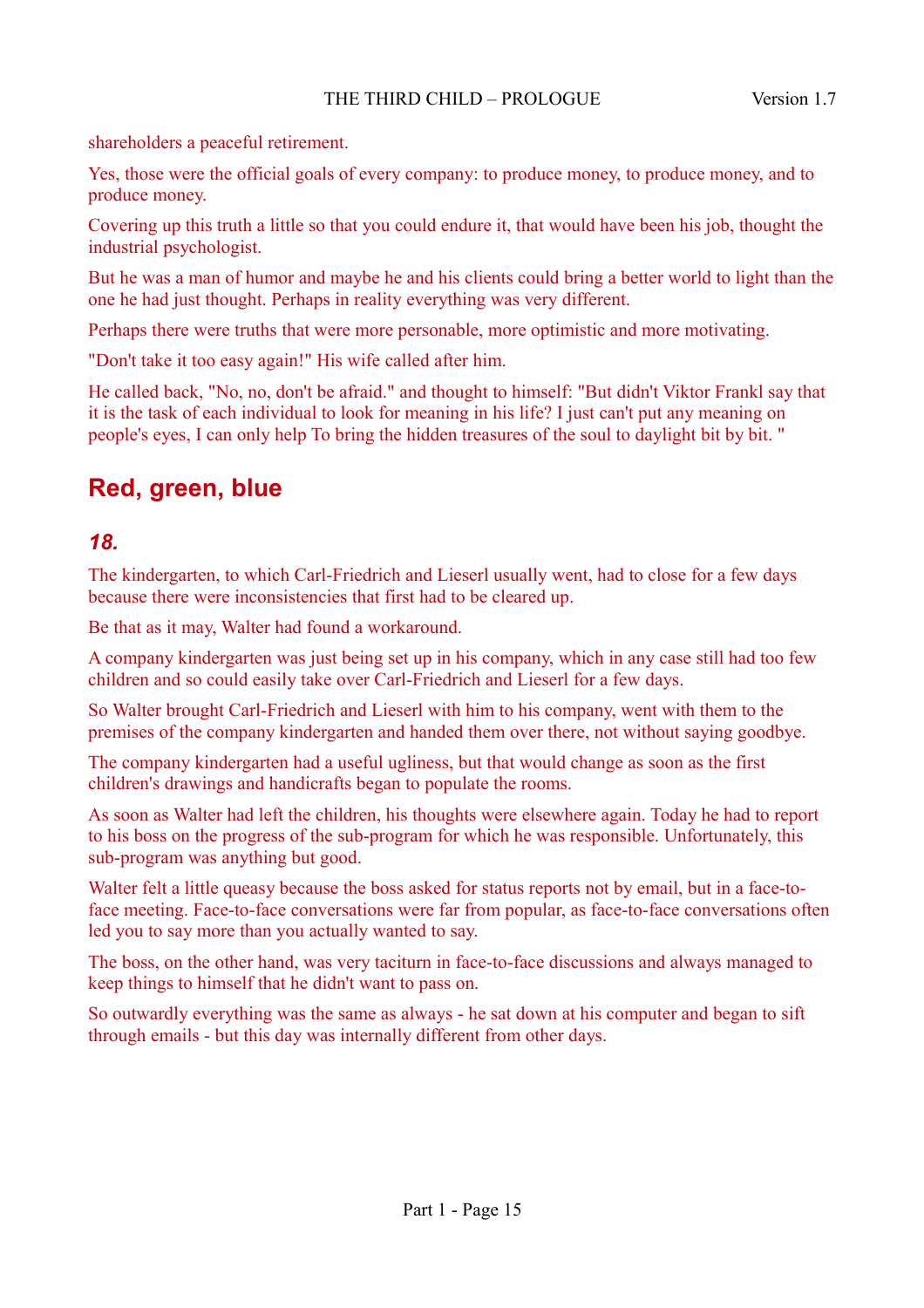During the coffee break, Walter found a little distraction before he had his appointment for the faceto-face interview.

One of the colleagues was just about to build a house. There were a few other colleagues who had already done this and knew about it. So there was always a welcome topic to talk about.

The house builder was an honest guy, which is why he also told of a mistake that had happened to him last: "I wanted to create a nice enclosure for my vegetable garden and bought the components for it in a hardware store, where it was cheapest. This enclosure should end at two posts of the garden fence. Unfortunately, the screws did not fit into the pre-drilled holes in the garden fence. I just say 'left-hand thread' ".

"And what did you do?" Asked one of the experienced colleagues.

"Drilled new holes and cut threads - the man himself is!" Was the answer.

An inexperienced colleague asked himself how this could happen: "But why is everything predrilled and prepared when it doesn't fit?"

The house builder explained it to him: "I didn't pay enough attention and just bought the cheapest: the garden fence was from a blue company and the fence from a green one".

A very young colleague, like everyone else, was moved by the green / blue issue, asked everyone: "Speaking of blue. Our testers are also in a blue company. Are all testers blue and all developers green?"

"No, that has nothing to do with the color," said an older man.

In any case, it was back, the old green / blue topic, and each other confirmed how good it is to work in a green company.

The employees in the blue offices are far worse off and they are not treated like free people there.

"Why do we do business with such companies at all if they treat their employees so badly?" Asked one of the group.

An older man replied: "Well, they are the best testers I have ever come across. But if you want to know the real reasons, then you have to ask the boss, he wanted it that way."

There was a few seconds of embarrassed silence. Walter had the saving idea to completely change the subject: "Yesterday I programmed a graphic output, and the third basic color didn't occur to me.

Green, blue and ...... and what is missing here?"

A very young programmer suggested: "..and red, every child knows that. RGB is red / green / blue or red / green / blue, these are the basic colors of the additive color mixture".

He hadn't noticed that Walter just wanted to distract from the awkward silence.

Even so, Walter had touched on a subject that was quite important to the color philosopher. Why did you need three basic colors to be able to represent all colors? Why weren't two basic colors enough? What was this mysterious number 3 all about?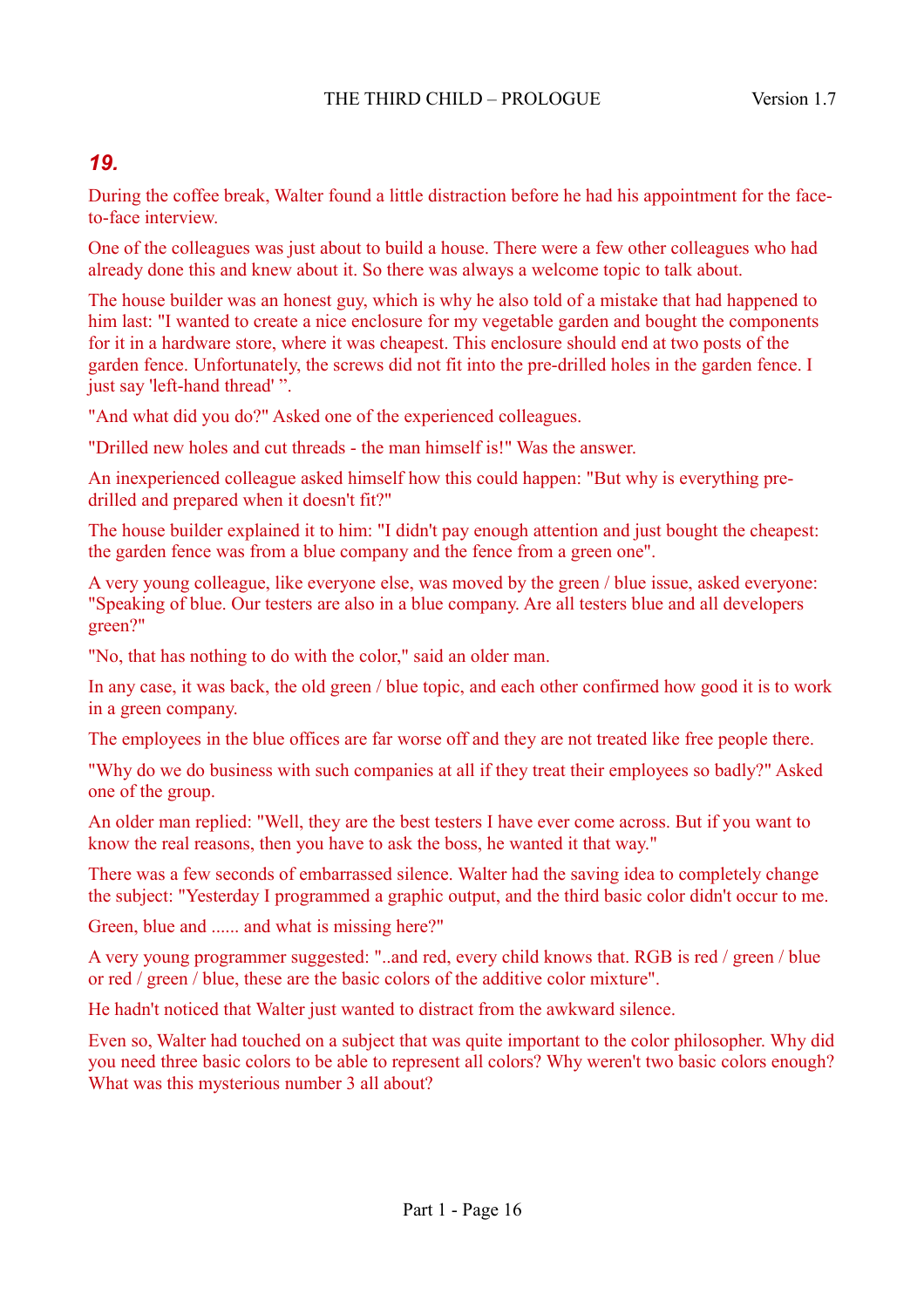Carl-Friedrich, Lieserl and the other children were allowed to play hide and seek together in the company kindergarten.

Lieserl, the curious one, opened a door to an adjoining room in order to hide in it.

There was a strange device there. This was a matt black color, looked futuristic due to its rough edges and was extremely ugly. And - it scared Lieserl.

Lieserl crouched in a corner and waited, trembling.

After 5 minutes - which had seemed to her an infinitely long time – a boy found her and was amazed that she was trembling.

"Are you cold?" He asked. She replied, "I'm scared. What is it?". She pointed to the device and waited for an answer.

The boy didn't know what it was either, but he got the other children and they surrounded the device.

"What is that?" Lieserl asked again.

A child with glasses slowly started: "I think this is ..... a ..... (mysterious) beamer".

Everyone asked: "What is a beamer?"

"Don't you know what a beamer is? It's an important adult toy," and he began to tell the following story.

#### *21.*

*The adults prefer to play the game "be first". So it's about winning the race.*

*So that this is not too easy, they not only play it alone - each against each other - but they form groups so that one group can play against the other.*

*But now every group has its neuralgic points - this office, for example, has the master controller as the neuralgic point.*

*Imagine that a competitor could get his teammates unnoticed at the neuralgic points and get them out again.*

*It would be possible to bring a whole group back to the beginning of the game and no one would know who would be punished for violating the rules.*

*When it became clear that the beamer would actually exist, that the transport of people without a trace would actually be possible, more and more groups joined together to form a large group. The same thing happened with another, large, group. This is how "the Greens" and "the Blues" came into being.*

*There could only be two blocks, because since the beamer really existed in the end, it was no longer possible to determine who was making the unauthorized move. But since there were only two blocks, you always knew "who could be harmed from".*

*You see, and that's the story of why there are two blocks, one green and one blue. The only reason is the beamer.*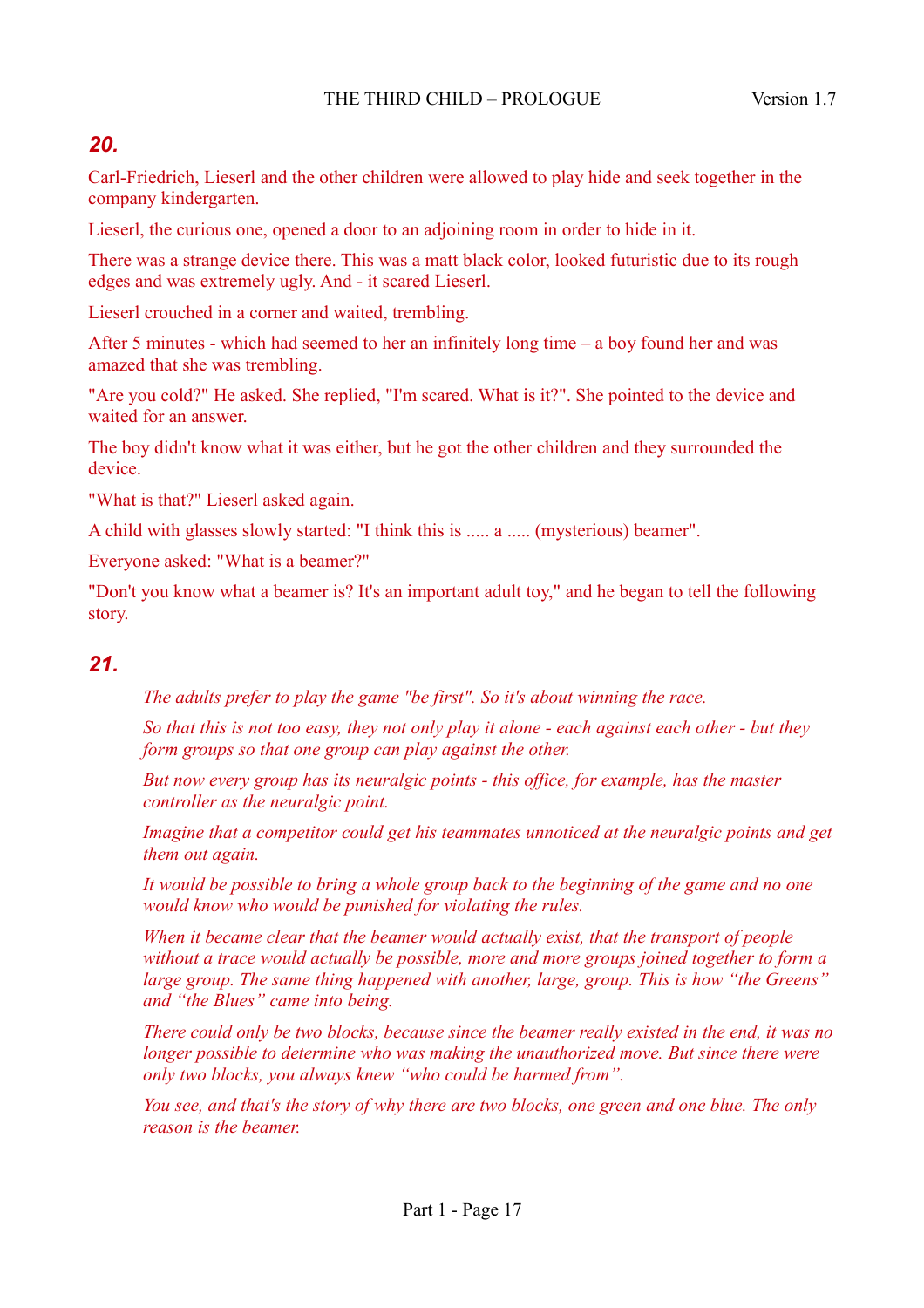Lieserl said with all her heart: "Thank you for this beautiful story."

Another child hadn't quite understood one thing, so he asked, "But if the green block and the blue block are so antagonistic, how is it that this green office cooperates with another, blue, office?"

"That's the difference between politics and business," stepped in the kindergarten supervisor who had entered the room during the story: "But you'll only understand that when you're older."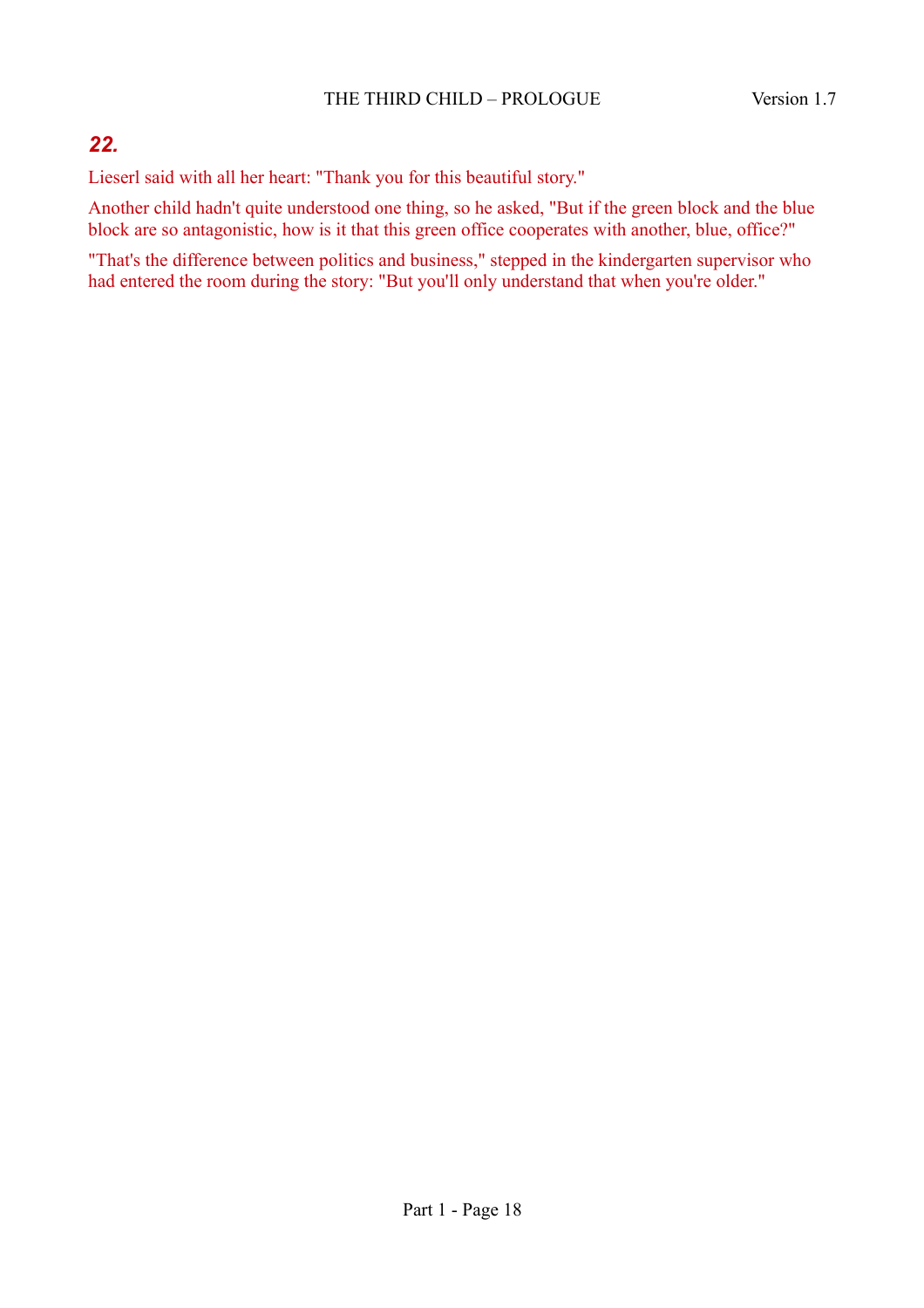# **The confession**

#### *23.*

Walter went slowly and carefully to the boss's office and knocked. The 'poor sinner awareness' was written on his face.

The boss was sitting at his desk, nervously tapping the table top with his fingers.

"So where are we?" He asked.

Walter hesitated: "Well, there are some tests that the blues can't and can't get together. A - uh postponement is getting close to the real probability."

That was, of course, pathetic cheating. But the boss had caught the message and sighed, almost a little relieved: "We have had a bad year. So far we have not sold a single one of our programs in sufficient quantities, and now you are reporting a delay for the program on which we set our last hopes. What is really going on with the tests? "

Walter evaded: "Well, well, I don't know. When planning, I took all eventualities into account PLUS also asked the dice cup: three times the six, nothing could go wrong. "

"So so. So you use the dice cup too," remarked the boss, surprised, and raised his eyebrows.

"Why, everyone uses it," said Walter uninhibitedly.

"And I always thought I was the only one using it," mumbled the boss, but so quietly that Walter couldn't hear it.

After a pause he added meaningfully: "And three times the six at that. Do you even know what that means?"

"Well, that's the lucky number because you can roll the dice again ....."

The boss was silent and pointed to the door. Walter went out quietly and carefully closed the door behind him.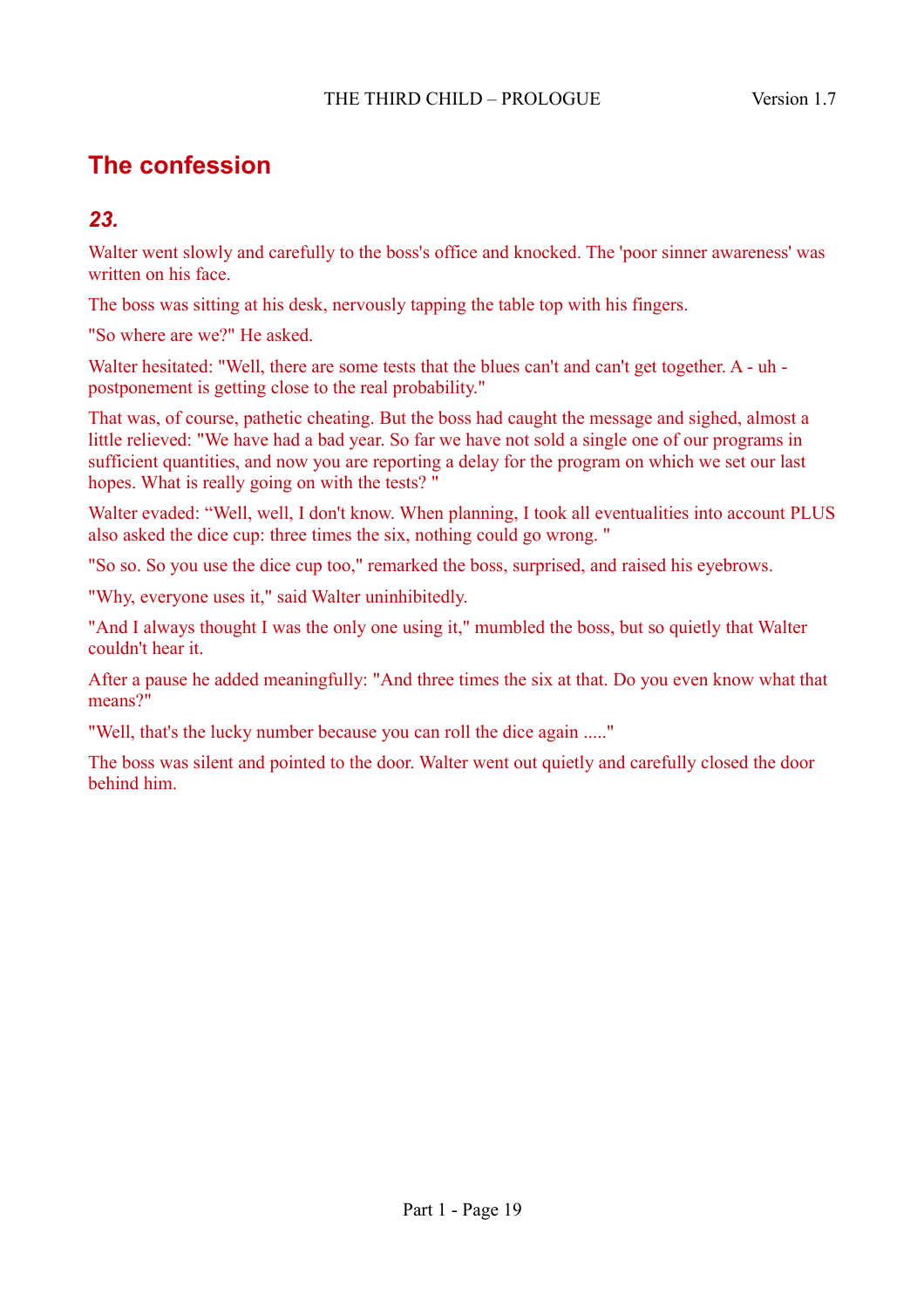# **The crisis**

### *24.*

Since Walter went back to his first wife that day, the nanny Lisa picked up the two children from the company kindergarten.

It was still the same day. The day the children saw a beamer for the first time and the day Walter made his confession with the boss.

So Lisa went home on the subway with the children Carl-Friedrich and Lieserl.

Lieserl asked: "Tell me, Lisa, will there ever be an end to the story with the blue and green blocks?"

Lisa began to say: "Well, actually it's just a question of when the technology of the beamer will be made harmless by a counter-technology. There is also a trend that is leading to fewer and fewer people following the color blue and more and more the color Green. A 'unilateral' world seems to be coming. "

Lieserl asked in between (since she obviously wasn't that interested): "You. Lisa, which office would you like to work in, a green one or a blue one? "

Lisa thought about it: "Well, actually I don't want to work in the office at all, but like now, with children. But, if you really want to know, then I have to think. Yes ... actually, hmmmmm ... cyan! Yes, cyan. But rainbow colors wouldn't be bad either "

She smiled because the children already took this division into green and blue so seriously and because she herself took the whole subject with a little more humor than most people.

#### *25.*

Walter, on the other hand, sat in the office until 8 o'clock that day, trying to correct mistakes he imagined he had made.

When he finally left, he met a colleague in the corridor who was still on the way to the coffee machine.

"Been here so long?" Asked the colleague hypocritically. He knew that Walter had a guilty conscience that day and added another scoop: "Have you heard? The boss prefers employees with clear family relationships: either single or fixed. But he doesn't like transition stages at all. That just makes you insecure at work, he says. "

"Why are you telling me that?" Walter asked, a little unsure.

The colleague answered deliberately and casually, with a small, feigned shrug: "Oh, just like that, it's always good if you know what the boss is thinking".

Walter was completely insecure that evening.

He wasn't sure what it was, but it seemed that everything had conspired against him.

The day had already started badly because he had to beg Lisa to pick up the children from the company kindergarten. This was many times further away from the apartment than the closed kindergarten.

Then there was the fact that the boss had shown him to the door, ultimately without understanding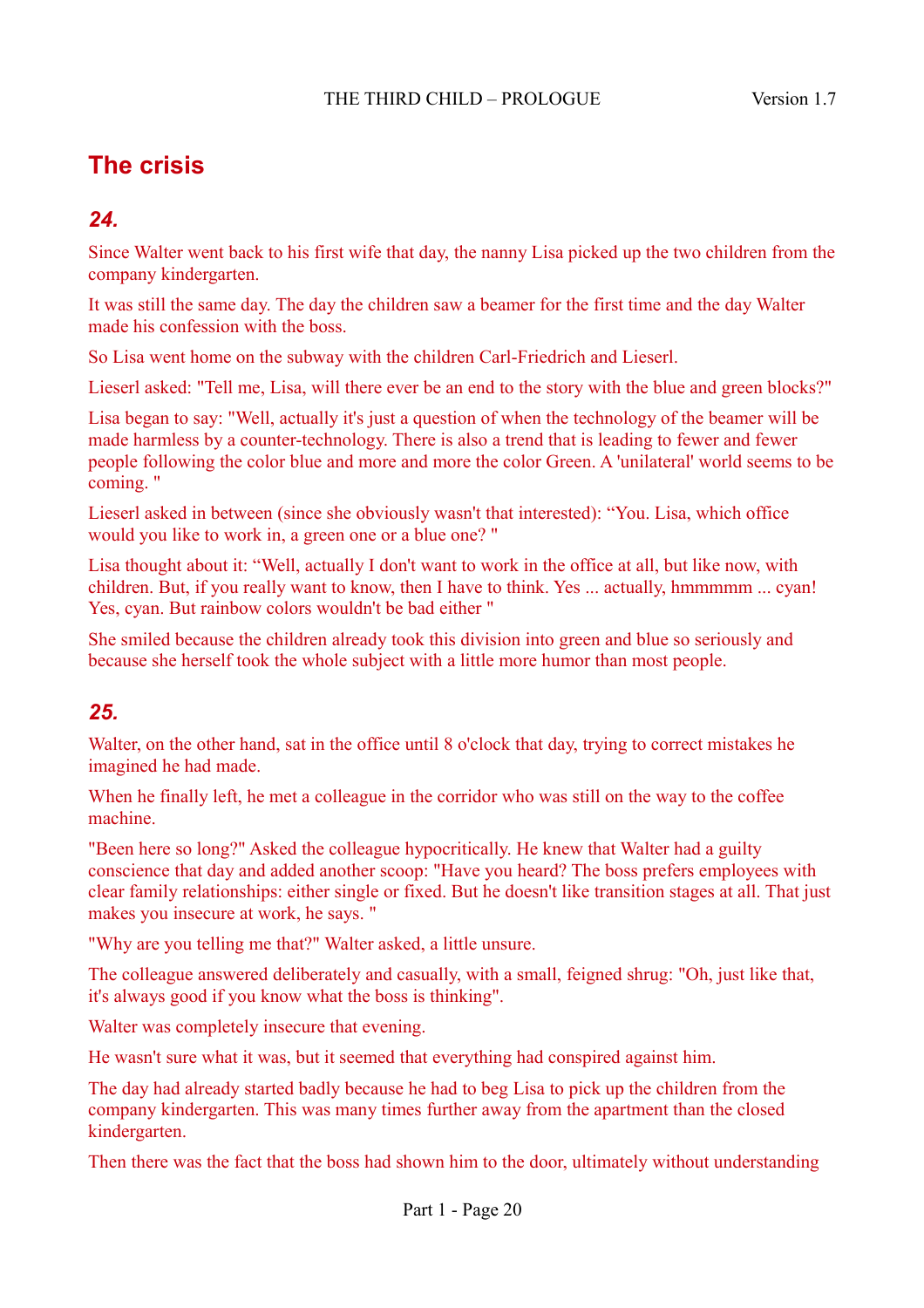why it had happened.

And now this colleague, who obviously wanted to scare him consciously, unsettled him. Usually something rattled on him like water on an oily soap, but today his skin was thin.

So lost in thought he thought again of the weird old man from the canteen and of the "third child who would save the world".

Somehow there was a "blind spot" in his memories, which he associated with Veronika and with the term "third child".

He let these thoughts sink in, and suddenly it was there: "Did I have a third child with Veronika? Was it lost after a few weeks?"

There was a period in their past when he was on a commissioning for a full year - without taking a vacation.

"And after that she was so strange, so aloof and a little depressed.", He remembered that time.

At that time they had only communicated through email.

Should this "third child" now "save his world"? Should he speak to Veronika about it? Would honesty help their relationship bounce back?

All these thoughts that he made on his "pilgrimage home" today ultimately led to his coming to a conclusion.

#### *26.*

When he got home, the children were already asleep. Veronika was sitting alone in the living room and reading a book.

After Walter had got a bite to eat in the kitchen, he went to Veronika and spoke to her: "I have to tell you something strange that happened to me last".

Veronika blocked: "Your strange stories don't interest me".

He went on anyway - he had made a decision and he wanted to implement it - and began carefully: "There was a fortune teller, and he ....., and you're always so ..... introverted .... ., and, say, did we have a third child? "

She put her book aside and looked a little surprised. With an odd emphasis on the word "did", she said, "Did ....... we have a third child?"

He kept digging, confirmed by her reaction: "Did you keep something from me?"

She looked very thoughtful, first had to compose herself a little and then answered clearly and distinctly, almost a little too clearly and distinctly: "It died - murdered". She sobbed.

That wasn't what Walter expected. Yes, he had expected that there might have been a pregnancy that she had kept quiet from him because the child had not survived anyway, but that she herself had had the child aborted was too much for him.

"Murderess!" He said in that sharp whisper that can only produce absolute indignation.

He went to the guest room to sleep there.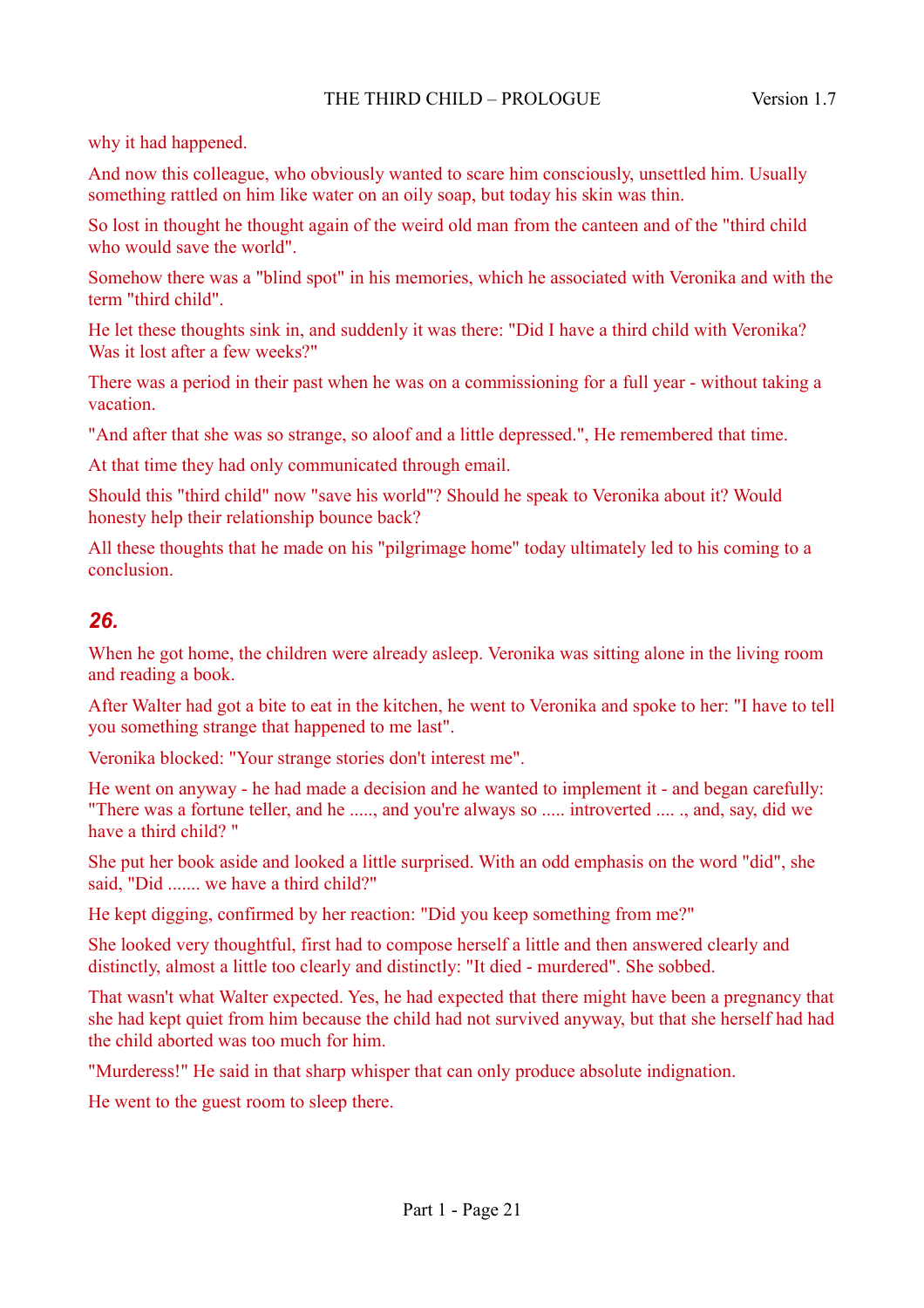*I was still working late at night in the office.*

*Then the dice cup crept up from behind and asked with a certain piercing undertone: "Well, did we make a mistake today?"*

*I shrugged off: "No! How so? What makes you think that?"*

*"Did you always use named types when you created more than one variable with them?" "Yes I think so."*

*"Have you always packed your arrays and structures correctly?"*

*"Yes I think so."*

*"Have you always programmed as locally as possible and as globally as necessary?" "Yes I think so."*

*"Didn't you forget an empty procedure in the code?"*

*"No, I hope not."*

*"Did you weigh switch () and if-then-else against each other?"*

*"Yes I think so."*

*"Did you make sure that every variable always has a defined value, no matter which path your program takes?"*

*"Yes, I hope so."*

*"Did you understand pointer arithmetic and use it correctly?"*

*"Yes, I hope so". I was sweating now and becoming more and more meek.*

*The dice cup changed from a teaching tone to a military tone: "Now, really, kidding aside: What about information security?"*

*"What about it?" I asked unsuspectingly.*

*"Weren't we at the boss's today and confessed to him that we had used the dice cup?"*

*"Yes, so what? Everyone does that," I fended off.*

*The dice cup changed into a cynical tone: "Of course everyone does that! But is everyone allowed to know?"*

*"Why not?"*

*"We are a bit difficult to understand today, right?"*

*With each of these questions, the dice cup became a bit bigger and more threatening, I felt the heat, as an abyss of fire opened up behind me.*

*"I don't understand," I said, holding my hands in front of my face.*

*"Does the gentleman 'difficult-of-concept' want to blow up the system?"*

*"No, but which system?" I almost despaired of the logic of the dice cup.*

*The dice cup sighed menacingly: "Well, then I'll tell you. There must be an abyss between*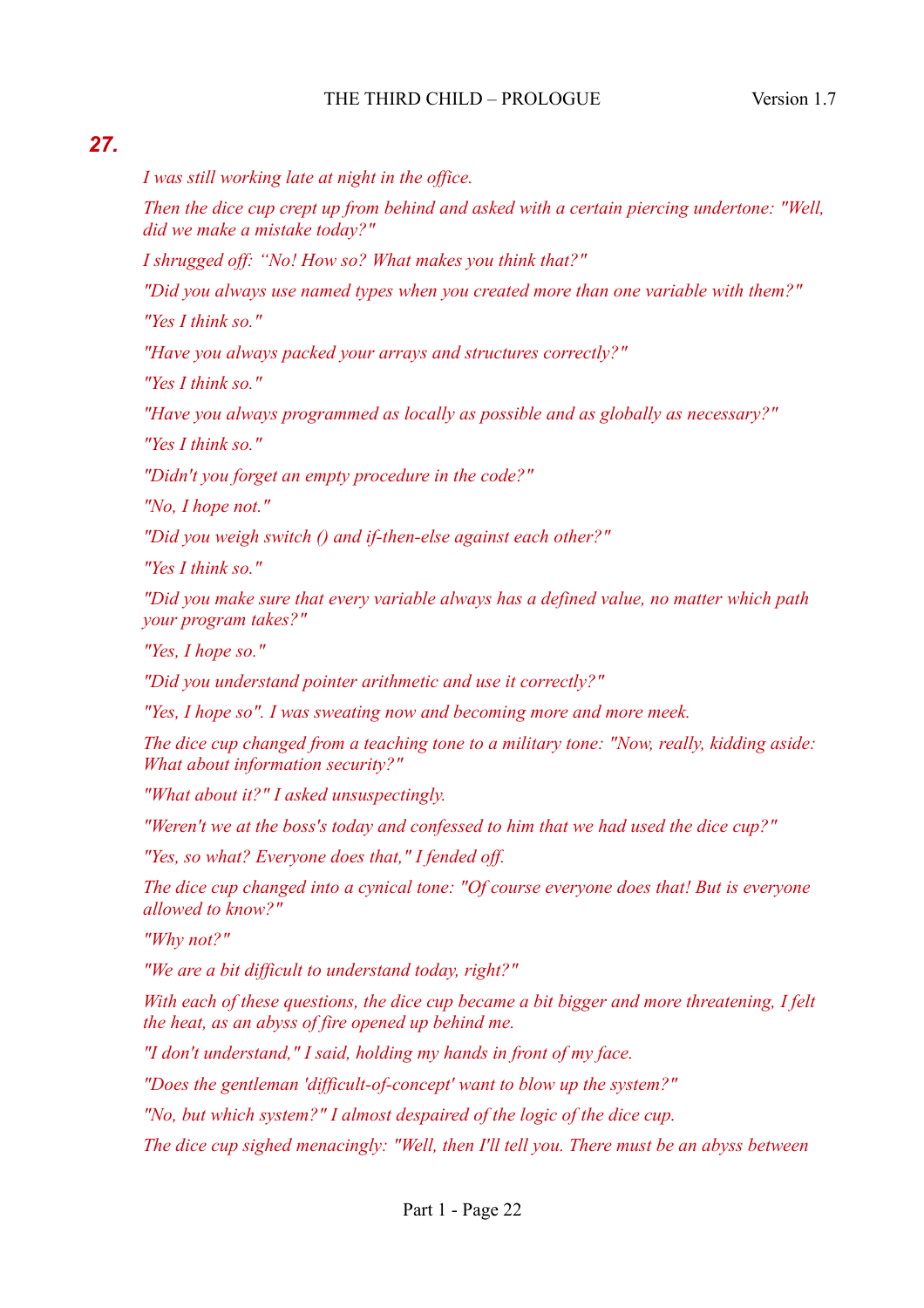*boss and subject, a wall of silence."*

*"The boss must be able to rely on the fact that the subjects, as experts, only make their decisions on the basis of objective facts," he added.*

*Then he added: "The subjects must trust their boss that he makes his decisions wellconsidered and based on his profound overview of what is happening."*

*"NO SPEECH MUST BE ABOUT A DICE CUP, EVERYONE HAS TO MAKE HIS DECISIONS ALONE !!!!!", he yelled at me.*

*He ended with the following words: "Again: What do you want to be? A subject or a boss? Make up your mind!"*

*"No! No! That can't be all, I just want to be happy and live!"*

Walter was sweating and tossing and turning in bed. Then it got dark.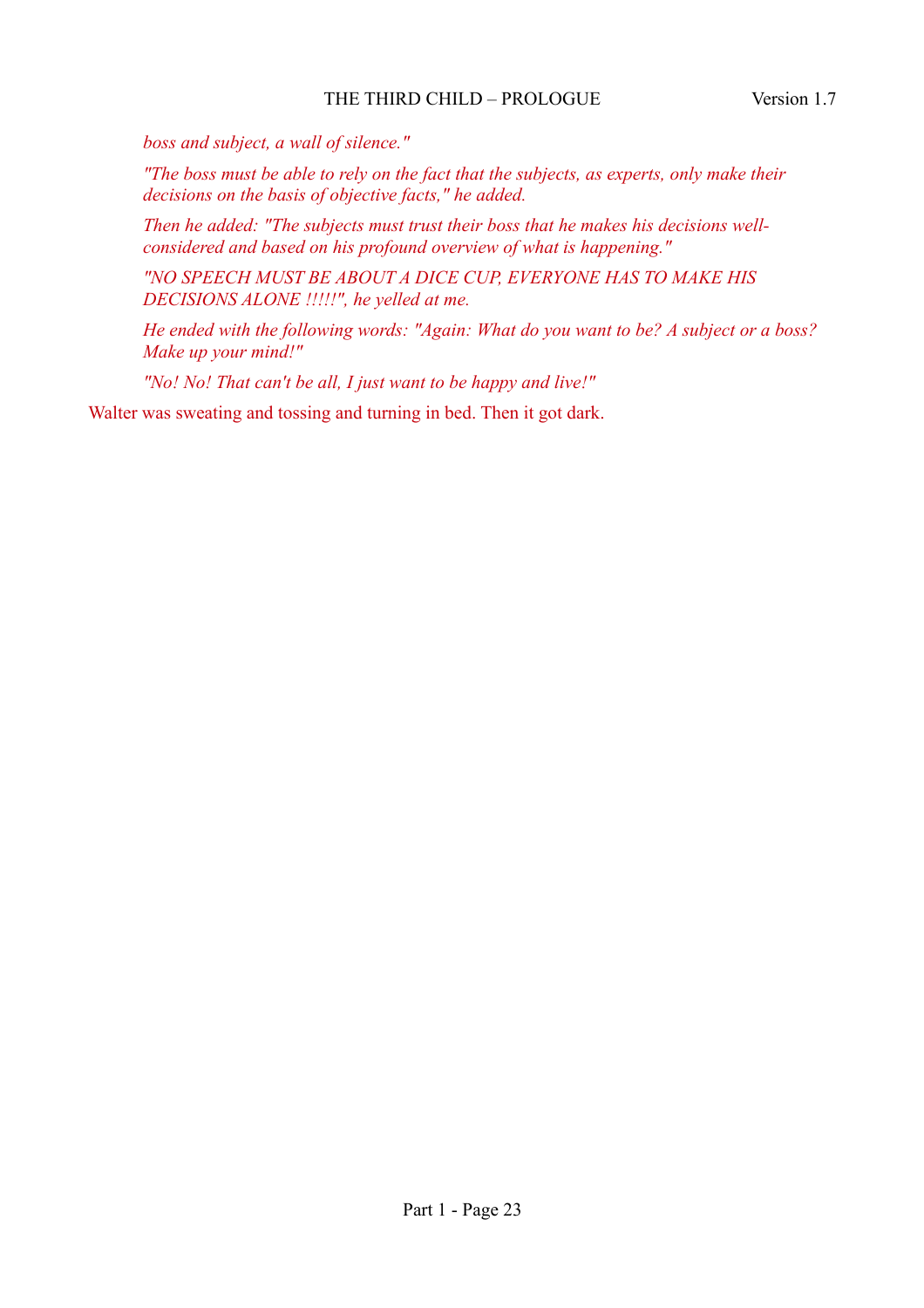## **The wellness hotel**

#### *28.*

The next thing Walter could remember after being thrown from the dice cup into the lake of fire was a nice room with two double windows.

He was lying in a comfortable bed and saw a large bar of whole-nut chocolate on the bedside table. Veronika had put them there when she visited him the day before.

This was a great place to relax. Walter still felt exhausted from the nightly conflict with the dice cup. Still, he couldn't resist the chocolate, so he got up in bed, opened the paper and broke off a rib.

Some of the employees claimed that this was a hospital, but in reality it was the wellness hotel "To the Green Meadow". It was extremely relaxing there for all those who had come into conflict with the truth, for whom "their thoughts no longer matched".

The moment Walter finished with the chocolate rib, there was a knock. The door opened and Veronika entered. Behind her came "the daughter" and "the son".

Veronika glanced furtively at the chocolate bar and when she saw that a rib was already missing, she had to smile - Walter noticed that and he no longer had to ask who the chocolate was from.

"The son" said proudly: "I brought you something" and handed him a surprise egg: "I bought it with my pocket money, all by myself".

The girl rummaged in her shoulder bag and pulled out a rainbow that she had obviously made herself. She gave it to Walter and hugged him: "Dad, when are you coming home? I miss you."

Walter lay there and didn't know what to say, at least he said a quiet "Thank you" and began to apologize for his condition: "I'm not quite up to date. Do you know how long I've been here? "

"We'll discuss that tomorrow," said Veronika, "now we'll leave you alone again, and I'll tell the staff that you're up now."

## **Consequences**

#### *29.*

There was a process of reflection not only in Walter, but also at Walter's company.

Walter's "confession" had opened his boss's eyes.

Not only he, the boss, no, all employees had used the dice cup to make their decisions! So he found a scapegoat in the dice cup, which he could blame for the entire situation of the company.

Without knocking, he entered the office of the dice cup, ignored the smell of sulfur, opened the window, and threw the dice cup in a high arc on the street.

The dice cup landed in a puddle and got pretty dirty. But he only had to shake himself vigorously to get rid of the dirt. In an instant he looked honest and trustworthy again.

He knew where the university was.

There he went - at that moment a graduation ceremony was going on - spoke to a newly qualified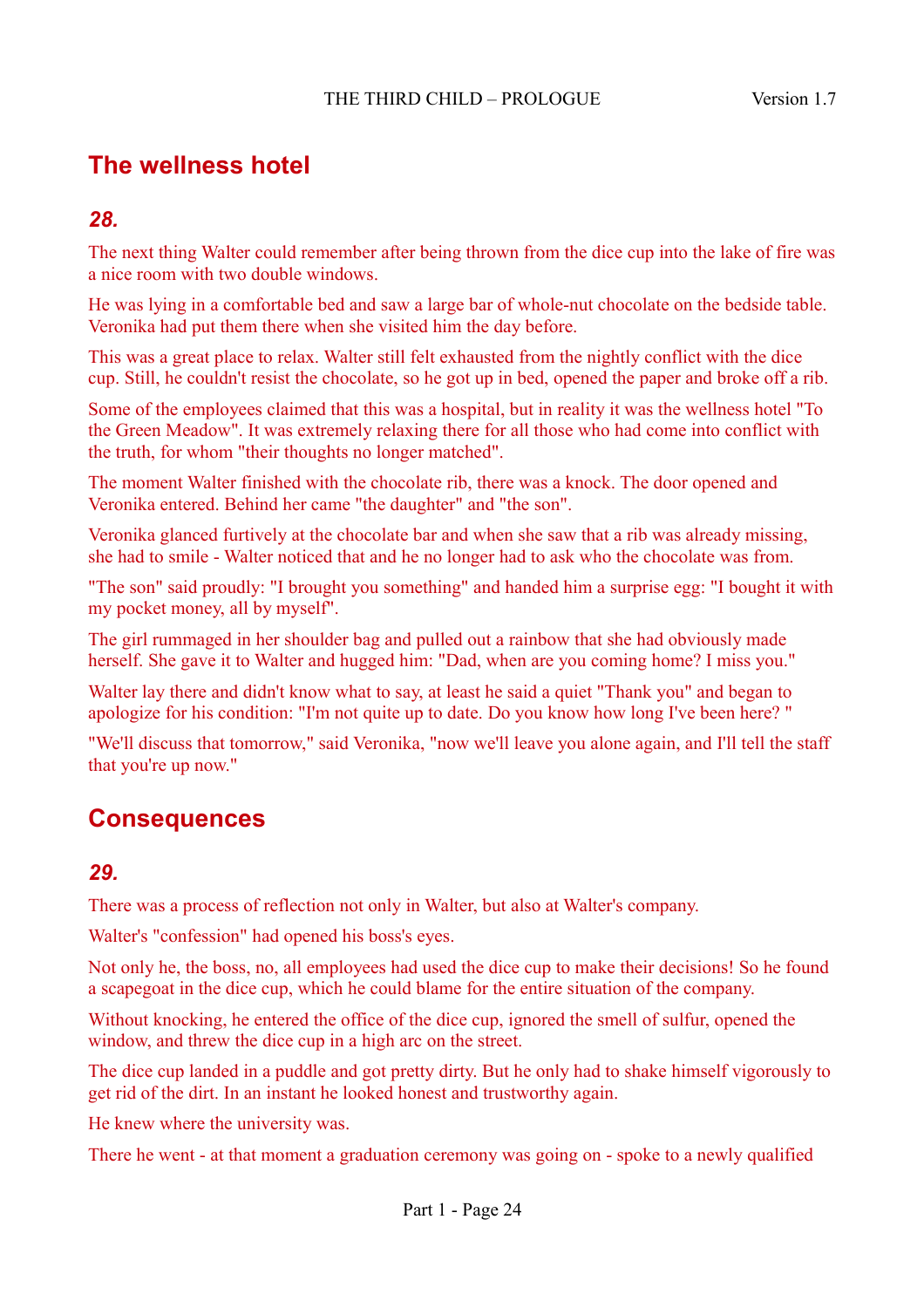#### THE THIRD CHILD – PROLOGUE Version 1.7

doctor of technical sciences and asked him: "Do you want to start a company?"

*We'll tell this new story another time. For this time we just want to learn our lessons from this: the dice cup is actually a stand-up figure and it will always make it.*

# **A goal is found**

#### *30.*

In the afternoon, Walter's school friend came to visit the wellness hotel. This school friend was now a cardinal, yet he came in a simple black priestly suit.

"You're fine, you've come a long way," Walter opened the conversation.

The cardinal waved it off: "A career in the Church is something relative."

Walter responded to the stimulus word "career" and replied in a fit of 'Fishing for Compliments': "I will never make a career, with all the mistakes I've made."

"Do you know what my worst mistake is? I don't make any decisions. I just let myself be used," he continued his thoughts.

The cardinal also knew his way around life, so he did not go directly to Walter's argument and did not start complimenting Walter: "I would not say that. Look, in the end I am only an instrument of God. Despite all of my own decisions I make I am embedded in a process that we call Providence."

Walter began to rave: "God's tool. Yes, that would be a goal in life!"

However, he immediately put his thoughts into perspective: "You know, I always went to church well, was very active in my youth, but now that I'm married ...... Who is that God? Where did he go? "

The cardinal replied: "It is not much that we know about him. But we can guarantee one thing: God is not in-human(e)" He smiled at the theological joke he'd just made himself.

"And what else do we know about him?" Walter pressed on.

"He must have a sense of humor, otherwise he couldn't stand us humans."

"Your statements shouldn't be taken seriously at all?"

"Not too much," said the cardinal, "that would be better. But maybe you should think up better questions. Then you might get better answers."

The door was opened and a snack with three Punschkrapferln was served. They were in red, green and blue.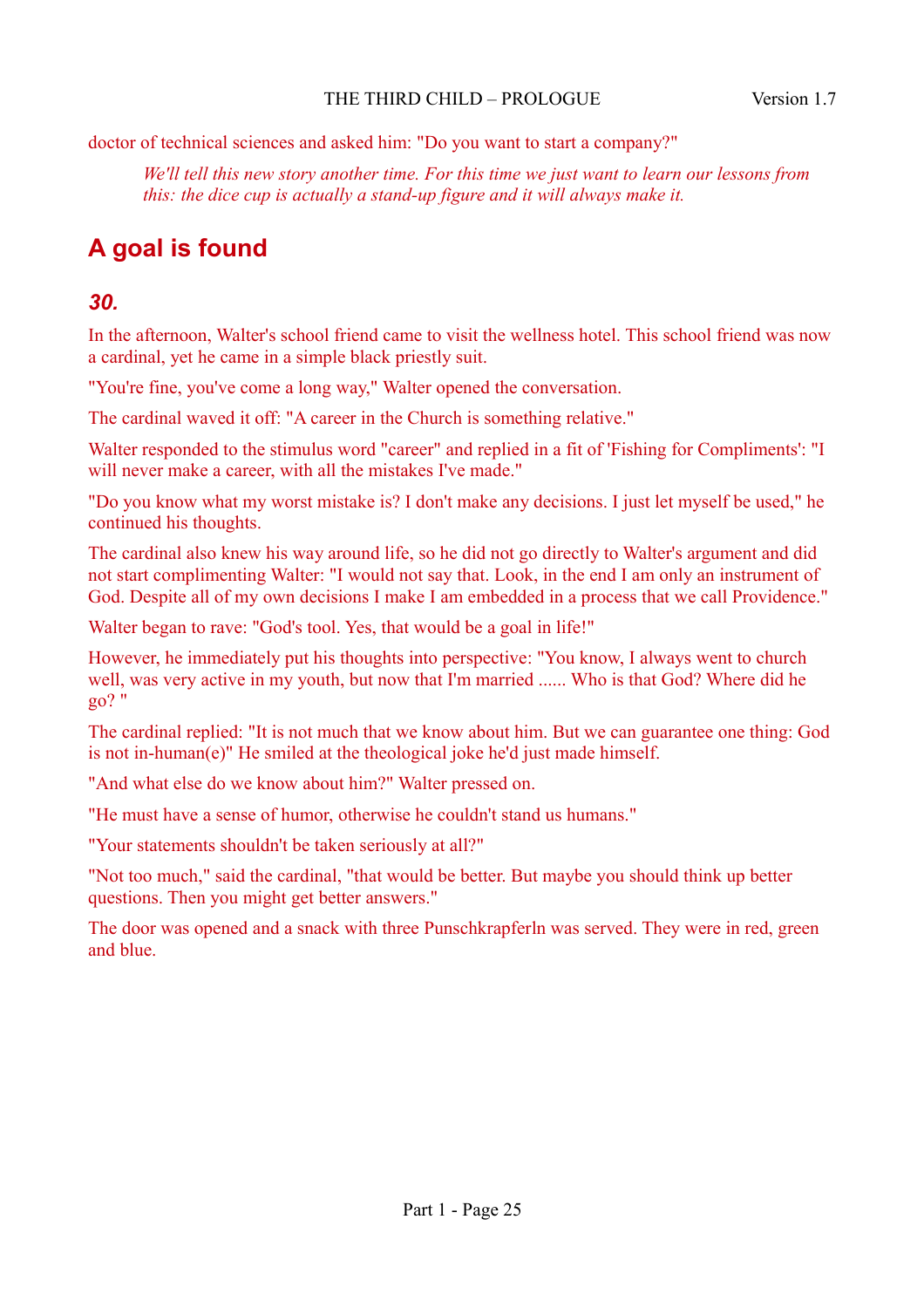## **Even more consequences**

#### *31.*

A few days later, Walter woke up in his first family home.

It was too early to have breakfast.

So he went about waking "his son": "Good morning. I know it's still early, but can you help me with the surprise egg you gave me before breakfast?" "The son" jumped up and sat down with him at the kitchen table.

While they "struggled" with the contents of the surprise egg, Veronika uncovered breakfast.

When they were finally all seated at the breakfast table, he joked with the children: "Well, children, do you already know what you are up to today?"

They answered in unison: "We are haphazard and will do the right thing!". Walter replied: "Have fun then".

"Have fun in the office," came the reply.

A real little family ritual seemed to be emerging here.

While Walter was still talking to the children, Veronika was already putting the dishes in the dishwasher. Walter's first family didn't have nearly as much money as the second, and they certainly couldn't afford a housekeeper or nanny.

This time Walter went to work before Veronika. In the anteroom, when he was already about to open the door, the girl held him back again and demonstratively held out the self-made rainbow: "Please take it with you to the company."

So Walter took the rainbow under his arm and went out to his car.

#### *32.*

Walter didn't even notice he was walking past a new company sign as he walked from the car to the company entrance.

The company was still green, but the sign said: "Semper Services". A new spirit seemed to be blowing here.

When he entered the room, everyone greeted him and he greeted them back. He put the rainbow on the side of the monitor, turned on the computer, started work, and got a coffee.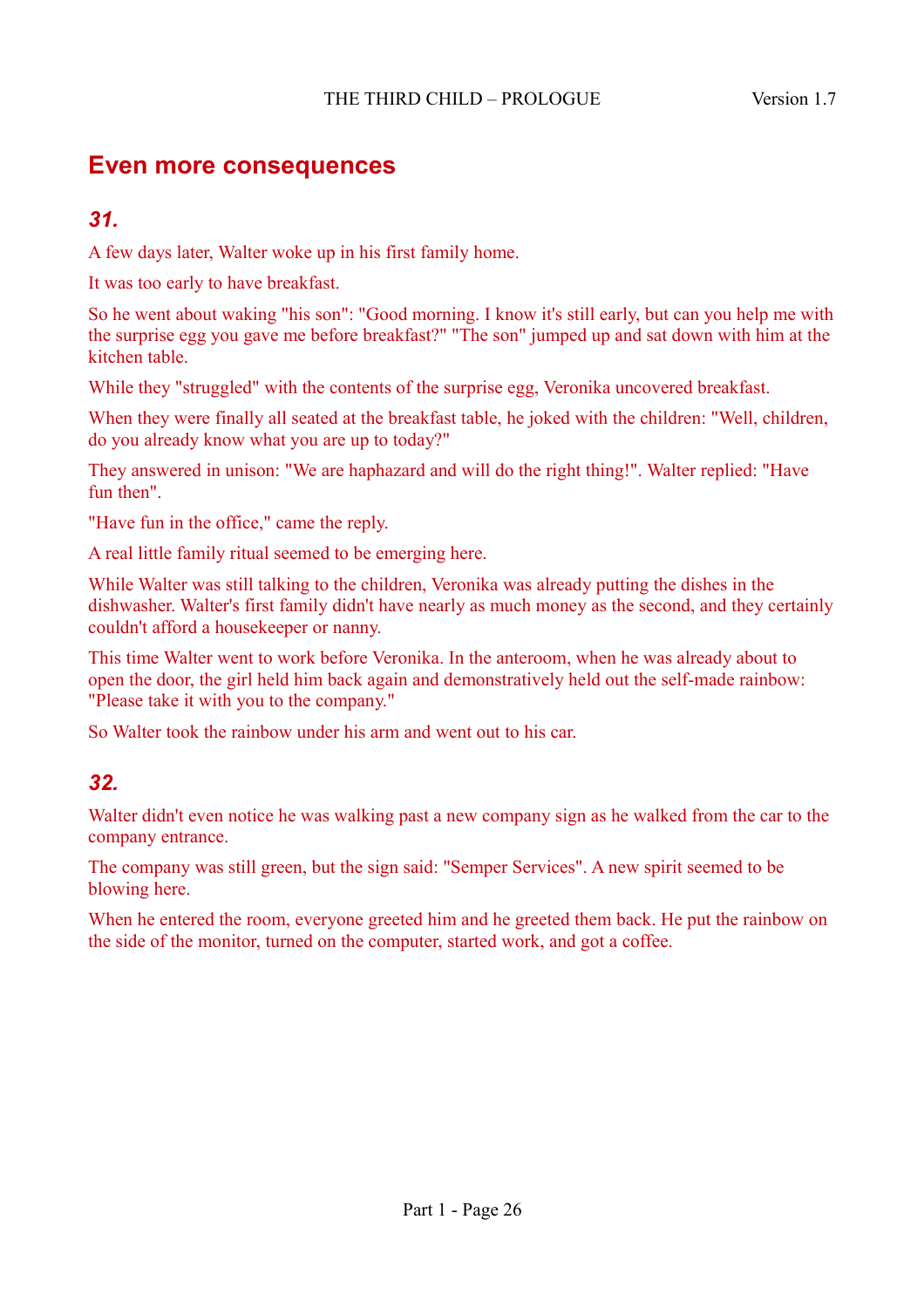# **The Third Child - Friendship**

## **Summary**

So Walter wants to become an instrument of God. And he has found his place.

The dice cup has also found its master.

But a little adventure is looming.

Walter's families have a third child, a foster child.

The children become friends and Conrad Peter - the third child - helps his new siblings to win a race.

But even he can't do it alone.

At the end the conflict in Conrad Peters' life is clarified and thereby alleviated.

## **Foreword by the narrator**

Actually there is already a foreword to the story "The Third Child", because the entire first part - "The Third Child - Prologue" - was a foreword.

However, some friends have drawn my attention to a circumstance that has to be explained clarified - before we can go any further. Isn't this entire narrative a commercial promotional event? An advertising event for my profession - I'm actually a programmer - and an advertising event for my hobby project with 3D graphics?

Well, everyone can only write about what they know.

I feel the same way. So it is not surprising if my main characters are programmers and if they deal with 3D graphics.

But why writing at all? Why put these thoughts on paper? Does that have any literary value at all?

Well, I would like to leave the question of the value of this thing to other people, but I will stick to St. Paul who said: "All I handed over to you is what I also had received"

And in fact, all of the material that this story is about has more or less "fallen" to me. Angels, drunks, homeless and crazy people have all contributed to this material and it seems worth telling to me. I don't want to judge the value and the meaning, but I find that I am driven by an inner compulsion to continue doing these things and not to keep them to myself.

Now it is also clear that I will not earn any money with this story, because it is not you, dear reader, who wants something from me, but I want something from you, namely that you read the story and pass on the thoughts.

In any case, precautions have been taken if you want to make a film out of this story, because the entire story consists of 32 chapters (which is a nice round number for a programmer), which can be implemented more or less "one to one" in the scenes of a film.

However, the film needs a "scene zero", which should optically match the theme of the second part.

The film would then have the "nice" number of 33 scenes.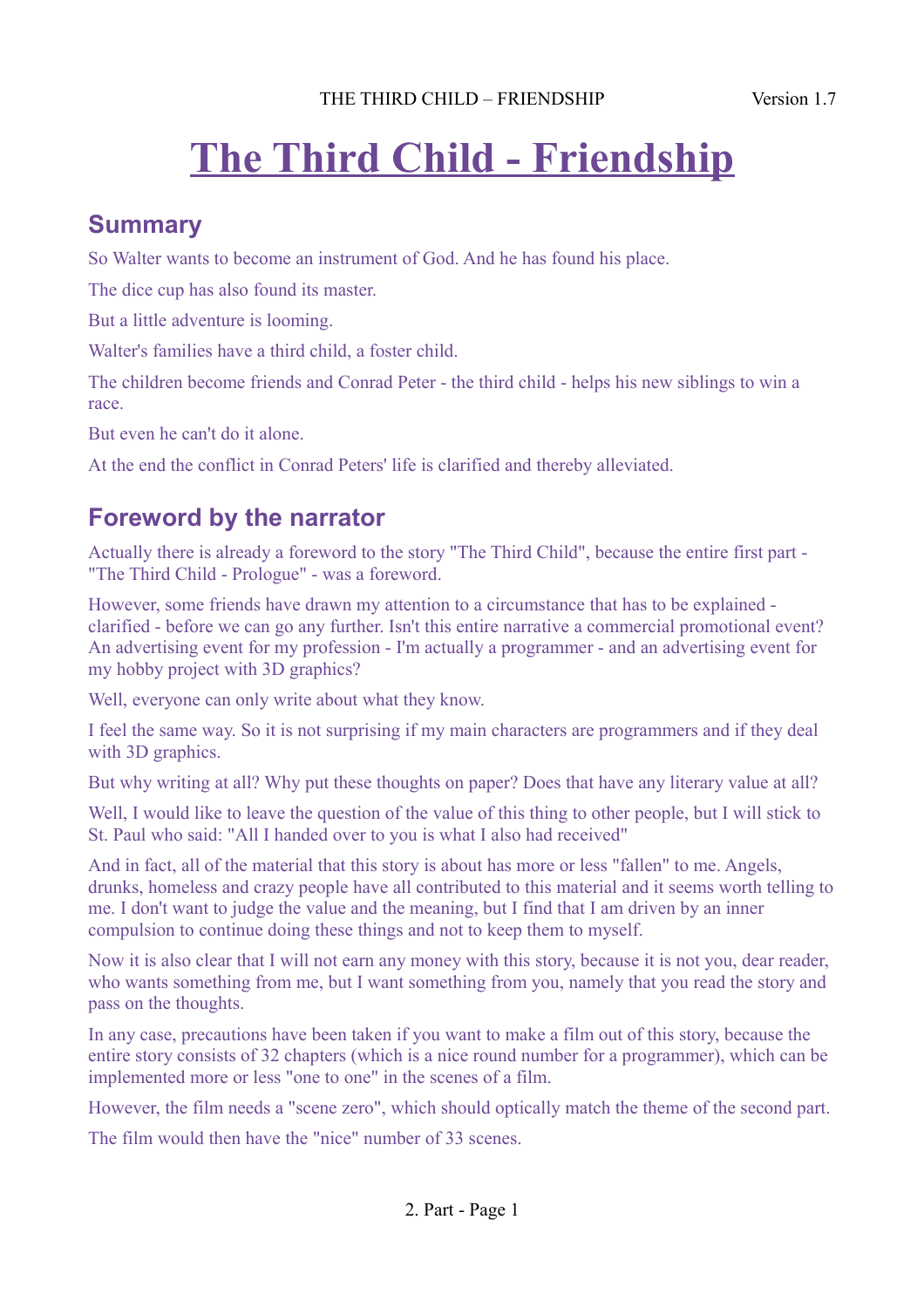#### THE THIRD CHILD – FRIENDSHIP Version 1.7

#### *Scene zero*

The film begins with a view of a desert, empty Martian landscape, a storm. With a tracking shot we approach a dune and discover that the Mars rover "Spirit" has got stuck in it.

Then the camera pans to the red sky and with a tracking shot we head towards the earth.

There, like in the first film, about Europe -> Austria -> Vienna -> a single-family house in one of the less densely populated districts.

You can see Walter standing on the roof of his house and assembling something.

Veronica stands in the garden and looks up at him. It seems like she wants to say something.

This entire "scene zero" is 100% computer-animated, including Walter and Veronika.

## **Walter's first family**

One follows the other.

Because the universe is expanding, there is gravity.

Because there is gravity, it rains from top to bottom.

Because it rains, plants can sprout.

Because plants sprout, animals can exist.

Man lives because someone loves (him).

Because Veronika had saved Walter's world, he mounted an oversized target horizontally on the roof of his first family.

Stop! It was too big a leap now. Target? House roof? First family? How can you understand all of this?

Well, Walter was a bigamist, so far, so good.

And we had to deal with Walter's life, since we can only understand a child if we know something about his father and mother.

So this time it's actually about the kids.

But how had that been with Walter?

In a world in which there were two monolithic blocks, the "green block" and the "blue block", in a world in which there was always something final about decisions, he retained his freedoms.

He dared to have two women at the same time, to make a final decision neither for one nor for the other. But maybe that wasn't so much a sign of courage, but rather of cowardice, depending on your perspective.

In any case, he always felt a strange attraction to his second wife Monika, a common "frequency of the heart", while his first wife, Veronika, was always "extremely sympathetic to him at a distance".

In a life crisis, however, it became clear that it was precisely Veronika who could really help him.

And so he secretly decided that from now on Veronika was the "first" woman, while Monika was only the "second" woman.

He wanted to show everyone that he was exactly at home in this house, in the house of his first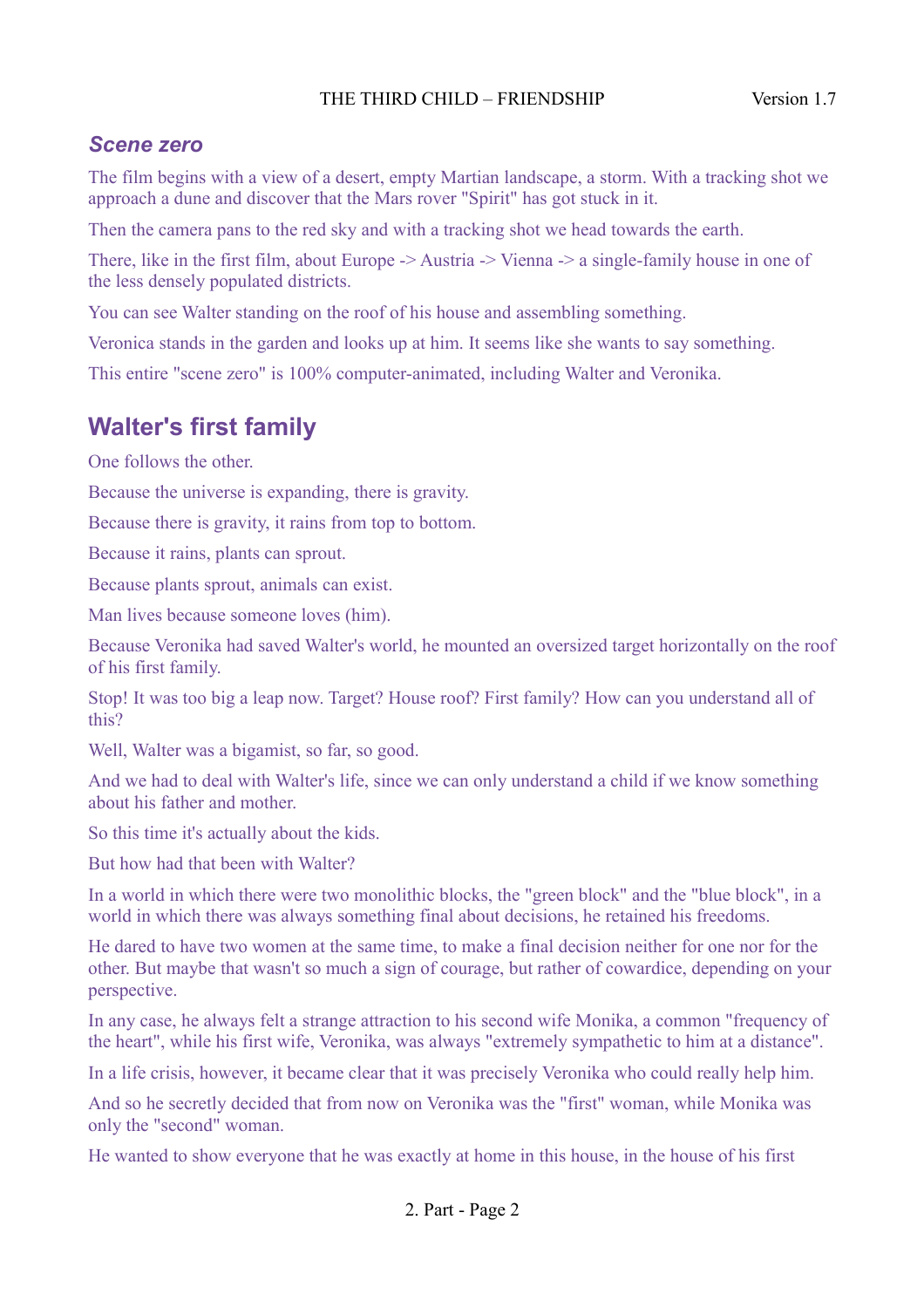#### THE THIRD CHILD – FRIENDSHIP Version 1.7

family, in the house with Veronika, and that is why he mounted said oversized target horizontally on the roof of the house.

Veronika watched him: "Does that have to be? The neighbors will think we have gone crazy".

Walter replied: "I told you that I want to become an instrument of God, and this is the landing place for the spirit."

He pointed to his work, the target that shone in the sun.

Veronika complained: "You are just as crazy as your friend, the cardinal". She thought for a moment: "The idea came from him, wasn't it?"

Walter put on a mine like a western hero: "A man has to do what a man has to do!".

She insisted, half seriously, half jokingly, at least annoyed: "But do you have to relieve yourself on our roof of all places?"

He grinned: "Yes, that's my <stabilitas loci>"

It is funny that at that time the two blocks, the "green block" and the "blue block", were becoming less and less important. But that's another story that we'll get into later.

## **Conrad Peter**

#### *1.*

"And never forget where you are!" The priest, Monsignor Kaminsky, concluded the sermon.

Conrad Peter was torn from his thoughts by the sudden silence. He sat in the front row of the suburban church. To the left and right of him sat his three siblings and on the far right, his father Heinrich.

Conrad Peter was now 13 years old. He was actually in the middle of puberty, full of all the doubts about the adult world, and asking himself a lot of questions.

He had few friends of his own age with whom he could discuss his questions. But he still had his siblings and - one must honestly say - this priest. This parish also had something fascinating about young people, not least because of the separate youth masses that were held every week.

The church was of that peculiar ugliness that had blossomed in the sixties and seventies of the twentieth century, but Conrad Peter did not notice it. He wasn't used to anything else.

When the priest stood at the altar again - with his back to Conrad Peter - he thought:

*Actually, "priest" would be a desirable profession. People need you so that you can bring their prayers to God; you as a mediator will always have a special position, and you can work in a central position to improve the world.*

*Yes, improve the world. That would be a really meaningful goal in life. Once you have reached the point where you have recognized the meaning of life and have the right values on your side, then you have to work with all your might to "spread these values". It should go around the world like wildfire, this "civilization of values".*

*The adults obviously no longer have their world under control - with the exception of this priest and maybe dad - and if I work in a central position to improve the world, then the girls will be at my feet.*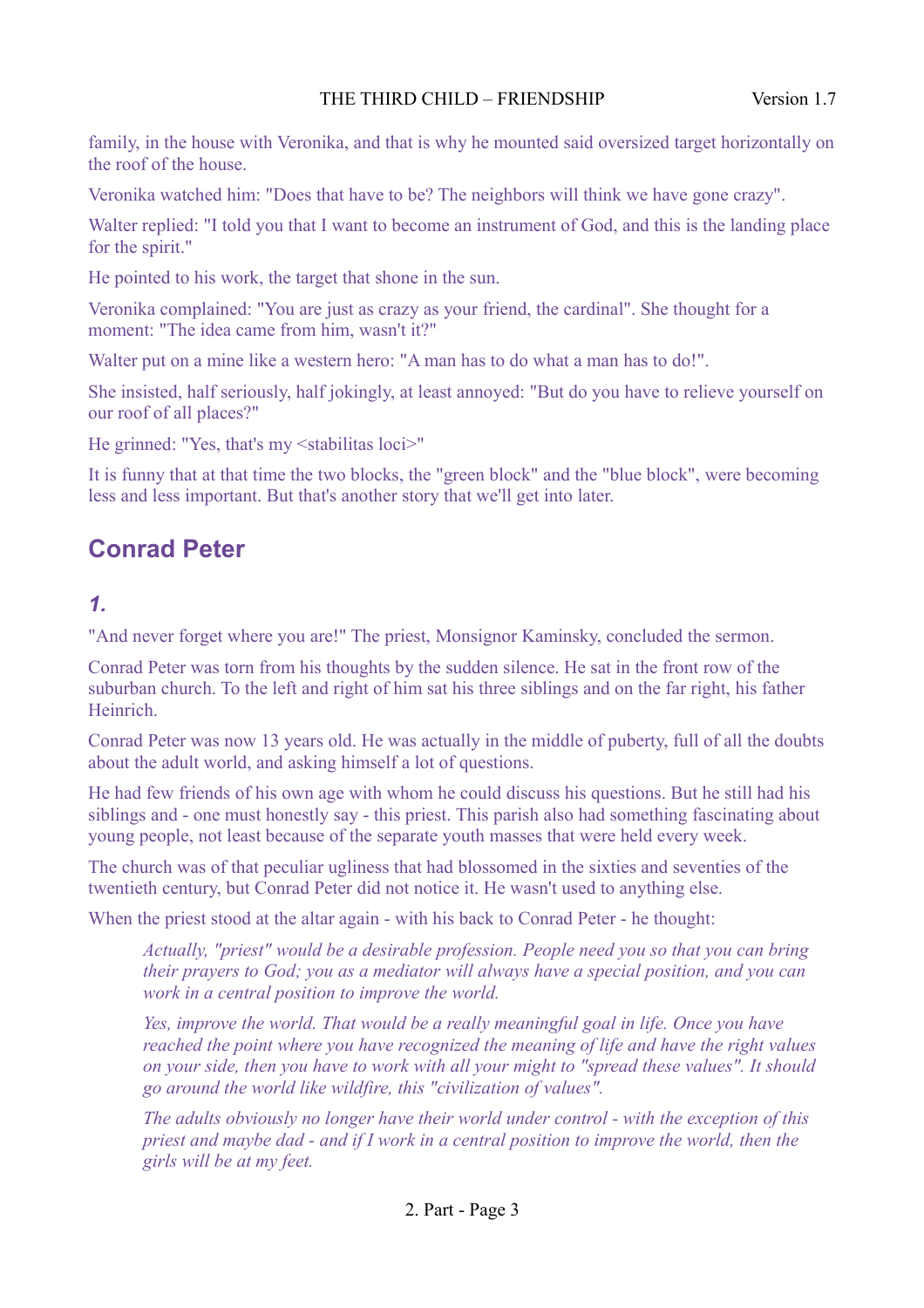When the prayer was over, it was time to pray the "Our Father" together. Conrad Peter babbled along almost automatically. Nobody had spoken to him about the true meaning of this prayer.

Yes, yes, Conrad Peter was a deep guy despite his young age and he was a technical genius. But he still had so much to learn.

Conrad Peter's father Heinrich was a single parent. During the fair, his thoughts revolved around completely different things than Conrad Peters. He thought of the woman who had left him a long time ago, he thought of her not without longing, but with a certain callousness: "She ignored all the freedoms I had offered her, just out of fear their relatives. "

When the mass was over, Monsignor Kaminsky concluded with the words: "Go there and bring freedom!". Words that once again gave Heinrich the "kick" for the coming week.

He and his children got into a jeep with an eye-catching camouflage paint job and drove home.

# **Walter's second family**

#### *2.*

Walter was now employed in a company that produced application software for UNIX operating systems. It wasn't that long ago that Walter had changed company.

The dear readers of the first book already know that Walter had worked in a green company (which was therefore part of the "green block") and that there he had a conflict with the dice cup.

The dice cup had been a funny fellow who had not only advised the company's managers, but had also repeatedly talked the normal employees into everyday life.

The boss of the green company had removed the dice cup at the time to save the company from certain doom (at least that was the official reason). But that was of no use and the company actually got smaller and weaker.

And so it was no surprise that Walter had to look for a new employer, which he luckily found.

Funnily enough, his new employer was the very same university graduate who had offered the dice cup after the boss of the green company had kicked him out.

And so Walter was again in a company with the dice cup. But that's actually not our topic. Just to round off the curve that was drawn in the first part of the story, we want to tell a little here how the dice cup fared.

Of course, the dice cup was a little troublemaker, as the dear reader may remember, but doesn't it also have its good points?

A troublemaker is there to bring systems from rest to transient states. And isn't it in these transient states, these states of imbalance, in which we are most creative, in which "life goes on the most"?

Of course you had to have learned "how to use the dice cup", you had to "have tamed it" and "be able to use your innovative strength" before you could let it get close to you. But without this innovative strength, everything always ran towards the state of equilibrium, towards that dreary gray that only the uninspired could really wish for.

Be that as it may, that morning Walter drove to his new company - he came from his first family and, after leaving the car in the parking garage, went to the company entrance.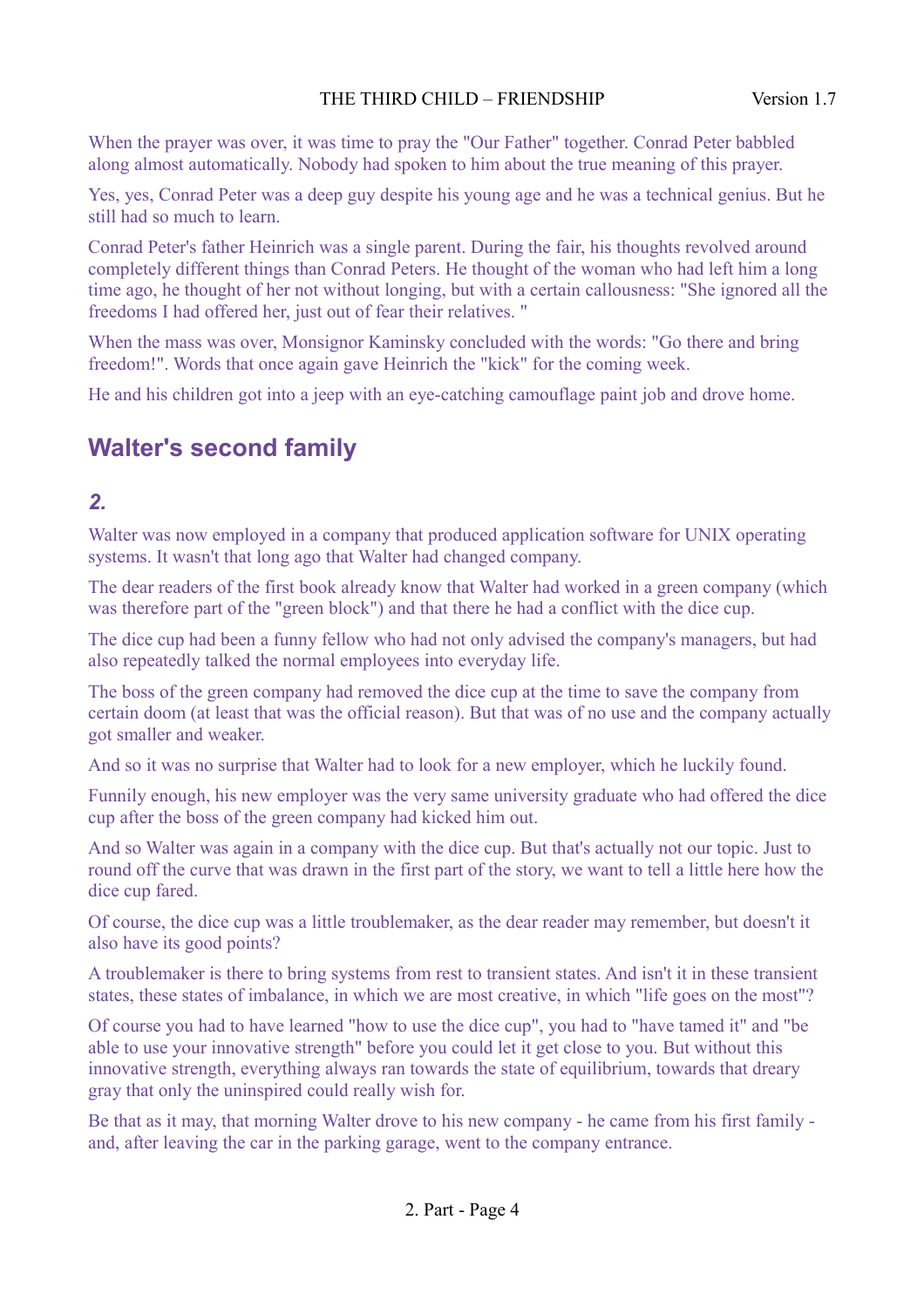#### THE THIRD CHILD – FRIENDSHIP Version 1.7

He took a look at the company sign, on which "We serve the future" was written in capital letters, and enjoyed the friendly, bright atmosphere of the entrance area, which was kept in yellow / orange tones.

But wait, wasn't that his second wife Monika, who turned the corner here ?!

"What are you doing here?" He asked, a little flabbergasted.

She was obviously not entirely happy to meet him here, but had obviously expected it and answered quietly: "Actually I didn't want to tell you yet, but, well, word is already getting around that your company is looking up and maybe you want to outsource one or the other work. That's why I have a meeting with your boss today. "

"Then I wish you the best of luck", said Walter and both paths parted again.

#### *3.*

On the way to his place of work, Walter passed a closed door behind which there was a conference room.

A briefing was in progress in this conference room. Everyone who was responsible for a part program had to report and problems were discussed that could not be solved within a part program.

The dice cup also had its place in this meeting as a "universal advisor". But it was already clear from the arrangement of the chairs who was the boss here and who was only "delivering" consulting services.

The boss asked Mr. Muller, who was responsible for a part of the program: "So, Mr. Muller, where are you?"

Müller replied: "Well, we are actually quite well on time, of course there are small technical problems - nothing that cannot be fixed by a few hours of overtime - but there is a strategic question that I am discussing here would like to."

The boss did not hesitate and asked Muller: "Shoot them!"

Muller continued: "The last regression tests have shown that the quality of the software is not yet working. Too many mistakes in too short a time. But if we use the time to correct the errors, we won't have time for the last two features. "

The boss thought about it and put his hand on his chin: "Difficult! What does the universal advisor think? "He looked at the dice cup and was obviously waiting for an answer.

It didn't take long for the dice cup to come up with an answer: "Well, quality is debatable. I mean, if we lack the features, then that is clearly a breach of contract, but if the quality is a little suboptimal, you can fix it later - and we will probably get more money for the corrections via the maintenance contract. "

The boss thought for a minute and then made a categorical decision: "OK, we're going to forego the features and get the quality in order."

The dice cup looked defiant, crossed his arms over his chest and said loudly and clearly: "I am innocent of these feature's blood".

So this is what happened to the dice cup and we will not go into it any further.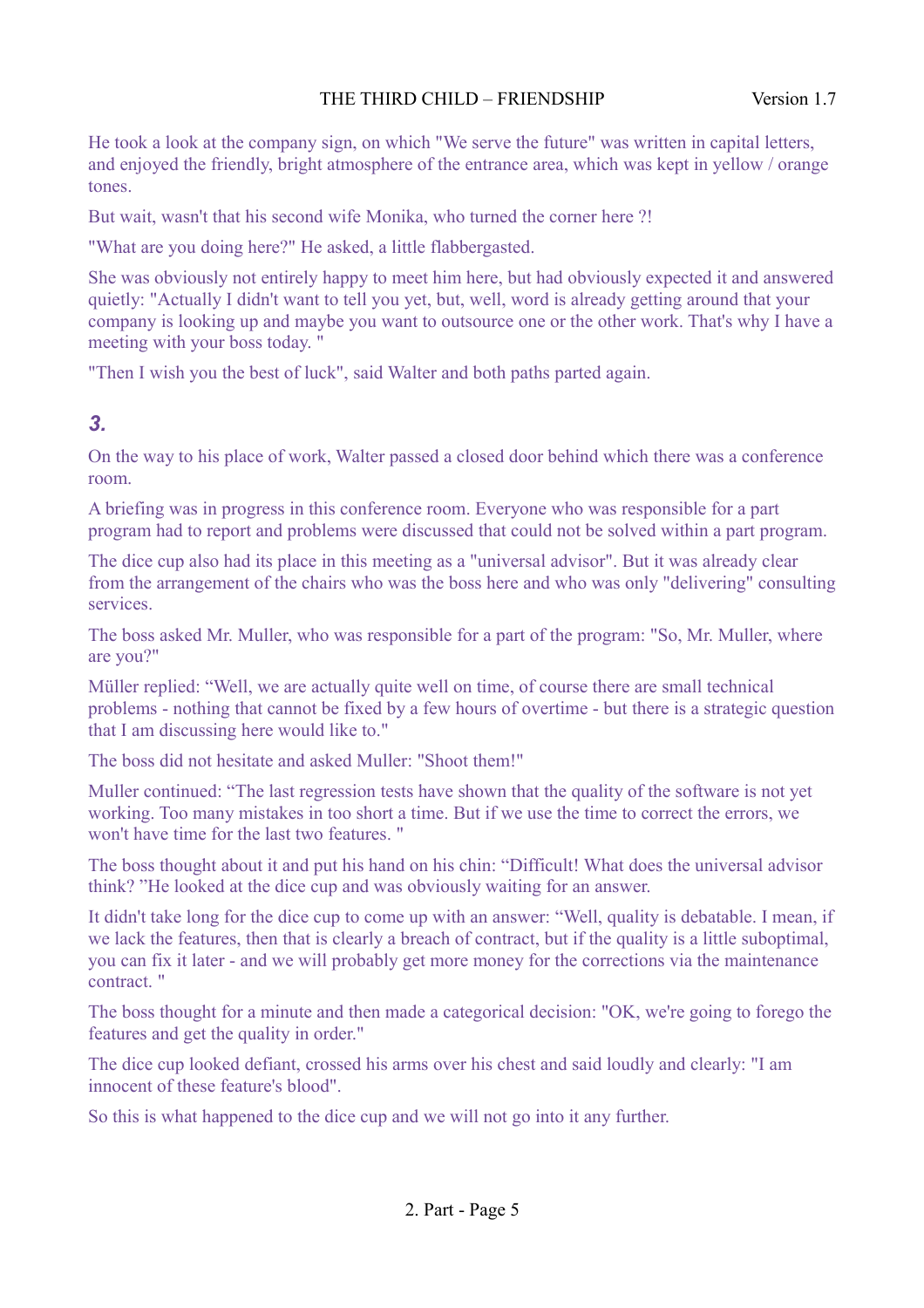#### THE THIRD CHILD – FRIENDSHIP Version 1.7

#### *4.*

Walter spent this weekend with his second family.

In the course of time they had found a regulation that everyone could get along with. Walter spent the evenings and nights during the week alternately with one family and then with the other family, but the weekend was not divided up. One weekend with one family and the next with the other.

The second wife, Monika, lived with her children Carl-Friedrich and Lieserl in a beautiful rented apartment on the edge of the city center, where it was a little greener than in the center, but where public transport connections were still very good.

Lieserl was a rather introverted girl who spent a lot of time at home and with books.

Carl-Friedrich, on the other hand, was an extroverted doer-type, and since he was now over 12 years old, Monika never knew exactly where he was. He just had a lot of friends with whom he was always on the move.

In order to improve this situation a little, Monika had agreed with Carl-Friedrich that whenever he went away he would write where he was going in the large wall calendar.

He now even had a smartphone that did this job for him. So Monika only had to take a look at the computer to find out where Carl-Friedrich was at the moment.

She thought.

On this Friday Walter called Monika: "Is Carl-Friedrich here for dinner tonight?"

Monika was standing at the stove, so went to the computer, tucked the phone under her cheek and logged in: "Wait a minute, today his location is extremely imprecise, I'll call him on the second line."

Monika dialed Carl-Friedrich's number and asked after he had answered: "Where are you today?"

Carl-Friedrich replied only briefly: "I'm not saying it's a secret" and hung up.

Monika looked confused, but luckily Lieserl interfered: "I know where he is, he's with his friends from the go-kart club."

Monika was now connected to Walter again and answered him: "No, he is not here today, are you coming anyway? ..... Yes? ..... OK !, Ciao".

She turned to Lieserl and asked curiously: "How do you know where your brother is?"

Lieserl replied: "I hacked into his smartphone."

Monika was a little surprised because this experience showed her how far the children were technically superior to them, and in the evening, when the children were already sleeping and Walter was lying next to her, she dealt with this topic: "Our children are slipping away nicely slowly. Today Carl-Friedrich didn't even want to tell me where he was. "

Walter didn't take it that hard, and - to be honest - he wanted to sleep too. Therefore he contented himself with a short comment: "You don't always have to know everything."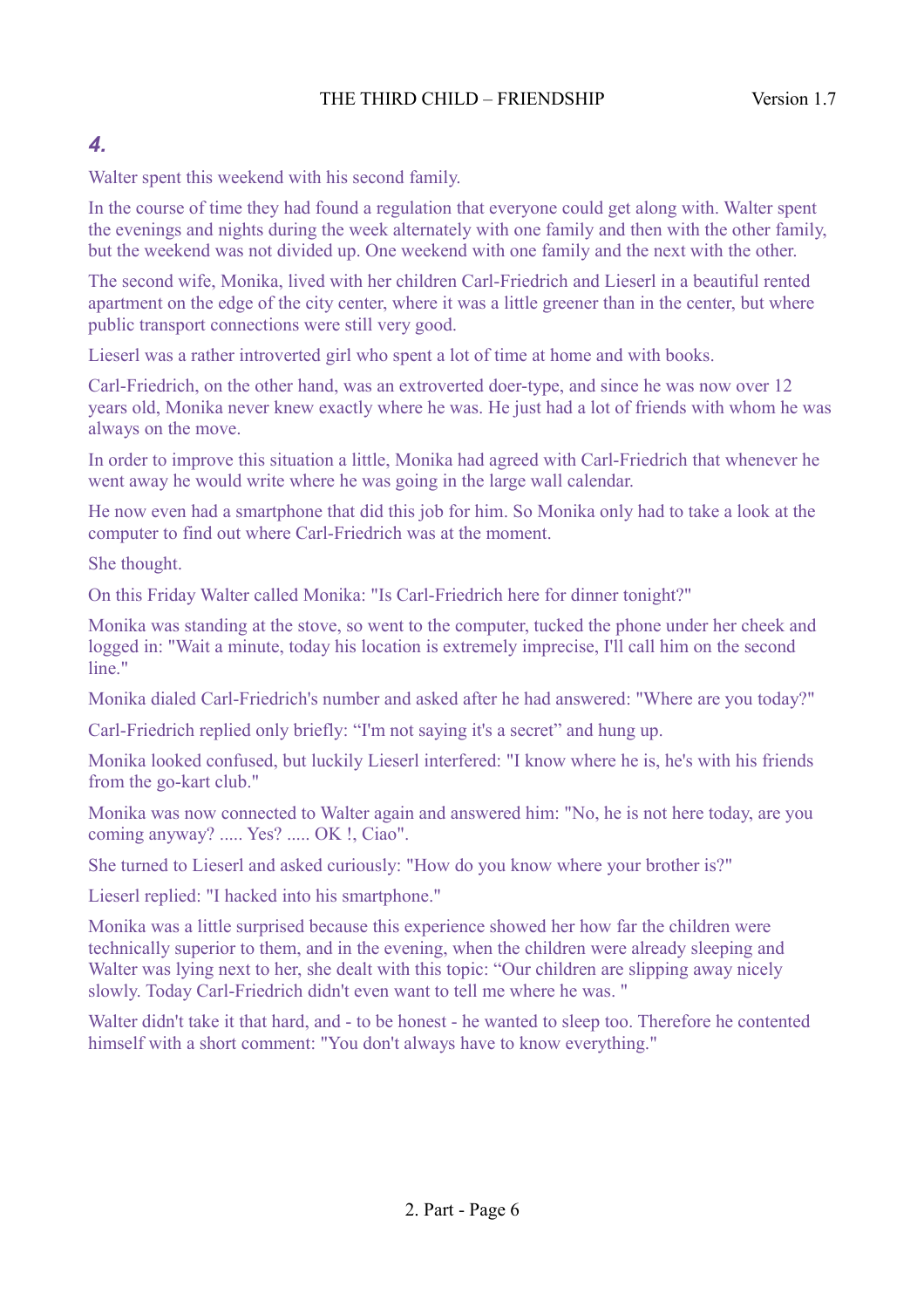## **The assassination**

#### *5.*

Conrad Peter was in physics class.

His physics teacher was one of those ultra-religious combat atheists who defended the dogmas of the atheist pope with claws and teeth, no, much more, who attacked with them.

No wonder, then, that Conrad Peter was not on good terms with him. However, Conrad Peter was a technical genius not least because he was interested in all things physics. In spite of that aversion to the teacher, he still got home good grades.

This time, however, he allowed himself a piece that earned him additional work.

"Conrad Peter, what do you know about Galileo Galilei?" Asked the teacher.

*Of course he's asking me that because he knows I go to church.*

*Now he wants to hear again that Galileo did not just claim that the earth revolves around the sun. That was already a tough step back then, and in the end it brought him into conflict with the Church that he tried to move people out of the center of the universe.*

*No, he wants to hear that Galileo also formulated the principle of relativity, according to which it is physically impossible to give one of two different inertial systems a special position. The different coordinate systems are therefore all equivalent.*

*Of course he wants me to say that all religions are equivalent, they are also something like coordinate systems.*

*All coordinate systems are equivalent. Pah. Let him see how the complexity in the mobile end devices increases when they now have to support all three positioning systems: GPS, GLONASS and GALILEO.*

Conrad Peter did not want to get involved in this lengthy discussion because the atheist was clearly in a position of power, and so he said only succinctly, but still subversively: "He was some kind of unbeliever who claimed that the earth revolves around the sun . "

The teacher had already had many discussions with Conrad Peter, and he knew that he would always take the shorter argument, so he limited himself to enjoying his position of power and gave Conrad Peter an additional exercise: "Here you have a book about that are you going to give us a lecture next week. "

He rummaged in his pocket and pulled out a book that he had obviously already prepared. It was entitled: "The Significance of Galileo for the Occident".

#### *6.*

Conrad Peter had a robot dog that he always took to school. This robot dog was adaptive and programmable, and that suited Conrad Peter very much.

Not only was he a skilled hobbyist who was good at using soldering irons and alligator clips, but he always had good ideas when it came to adding new functions to a programmable device.

Of course, the robot dog was switched off in the school lesson and lay silent and silent in the pocket, but now, on the way home, he hopped around Conrad Peter, wagged his tail and barked.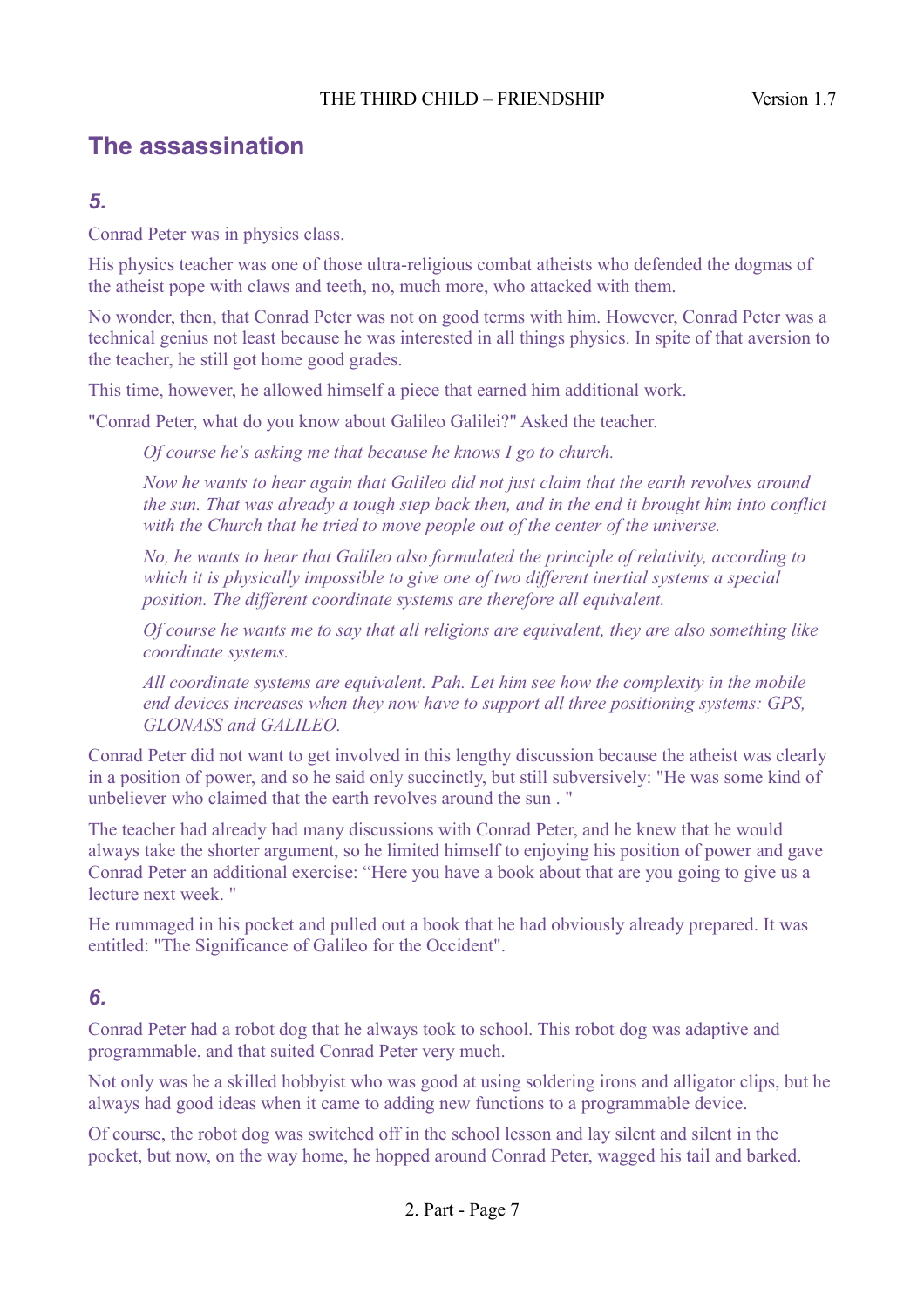*Actually a dangerous thing. The more functions I build into the dog, the more likely it is that one day it will no longer do what I want, that it will become self-employed, so to speak.*

Conrad Peter thought.

But he had concrete plans for his dog, and for that he needed a minimum of autonomy, as we shall see later.

A girl approached Conrad Peter and tried to stroke the dog. "Is it cute," she said, and added, "Does it have a name too?"

"Yes, he's the 'Avenger'", Conrad Peter replied with a strange intonation that didn't bode well. The girl was a little shocked, but also intrigued.

Perhaps she was not so fascinated by the dog as by its creator, so she added, "Did you build this yourself?"

She made a stupid impression, so he didn't even try to explain the difference between "building" and "programming" to her and only said briefly: "No. My father bought it for me, but I added a few gimmicks myself" .

#### *7.*

Yes, Conrad Peter was a technical genius and he was considering becoming a priest. But first and foremost, he was a young guy who would have loved to show off that he had a girlfriend.

That is why he had invited the girl, even though she looked a little stupid, to show her his "kingdom" one day.

And you could really say that his father made it possible for him to have his own "kingdom". There were two large desks in his room, one full of electrical and electronic handicrafts and the other with school books.

In the corner of the room there was a life-size figure of a robot, namely the C-3PO from the movie "Star Wars". It was a humanoid protocol droid whose primary purpose was to establish contact between humans and machines.

We shall see to what extent it actually served this purpose.

Conrad Peter said to the girl: "Look out, now it's going to be fun. I'm sending my dog on a trip! "

He took a remote control that looked like a smartphone and touched a few buttons. The dog raised its head, started moving, and marched to the cat flap in the door. After a few moments he was gone into the open air.

The girl was not so much interested in this demonstration as she was in Conrad Peter and asked: "Are you an only child?"

Conrad Peter replied: "I have three siblings, but none of them can hold a candle to me. At the age of 8 I already assembled the most complicated Star Wars spaceships, the control of my electric train was legendary and I am still unbeatable at 3D games ".

She continued: "What is your favorite drink?".

He was a little confused because she wasn't impressed by his loud mouth: "Well, that depends on the situation. When I'm very thirsty, pure, clear water is best, but if I have to, I also drink a Coke. "

He wanted to focus on his favorite topic and made another move: "Did you know that the young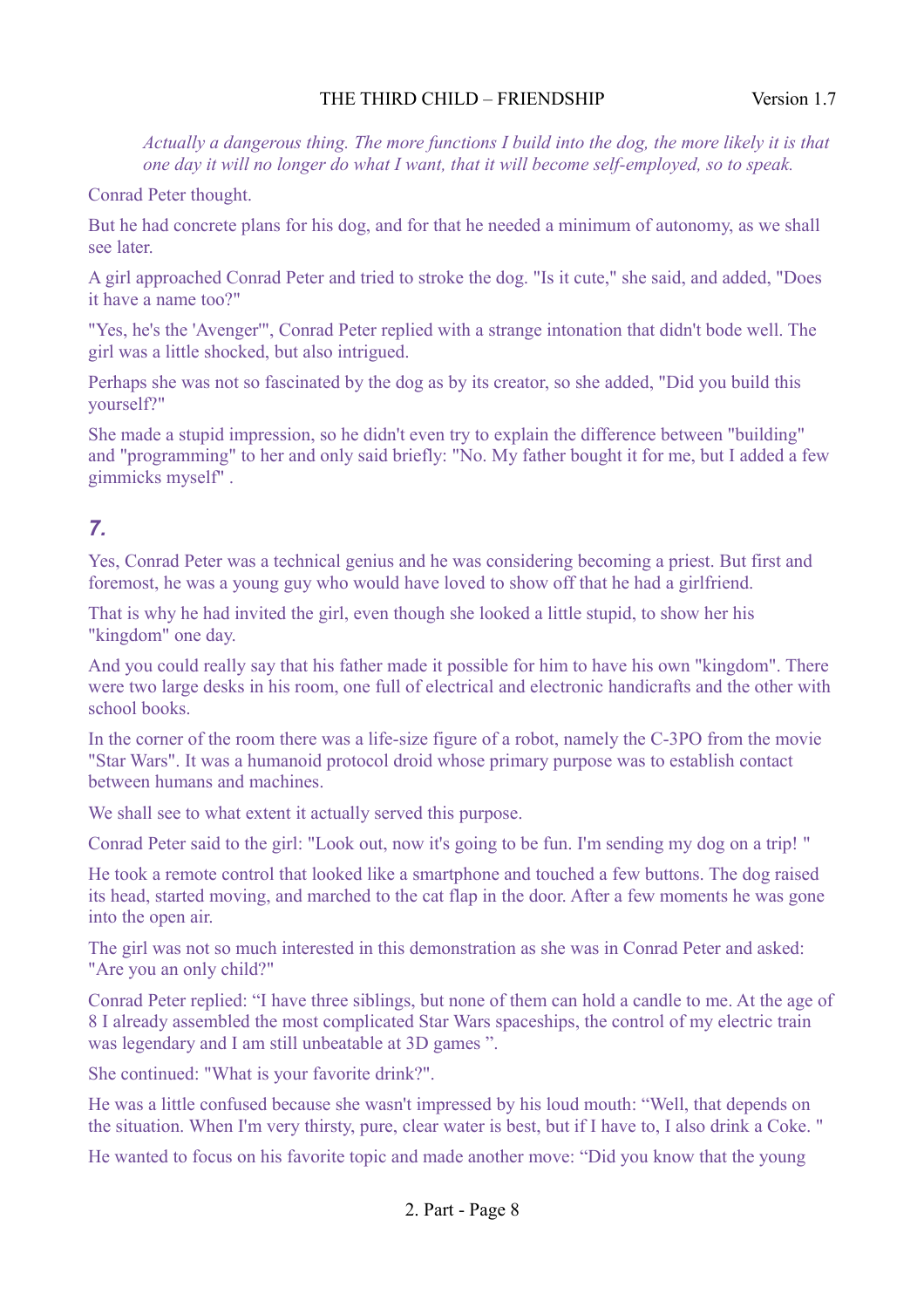Anakin Skywalker built C-3PO? When I grow up, I would also like to build a robot-human contact. That is, when the robots are so far advanced that they have anything meaningful to say at all".

And then he went one better: "Robots are the next topic at all, once we have the 3D graphics under control".

A monitor was running in the room, on which one could see how it was switched over and over again from one surveillance camera to the other so that the dog was always in the center of the picture.

The girl had gone into the next room while he was speaking and brought him a glass of water: "Tell me, what about your mother?"

*The dog is now running in disconnected mode. As long as he is on the road, the connection should be as narrow-banded as possible, preferably to zero bandwidth, we only need a video connection for aiming and triggering.*

*Of course, the dog is not overly intelligent. I programmed it yesterday and it now simply follows the trajectory, orienting itself towards the WiFis that are everywhere.*

*Fortunately, I found this freeware with the enhanced motion capture, which allows me to keep the Avenger under observation even in disconnected mode.*

He almost managed to ignore the question about his mother, but now they came back, the memories of all the questions he had asked his father when he was little and wondered why his mother had left him : "She left us when I was a little boy, my father had to fight for me".

The girl asked: "And why?"

"Her relatives did not agree that she should marry a Christian and take off her headscarf", was the answer: "And she would rather go back to her relatives, these, ..., these, ....". He got angry look around his eyes.

At that moment the dog turned into a playground where there were noticeably many girls with headscarves. All the girls ran up to the cute dog.

The remote control rang.

Conrad Peter picked up and saw a video transmission of the event from the dog's point of view on his smartphone.

When the girls got close enough, Conrad Peter pressed an orange button and the dog began to rotate around its own vertical axis and spray yellow and red paint from all of its body orifices. All the children were splashed on and started screaming and crying.

Conrad Peter laughed: "That's funny, isn't it?", Pressed a green button and a printer spat out a panorama photo.

Conrad Peter gave the photo to the girl: "Here, as a souvenir!"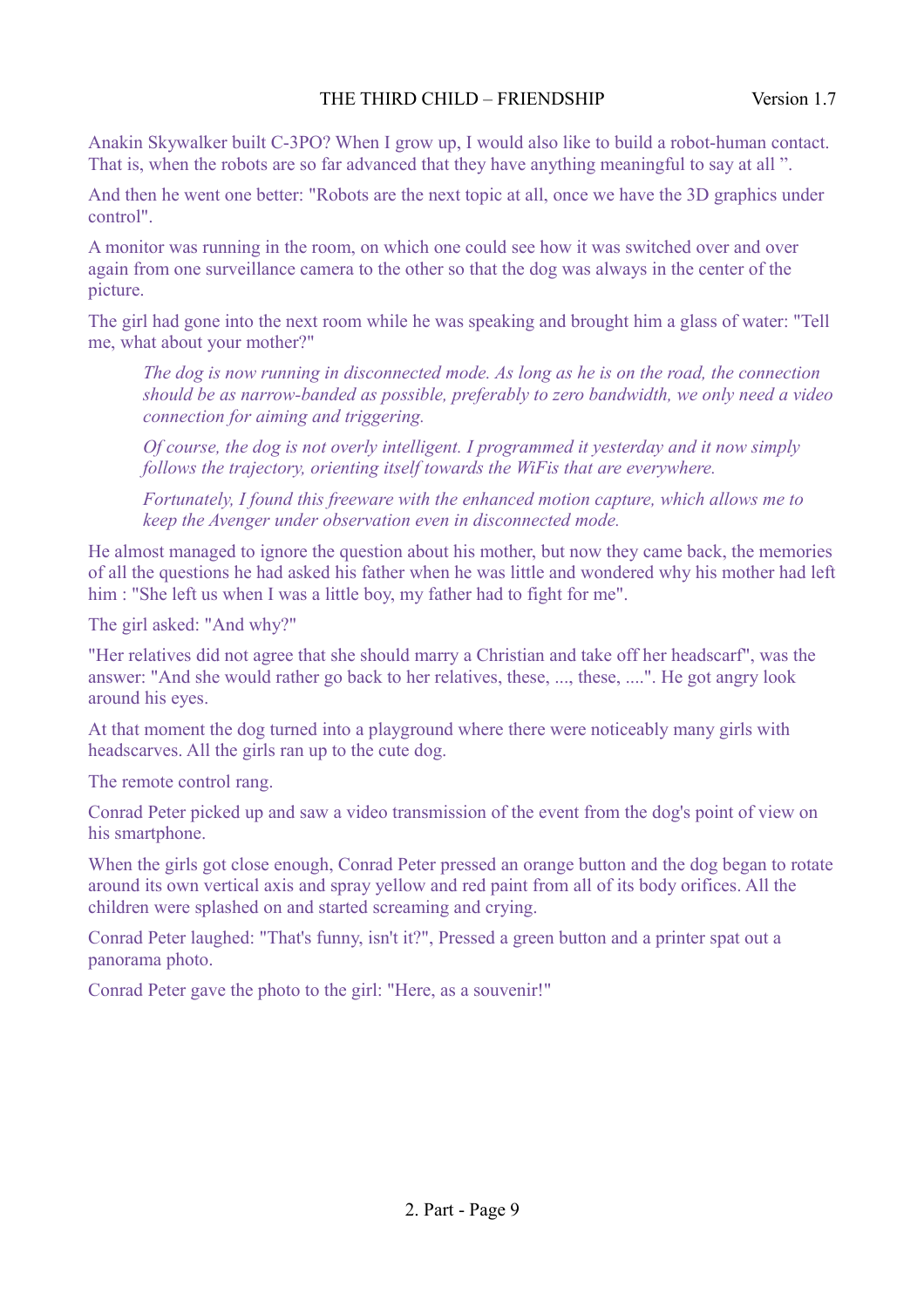# **The wimps**

### *8.*

Heinrich's heart beat right of center.

Yes, he was what you would call a militarist.

In any case, it was clear to him that the Christian West could not be defended simply with good words. It was also necessary to take up arms and defend yourself if the worst came to the worst. He was able to gain a lot from the idea of defensive Christianity.

Heinrich was a florist in the civilian profession, and this fact alone would have made him a thoroughly peaceful person. And he was also outwardly peaceful. Only he made this distinction between inside and outside, between "them" and "us", between good and bad.

Now he was sitting in the conference room of the district court, waiting for the juvenile judge who had summoned him to an initial hearing.

*Always those wimps and do-gooders. Everything has to be discussed to the point of vomiting.*

The juvenile judge entered the room, there were two of them alone in the room. She sat down and began: "Well, you are here because of the assassination attempt by your son Conrad Peter."

Heinrich weighed it down and said evasively: "Is it already certain that he is behind this?"

"It is his trajectories that intersect with the spacetime of the event. That counts as stringent evidence in front of every court ", she said unequivocally.

The first shot went in the pants, now Heinrich had to resort to asking.

He would have loved to clarify the way two noblemen of the Renaissance would have done it, outside the gates of the city, with two swords: "Don't you see that so closely, he's still a child."

The judge got a little louder: "Your child is a real danger. Who knows, next time the robot dog will not only spray paint but ....... I don't even like to think about it ".

Heinrich begged: "No, he certainly didn't mean that badly, it's all just a preparation for his career as a successful technician."

The judge had no understanding: "You can argue as much as you want, the fact is that he stays in the youth home until a suitable foster family has been found. I can only accommodate you so far that you can make a suggestion as to which family he will come to! "

"But I don't have anyone," Heinrich slipped out. He would never have dreamed that he would one day be so small in front of these mighty wimps.

Judge: "The hearing is in two weeks. So you have two weeks, that's all I can do for you. "She got up and left the room.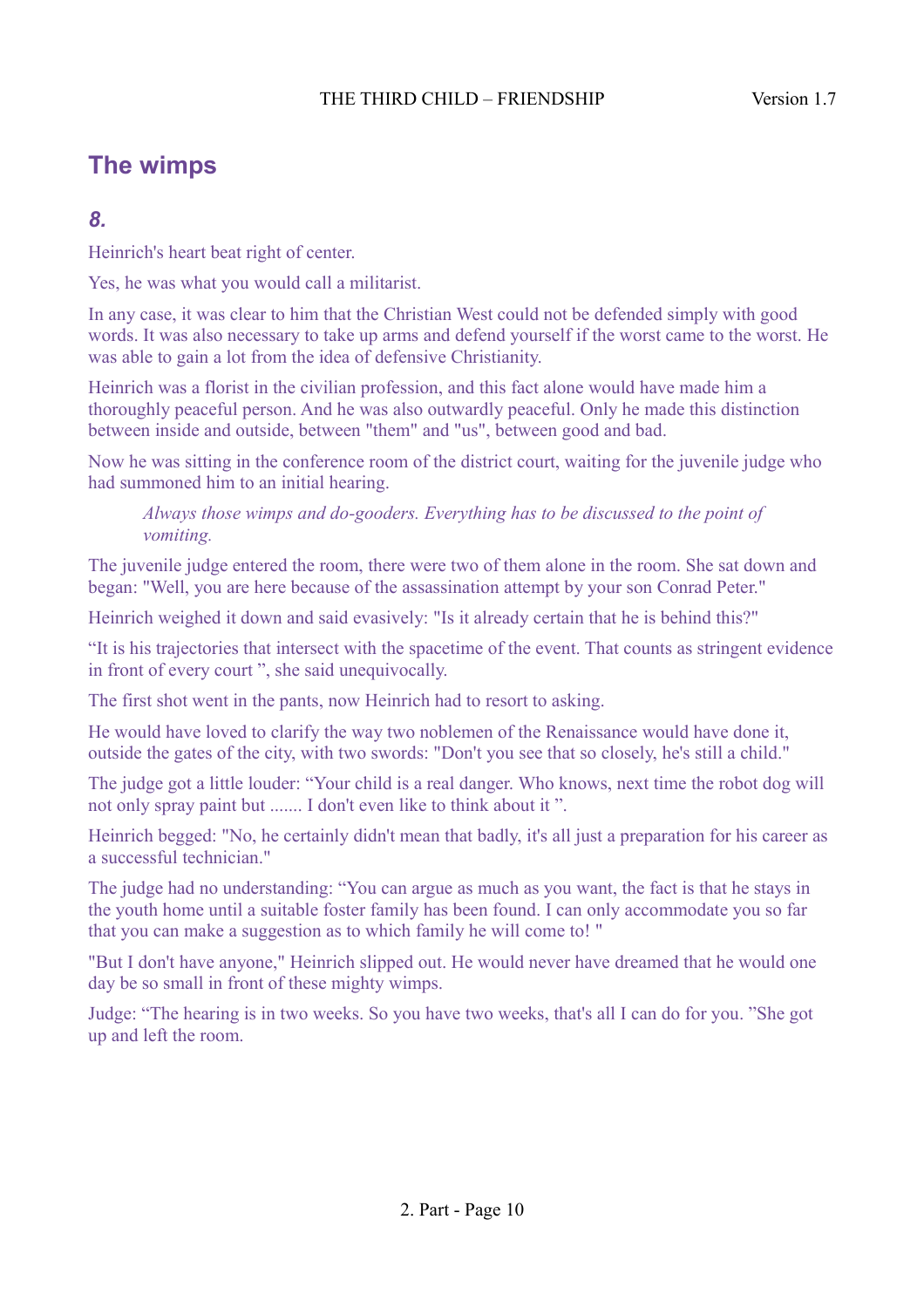### *9.*

Heinrich came out of the district court, went to the car, got in and drove off.

He turned on the radio music.

*That these do-gooders always have to make such a big deal out of every youthful prank. When I was a child, we had very different adventures. And spraying other children with paint was always an option back then.*

*Only the underlying technology has changed - and with it the monitorability. We really did worse back then, but nobody followed our trajectories.*

*Well, the do-gooders are in a position of power, that's why we have to submit for the time being. But where am I supposed to find a family so quickly where Conrad Peter can get adequate accommodation?*

*He needs a strong hand to guide him so that he can find his way into the future. Who knows which wimp family the judge would put him with.*

The song from the seventies has just been played on the radio: "Turn your radio on".

That made a string vibrate in Heinrich, and he decided to go to church and sit there alone in the pews. For a long time now he has once again set his "antennas to receive". He hadn't done that in a long time, actually for the last time before Soraya left him. It was nice and cool here in the church.

*If only Soraya were there. Why did she have to leave me then? She just had to decide, I would have done the rest.*

*Was she dissatisfied? Didn't I offer her enough? All the beautiful excursions into the countryside, the joint theater evenings and the celebrations in the church.*

He heard a little mouse scurrying through the church, and when he turned around he saw Monsignor Kaminsky approaching cautiously.

"Otherwise you never come to pray. Do you have problems? ", Monsignor Kaminsky opened the conversation quite directly.

Heinrich thought for a moment whether he should reveal his problems to the monsignor. It had always been his concern to contribute more to the community than to receive from it.

But now, he had to accept this, he was in a position of weakness and there was a very good chance that the monsignor knew a trustworthy family who could act as a foster family.

"Father, you know my son, they want to take him away from me." Heinrich began to explain his problems. "Apparently I can't take care of him," he continued.

Monsignor Kaminsky knew the Soraya story, and he concluded with razor sharpness: "Yes, that's the ramifications now. I always told you 'don't get mixed marriages'. Unfortunately we weren't strong enough at the time to win Soraya over. "

There was a brief silence during which Heinrich realized that people in a position of weakness could not expect help from Monsignor Kaminsky.

Perhaps it was this experience, this being alone, that ultimately led Heinrich to no longer take Monsignor Kaminsky's statements so seriously.

At least this realization had brought him now, that he had set his antennas to receive and stopped by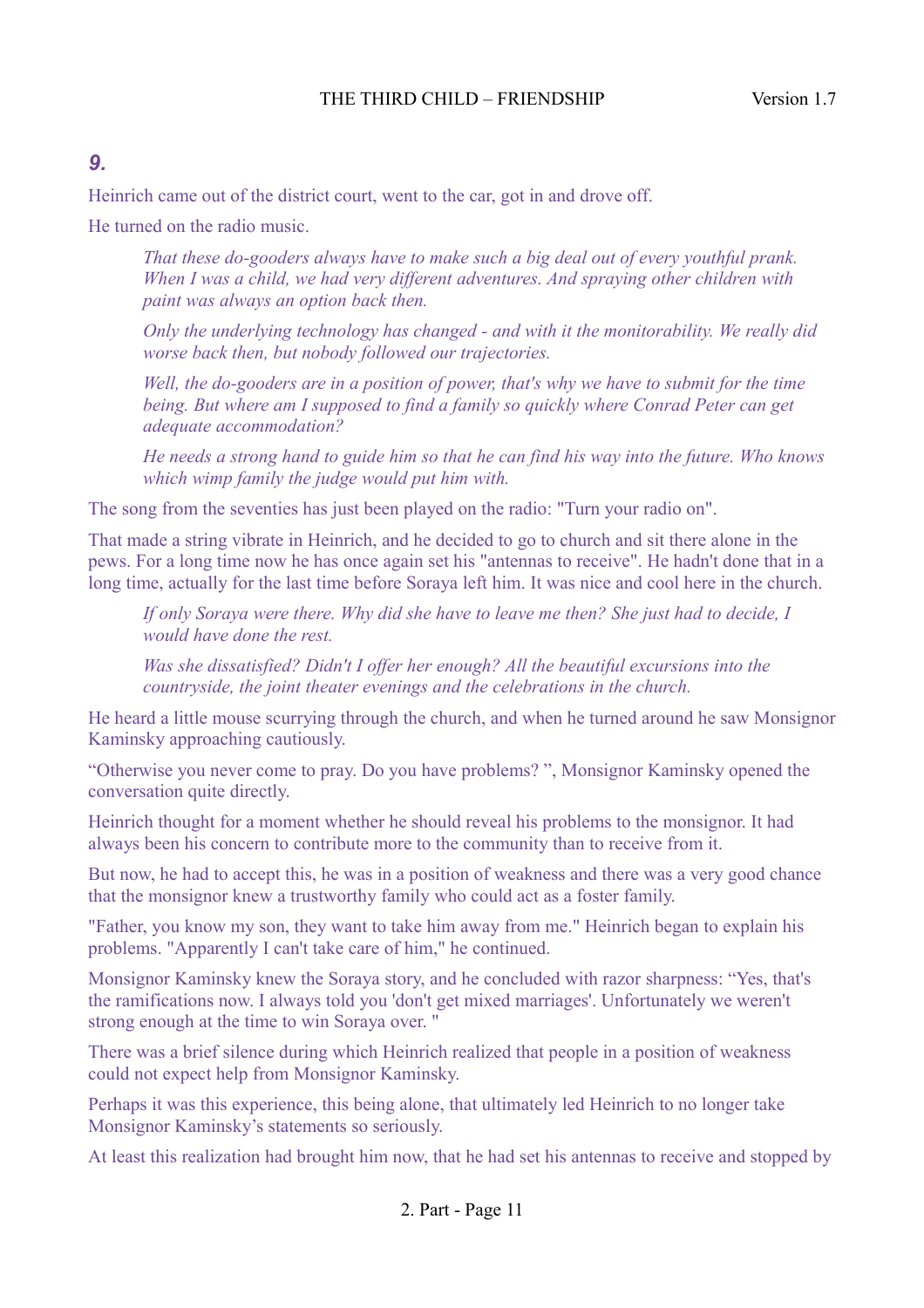the church.

But we anticipate the events. Let's let the action unfold.

Kaminsky asked: "Is he going to a foster family?", To which Heinrich only nodded briefly.

The priest continued: "You will see that it is not so bad. He has good genes and will find his way. Now you have to learn to let go, you no longer have everything in your hand. "

*Nice words. But that doesn't help me. I need a suitable foster family for Conrad Peter. Who knows what wimp the juvenile court would put him with*.

Heinrich said goodbye and sadly set off on his way.

# **In search**

### *10.*

Heinrich had thought about it. He had thought for a long time.

In the end he had thought of a family that he had known for a long time and that could be considered as a foster family for Conrad Peter.

So the next morning he drove to his friends, the Browns.

He himself lived with his children in a single-family house with a garden on the outskirts of the suburbs. The Browns didn't live that far away, although their house was far more tastefully decorated and lavishly furnished.

Heinrich parked, got out of the car and pressed the doorbell. Mister Brown - he still called himself "Mister" Brown and not "Herr" Brown, even though he had come from the United States many years ago - opened the door.

He was still in his elegant dressing gown and greeted Heinrich politely: "Heinrich, you haven't been seen for a long time."

In terms of appearance, the Browns reminded a little of Gomez and Morticia from the "Addams Family", although they didn't display nearly the same bizarre behaviors, but were honest people. A technical employee who had worked his way up the hierarchy of a large company and a housewife who had nevertheless retained the elegance and beauty of a society lady.

Heinrich replied: "Yes, you know, the many worries with the children - and the flower shop is no longer as good as it used to be ..."

Mr. Brown hooked: "Well, it doesn't matter, now come in and have a coffee."

Heinrich followed Mr. Brown into the room, sat down when asked, and waited for the coffee.

After Mr. Brown had put two cups of coffee on the table, he also sat down and waited until Heinrich started the conversation.

After the first sip of coffee, Heinrich began to speak: "I already mentioned it on the phone, about my eldest. Something happened to him there, so, well, he got caught doing something stupid, at least - you know, I'm a single parent - and that's how it is now ... "

Mr. Brown relieved Heinrich from the trouble of saying things too clearly and said: "I understood, you want us to adopt your Conrad Peter."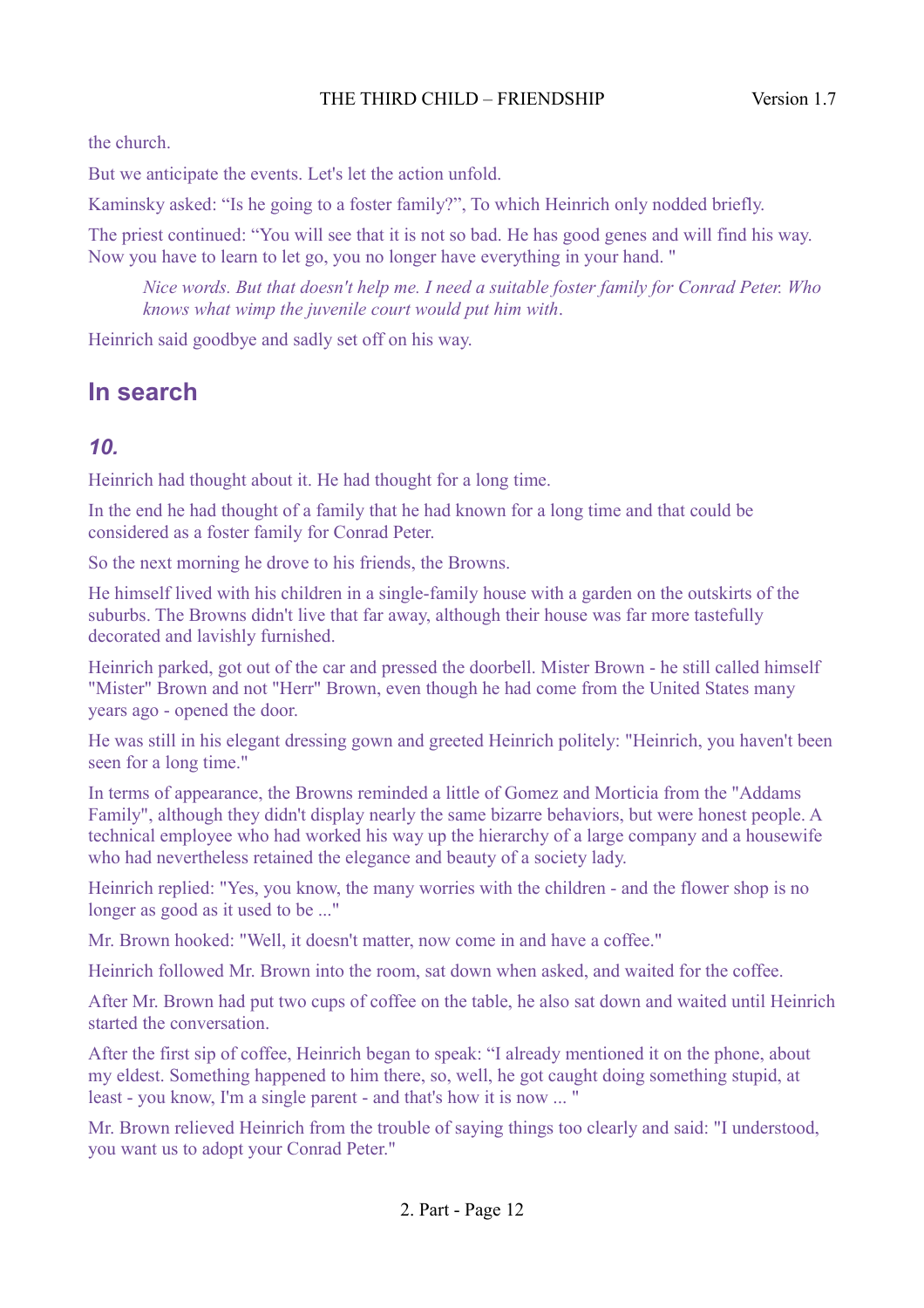Heinrich now explained the situation more precisely: "No, we don't have to talk about adoption right away. I think that means foster family. In any case, the trial is next Friday and I know with you that he will be in good hands. "

Mr. Brown also wanted to shed some light on the counter-arguments, so he explained: "You know, Heinrich, Martha and I, we thought about it for a long time. Our children are already out of the house and we are no longer the youngest either. But Martha would definitely appreciate it if she had someone again to look after. It could also bring more variety to our family life. The only thing I'm not sure about is your son's hobbies. I don't know if we can set up a tinkering room for him here in the house ".

Heinrich replied: "He is now 13 and will soon be attending a technical college. He will have less time for his hobbies anyway ".

Mrs. Brown came into the room during the discussion and now put the end point: "Well, Heinrich, you can count on us. When did you say the trial is at 11 o'clock? "

"Yes," Heinrich got up, said goodbye and made his way home relieved. It seemed to be a nice weekend after all.

# **Disappointment and a way out**

#### *11.*

The week passed quickly. Walter had taken off this Friday because he had planned a bathing trip with his second family.

Friday morning was splendid weather and it was easy for everyone to get up, pack their swimwear and comfortably get into the car, Walter, Monika, Carl-Friedrich and Lieserl.

They had to drive all over town to get to the lake, which was a few minutes' drive outside the town. Since they had only started at 10 a.m., the weekend traffic was already noticeable, which began to block the city's arterial roads every Friday morning.

They fought their way through the traffic jam, meter by meter, street by street, yet they were relaxed and relaxed.

Everyone except Walter.

Obviously he had had too much coffee for breakfast after all.

What is now taking revenge.

He looked for a public building that should have a toilet.

He finally stopped in front of a large public building, ignored the no-stopping restrictions, switched on the hazard lights and jumped out of the car. "I'll be right back," he called out to his family.

A jeep with an eye-catching camouflage paint job was parked in front of him.

#### *12.*

In the public building of the district court, a housekeeper was sweeping the corridor in front of the courtroom. The company name "Magnet elf" was on his overall.

In the negotiating room, on the other hand, the negotiation about Conrad Peter had just reached its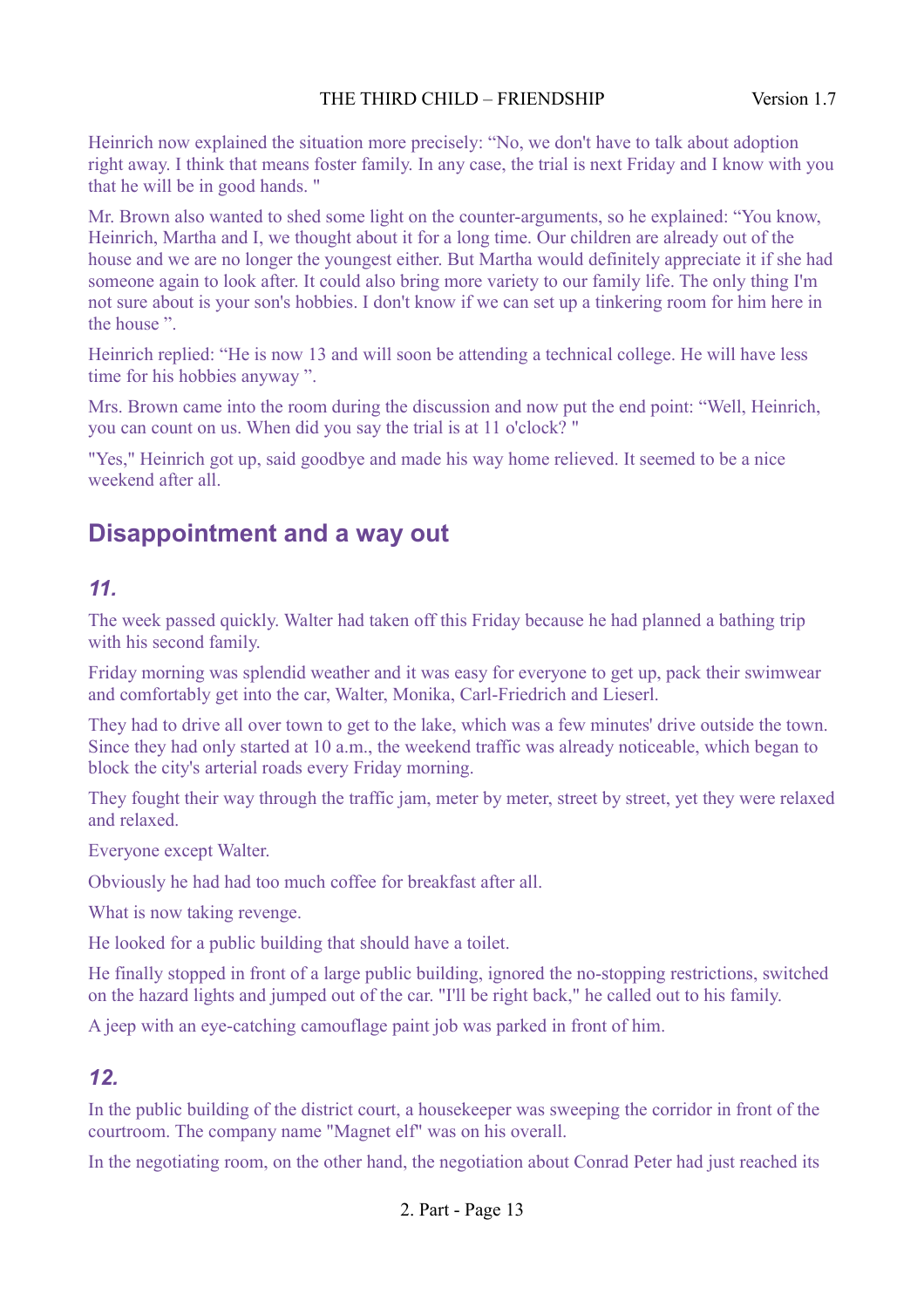#### THE THIRD CHILD – FRIENDSHIP Version 1.7

climax.

The judge announced the verdict: "The court has hereby determined that the well-being of the child is endangered if it continues to be entrusted to the custody of his father. The mother was withdrawn from custody a long time ago. Since there are no close relatives in question to continue to look after the child, it will be handed over to the care of a foster family after careful examination. "

Turning to Heinrich, she said: "I think the father has a suggestion as to which foster family the child should come to".

Mrs. Brown interrupted him, "Yes, we are. Mr. and Mrs. Brown "

The judge turned to an inconspicuous little lady who had not been noticed by anyone: "Does the family office agree with this election?"

The officer said after looking at her file, "I'm sorry, I can't say that. We do not know Mr. and Mrs. Brown, they are not approved as a foster family. "

The judge closed the session: "Then the child will stay in the youth home until this question has been clarified. This ends the session. "

It took Heinrich a moment of shock to understand the outcome of the negotiation. All the wimps in the world seemed to have conspired against him and his son.

Fate took its course.

#### *13.*

And how fate took its course, because Walter had ended up in the same hallway as the negotiating room when he was looking for a toilet.

Now he emerged relieved from the door that had been the epitome of freedom for him ten minutes ago and turned into the corridor that led to the exit door.

Heinrich, on the other hand, was in an exceptional psychological situation, he was concentrated in every fiber of his existence on finding a new foster father for Conrad Peter. And not a wimp, but a solid family man with a strong hand.

Walter came towards him. Walter was wearing a sleeveless outdoor jacket and shorts. So it's no wonder that Heinrich - in his exceptional situation - saw Walter as a kind of soldier.

He became curious and followed Walter. When he got into his car outside, he stayed in the background for the time being. Then he slipped into his jeep and followed the family at a good distance.

#### *14.*

After a while they got onto the highway. Heinrich still followed them.

Monika began to broach a topic that was close to her heart: "Carl-Friedrich and Lieserl will be in fourth grade next year. We should think about how things will go on afterwards. "

Walter didn't want to deal with it now: "Well, that will show up".

Monika found it unfair that Walter never interfered, never worried and never made decisions, so she said, a little louder: "You always with your indifference. That is an important decision. Go on to high school, where you then facto can only study more, or do we give them the opportunity to

2. Part - Page 14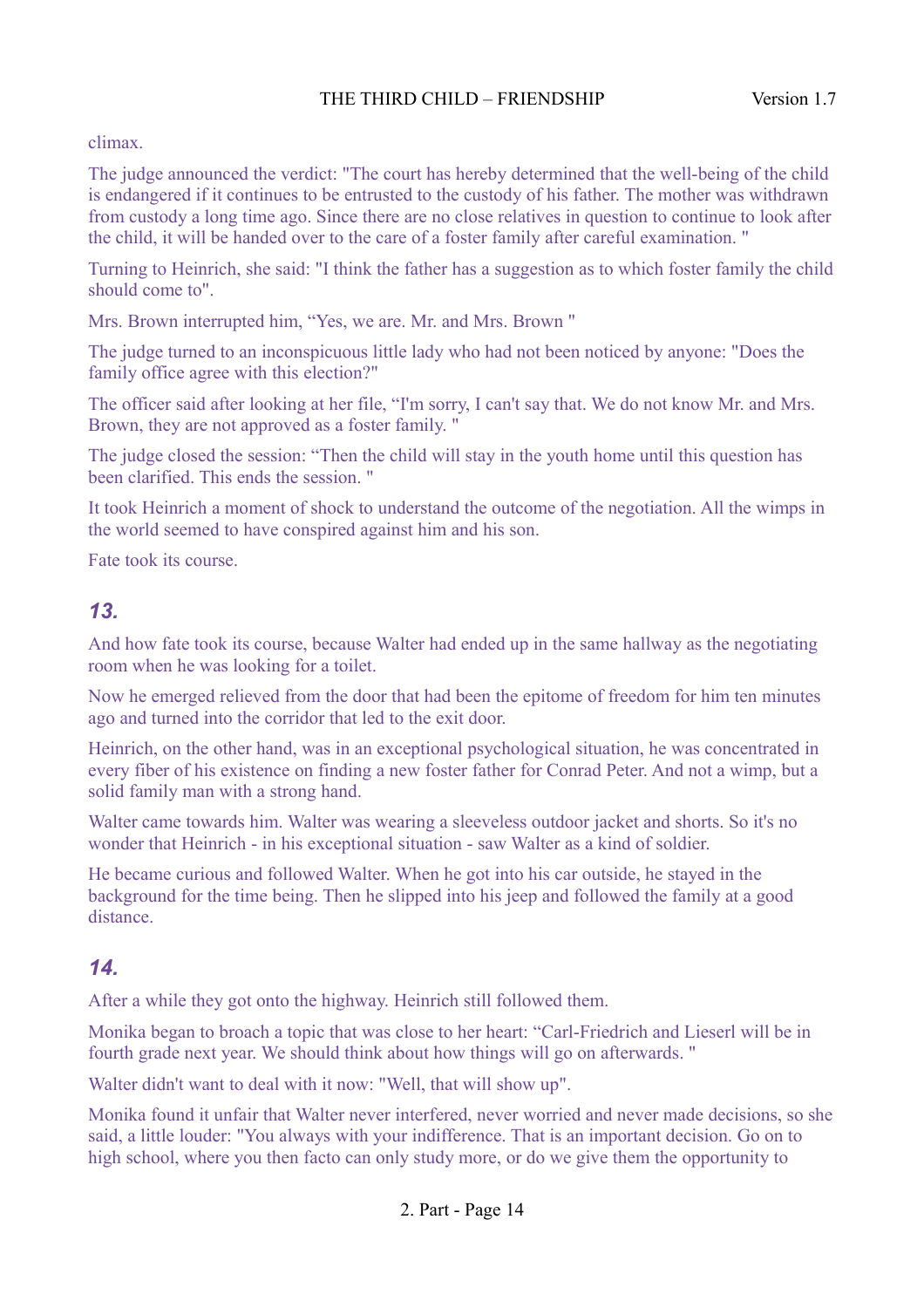#### THE THIRD CHILD – FRIENDSHIP Version 1.7

orientate themselves practically? "

Walter suddenly felt like discussing: "Now you are indifferent. OK, they are twins, but you can't give them both the same edge."

Now Monika was really loud: "Now you are getting personal. Can't you formulate that from the point of view of your needs without being abusive here?"

Walter waved one arm and looked at Monika: "What do my needs mean here? Who always has this obligation to plan?"

Suddenly Carl-Friedrich shouted: "Attention, the exit!"

Walter had to swerve over three lanes from left to right and just caught the exit.

Heinrich, who was still following them, had to brake sharply and change lanes while the others honked so that he could still make the exit.

*He wants to shake me off. The Force is strong with this one.*

### *15.*

When they got to the parking lot by the lake, Heinrich stayed behind consciously. He parked his car on a small side street, took the binoculars with him and went to the observation post, not without first noting the license plate number of Walter's car.

Nothing unusual happened all day, but Heinrich remained faithful to his observation post. Little did he know that Walter was a bigamist and Monika was just one of the two women.

Around three o'clock dark clouds came in and a thunderstorm was forecast.

But as so often in life, Walter and Monika disregarded the dark omens and then let themselves be surprised by the rain shower. Everyone ran to the car. Walter rummaged in his pocket and couldn't find the car key. He searched for a good 10 minutes, during which Monika and the children were completely soaked.

Heinrich saw this through his binoculars and again misinterpreted that.

*A smart man who toughens up his children.*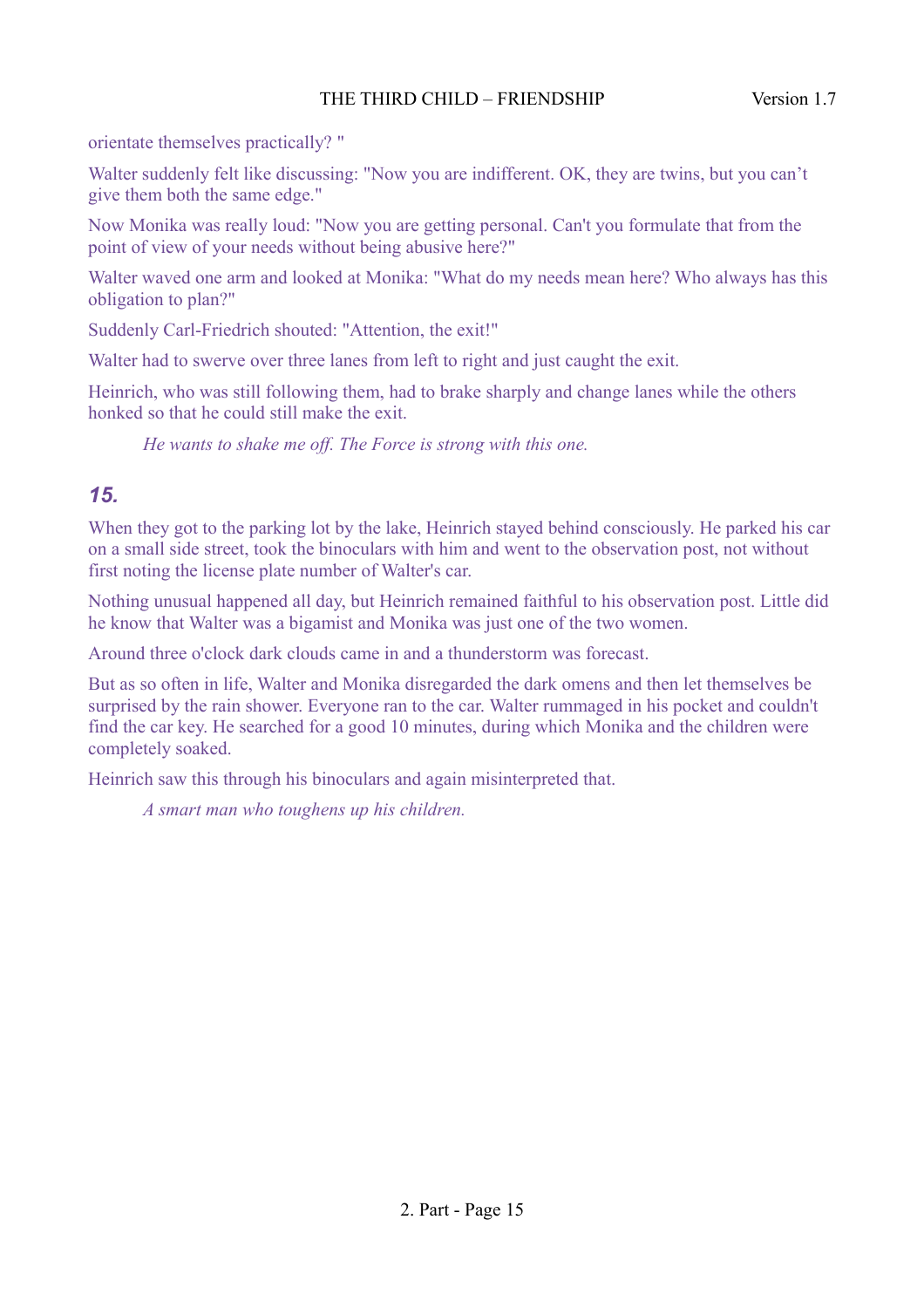# **Decision**

### *16.*

Heinrich had simply left his flower shop to be a flower shop for a few days and tried to find out more about Walter.

He had found out his name and address from a handlebar survey.

The car was registered to the address of the first family, which is why Heinrich had a surprise waiting for him on the first day of the observation. Because this woman - Veronika - was not the woman - Monika - with whom Walter had taken the bathing trip.

But even the bigamy thing didn't bother Heinrich in the end, because he thought to himself: "The main thing is that this Walter knows what he wants. That is the most important thing when you raise children that you set a clear line."

And actually he was right, because Walter knew exactly what he wanted: namely, lots of children, that's why he was a bigamist.

Now that he had got some idea of the situation, Heinrich dared to ring the bell and question her on a day when Veronika was at home alone.

She opened the door and greeted the man she had never seen in her life: "Yes, please, how can I help you?"

In this case, Heinrich didn't think much of talking about the bushes and fell straight into the house with the door: "Your husband, I assume it's your husband ...", she nodded uncertainly, "..... I was very impressed."

Veronika smiled uncertainly and tried it with humor: "Do I have to be jealous now?"

Heinrich fended off: "No, no, it's different. It's about my son."

Veronika was impressed by Heinrich's straightforwardness and invited him: "Don't you want to come in first?"

Heinrich thanked him and they went into the living room.

Veronika asked: "Do you drink coffee?"

Heinrich was grateful: "Yes, with milk, please, without sugar."

She fetched the pot of ready-made coffee from the kitchen while he used the break to take a look around the room.

After she poured it for him, he started again: "Well, excuse me if I fall through the door, but I'm looking for a foster family for my 13-year-old son."

Veronika looked a little astonished, was silent for a long time, and then began carefully: "Why can't he live with you anymore?"

Heinrich had expected this question and he gave his prepared answer: "I have been withdrawn from custody because I am already overworked with the other three children. You must know that I am a single father."

Veronika seemed a little relieved because she had already expected some excuses: "Well, honesty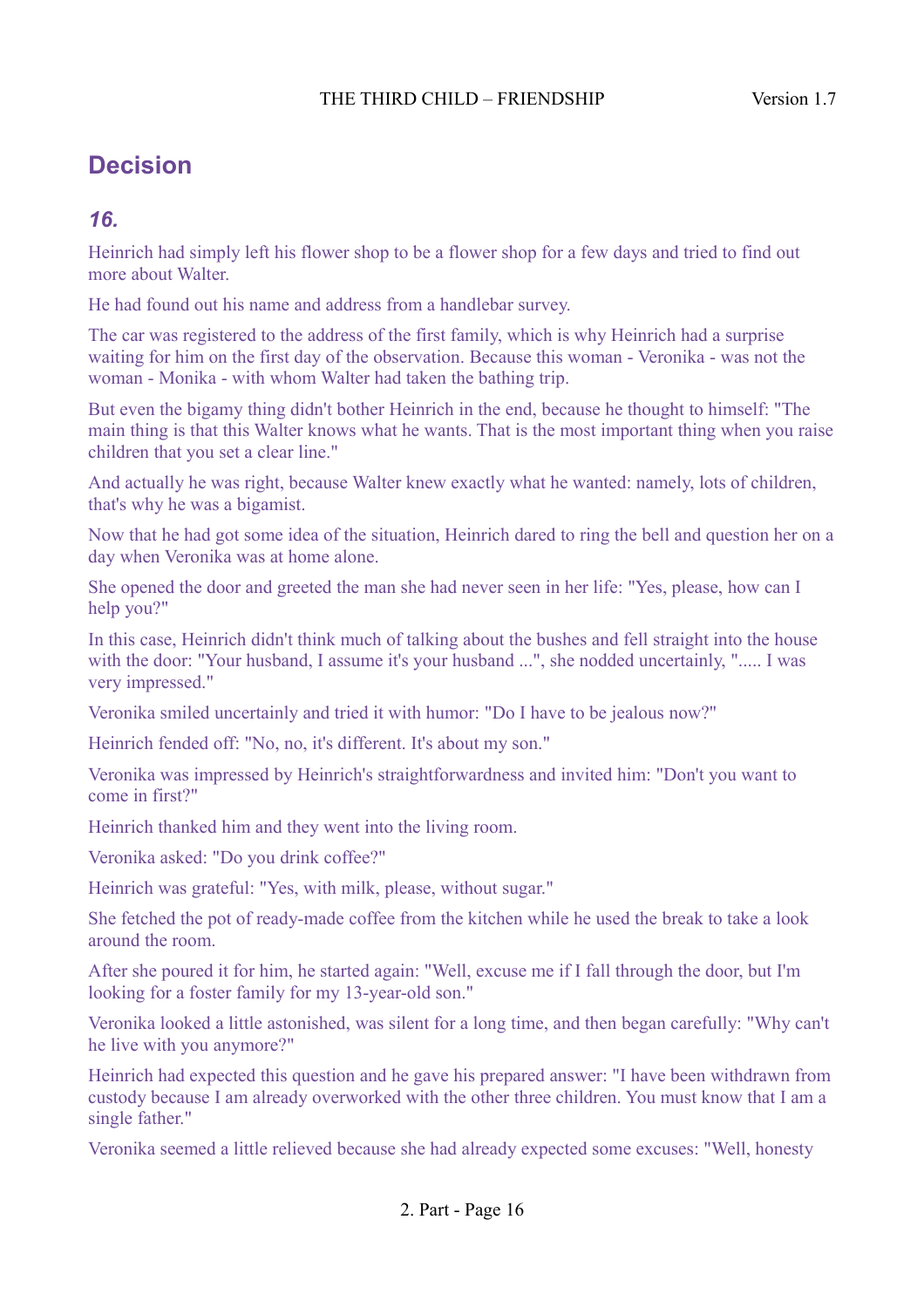versus honesty. Both of us, my husband and I, have been on the waiting list of the youth welfare office for some time, so it is a coincidence that you of all people come to us. May I ask how this comes about? After all, the youth welfare office usually chooses the foster families for the children."

Heinrich also relied on honesty: "In fact, it's all a great coincidence. I don't trust the youth welfare office, who knows what wimp my Conrad Peter would go to, but you make a solid impression on me."

Veronika had to giggle. "Solid!", She thought and couldn't help thinking of all the weaknesses that Walter obviously had, first of all, of course, his weakness in decision-making.

Veronica collected herself again and bravely pursued the subject further. Because she had really been waiting for a third child for a long time. So she asked, "Yes, but how did you get to know my husband?"

Heinrich said truthfully, without giving the details: "I say, a coincidence. He was in the right place at the right time and I noticed him."

Veronika didn't want to dig too hard: "Well, everything will have to be discussed, but personally I am not averse to giving in to such coincidences of fate." She paused: "How will we proceed now?"

Suddenly the phone rang.

Veronika apologized, went into the anteroom and picked up: "Haselbacher! ..... Yes! ..... Oh? ..... That's good news! ..... When? On Thursday ?. .... What did you say, was the name? ..... I'll discuss this with my husband and call you back today! "

She hung up and came back into the living room.

She asked Heinrich: "What, did you say, was your name?"

Heinrich replied: "Schmid. Heinrich Schmid"

Veronika had one more question: "So your son is now 13 years old?" "Yes," answered Heinrich.

Veronika concluded the conversation: "Well, I think I have to discuss this with my husband first, but what if you could give me your phone number?"

Heinrich gave her his number, said goodbye, and left.

#### *17.*

The time had come the next Friday.

In the afternoon Walter and Veronika drove to the youth home to pick up Conrad Peter. His father Heinrich was also there to say goodbye. Fortunately everything went smoothly, Walter and Veronika had already been there to meet Conrad Peter.

So now the three of them sat in Veronika's car and drove to the outskirts where the house of Walter's first family was. Veronika inherited this house from her parents and luckily it was cheap to maintain.

It was spacious and offered enough space for a family of five. And Walter was absent half the time anyway.

As they turned into the path of the settlement, Walter's thoughts were tense. Would the children like each other? Today the two half-siblings Carl-Friedrich and Lieserl were also present because they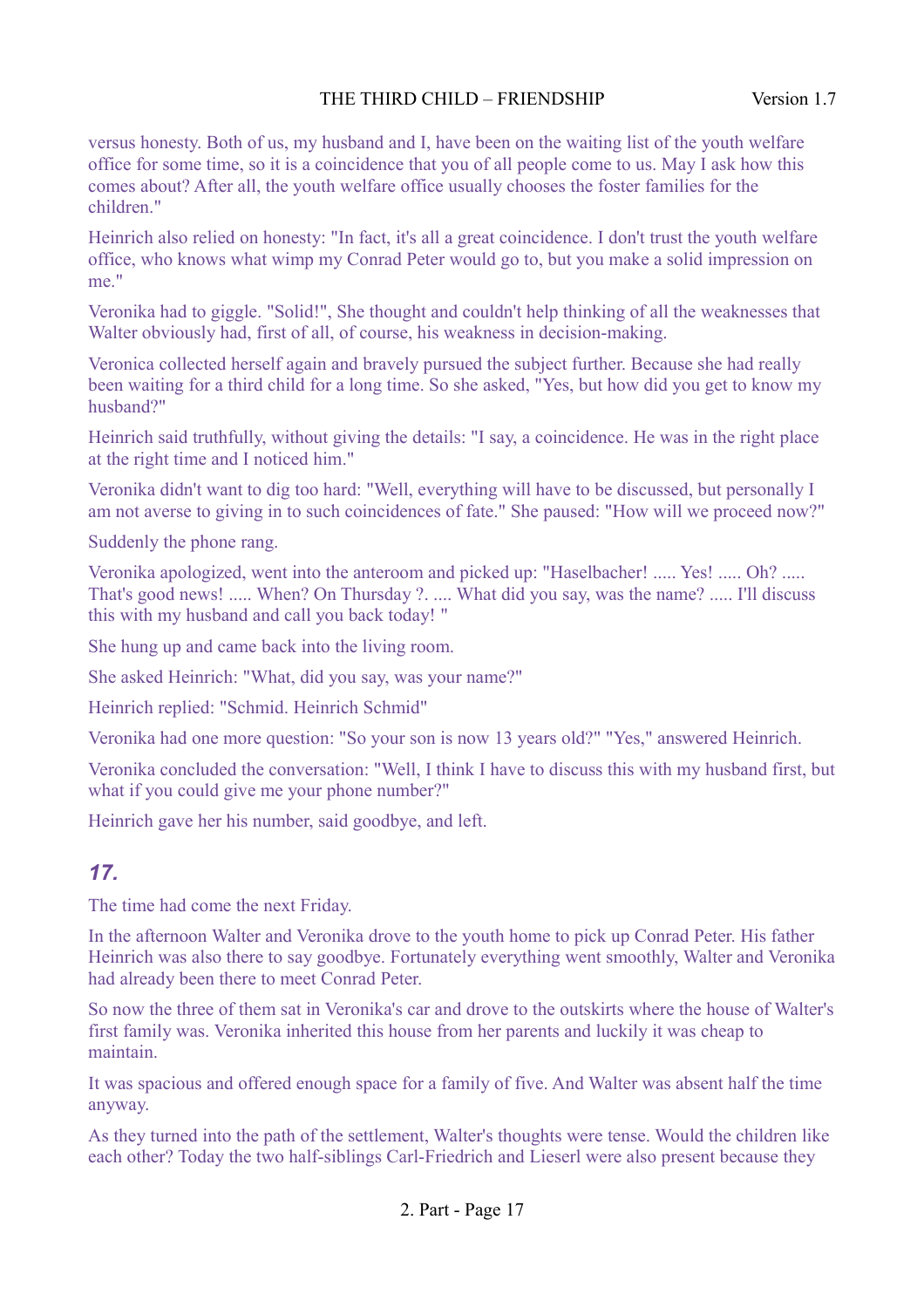#### THE THIRD CHILD – FRIENDSHIP Version 1.7

wanted to get to know the new family member.

First of all there was a refreshment that Veronika had already prepared. Walter introduced the new child: "This is Conrad Peter. He will be living with us from now on".

Silence.

A bad sign.

"So how about you play the 'My Reality' game with Conrad Peter as a welcome?"

"My Reality?", Conrad Peter asked. "Sounds interesting, but I always thought there was only one reality," he added, and: "Monsignor Kaminsky always says: There can only be one truth."

Well, we already mentioned that Conrad Peter still had a lot to learn.

In any case, Walter had set up a room in this house that had several computers and offered the children an installation that could be described as a "multiplayer holodeck", although the technology for it was still very much in its infancy.

You could create your own virtual worlds there, like putting together small bricks with a Lego kit.

And you could then more or less "enter" or "inhabit" these worlds.

You could enter these virtual worlds individually or in groups of up to five people.

Of course, it was easiest to simulate sitting positions, i.e. car races and dogfights, but Walter already had plans to use motion capture technology in order to be able to "walk around" and even "run around" in these worlds.

This "I'll show you my world, show me yours" principle was very popular with the children, so it shouldn't come as a surprise that they jumped up enthusiastically at Walter's suggestion and immediately took Conrad Peter into the computer room.

Carl-Friedrich said: "I suggest we take the beginner level with the train, so Conrad Peter can get used to how the system reacts to his movements".

### *18.*

They went into the computer room.

Unfortunately, the entire installation was still very much in its infancy, so that the children could not play this game alone.

On the contrary, they needed Walter to initialize the software and set up the communication channels between the computers.

But it was really a nice train game. There were two train drivers, a dispatcher and two shunters who simulated the operation on a branch line of the Austrian Railways together.

They played about who brought about the most spectacular accident.

Fortunately, this installation was completely local and no one could follow their trajectories, otherwise they could run into problems at school playing games like this.

Walter was aware of that and he would have been the last one who would have provided the computers in this room with an Internet connection.

They played like that until just before bed.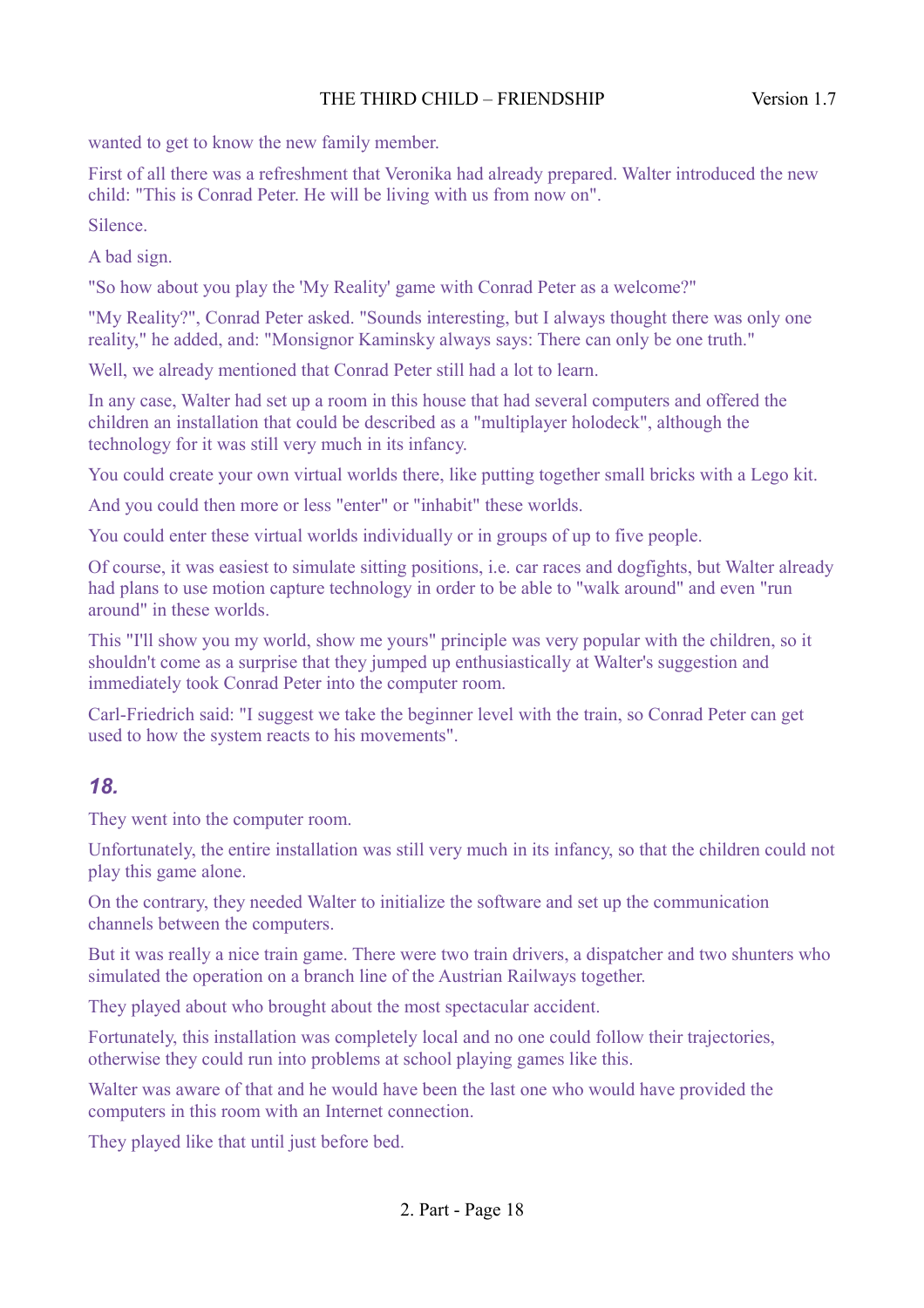#### THE THIRD CHILD – FRIENDSHIP Version 1.7

As an exception, Carl-Friedrich and Lieserl were allowed to spend the night in the first family's house today, and Monika was alone.

Since it was agreed beforehand, it was not a problem and she had a nice evening at the cinema.

### *19.*

The next day, Saturday morning, Carl-Friedrich sat on the terrace and watched the birds. There was still enough time before breakfast.

Then Conrad Peter came out and sat down with him. Carl-Friedrich started the conversation: "I think it's really cool that you found a name for your identity in the My Reality game so quickly. Mister F, Mr. F, what does that mean, does that have a deeper meaning? It took us a long time until we had our names together, 'whereami' for me and 'lovely cat scenery' for Lieserl ".

Conrad Peter tried to distract: "It doesn't matter whether it has any meaning, in any case the whole computer room is really cool and the game is really awesome."

But then he came up with something else: "I have another question. I heard you muttering to yourself yesterday evening, what were you doing?"

Carl-Friedrich was amazed: "Well, I prayed."

Conrad Peter was somewhat confused. He only knew praying from church, where he always believed that a priest was needed who, so to speak, "brought people's prayers to God". It was completely new to him that one could pray without a priest.

So he asked: "Prayer? I only know that from church, our father always took us with him. But that you can pray all by yourself is new to me. - Say, what did you pray, I imagine it would be incredibly difficult to find the right words. "

Carl-Friedrich said: "If I can't think of anything, I'll just pray our family prayer". He reached into his trouser pocket and handed it to Conrad Peter: "Do you want it? I know it by heart. "

Conrad Peter took the slip of paper and read it quietly:

*Lord Jesus Christ, please forgive me for being afraid of the Father. Please also forgive that I am afraid of death.*

*Thank you for playing the game of life with us, I hope you will complete everything that is lacking in us.*

*Thanks for not sleeping.*

*Please help me believe in you, thank you for keeping your secrets.*

*Also help all my friends and all who need your help.*

*Help us say what we want.*

*Thanks!*

*P.S .: Whenever you want, everything will end well.*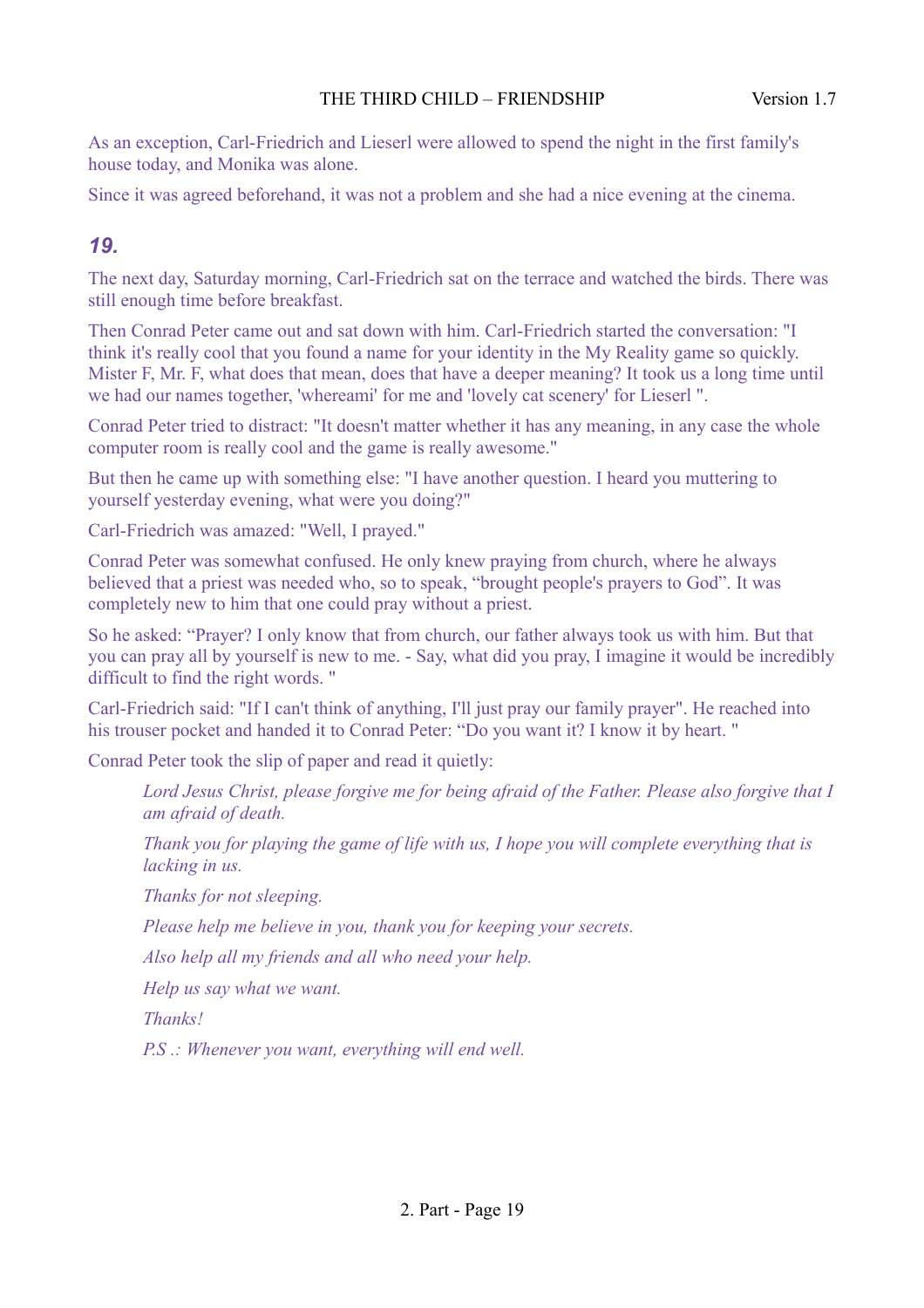### *20.*

Everyone sat together at breakfast. All except Monika, of course. So Walter, Veronika and the five children.

Walter asked again: "Was the My Reality game funny yesterday?"

"Great accidents, the best thing is to drive across the flank," said Conrad Peter.

Walter smiled.

Then Carl-Friedrich asked: "Conrad, I'm on the go-kart track this afternoon to train. Do you want to come and see it?"

Conrad Peter thought for a moment and then replied: "Gladly, if I may. I won't miss that."

Walter summed up and made a suggestion: "Okay, then I'll take Lieserl to her mother's and the rest of the family will go on a bathing trip. I'll follow you then. Agreed?"

Veronika nodded and breakfast took its course.

# **It is getting serious**

### *21.*

Carl-Friedrich and Conrad Peter came to the go-kart race track early on Saturday afternoon, but this time it was different than usual.

In front of the little house where you could register for the rides, there was a long line of people who were extremely upset.

"What's going on here?" Asked Carl-Friedrich the first person who stood in line.

"All go-karts fully booked, all practice lessons fully booked, from now to the race in six weeks", was the short answer.

By the cars where you got in there was a group of youngsters, among them a tall, slim fellow who looked triumphantly over at the crowd.

He turned to his friends and said: "This time we will definitely win the race. My father has reserved the track for the next six weekends. No one can train there except us."

The friends mumbled in agreement and rubbed their hands together.

The owner of the racetrack sat in the little house and pulled down the blinds. He turned to his employee and said: "This Mister Fink is saving our business. He has paid three times as much. We are restructuring ourselves with that."

The clerk finished counting the money in the cash register and then nodded in agreement.

Carl-Friedrich came back from the queue to the edge of the racetrack, where Conrad Peter was waiting for him: "There is not a single minute of training available for the next weekends before the race. That stinks a lot."

He looked at the young Fink standing by the cars and their eyes met.

The young Fink grinned.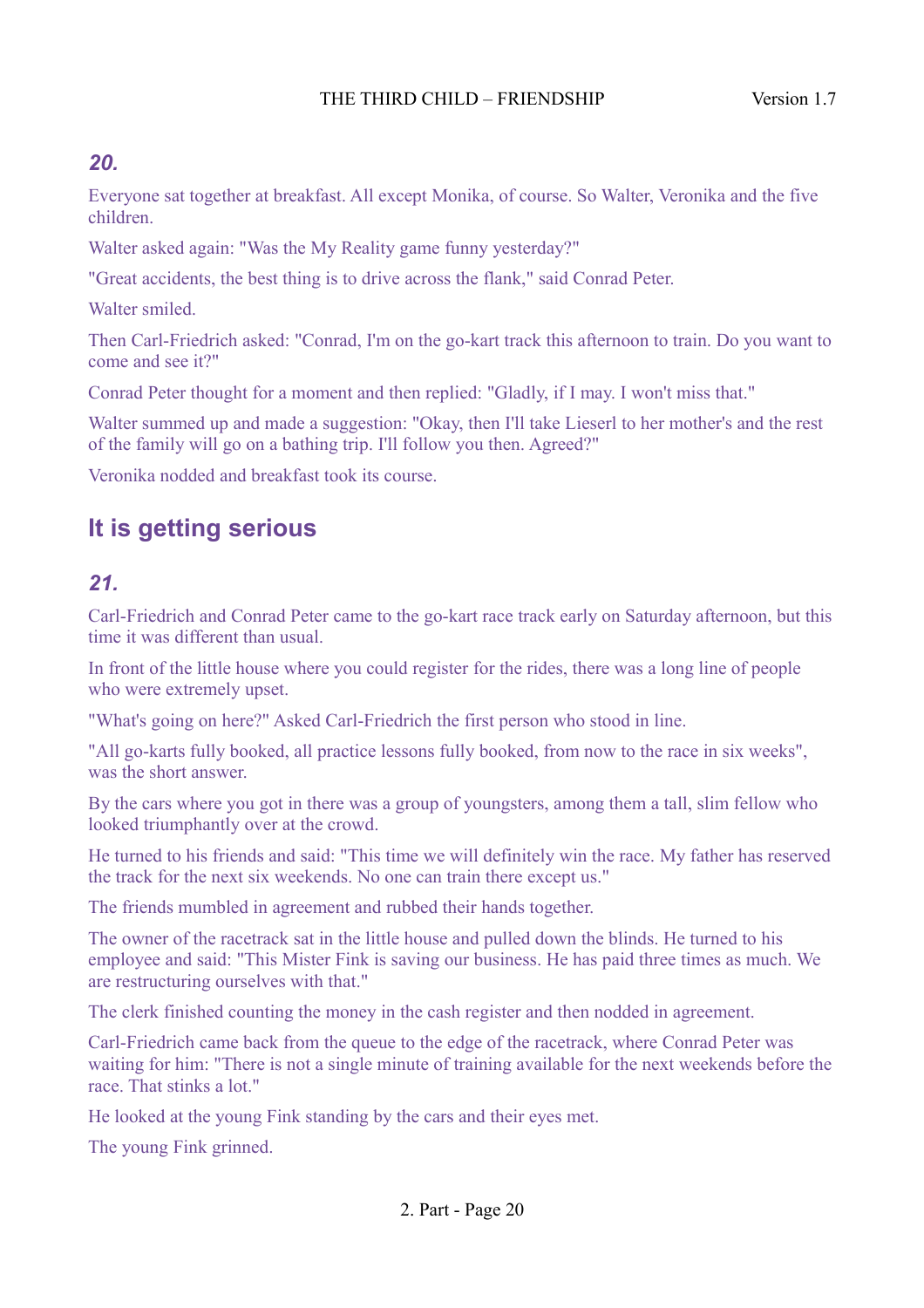"It's my world to only win the go-kart race once!", Explained Carl-Friedrich and he sighed: "How should I train now?"

Conrad Peter thought for a moment: "This is not a problem in principle, you have your game."

Carl-Friedrich contradicted: "Yes, of course, you can also go go-karting there, but we don't have the right track, I absolutely have to train on the real track, otherwise there is no point."

"Wait and see and drink tea, I have someone else who can lend us his eyes and legs," said Conrad Peter mysteriously.

Then they drove home, Conrad Peter to the house of the first family and Carl-Friedrich to his mother Monika.

#### *22.*

It was Saturday evening. As I said, Conrad Peter was a technician's soul. He wanted to help many people and he wanted to help them through technology (for the sake of mercy we want to forget the assassination attempt with the robot dog).

Because he was firmly convinced that the only progress that could really exist in the world was technical progress. Since new people kept coming and old people died, humanity had to start over again and again. There had to be wars again and again, and social progress only existed as long as there was enough money. No no, technical progress was the only lasting progress.

*Yes, yes, it is true, it was the god Prometheus who brought fire from heaven to humans, but wasn't it also countless James Watts and George Stephensons who first tamed the fire and made it useful for humans in a nice steam engine?*

*And how was it with TCP / IP? It was exactly like that.*

After everyone believed that Conrad Peter was already asleep and he was sure that no one would come so quickly to check him, he put a cushion under his duvet and left the house through the window. He had his 'Avenger' with him and made his way to the racetrack.

*This dog is not only an "Avenger" but also an "Explorer". It has a memory extension that makes it possible to save large amounts of scene data in a standardized format.*

*Conrad Peter arrived at the racetrack after a long drive, put his "Avenger" on the road and gave some commands on his smartphone.*

Then the dog started moving and slowly followed the road. The dog made two complete circuits of the course, one half left and one half right of the middle.

He moved his head rhythmically to the left and right and thus scanned the entire scene.

The whole thing took no more than an hour, and so Conrad Peter was able to make his way home before the last trams went out of service.

### *23.*

#### *This little robot contains the complete plans of the course*

thought Conrad Peter when he woke up the next morning and had a look at the 'Avenger'.

But now the greatest work was still to come.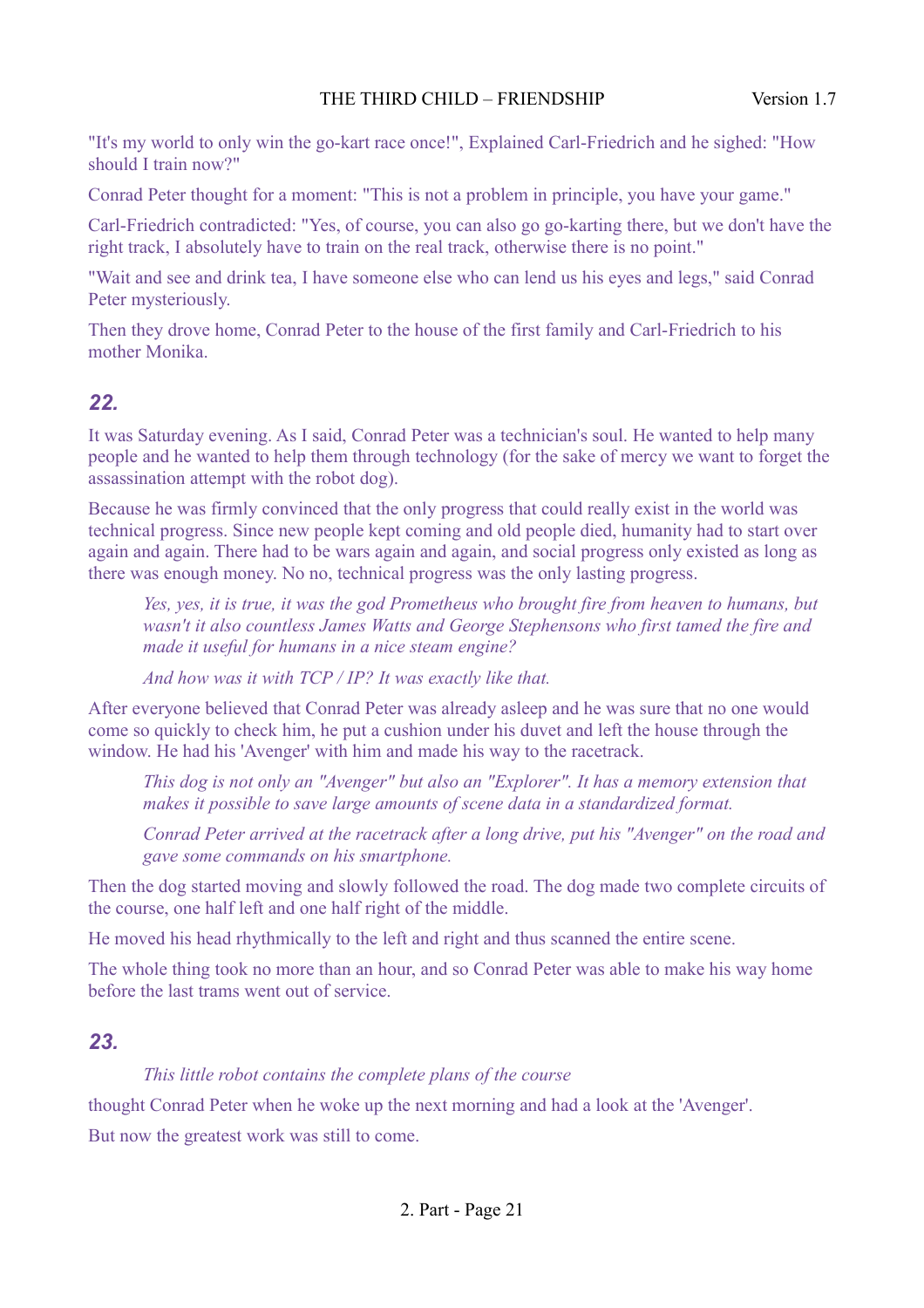#### THE THIRD CHILD – FRIENDSHIP Version 1.7

He had to find out in which format the "My Reality" game saved the scenery and the dynamic models of the go-karts and he had to find the interface through which this data could be fed in.

So he asked Walter over lunch: "May I go to the computer room this afternoon? I would also like to develop my own reality that I can then show the other children."

"I would like to read the newspaper in peace this afternoon," said Walter. He thought of the countless hours he had spent with the children developing the railroad.

"Don't worry, I can handle it on my own!" Conrad Peter interrupted him.

Walter shook his head in disbelief: "Fine, but don't break anything!"

So it was.

At 1 p.m. Conrad Peter entered the computer room.

At 1.30 p.m., the noise of the engine from the computer room was heard for the first time;

At 3:30 p.m. Conrad Peter fetched "the daughter" and "the son" to do a first test race against each other.

At dinner Conrad Peter announced: "Carl-Friedrich can now practice on the real racetrack. In the computer room."

Walter and Veronika were very astonished, but the other children confirmed the matter.

So Walter called Monika that evening and told her the news.

### *24.*

On each of the five following weekends, Carl-Friedrich was Veronika's guest and went to the computer room to practice go-kart races with the other children.

Walter didn't even have to be present because Conrad Peter had improved the user-friendliness of the "My Reality" game so that it was now child's play to use. It was now, so to speak, "fit for troops".

*The whole thing is still far too bumpy. Each program uses a different format for the scenery data. The communication between the computers also makes each program somehow different and in the end we are really indulging in a luxury that nobody will have in the future. Because this is a completely local installation that prevents anyone from following our trajectories. Such local installations without network access will simply be forbidden in the future.*

# **The other way**

#### *25.*

It was on one of those five weekends that Walter was once again present at his first family's house.

On Saturday at 3:30 p.m. there was the obligatory snack with the Punschkrapferln in the obligatory colors red, green and blue.

Conrad Peter asked Walter: "Why are you actually a bigamist? Can you reconcile that with your religion?"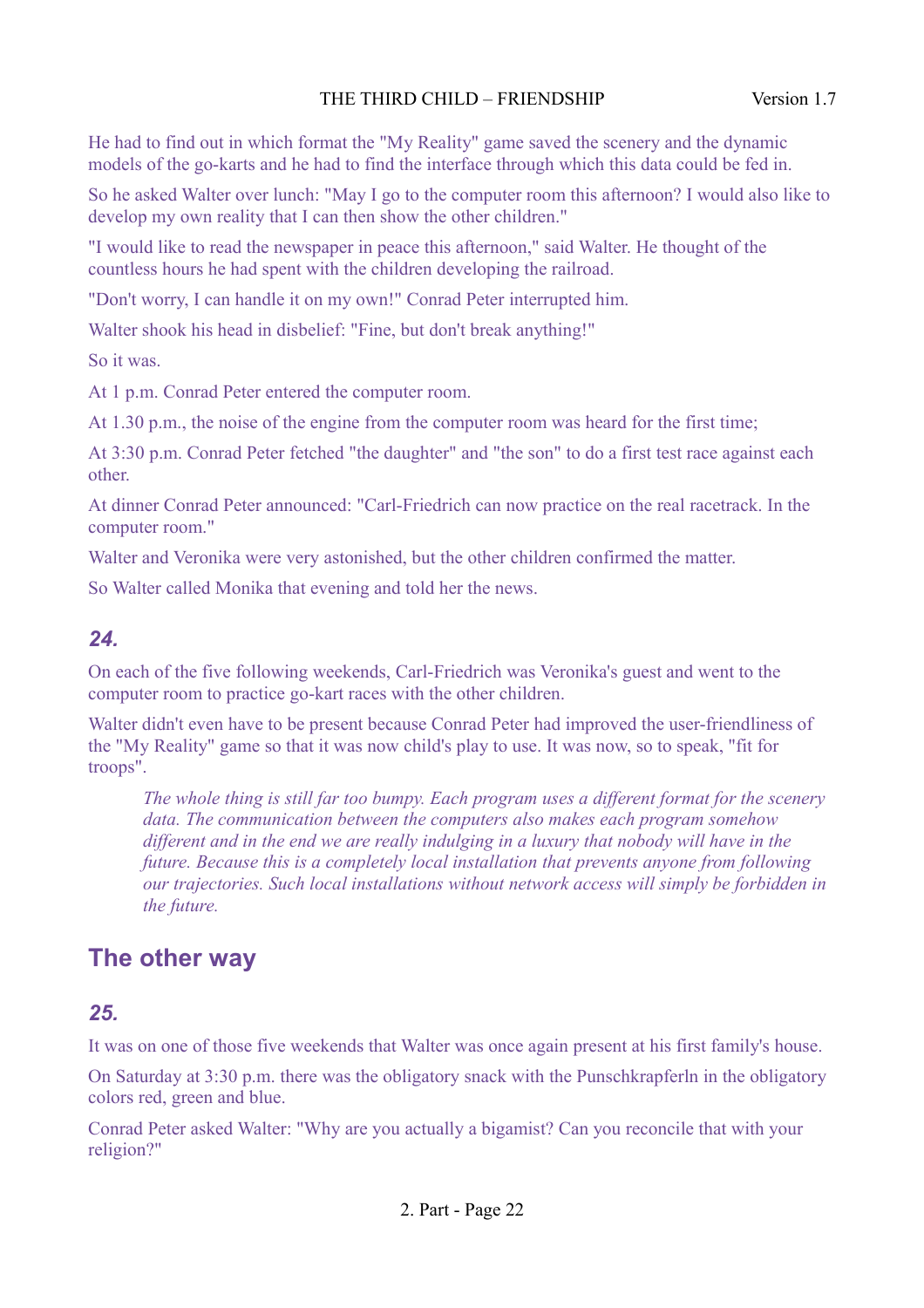Walter thought for a moment. Then he replied: "You know, it is an art in life to make the right decisions. Sometimes it is even an art to make a decision at all, so a bad decision would be even better than no decision at all."

"That reminds me of what dad said about mom", Conrad Peter thought out loud: "All she had to do was choose freedom, but she chose peace with her relatives, that was more important to her. "

After a short pause he asked Walter: "Which is more important, peace or freedom?"

Walter found it impossible to give an answer to this question. Yes, OK, Walter seldom gave definitive answers, but there really wasn't a simple answer here: "That you young people always ask such questions to which there is no answer. If a question arises in your life, then try to make a decision, and then act on your decision. Basta. "

He added: "Until there are arguments against the decision."

Conrad Peter seemed to like this answer, so he took the green punch mug and began to eat.

Walter took the red one, as a matter of course.

"And I'll have the blue one again," sighed Veronika and ate.

The competition

#### *26.*

On the Saturday morning of the race weekend Monika, Carl-Friedrich and Lieserl were having breakfast.

So today the big go-kart race should take place.

In any case, Carl-Friedrich thought of this race with every fiber of his heart, because he would have liked to have won a race for the first time in his life.

But now he was going to get revenge for the fact that Carl-Friedrich had always kept such a secret about the go-kart hobby from his mother. Because Monika was not aware that the race should take place today.

"You are going to Aunt Erika in Graz today," she began the conversation.

"What? Why to Aunt Erika?" Asked Carl-Friedrich, aghast.

Monika explained: "Well, last year you promised that this year it would be you who would personally congratulate her on her birthday. I have already packed a candy dish and got you a bouquet of flowers. You will hand them over personally today. You can get from Aunt Erika lunch too. Everything has already been arranged. Here's your ticket. "

Carl-Friedrich was now torn between the race and his promise from last year. "A promise is a promise and will not be broken," the children had already been taught in kindergarten, and Carl-Friedrich was very uncomfortable that he might not be able to keep his promise.

"Yes, but it's a go-kart race today," he tried to contradict.

"You promised," said Monika.

Carl-Friedrich was desperate.

Immediately after breakfast he called Conrad Peter: "Hello Conrad. Yes? Did I wake you up? Sorry. I have a problem". And he described his problem to Conrad Peter, that he had to be in two places at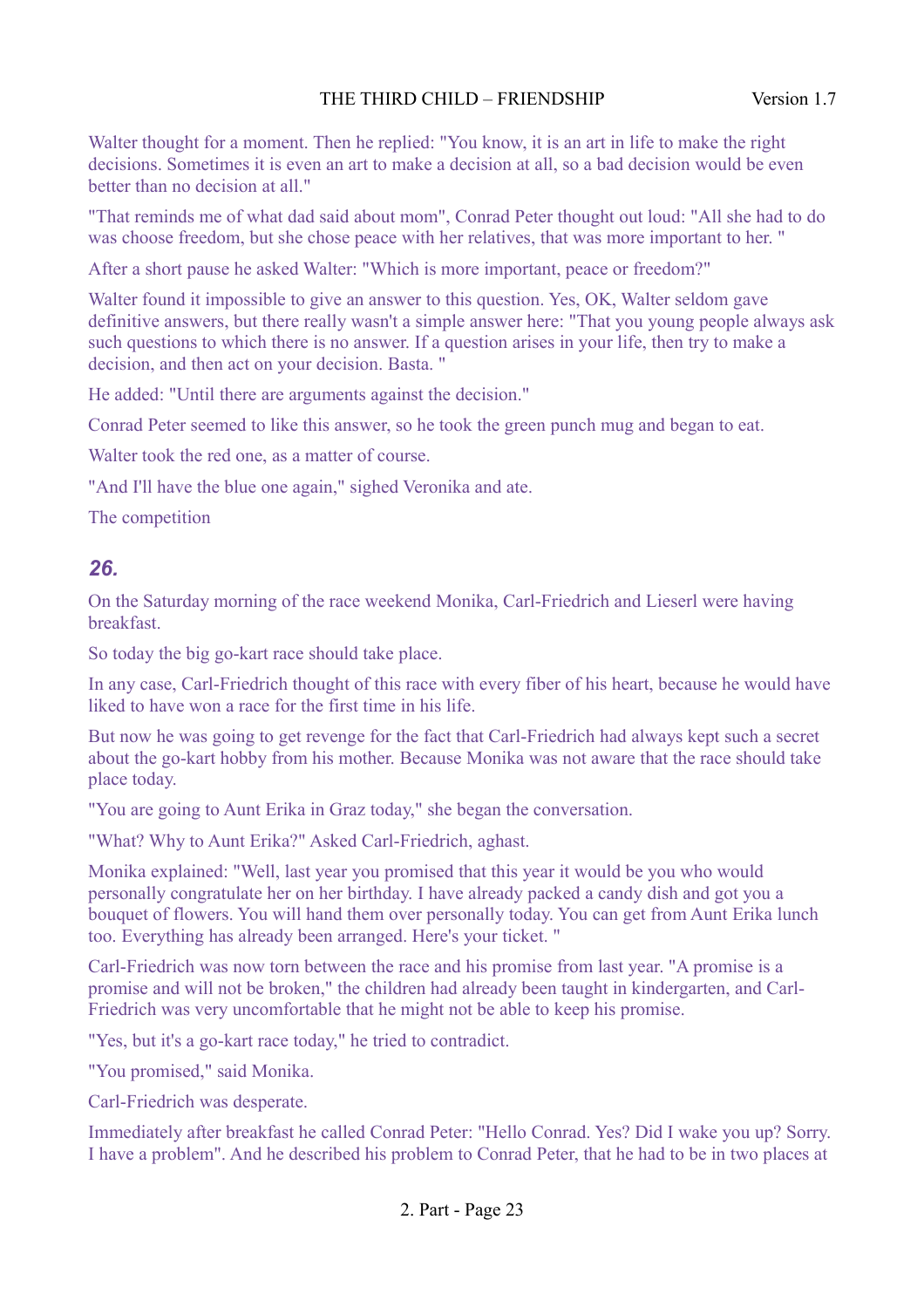the same time.

"When is the race?" Asked Conrad Peter. Carl-Friedrich replied: "At 11 o'clock". "And when and where is your train going?" Was the next question. "At 9:35 am at the main station," the answer.

"Perfect," said Conrad Peter and added. "Don't worry, we'll fix it. We'll meet at 9:25 am on the platform. I have to give you something that will help us."

#### *28.*

After Conrad Peter happily handed over his smartphone to Carl-Friedrich, he made his way to Ulmenstrasse 117, that is, to his father's house.

The smartphone was no ordinary smartphone, because it had a few additional "gimmicks", as we will see soon.

Everything went smoothly on the way to Ulmenstrasse.

Veronika was not so lucky.

As soon as she drove off, a garbage truck blocked her way while still inside the settlement. He rattled through one house after the other and seemed to take ages to do so.

Veronika had no choice but to reverse a good 300 meters against the one-way to the next intersection. There she could then take an alternative route.

It was extremely important to Veronika that she faithfully stood by her "third child" Conrad Peter. If she had promised that she would be in Ulmenstrasse at 10 o'clock, then she was there too. There were no excuses.

What a devastating signal that would be for the children if the adults no longer kept their promises.

After all, there was a traffic jam on the main road. And that although it was Saturday morning and she hadn't expected a traffic jam.

A fallen tree was to blame.

Here, too, Veronika had to turn back "a little illegally". She drove over the cordon and then took a different route.

After all, the inevitable traffic jam was on the city freeway. Fortunately, the "rescue alley" had been introduced a few years ago now, so that Veronika made progress here, too, under the horn of the others, but nevertheless. Fortunately, there was no policeman around.

At the very end a railroad barrier blocked her way.

The train came after a minute, so this time she was really lucky and didn't have to commit any illegal acts.

And in fact Veronika arrived at 117 Ulmenstrasse at exactly the right moment.

When Conrad Peter came down the stairs with the robot C-3PO and looked out the window at the street, she stopped in front of the garden gate and honked briefly.

They quickly loaded the cargo into the back seat and drove off.

#### *29.*

Lieserl was already waiting at the racing area with a prepared go-kart. According to Conrad Peter's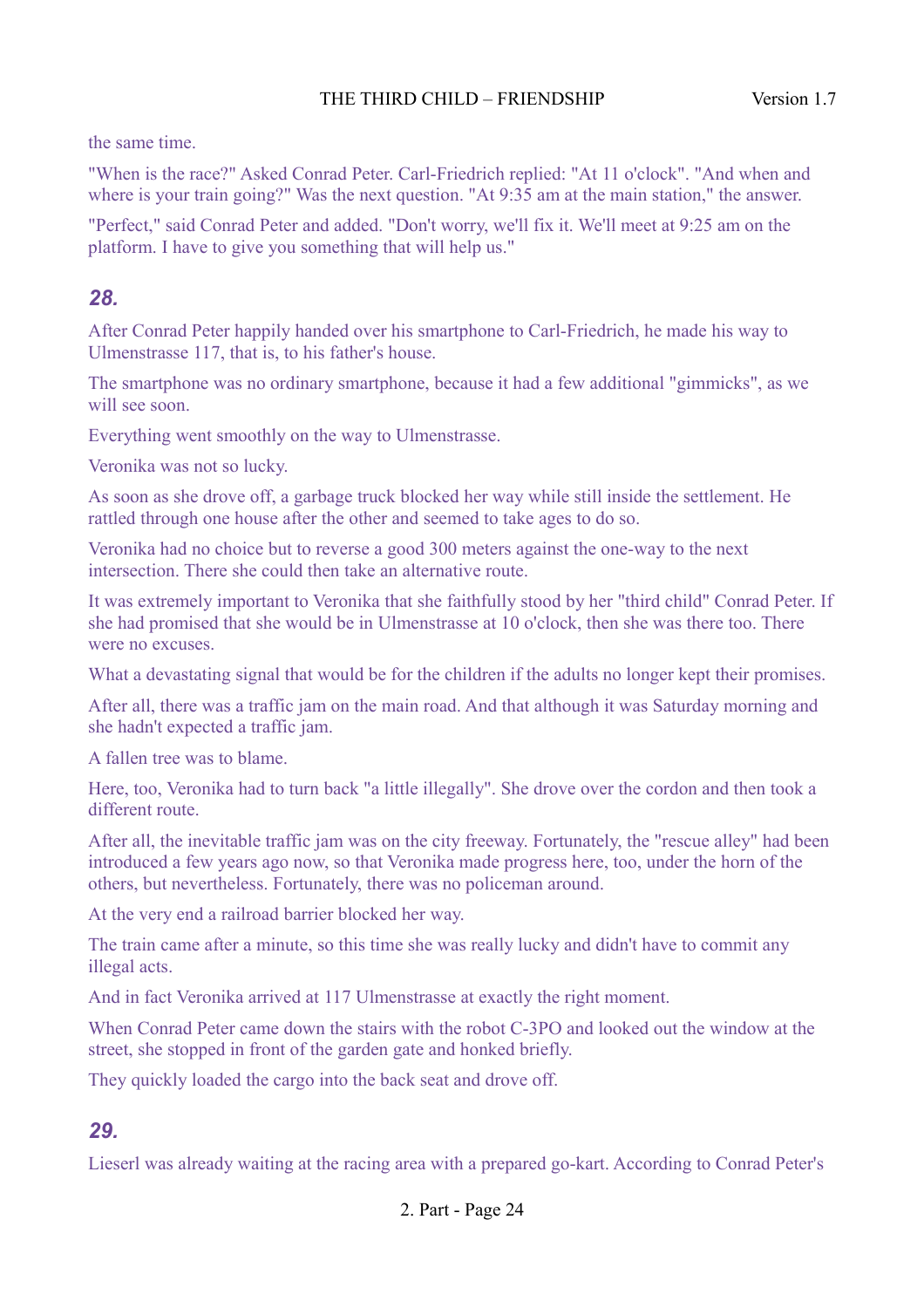telephone instructions, she had activated the machine / machine interface of the go-kart, so that a socket was exposed behind the driver's seat, right next to the engine, next to which the letters "USB 7.0" were written in large letters.

When Veronika and Conrad Peter arrived at the racetrack with the C-3PO robot, they heaved it out of the car and put it in the go-kart.

From the back of the robot's head hung a cable that looked like a pigtail of hair and had a plug at the end. This plug fit into the USB socket on the go-kart.

Conrad Peter activated the connection and immediately called Carl-Friedrich. This sat in the moving train and picked up: "Hello, Conrad?". "Yes, hello, what is the situation?" Asked Conrad Peter.

"The train is delayed as usual, so I still have a good 1 ½ hours before I get to Graz," replied Carl-Friedrich.

"Very good, that should be enough for the race. Now please do what I told you", Conrad Peter gave the final instructions.

Carl-Friedrich hung up, took a wireless headset out of his pocket, put it on, pressed a few keys on the smartphone and then placed it with the display facing down on the little table that was attached between the two window seats.

After two seconds, a holographic cloud began to form around the smartphone in which, after a while, you could see details from the start area of the racing course.

First you saw Conrad Peter, then Lieserl, and finally the cloud spread over the whole compartment and covered the other travelers.

The go-kart formed around Carl-Friedrich, so that in the end it looked as if he was sitting in the gokart himself.

In the end there was only Carl-Friedrich and the holographic cloud. The compartment and the other travelers were completely gone.

Carl-Friedrich moved an arm cautiously.

C-3PO at the racecourse moved the same arm in the same way.

"Contact," said Conrad Peter and clicked his tongue.

#### *30.*

Conrad Peter and Lieserl pushed the go-kart to the start and withdrew. There were only a few minutes left to the race.

Walter, Veronika, Monika and the other children were already in the audience. They sat there and waited eagerly for the events that were to come.

The race started.

The young Fink pulled away like lightning right from the start. Carl-Friedrich had problems with the controls. This indirect control via the C-3PO robot reacted much more slowly than the control on the "My Reality" game at home.

But after a few laps he got used to the differences and fought his way closer and closer to the young Fink.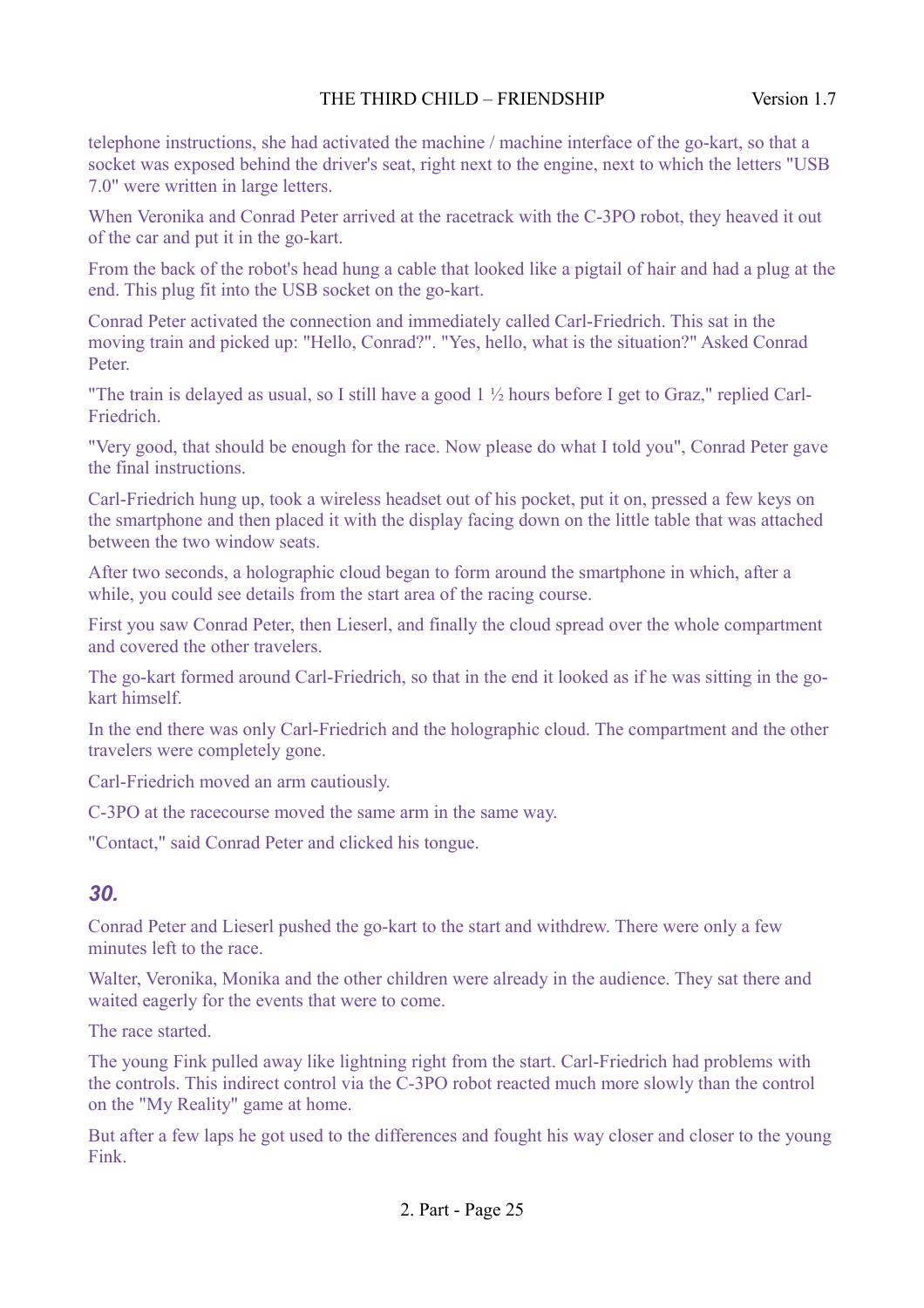#### THE THIRD CHILD – FRIENDSHIP Version 1.7

Meter by meter, second by second.

But Fink still had an ace up his sleeve. When C-3PO got within a few meters of Fink, he poured yellow paint on his head, so that the electronic eyes no longer worked.

This made the control of the go-kart even more indirect. The direct video connection was interrupted and the connection was only made indirectly via the dynamic model of the scene. Carl-Friedrich had to drive more slowly. There were only three laps left to the end of the race.

But our friends were lucky enough to be able. The young Fink blew a tire and had to go into the pits.

Carl-Friedrich fought slowly but steadily towards the goal, at the boxes he overtook the young Fink.

The conductor came on the train and opened the compartment door.

Inside were two adults and a young boy. The fellow was sitting with his arms crossed and eyes closed, a headset around his head.

"The tickets, please," said the conductor.

Fortunately, the smartphone was intelligent enough to show this external influence in Carl Friedrich's virtual scene.

Carl-Friedrich was sitting in his computer-animated go-kart, saw the conductor hovering over the racetrack to his left, reached into his breast pocket and handed him the ticket.

The conductor thanked him and disappeared again from the scene.

Despite this very last disturbance, Carl-Friedrich stayed in the lead until the finish and won the race.

The other children, Walter, Veronika and Monika surrounded the go-kart and celebrated C-3PO.

### *31.*

Then the owner of the racetrack announced over the microphone: "The Fink team won. The other team has a robot as a driver and is therefore disqualified".

There was loud hooting, also boos and in any case a huge commotion.

Conrad Peter struggled through the crowd to the microphone, snatched it from the owner and said loud and clear: "Your terms and conditions say that the team whose go-kart is first to cross the finish line wins. The driver is not important . So I'm claiming victory for our team. "

The owner looked helplessly at his employee. This nodded. "OK, so your team won," he confirmed.

When the owner disappeared from the scene, he hissed to his employee: "We must better hide the terms and conditions!"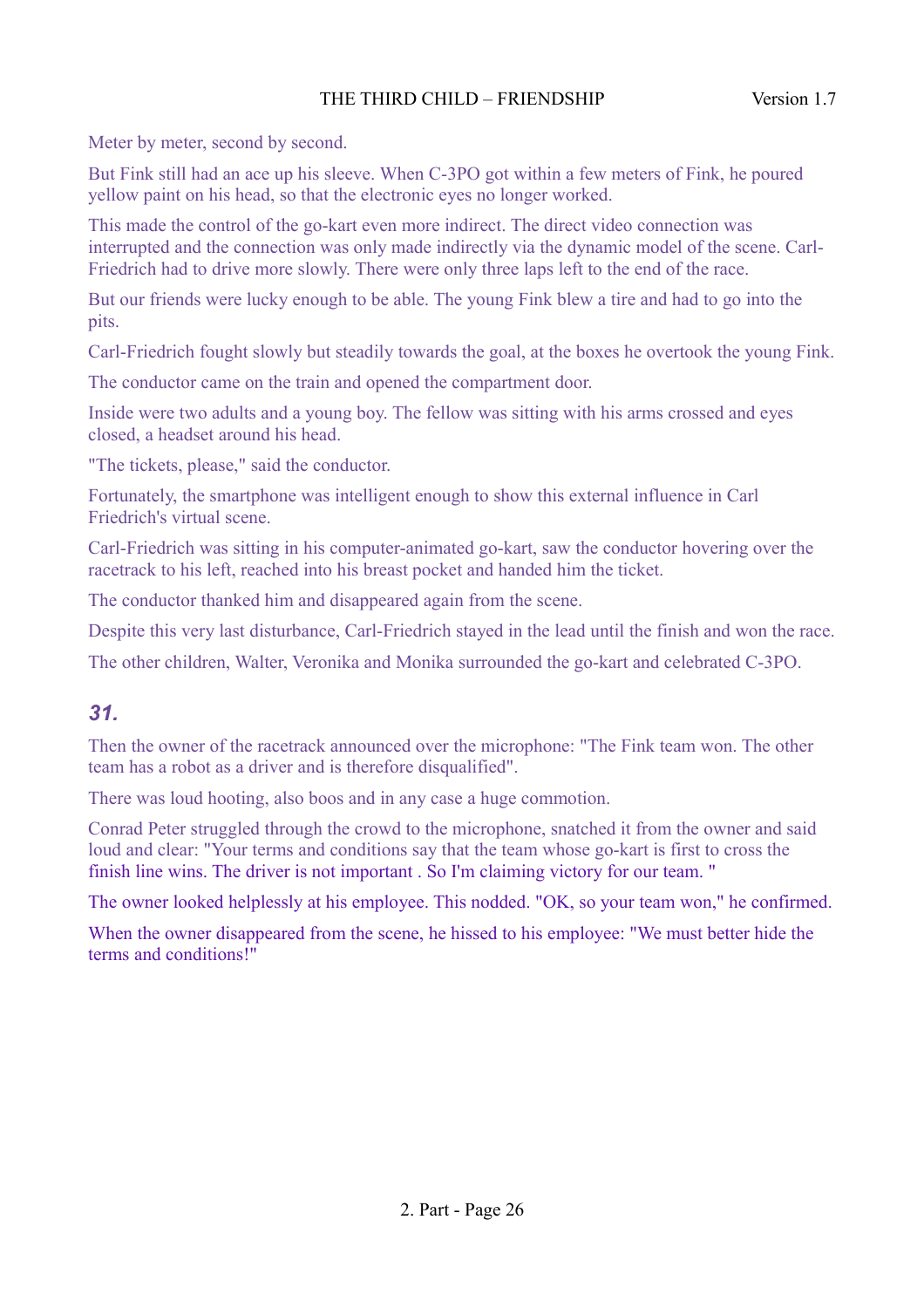# **The truth will set you free**

### *32.*

Carl-Friedrich and Lieserl, the twins, celebrated a birthday party together.

Veronika provided the house and the garden for this, but of course Monika had to do most of the work, not to mention Walter.

Conrad Peter was there too. He went into the house to get a drink. On the way back he met a woman he knew from church.

"Grüß Gott Frau Körner," he said politely.

Mrs. Körner replied: "Hello, Conrad. I haven't seen you in church for a long time. What brings you to this district?"

Conrad Peter explained: "My father doesn't like to talk about it that much. I'm with a foster family now."

"And that with my friend Veronika, of all people? Well, you were lucky again after everything that has already happened to your family," said Ms. Koerner, surprised and at the same time relieved.

"You know about my mother?" Asked Conrad Peter.

Ms. Körner said: "Yes, I was practically in a box seat back then. Your mother Soraya had an argument with your father and then cried at me."

*Soraya stood in the anteroom in front of a mirror and tied her headscarf on.*

*Heinrich asked: "Are you going to put on your uniform again?"*

*Soraya immediately recognized what he was getting at: "There is no danger from us."*

*"Us? Us? So you're still on your relatives' side?"*

*"I'm by your side too," she explained.*

*Heinrich said in a binding tone: "You have to decide. Where are you at?"*

*"I've made up my mind for you," she said clearly.*

*"Then you go out with me today without a headscarf. I've given you long enough time to make up your mind."*

*Soraya hesitated a long time. Then she turned around, went out alone wearing the headscarf and slammed the door behind her.*

"She came to me and complained about her suffering. She had long hoped that your father would manage to accept her for who she was, but he couldn't," she explained.

"Yes, exactly," said Conrad Peter, unmoved: "she just had to decide."

Mrs. Körner tried one last time to explain the matter to Conrad Peter: "He put his religion above love."

Conrad Peter said goodbye to her and thoughtfully went on his way.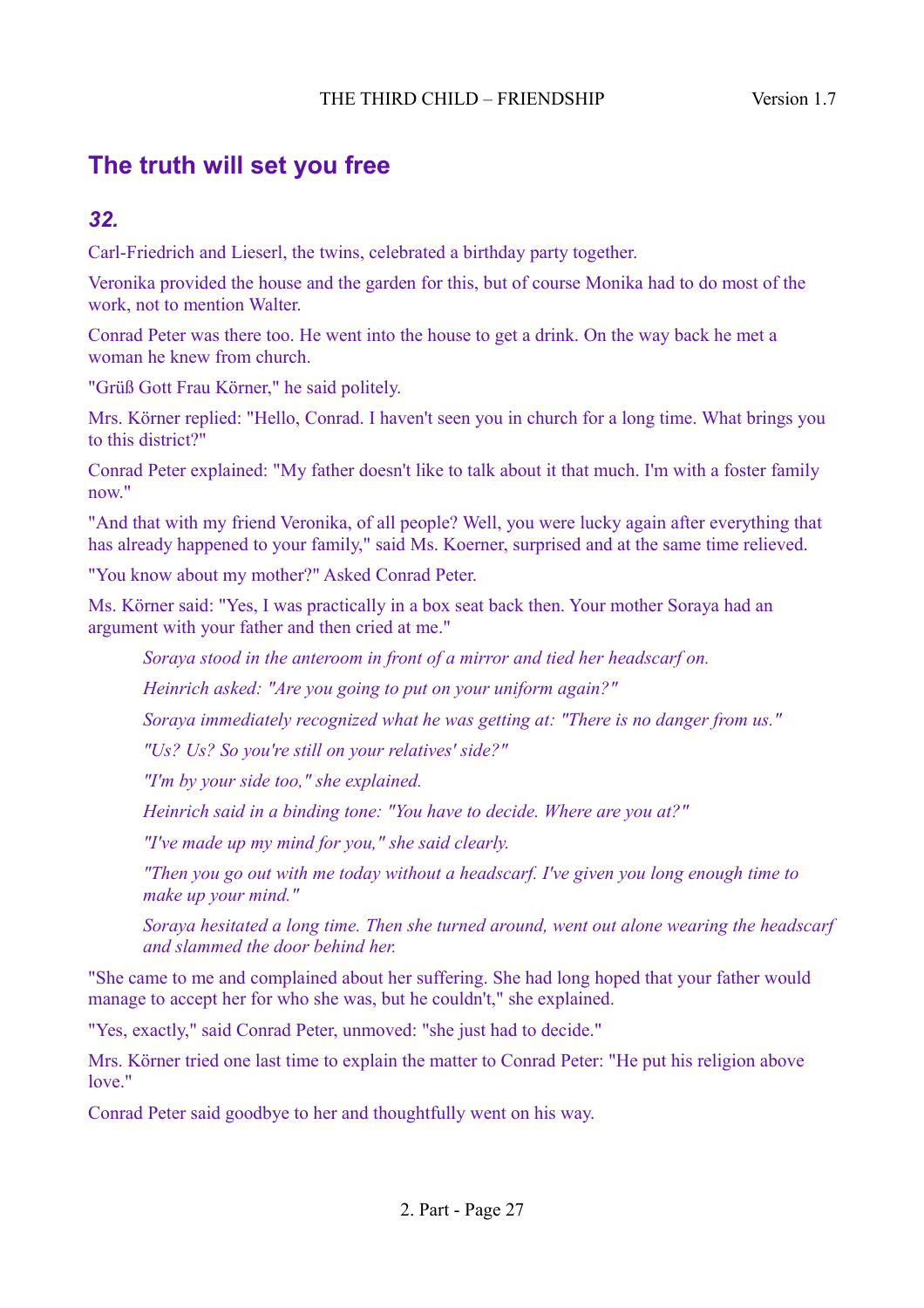*This page intentionally blank*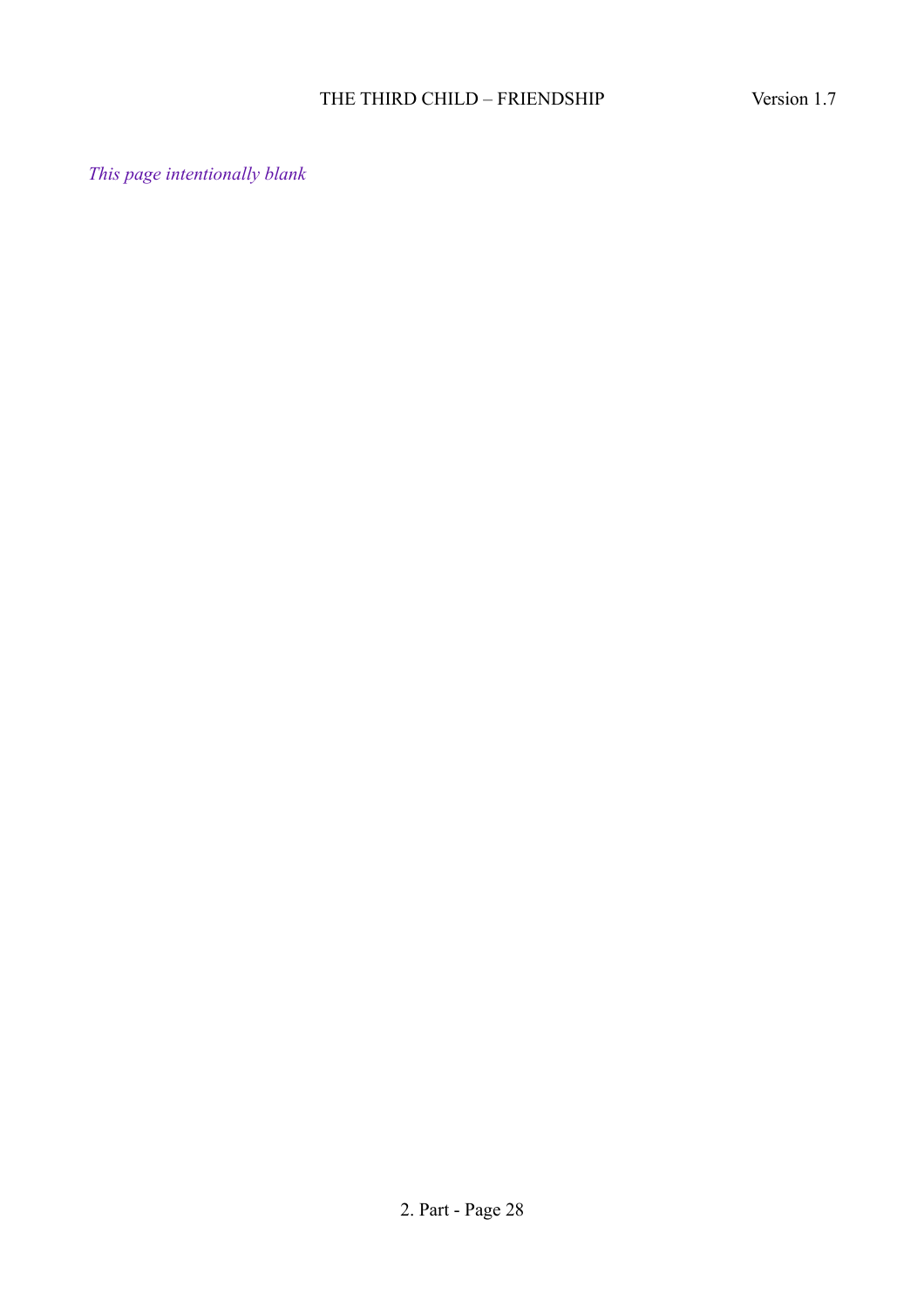# **The Third Child – The Mission**

# **Summary**

Now, after Walter got his life as a bigamist in a divided world somewhat on the line, and after the children in the second part of the book have already had their first adventure, the "children" are hard to grow up.

Walter still works part-time as a marketing guru in a green / white hardware booth, "the son" and "the daughter" have each taken up an apprenticeship, as does Carl-Friedrich.

The paths separate slowly and the family is only a rare place of retreat for most of the children - on weekends and on public holidays.

The only one who still lives at home is Lieserl and she is just about to start seriously studying astrophysics.

Although Lieserl was more of a withdrawn character, she still had a talent for connecting people and objects and getting the best out of everyone.

These talents would also be needed in the age of space travel, which was slowly emerging, even though humanity first had to do its homework on earth.

So it was clearly "Lieserl's mission" that she was able to prepare for during her studies, although she did not yet know too much about the fact that she had a mission.

We also get to know a new person, this is Otto, the leader of a gang of cyber pirates.

Lieserl, Otto and Conrad Peter get to know each other through a coincidence of fate, of which Conrad Peter is not innocent.

This third part of the "Third Child" - "The Mission" - consists of three parts

- 3.1: The third child the real opponent
- 3.2: The third child purification
- 3.3: The third child relay race

In the part The Real Opponent, Otto goes through the first part of a life school and gets to know the mutual opponent together with his companions. Everything seems possible - every happiness and every victory - as long as you only love one another and as long as you consistently fight the real opponent.

The purification part is about a love being torn apart and that if you fight alone you have to lose. The time just isn't right. It doesn't fit yet.

In the relay race part, the heroes find each other again, just in time when their common opponent threatens the entire universe and thus makes action inevitable.

A fight is won, but at what price?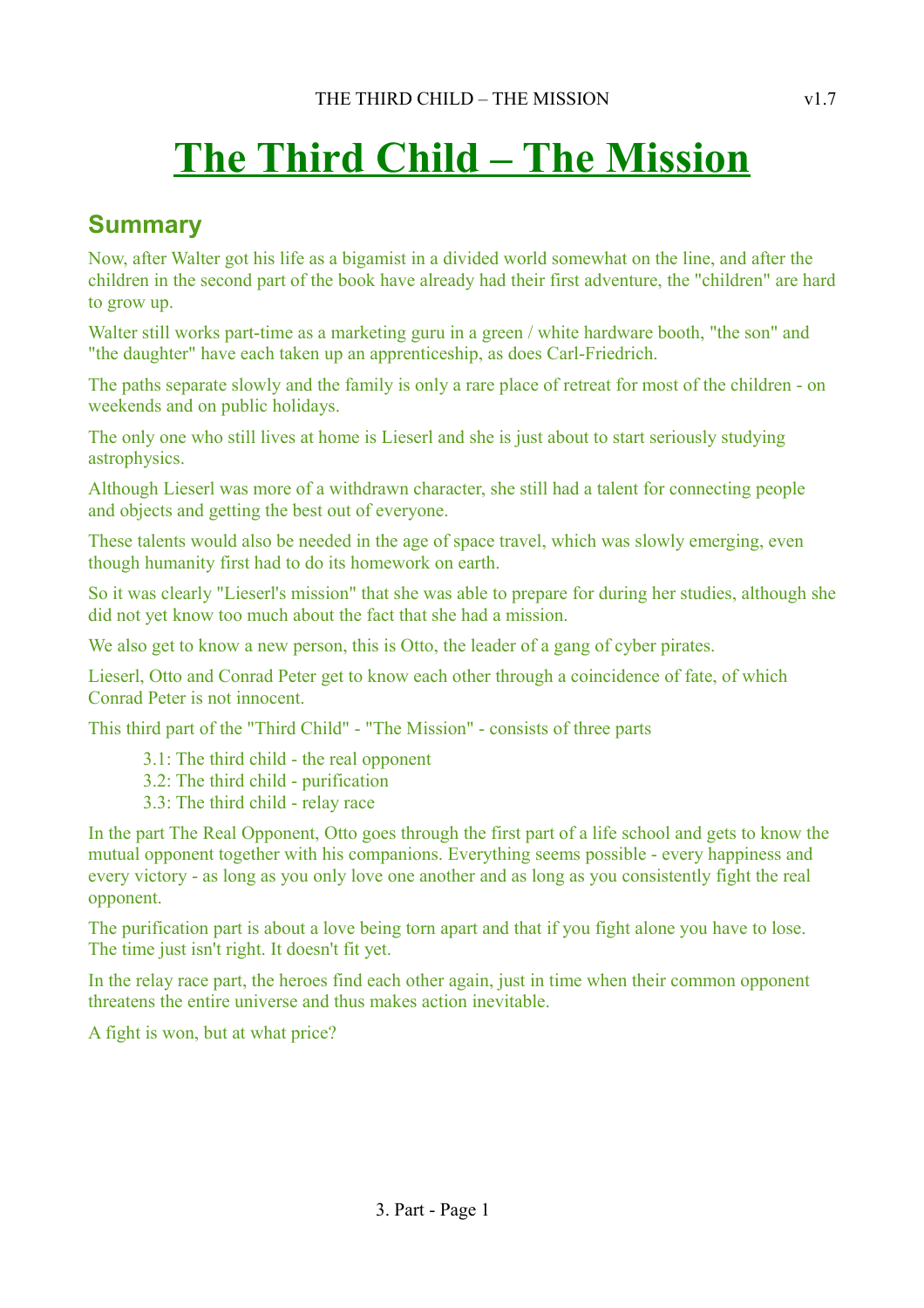# **The Real Enemy**

# **Summary**

Conrad Peter is adopted by Walter and, together with his adoptive half-sister Lieserl, gets to know the cyber pirate Otto.

He and his gang regularly commit cyber break-ins in order to steal valuable data and earn a living with it.

The overrich, who "sit" on their data, use it as a deterrent example to enact ever stricter anti-piracy laws and thus gain more and more power.

Ultimately, then, he is nothing more than a tool of the overrich.

Lieserl falls in love with Otto and Otto is not averse either.

But since Lieserl does not approve of his activities, he is torn between his gang and Lieserl.

In addition, Conrad Peter does not want a gangster in his area and tries to forbid Lieserl from dealing with Otto.

When he realizes that this is of no use, he challenges Otto to a duel. The loser would release Lieserl.

During the dispute - which, by the way, ends in a draw - Conrad Peter throws his counterpart some hard truths so that the latter recognizes who his real opponent is, namely the overrich.

In order to become a better person for Lieserl, he steals a set of unimaginably valuable data in a major campaign and publishes it on a blog.

One to zero for Otto against the overrich.

# **Foreword by the narrator**

So now we've looked at the world our heroes lived in. On the one hand there were these two ugly blocks, the "green block" and the "blue block", but luckily their importance was slowly declining.

And we dealt with the children, who of course were technically vastly superior to their parents.

Conrad Peter had grown up in the care of a militarist, but had been with Walter since he was 14 and Walter was, in fact, the exact opposite of a militarist.

And so it was - a hint of fate - our Conrad Peter succeeded in de facto building a bridge between the military man Heinrich and the wimp Walter.

Funnily enough, the so-called "big developments" were very similar to the "small" fate of our heroes. At the moment it was more like the hour of the bridge builder, because the hour of the bricklayer was over.

So it was freedom that was very popular. Freedom of movement of goods, freedom of movement of money and freedom of movement of people.

Ultimately, however, this led to some taking too many liberties, which in turn led to the rich becoming richer and the poor poorer.

So one could say that instead of the political wall between green and blue, the economic and social wall between rich and poor was built, which in turn led to tensions.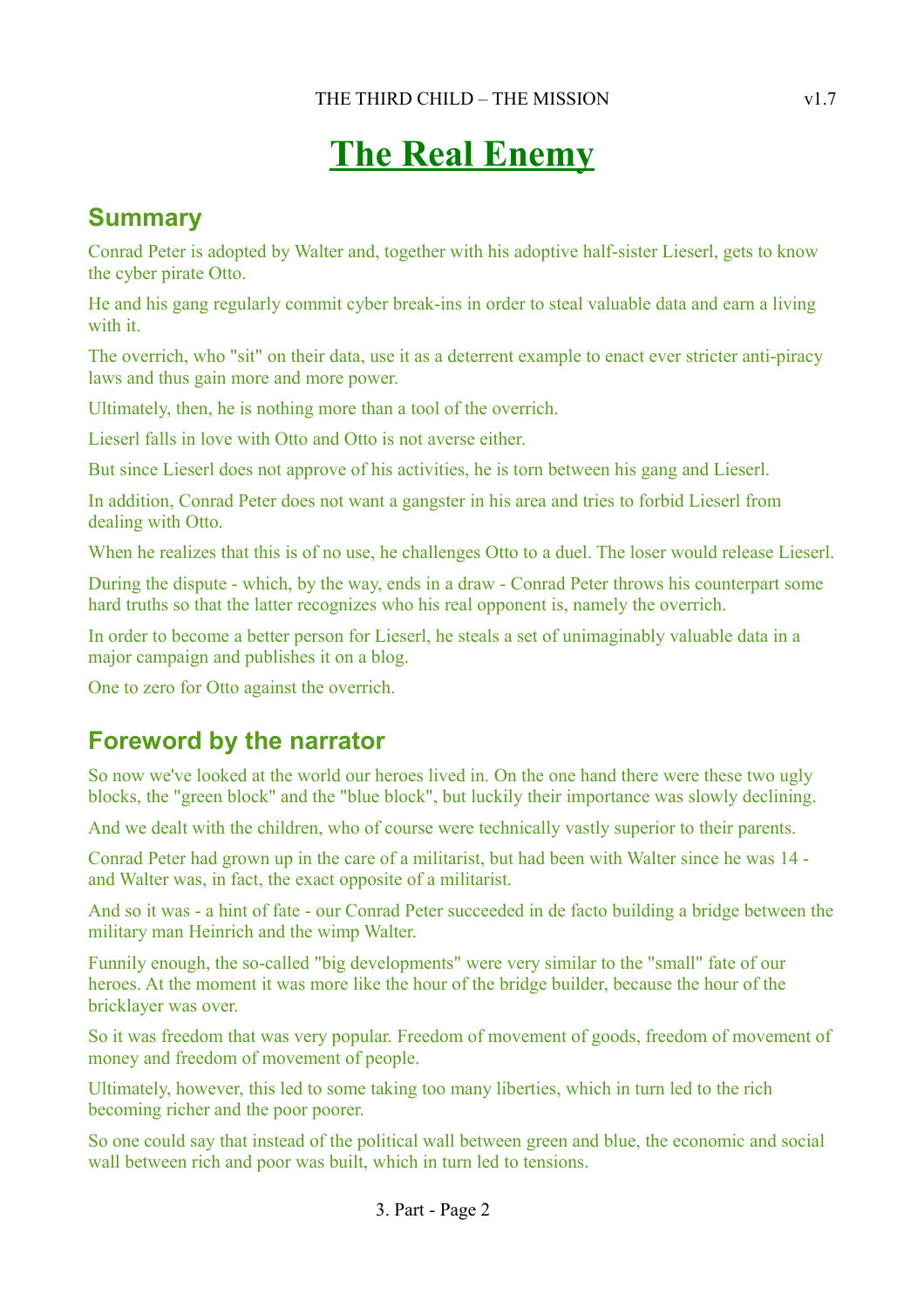#### THE THIRD CHILD – THE MISSION v1.7

This time we want to deal with this second form of tension.

This story consists of 23 chapters, which can be implemented more or less "one to one" in the scenes of the first section of a film.

The narrative begins with chapter one, but the section of the film needs a "scene zero", which is supposed to be in tune with the subject.

# *Scene zero*

The section of the film begins with a diagonal view of Walter and Veronika's garden from above.

The grass is green, Walter is sitting in a yellow and white deck chair. The camera pans up and drives into the deep blue sky.

Always the upper half of the picture filled with blue sky, the camera "flies" over the less densely populated district in which the family lives, across the Danube, to and along the Ringstrasse and then branching off into one of the more densely populated districts of Vienna.

There through the window into an abandoned factory hall, where the cyber pirate Otto and his gang installed a room full of computers.

Everyone is at their computers, obviously focused on the screens.

This entire "scene zero" is 100% computer-animated, including Walter, Otto and the gang.

# **O My God, Otto!**

### *1.1.*

Otto: "Another hundred megabytes, then we have it!"

First gang member: "But hurry up, they are already on our heels. In 20 seconds they will have our IP"

Otto: "We can sell these construction plans for at least fifty grand."

First gang member: "10 seconds left!"

Otto: "Don't worry ..." (bites his lip) "..... done!"

First gang member: "Uff, that was close!"

Otto: (leans back in the chair) "I got a taste for it again. We're not finishing for today. There is a company that has the detailed geodata of the entire Semmering Railway. We are going to take it on now."

First gang member: "O My God, Otto! Not the Semmering Railway. It belongs to the world cultural heritage and will soon be available for free in an open format. It's not worth the risk!"

Otto: "I don't want it 'soon' but 'now'." (gets to work)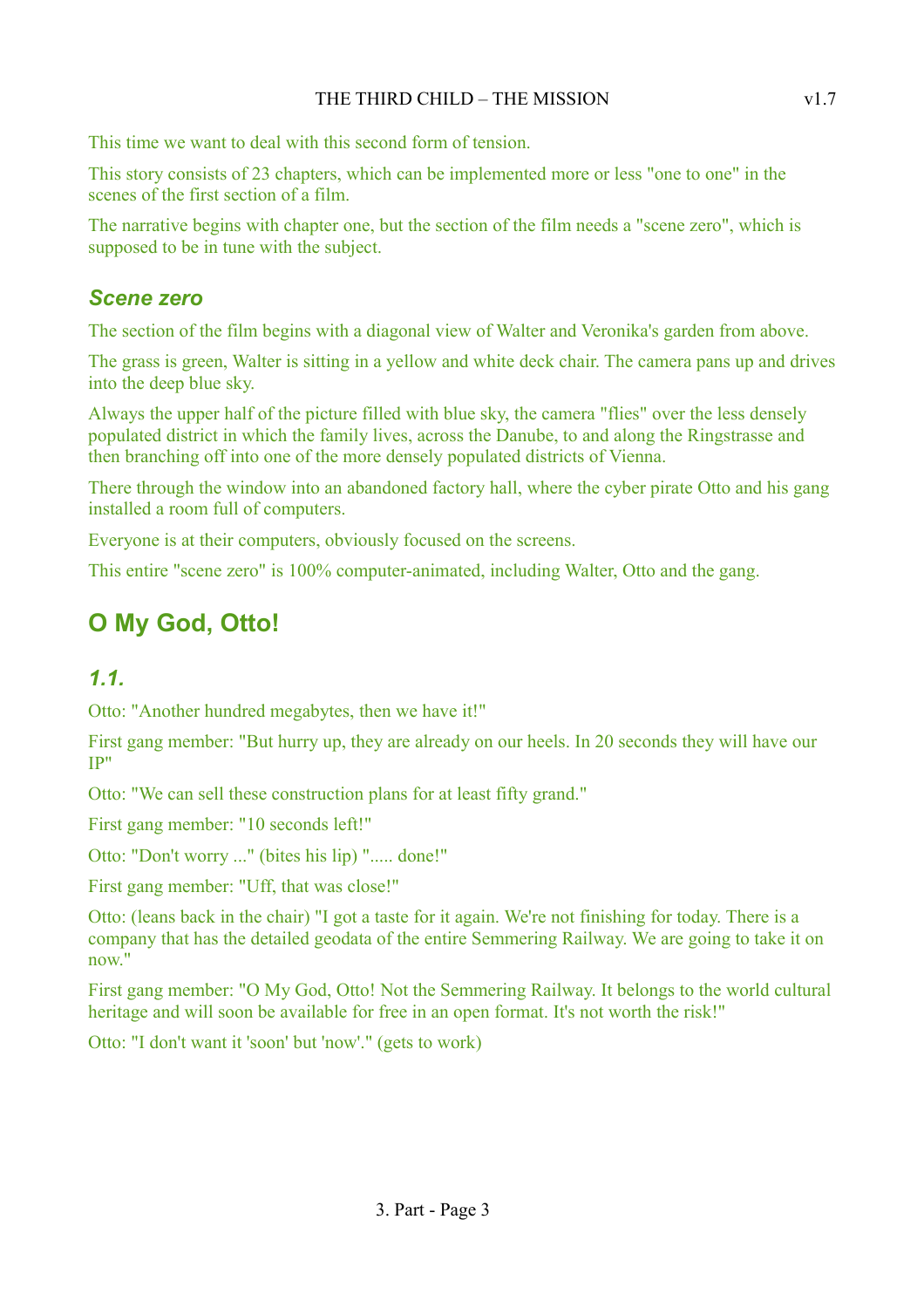### *1.2.*

A big skyscraper. A remote control center is set up on the top floor. On the wall is a large blackboard with hundreds of status bars obviously showing the progress of downloads.

About twelve slim men in white coats sit at as many computer workstations.

Suddenly an alarm buzzer sounds. A status bar flashes red.

One of the employees looks up, then strains something into his computer, gets up, goes to the display board and switches off the buzzer, the bar continues to flash.

Boss (opens the door from outside, looks in): "Another illegal download?"

Employee: "Yes, we are following, just a moment ......"

Pause, the bar continues to flash, then it stops flashing.

Employee: "Quit before his IP was known"

# **Lieserl**

#### *1.3.*

Lieserl says goodbye to her mother Monika in the morning. She gets on the subway and starts listening to the radio news with her "all-purpose equipment".

News anchor: "Due to ongoing cyber piracy, the growth rates in sales in the multimedia industry have flattened out. According to the latest study by the market research institute GMS, organized gangs do not shy away from infringing copyright and sell their data illegally. In a reaction, all three major parties were unanimous and condemned cyber piracy sharply. Stricter laws should be created and the budget of the cyber police increased. This was confirmed by representatives of the industry. Representatives of artists and programmers, the 'Club of Creative Minds' CCM was reluctant."

Lieserl takes off the headphones, packs her "all-purpose equipment" and gets out. She takes the short walk to the university and enters the lecture hall.

# **The family**

#### *1.4.*

Heinrich, Walter and Veronika are sitting in the garden and having a snack.

It's again a snack with Punschkrapferln in the obligatory colors red, green and blue. Walter eats a red one as usual and Veronika a blue one, Heinrich has taken a green one.

Heinrich: "You know, Walter, I actually got too caught up in our Monsignor Kaminsky and his views. This eternal 'we and the others' is not good in the long run. And since my Conrad Peter has been with you - with you and your pacifism - he has also developed quite a bit further."

Walter: "Well, then he went to a technical college, and all this practical work also helps to get over his own life problems. Now he has passed the Matura with flying colors."

Heinrich: "Yes, he told me that he doesn't want to continue studying, but is now looking for a job.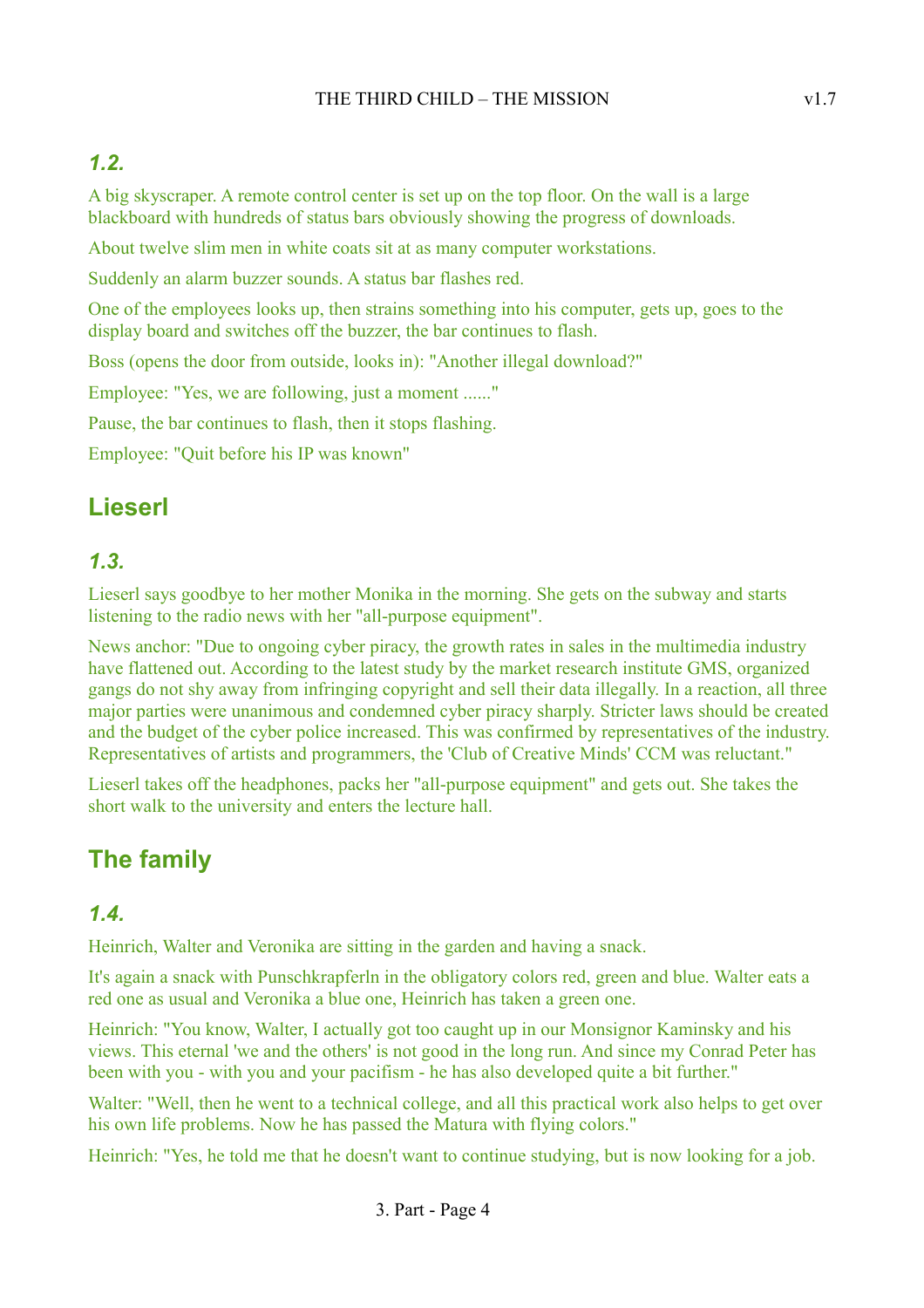The thing went very well, ...... in the end. Say, Walter, a question. (*Pauses* ) Now Conrad Peter has spent so many years with you. Don't you really want to adopt him in the end? I wouldn't mind. "

Veronika (interferes): "Well, that doesn't play a big role in my opinion. Conrad Peter is almost an adult anyway. But I don't mind."

Conrad Peter comes in at the garden door, greets everyone briefly and disappears into the house.

Walter: "What is he working out again now?"

Heinrich: "He probably wants to help someone again. Collaboration between people and between people and machines has always been his topic."

# **The Contest**

### *1.5.*

Lieserl is attending a lecture on general relativity.

The lecturer: "And at the end of this year's lecture I would like to draw your attention, dear colleagues, to the fact that there will be a competition next year.

There are only a few years left until the 400th anniversary of the principle of relativity and so we would like to consciously set incentives to develop software programs and software concepts that are only based on the theory of relativity and no longer on the approximations of classical physics.

So, ladies and gentlemen, if you have a good idea about the summer, get in touch with me. Prize money and recognition from the academic senate beckon. "

# *1.6.*

Lieserl and Conrad Peter are sitting in an ice cream parlor, it's a sunny summer day.

C.P .: "Thank you for inviting me"

Lieserl: "You don't pass the technnical college diploma every day. Do you already know how to continue? Are you going to study too?"

C.P .: "No, I'm looking for a job now, my freedom is more important to me."

Lieserl: "Say, Conrad, you know your way around computers."

C.P .: "Well, let's put it this way: everything that has a CPU usually obeys me."

Lieserl: "Yes, that's what I mean. We have a competition for relativistic approaches in computer technology at our university."

C.P .: "I'm sorry, I don't understand anything about the theory of relativity."

Lieserl: "I can explain that to you. Differential geometry is about always describing small parts of the universe with equations and then putting the large universe together from small parts. <E minori ad maiorem>".

C.P .: "That reminds me of our good old 'My Reality' computer game. There we also put the scenes together from partial scenes".

Lieserl: "But it is important that none of the parts have a special position"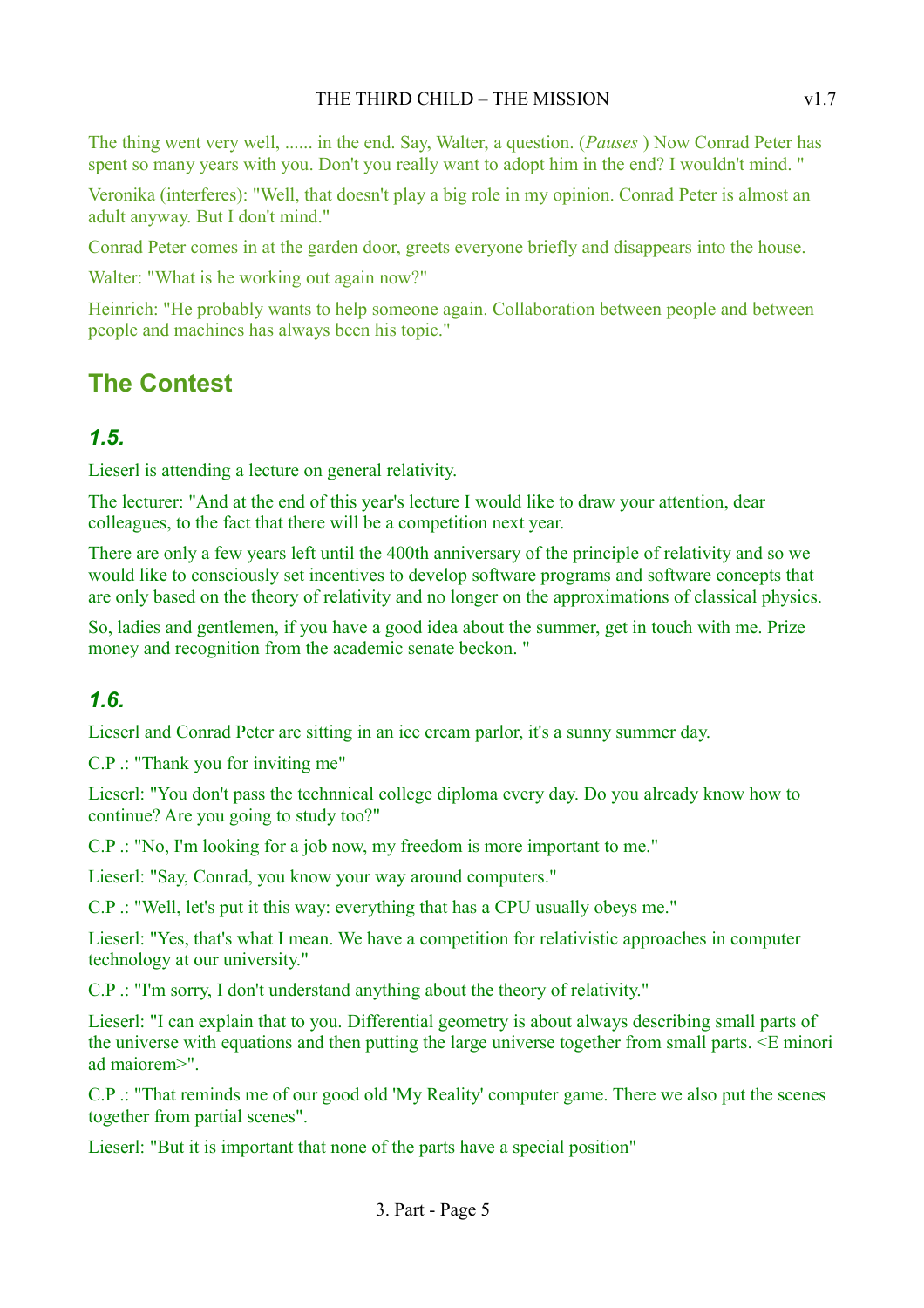#### THE THIRD CHILD – THE MISSION v1.7

C.P. (pulls the air through between the teeth): "That will be difficult"

C.P. (thinks for a while): "But do you remember the railway line from Wiener Neustadt to Puchberg, which we had as children? It could represent part of the scene. If we now add the data for the main line from Wiener Neustadt to Mürzzuschlag then we could put the scene together from two parts and also program the handover ".

Lieserl: "Well, we'll do that!"

# *1.7.*

Otto is sitting in the computer room. A little off the beaten track is a cell phone, which is now ringing.

Otto (reaches for the cell phone across the table, picks it up and picks it up): "Yes, hello?"

Conrad Peter: "Hello. You sent me a personal message in the forum with this phone number. I'm the one looking for the geodata for the Semmering Railway."

Otto: "Yes, we can talk about that"

Conrad Peter: "But you can't ask for much for it. The Semmering Railway is a World Heritage Site and will soon be available for free".

Otto (mumbles): "Shit" (loudly): "Well, you know your way around quite well, so how much"

Conrad Peter: "First I need a small excerpt as a sample copy".

Otto: "Okay. But no e-mail. Let's meet at the old factory in Nusswaldgasse. What will your code word be?"

Conrad Peter: "I'm 'Mister Cheessy'".

# *1.8.*

Lieserl and Conrad Peter are standing in a lonely cul-de-sac near a factory. They took refuge under the shade of a tree from the July heat.

Lieserl: "It's a hot day today, pretty much anyway."

Conrad Peter: "Where will he stay for so long?"

A slim young man emerges from behind the building and approaches carefully.

Otto: "I'm 'Number Three' and who are you?"

Conrad Peter: "I'm 'Mister Cheessy' and this is my client."

Otto: "Nowadays women are involved everywhere. Does she have any idea of the subject matter?"

Lieserl (outraged, but obviously a little impressed by the old-fashioned macho demeanor): "I'm studying astrophysics. I'll be familiar with ridiculous geospatial data for a railway line!"

Otto: "Well, these data are top notch!" (holds out a USB stick to Conrad Peter)

Conrad Peter: "Well, I'll check that right away" (he pulls out a laptop and plugs in the USB stick)

Lieserl: "'Number three'. So a number. Have you ever considered that the numbers on a clock face are really superfluous? At least as long as you have a fixed reference point on which you can 'hang' the twelve?"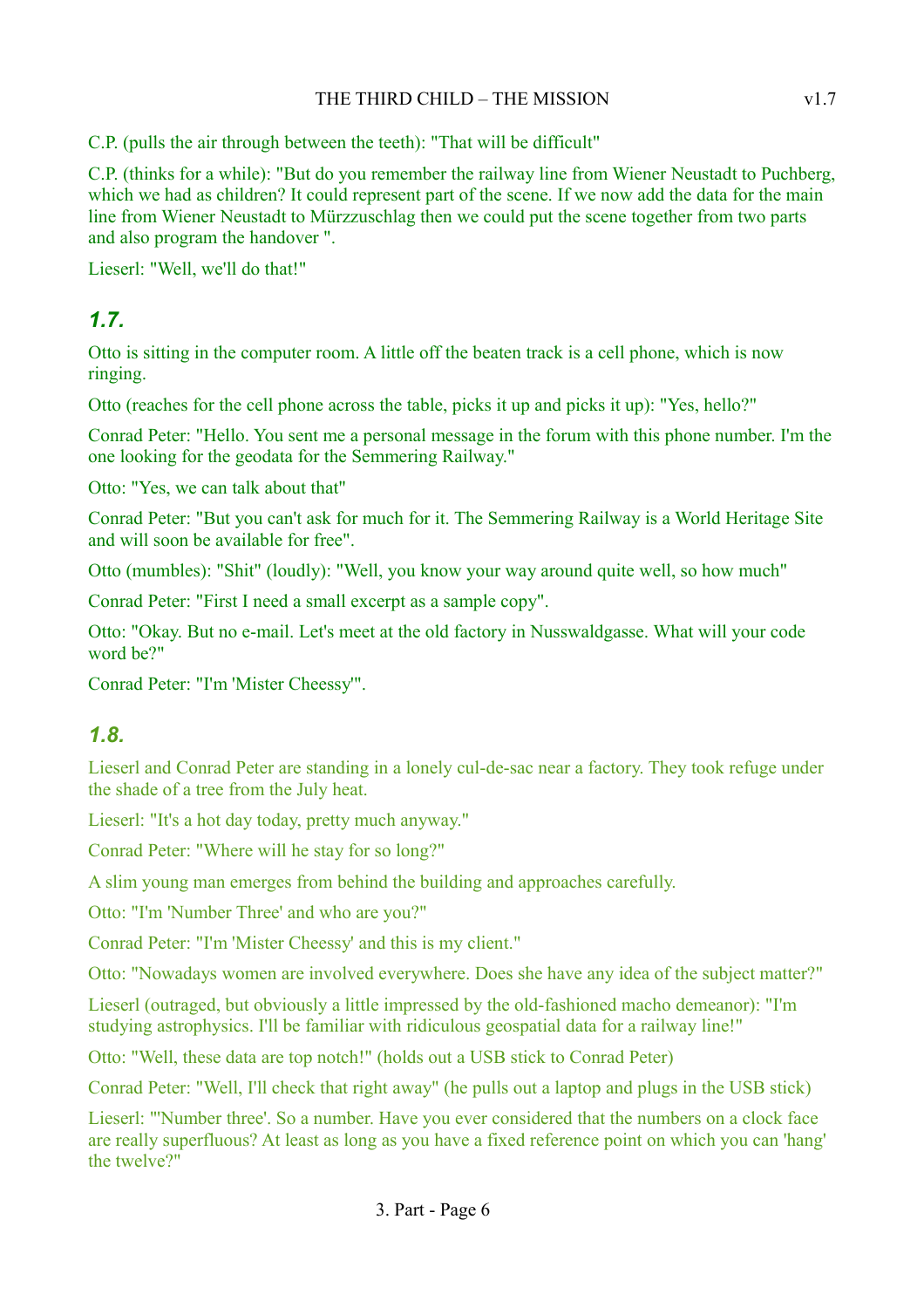#### THE THIRD CHILD – THE MISSION v1.7

Otto: "That's too high for me. I don't understand anything about that. I'm just a trader who delivers good goods for good money."

Lieserl: "I just mean, the so-called 'big numbers' are sometimes really superfluous" (thinks a little), "or the small ones" (smiles).

Conrad Peter has finished his exam.

Conrad Peter: "OK, the goods are good, how many?"

Otto: "two hundred"

Conrad (looks at Lieserl, she nods): "It's okay."

Lieserl pays.

Conrad Peter (takes Otto's data and hands them to Lieserl): "Is there anything else I can do for you? I still have an appointment today."

# **Conrad Peter at the Head Hunter**

# *1.9*

Conrad Peter stands in front of the monumental entrance gate of a palace in Vienna's first district.

He is dressed in a jacket and tie and is looking for the doorbell for the head hunter's office, "Consider and Connect". He rings the bell.

C.P .: "Conrad Peter Schmid. I have an appointment".

Takes the elevator to the third floor. There in an elegantly furnished waiting room. After a few minutes, an employee opens the door to a conference room.

Employee: "Hello, Mr. Schmid." They sit down. The employee opens his laptop: "Then let's see what we can do for you".

Looks for the columns "Annual fee paid" and "Subscribed to premium services" in his database and both turn out to be true:

Employee: "Well, that's a completely normal, simple case. You left your profile to us, you graduated from technical college very well, technical hobbies exist. Our algorithms are now looking for something and we will contact you as soon as we find something."

C.P .: "And I can't contribute anything anymore?"

Employee: "Actually everything is running its course now. Unfortunately, there is currently an admission ban in the industry due to ongoing cyber piracy, but one should not give up hope."

C.P. (gets emotional): "Well, you can't blame the pirates for that, I'm thinking of the profit margin that the rich earn when they steal their works from the creative people and then sell them off."

Employee (makes a black dot in Conrad's file): "Ah yes. Any proximity to cyber pirates is not approved by the industry. This is for your information."

C.P .: "Well, then just <sit and wait>".

C.P .: "Goodbye"

Employee (leads Conrad out): "Goodbye"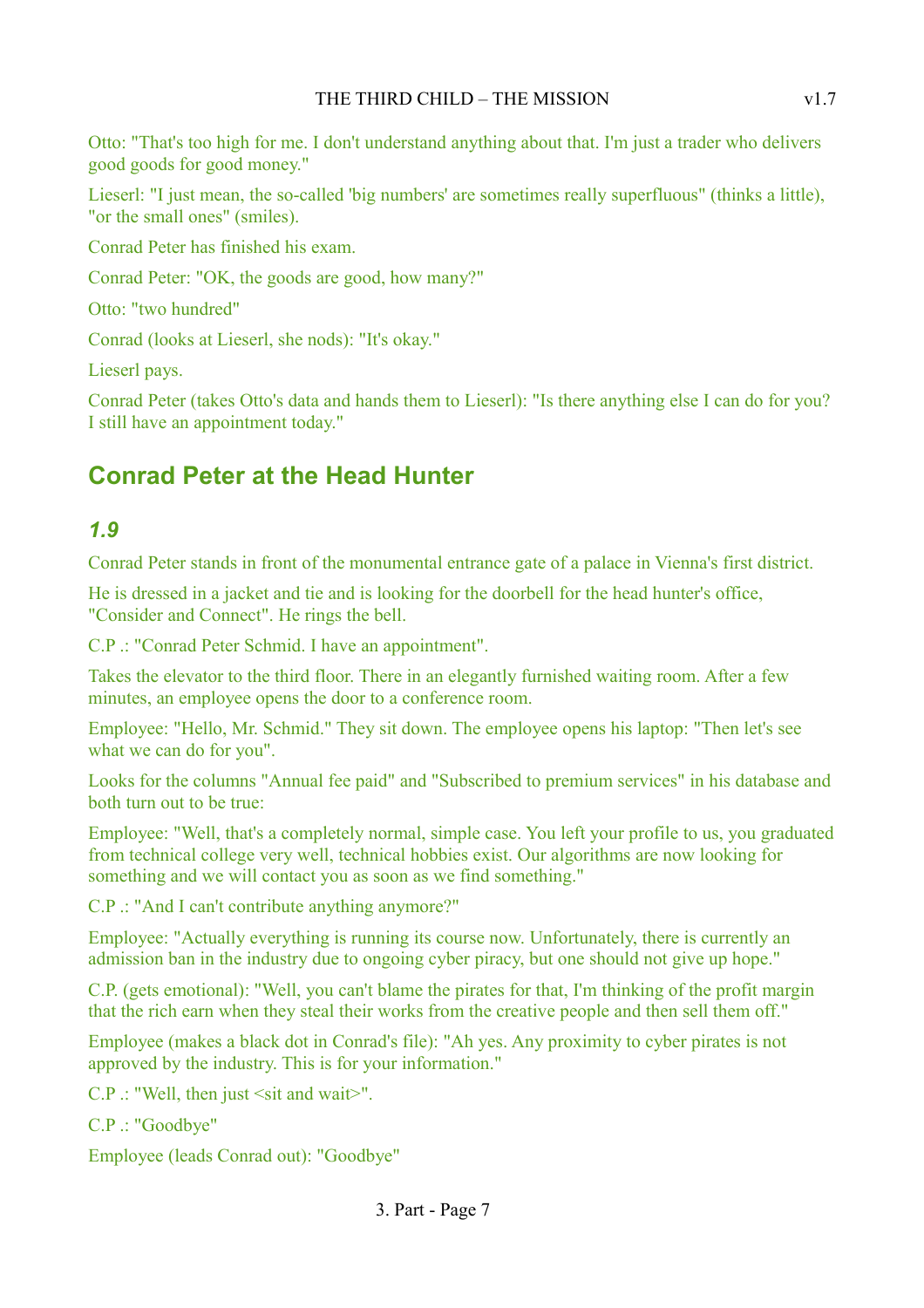# **Three friends**

# *1.10*

Conrad Peter started thinking about Lieserl's project. Now they sit together and discuss the details.

C.P .: "Well, roughly speaking, our software will consist of three parts"

Lieserl: "Nice number" (giggles)

CP: "First of all there is the" telecommunications infrastructure ". This is the basis of the whole thing, so we should be flexible and support every possible type of transport layer: http, https, TCP, UDP, SCTP, TLS, RTP, SRTP, XMPP, SIP, 3GPP IMS, 3GPP MCx and whatever they are called."

Lieserl: "Yes, I understand that. This is where we will have to communicate most of the time with other projects. Is it OK for you if I take on this part?"

CP: "Yes, of course! The second part is the protocol in the application layer, on the one hand to connect the scenes with one another via a broker, and on the other hand to connect special "blind scenes" to the real objects via brokers. I would do the part gladly take over. I already have some ideas for an <Event / State Description Protocol> ESDP ".

Lieserl: "Yes, that suits me very well. But you mentioned three parts, where is the third one?"

C.P .: "Exactly the third part is the problem. It's about the download of geospatial data through a distributed database. So far I have no plan how we could approach it".

Lieserl: "Well, but it's a start." (hesitates briefly, has a flash of inspiration) "but can you remember the dealer who got us the Semmering Railway? He surely knows a lot about downloads, uploads and the combination of geodata."

C.P .: "Could be, but we don't have his name".

Lieserl: "No, not that. But maybe you can still find his phone number. You know, I know how to hack phones".

C.P .: "OK"

### *1.11*

With the help of the telephone number that Conrad Peter gave her, Lieserl hacks into Otto's phone she does that with the Federal Trojan, which you can get "on every street corner" - and creates a movement profile.

As a result, she finds Otto's hiding place in the abandoned factory and follows him on his way home "after work" in the evening. In a large subway station, she bumps into him from behind and drops her things with a din.

Lieserl: "Oops!"

When she - obviously - angrily wants to start pissing around, he helps her pick up the bag that opened when the case happened and that has spread all the scripts on the platform.

Lieserl: "Rude guy! Simply turn on defenseless women with the oldest scam and then not even help clean up! Macho!"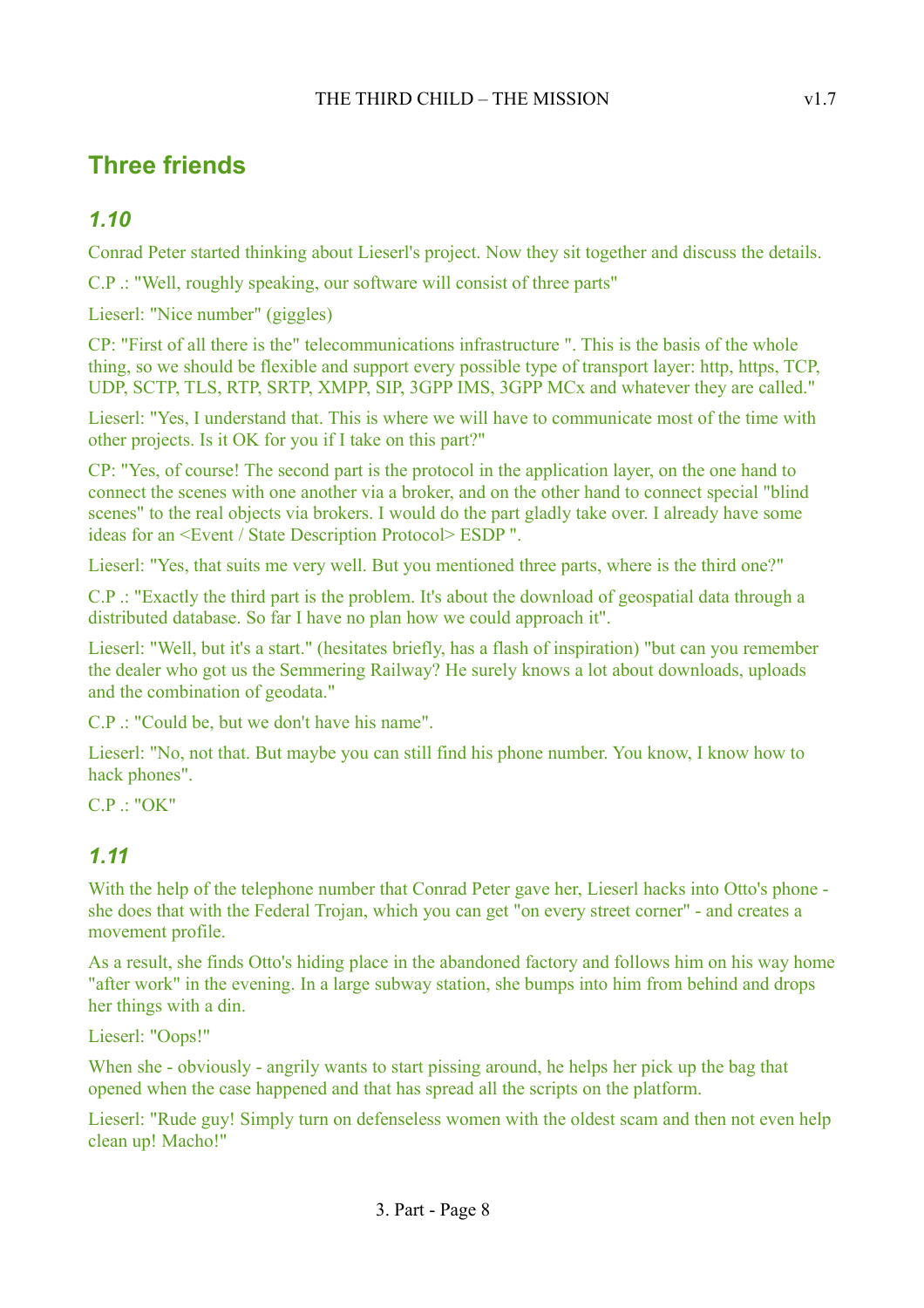Otto (on the defensive): "But I'm trying to help. Here are your scripts." (amazes) "General Theory of Relativity".

Then Otto asks: "Can I make it up somehow?"

Lieserl (immediately): "Ice cream dumplings at Tichy's!"

Otto (thinks for a moment): "Yes, that's okay. Say, somehow you look familiar to me".

Lieserl (holds her hand in front of her face): "O my God, what a macho! That's the second oldest of all scams! Do you think I'll fall for it?"

Otto: "No. I mean that honestly. Are you, are you, not the <girl with the numbers>?"

Lieserl (pretending to rummage through her memory): "Number three? The man with the Semmering Railway?"

Otto: "Yes! So such a coincidence."

Break.

Otto: "So when would you have enough time to go to Tichy's?"

Lieserl: "Now!"

### *1.12*

Lieserl and Conrad Peter have thought about their project and meet again in the ice cream parlor to forge further plans.

C.P .: "A few days ago I came across a good article about <Mixed Reality>".

Lieserl: "Is that where you hide behind an avatar so you don't have to come out?"

CP .: "No, that is <Virtual Reality>, but things have to do with each other. <Mixed Reality> is actually just the umbrella term for some very different technologies that are supposed to enable us to better cope with <real> reality come to <enlarge> them. "

Lieserl (looks uninterested): "Aha. And what does that have to do with our project?"

C.P .: "That has a lot to do with and with what you have achieved with our <dealer> of geodata" (says the word "dealer" in a disparaging tone)

Lieserl (ostentatiously rolls her eyes): "Oh, him! I'm not interested in him."

C.P. looks a little confused, thinks: "Well, maybe the distributed database is not the most urgent of the three software components. So let's start with the telecommunications infrastructure"

Lieserl: "Yes! Our project will require many services from the lower layers:

Telephony (audio and video) telegraphy Position and status reports Geographic Infrastructure

So we will need a flexible hierarchy of networks in which all services are integrated - an <Integrated Services Digital Networks, Tree of> - ISDN / To, so to speak.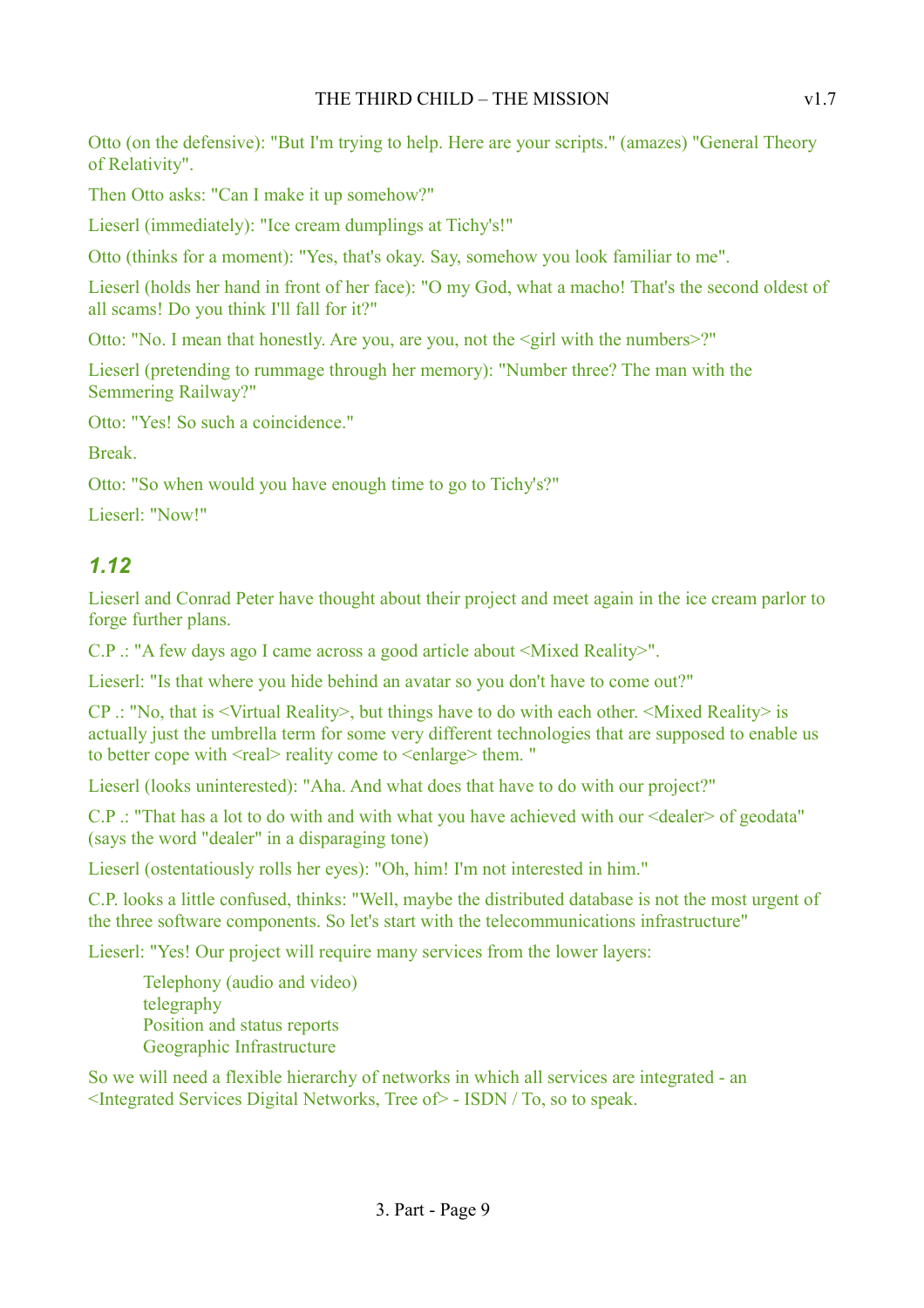# **Loyalty and love**

# *1.13*

Lieserl wasn't as enthusiastic about the relativity project as it was at the beginning.

Just ONLY prize money and recognition from the academic senate were simply not enough for her to be lured out from behind the stove.

She was delighted with her new condition in relation to Otto.

What was that?

There was a person from whom one suddenly expected EVERYTHING.

A person who unexpectedly stood in the center and for whom one would give EVERYTHING.

The FUTURE in person.

And so it was not surprising that she found ways and means to meet Otto more and more often, but to make it appear that HE was the one who always took the first step (she had to think of her mother, who always had said "Don't sell yourself below your value" and to the father, who was a master of the officials' micado, "Whoever moves first has lost").

Lieserl: "Don't you think that people think far too little about the future?"

Otto: "Well, when I think of my company, it's more that we struggle every day to cope with the present to some extent. One has to be able to rely on the other, there is actually no room for dreaming about the future . " - and after a pause - "It's a shame".

Lieserl: "Yes. My mother always raved about Errol Flynn and his Robin Hood. The future is already our most important age, don't you think so?"

Otto: "It would be nice, but as I know the world, loyalty and thinking about the present are more important than hope and the future".

Lieserl: "Don't you think that women are more likely to fall in love with men with a future than with men with a past?"

He couldn't say anything more and they continued to eat.

# **1.14**

The next day Conrad Peter calls Lieserl:

Lieserl: "Hello. Yes? What's up?"

C.P .: "Lieserl! I have to talk to you seriously."

Lieserl: "Don't make it so exciting. What's up?"

C.P .: "It's about the Semmering Railway ...... No. It's about its source"

Lieserl: "Yes?"

C.P .: "I didn't tell you that you should do something with this Otto, but that we need him for our project".

Lieserl: "Oh, the project. But you're not sniffing around in my life? Wouldn't it be the first time."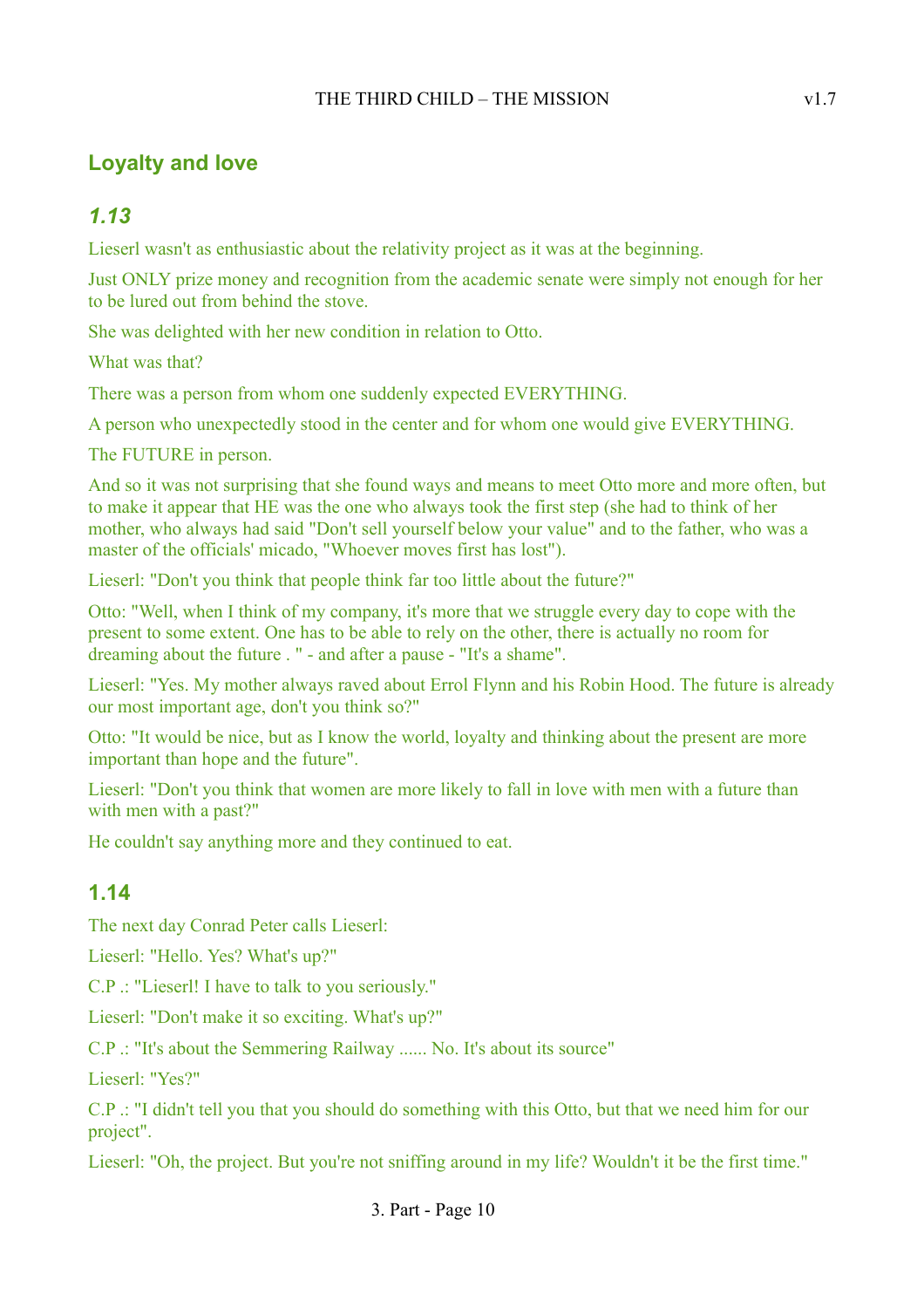#### THE THIRD CHILD – THE MISSION v1.7

C.P .: "Lieserl, I have to warn you about this person. He is a gangster and cyber pirate. His 'company' is a gang of hackers who keep stealing data and selling it on to the best bidder."

Lieserl: "No! That can't be!"

# *1.15*

The cyber piracy thing gnawed Lieserl. And since Walter was still her father - and she was the only one of the children still living at home - she sat down with him in the kitchen and asked him questions.

Monika was washing the dishes in the background.

Lieserl: "Say, which is stronger, loyalty or love?"

Walter: "Hmmm, is it about a man? Even as a child you always asked such difficult questions."

Lieserl: "Yes. He is a cyber pirate and only knows the value of loyalty to his gang. Do you think love can get him out of there?"

Walter (pulls the air through his teeth): "So you want to change him?"

Lieserl: "Yes. It is the right of every woman to change a man."

Walter: "Well then, I wish you the best of luck!"

# *1.16*

Conrad Peter has now also hacked Lieserl's smart phone and thus finds the gang's hideout.

C.P .: (suddenly stands at the table in front of Otto): "Take your hands off my sister!"

Otto: "That's none of your business"

C.P .: "I know what you're doing here, I can whistle on you at any time".

Otto: "OK, how can we get into business? You will understand that I don't just let her go."

C.P .: "A duel! In front of the city gates! As in the good old Renaissance! The loser releases Lieserl!"

Otto: "Agreed. The weapon is a 'reality game' ".

# **The duel on the Höhenstraße (Height Street)**

# *1.17.*

Lieserl and Conrad Peter in the ice cream parlor again

Lieserl: "Say, Conrad, should we really continue with our relativistic project?"

Conrad Peter: "You mean because of our disagreement? It will turn out who is right. But this project has too much potential to not continue."

Lieserl: "What do you see that I don't see?"

Conrad Peter: "Well, on the one hand it is quite tedious to collect the data from the different sources and to link them together. If that could be automated somehow ......"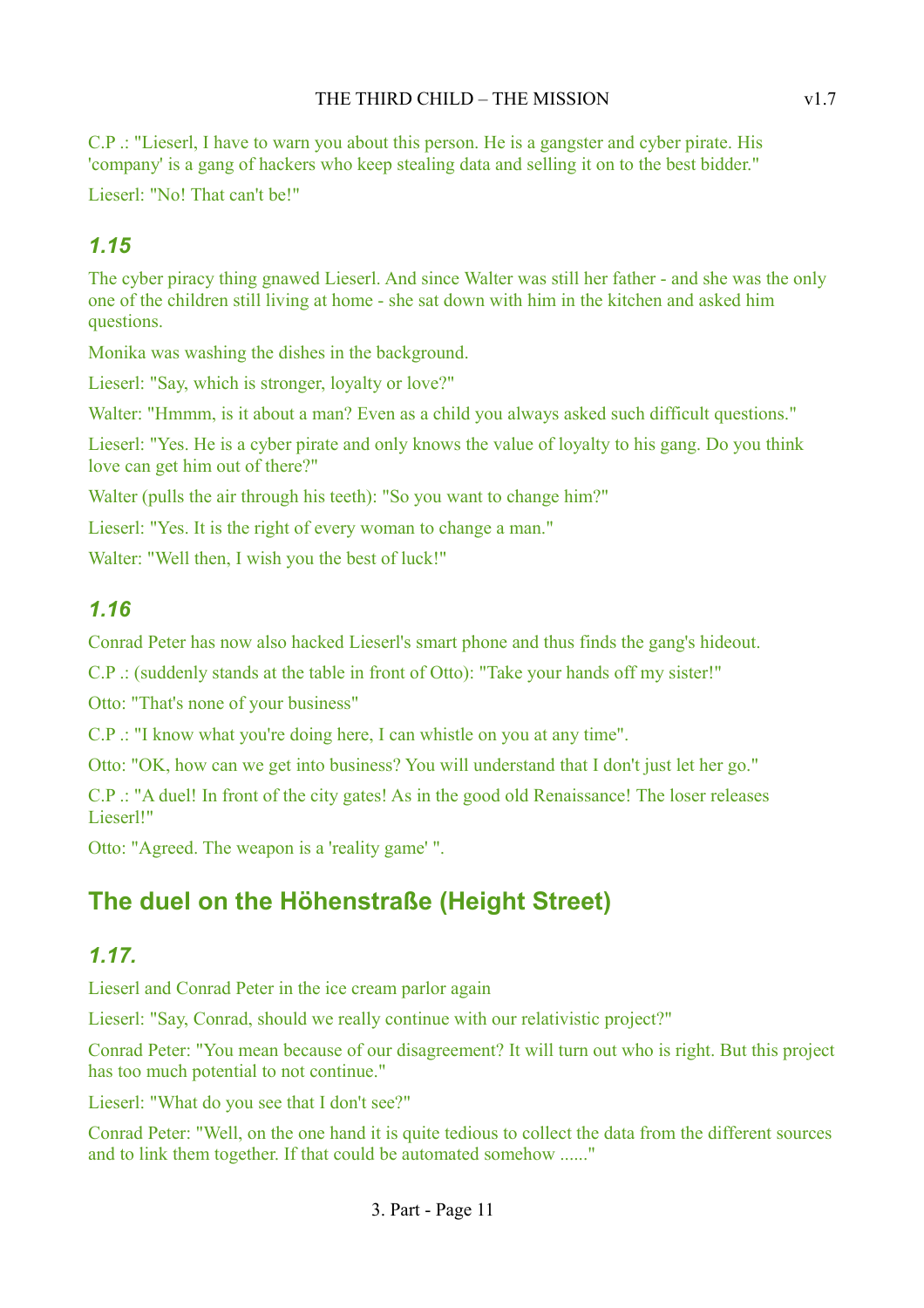#### THE THIRD CHILD – THE MISSION v1.7

Lieserl: "That sounds interesting."

Conrad Peter: "And if you could link these virtual worlds with reality, if you had, for example, a hierarchical, universal positioning system ......"

Lieserl: "You mean a UPS instead of a GPS?"

Conrad Peter: "About, yes. The ships in antiquity used the stars to orient themselves on the open sea, but when they were near the port, they preferred to use a lighthouse. That's how it is with GPS and ILS . And robot vacuum cleaners can also orientate themselves on electronic lighthouses. "

Lieserl: "You are talking in riddles. And what does all this have to do with the theory of relativity?"

Conrad Peter: "I told you, I don't understand anything about the theory of relativity, but can you plan ahead when you have which idea? Well!"

Lieserl (to the waitress): "The ticket, please."

# **1.18**

Some things are just in the air. It cannot be explained, but inventions, discoveries, are often made in several places at the same time.

Our three friends didn't know how close their research project had come to reality and that they were in great danger.

When the time came, the time for the duel between Otto and Conrad Peter, they found a young company that had not been active in the city for long and called itself "Reality Games".

This company conveyed mixed virtual-real experiences to individuals and groups of people, which, in terms of branding, were called "Reality Games".

The technician would call them SMS - Simple Multiuser Sessions.

"Reality Games" were invented to prepare for the "real reality" that floated over humanity like an unreached cloud of hope.

In the most general case, a "reality game" ran as follows:

- You could choose one of the ready-made games, or you could but that required a little specialist knowledge -
	- Reassemble a game as a whole, like with a Lego kit
	- You had to define the rules of the game that everyone should adhere to, and everyone had to secretly define a goal of the game that they wanted to achieve
	- When it came time to really start the game, you had to decide whether to go as a
		- "Real Player" or as
		- "Virtual Player"
	- and what role one slipped into.
	- "Virtual players" were allowed to choose or bring an avatar that was exposed to reality "instead of" them, while they made themselves comfortable in a purely virtual environment,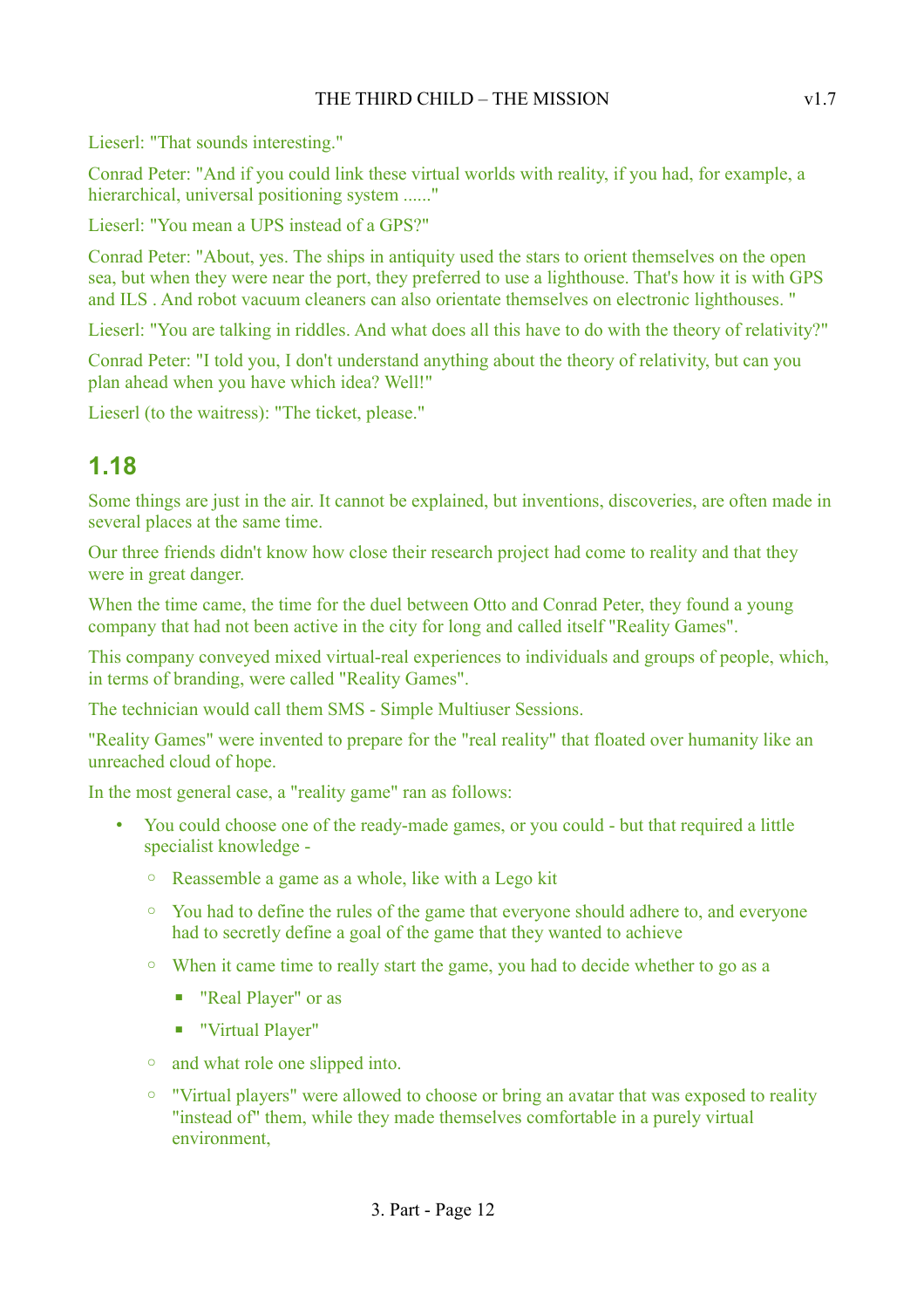- as a "real player" one had a more direct influence on reality of the game, but you were also PHYSICALLY AFFECTED
- In addition to the avatar, you also had to reserve other so-called "resources" that you wanted to use. Be it buildings, vehicles, mounts or the like. Each resource could either be purely virtual or mixed real-virtual
- The lowest of all resources was the so-called "Geographical Infrastructure", which could be used by everyone and which "belonged" to everyone.
- In order to achieve his goals, everyone now used the resources he had in order to influence the resources of his fellow players and also the fellow players themselves
- In the course of the blind digitalization of the 20s, all resources had become network things. Even so, the position and status of most resources were not digitally accessible to everyone, but always only to those who ruled them and to the owner.
- In addition, there were the "collateral entities", these were non-digitized resources that had just not found a place in virtual life, although they might have a significant influence on the game.
- And so it had to be clear that the "real players" still had advantages over the "virtual players" because they could use their own sensory and actuatory organs, whereas the "virtual players" had an unspeakable tendency to use swarms of drones to determine the situation served substantially and efficiently.

So Otto and Peter came to this company and agreed a framework contract for a "Reality Game":

As I said, the company did not have any resources, but limited itself to convey the resources that were available at the beginning of the game from their owners to the players who rented them. The only things she knew well were cellular networks, geographic infrastructure, and how SMS worked.

Each of the players had an account balance that they could use to add resources to the game or to release them again.

Therefore, the framework agreement looked like this: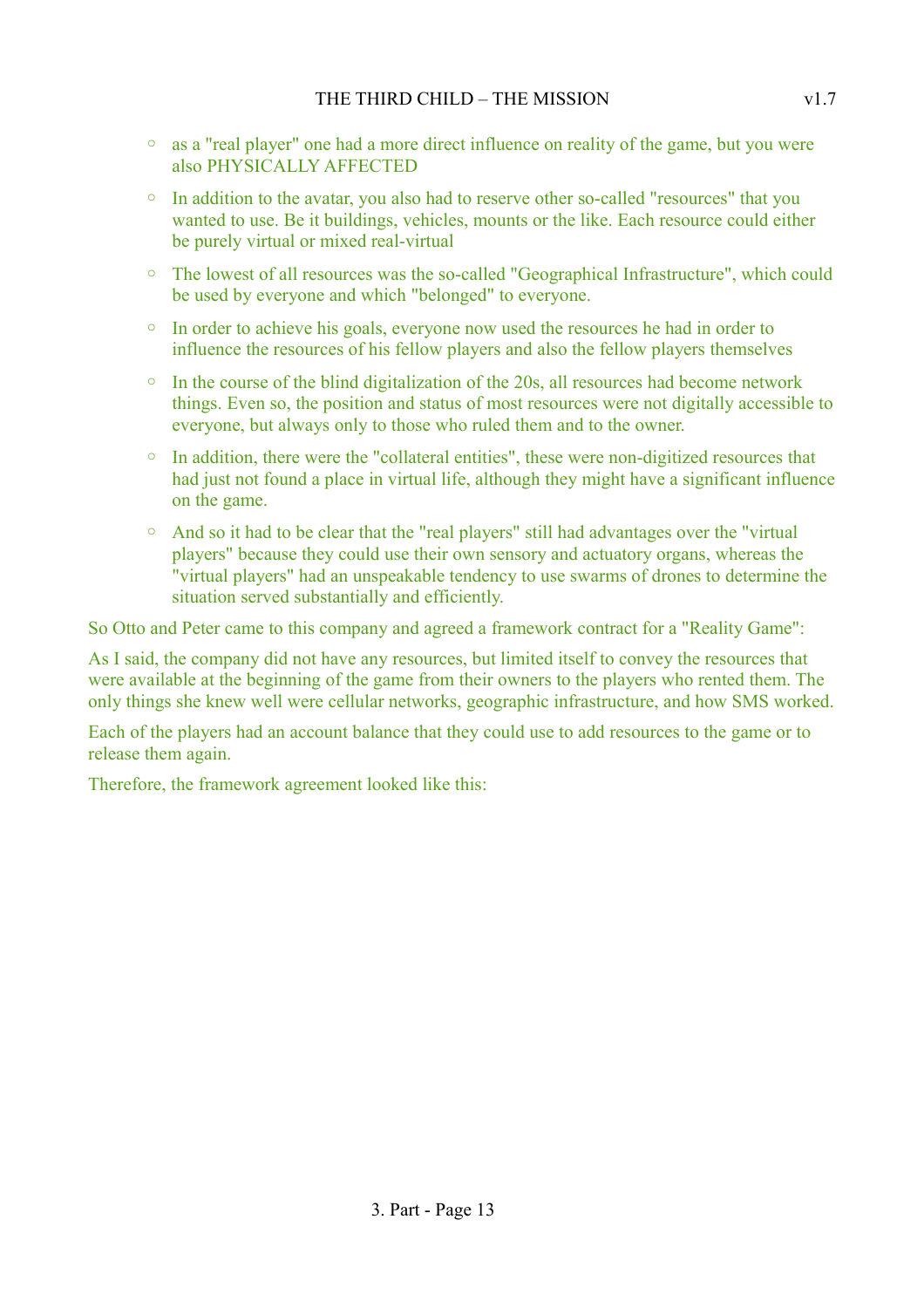| Framework Agreement about Conveyment of a Reality Game                                                                                                                                                                                         |
|------------------------------------------------------------------------------------------------------------------------------------------------------------------------------------------------------------------------------------------------|
| Entered Into by<br>Reality Games Ges.m.b.H<br>Am Europlatz 317<br><b>1120 Wien</b>                                                                                                                                                             |
| as "the conveyor" and by                                                                                                                                                                                                                       |
| cps@die-schmids.at<br>otto3@gmail.com<br>as "the Users/Players"<br>Place of iurisdiction: Internet Domain "wien."                                                                                                                              |
|                                                                                                                                                                                                                                                |
| Connectivity, SMS, Geographic Infrastructure:<br>via Austria Telecom AG                                                                                                                                                                        |
| Financing and Marketing: Austria Bank. Basically "The Users/Players" are NOT<br>responsible for profit or loss of the Game, this is up to Austria Bank.                                                                                        |
| Austria Bank may enter into additional agreements with "The Users/Players".                                                                                                                                                                    |
| Name of the Game: "Duel on the Heights Street"                                                                                                                                                                                                 |
| Specific Rules: Start/Destination: Neustift am Walde / Rathausplatz Klbg.                                                                                                                                                                      |
| Ressources at the Start of the Game:                                                                                                                                                                                                           |
| cps@die-schmids.at                                                                                                                                                                                                                             |
| Role Key "Driver B"<br><b>Account Balance: 5 Bitcoin</b>                                                                                                                                                                                       |
| Real Avatar: provided by cps@die-schmids.at<br>Racing Car:collateral entity provided by cps@die-schmids.at                                                                                                                                     |
| otto3@gmail.com                                                                                                                                                                                                                                |
| Role Key "Driver A"<br>Account Balance: 5 Bitcoin                                                                                                                                                                                              |
| Real Avatar = Racing Car: Mustang (standard drone interface)                                                                                                                                                                                   |
| Police approval of the race: to be ensured by "the conveyor"                                                                                                                                                                                   |
| The users declare that they do not have their own VR equipment and that they<br>were willing to use the VR equipment of "the conveyor" appropriately.                                                                                          |
| Reality Games Ges.m.b.H. is a pure service and resource broker and takes over<br>no liability whatsoever, neither for the usability of the mediated resources, nor for subsequent<br>damage due to incorrect design of the game or misconduct. |

Austria Bank did a great job (no wonder, since the financing was agreed without a capital guarantee), but so did Reality Games Ges.m.b.H. had let her organizational talent play, and so on that August Sunday there was a tense hustle and bustle over the Vienna Woods.

Groups of spectators had gathered at the most beautiful vantage points, the air buzzed with hundreds of private camera drones - which was due to the fact that you could acquire the right to broadcast the race with your own drones for a reduced fee.

One last formal act was necessary: Otto and Conrad Peter had to define their game goals, sign them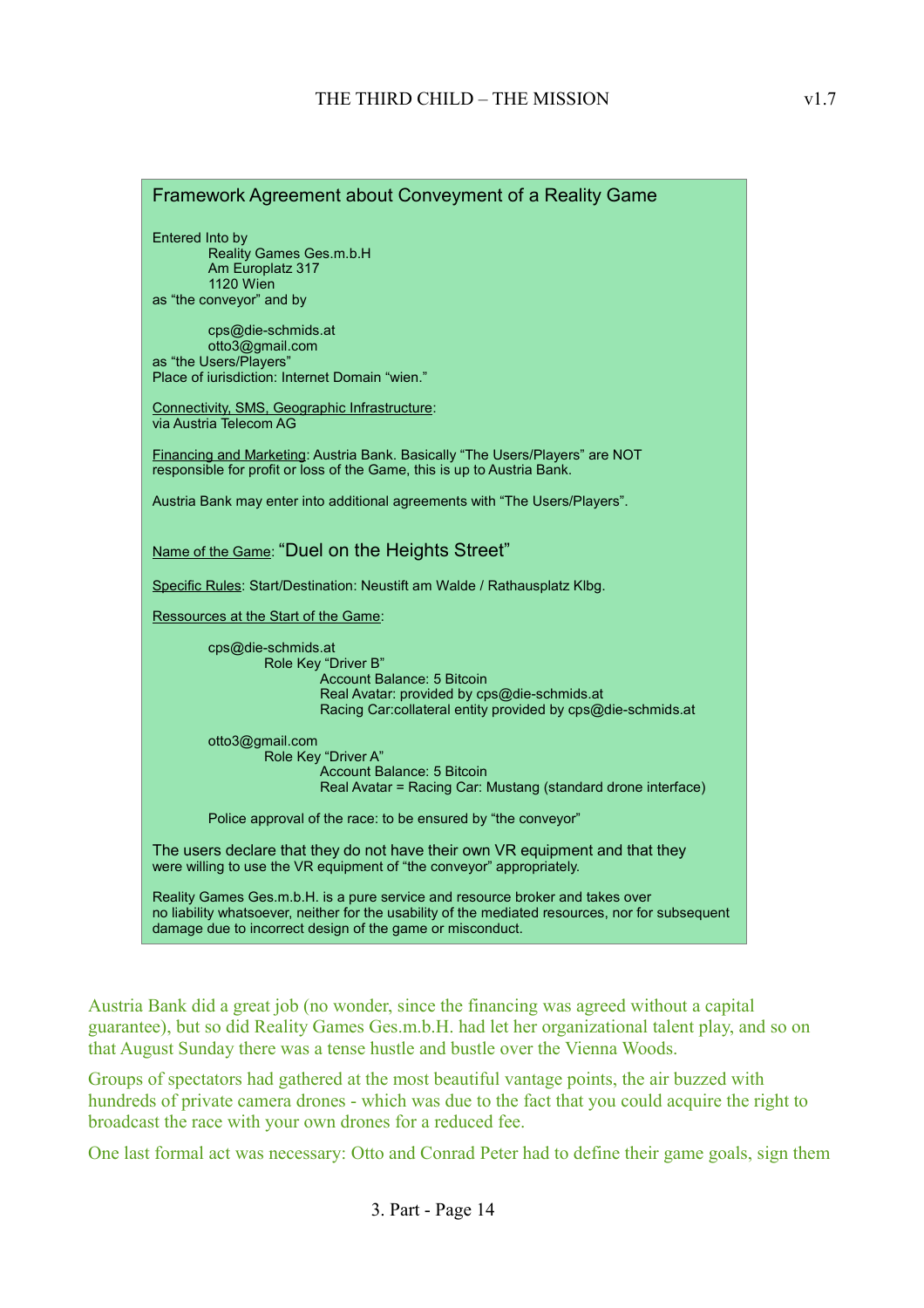#### THE THIRD CHILD – THE MISSION v1.7

and store them in the encrypted memory of Reality Games Ges m.b.H. Deposit.

The obligation of secrecy regarding the game objectives was about as strict as the Catholic confessional secret.

The start was - where else - at the "Heuriger Wolff" and the race began at 10:45 so that churchgoers could also take part.

Otto entered the race with a so-called specific double avatar. It was a drone-capable vehicle that could take part in the race without a driver. It was accompanied by a swarm of drones that enabled Otto to keep track of the situation at all times.

Otto did not have to worry about the swarm of drones, as it was, so to speak, "part of the avatar" and automatically coordinated with the car's navigation software so that it was always in position.

Otto chose the Simmering factory as his base.

Conrad Peter didn't have it that easy. Although he had a "home advantage" because he grew up not far from here on Ulmenstrasse, first of all he had to drive his car - which was a completely normal car, a so-called "collateral entity" - with a humanoid avatar that you open had buckled the handlebar seat, and secondly, steered the swarm of drones explicitly, as it was not integrated with the avatar.

His half-brother Carl-Friedrich had to help him there.

In spite of everything, Conrad Peter was a gifted pilot and was clearly in the lead for long stretches of the race, only at the junction to Klosterneuburg did Carl-Friedrich fly with the swarm of drones to Leopoldsberg and forced Conrad-Peter to stop for a while.

He couldn't make up for that until the end, and so he lost the race.

Despite everything, it was a big festival in Klosterneuburg.

# *1.19*

On Monday the winners were determined in the premises of Reality Games Ges.m.b.H.

Otto's goal was opened: "I want to win the race".

Conrad Peters goal was opened: "By losing the race I want to prove that specific avatars are superior to humanoid avatars".

The score was 1: 1. They both won.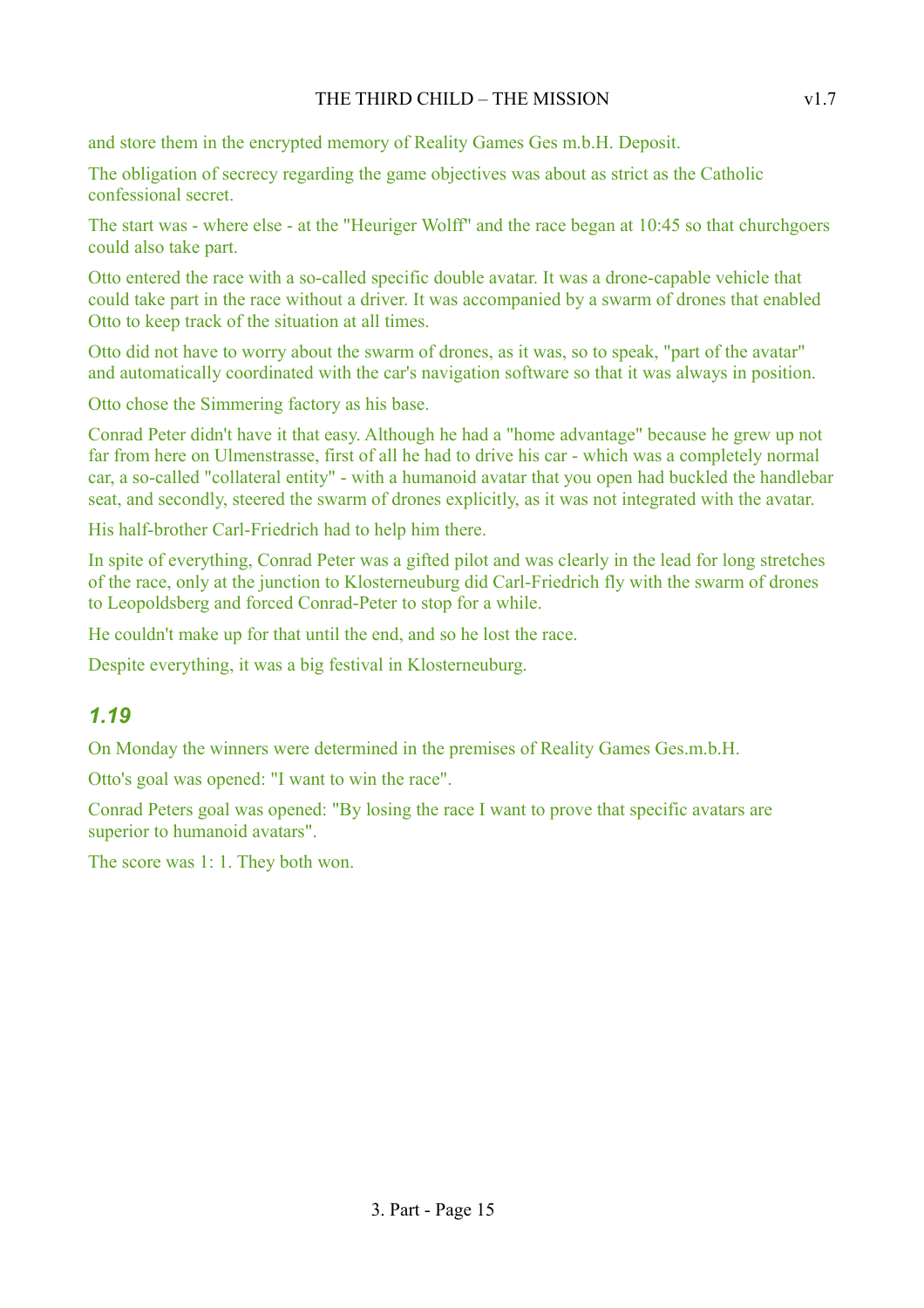# **The big break**

# *1.20*

Lieserl was able to meet Otto again, but since the duel between Otto and Conrad Peter had just ended in a draw, Conrad Peter "was allowed" to continue to raise the mood against Otto.

So it shouldn't surprise us that one day Lieserl spoke to Otto about cyber piracy.

Lieserl (sitting with Otto at a snack in Veronika's garden): "Look, if you steal the data from the rich and then simply sell them to the best bidder, then you are actually no better than them, because you look only for your financial benefit".

Lieserl (thinks for a moment): "If you at least used the data to do good works with it. There are enough programmers in the indie scene who could work wonders with the help of these data, if they weren't so damn expensive".

Otto (carefully): "I'll see what I can do. But they are damn powerful and I have to be considerate of my company".

# *1.21*

In the first phases of planning Otto simply called the planned action "the big break", but then he thought of a less melodramatic but also subtle term.

They now called it the "planned digitization boost".

When the time came, everyone met in the old factory, everyone went into his room and put on VR glasses.

They flew to the scene in a Black Hawk, landed in the next valley, and covered the rest of the way in old-fashioned jeeps.

The alarm system was not a problem for them, as they used an illegal multiuser session that allowed their own avatars to be moved in stealth mode, but they did not get the entire VR information, but only the "geographical infrastructure".

For the actual physical interaction, they used "Real Life Avatars", in this case simple 08/15 drones with audio-visual transmission.

When they (the drones) reached the vault, it was time to start the BDT (broadband data transfer) and Otto plugged the USB drive into his VR controller.

In order to distract the guards, Beethoven's sonata "For Elise" played over the loudspeakers during the entire action.

The rest was to convert the data into an open X3D v4 format and publish it on an untraceable blog.

A great murmur went through the community.

A new Robin Hood was born.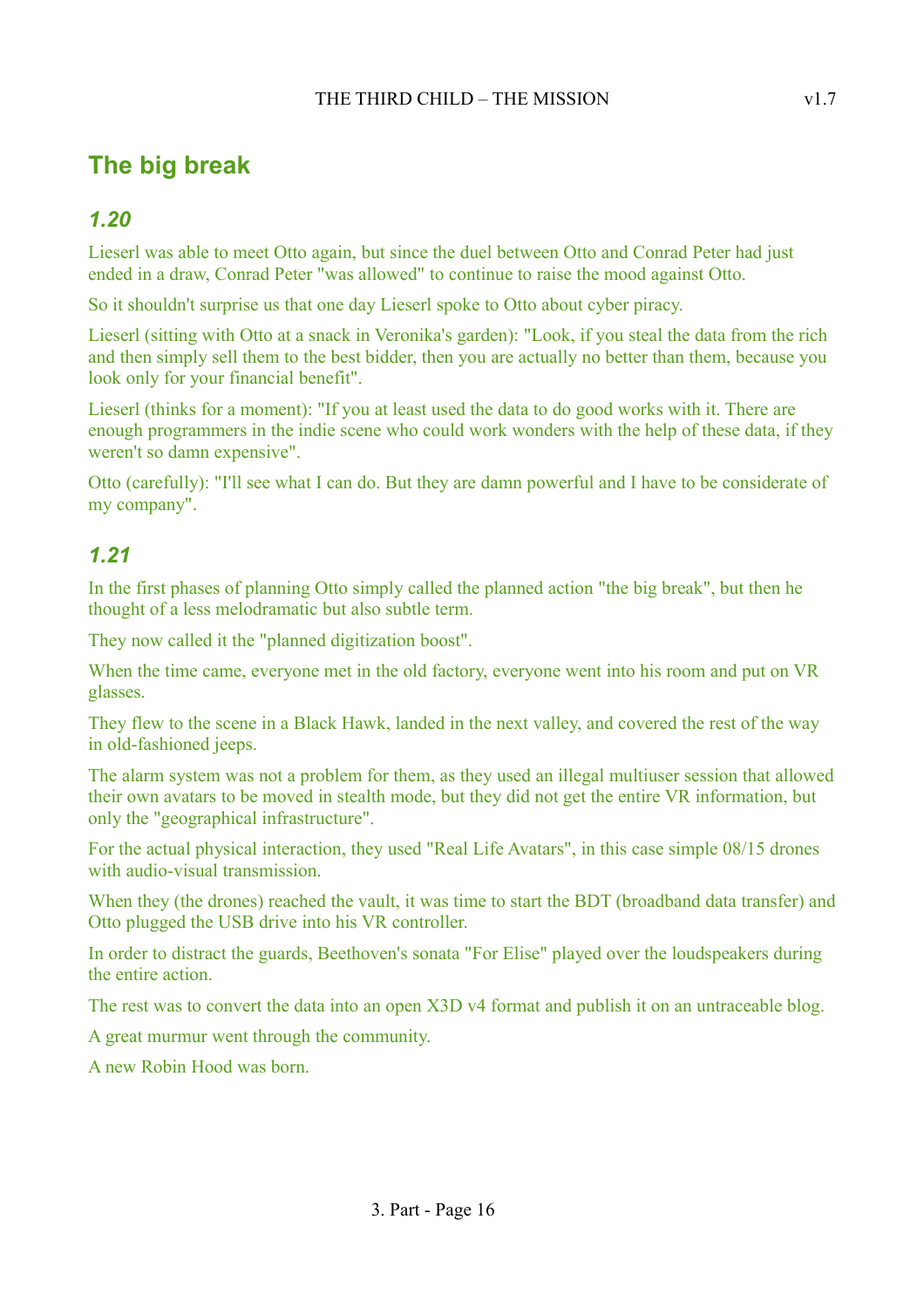## *1.22*

Lieserl was sitting at the breakfast table and listening to the news:

As it became known yesterday, a group of cyber pirates attacked the headquarters of the map publisher UPS - Ubiquitious Positioning Services - earlier this week and stole all the indoor data for the greater Vienna area.

This incident could lead to the entire digitization being delayed due to unprofitability.

The gang left a fingerprint, so to speak, because they played the music "For Elise" by Ludwig van Beethoven during the attack. If someone can associate something with it, we ask for useful information on the emergency number 112.

Lieserl (speaks to herself): "Otto, you ......"

## *1.23*

Lieserl packs her bathing suit and gets on the bike.

She meets with Otto on the Danube Island for a quiet, relaxed summer day.

In the evening they go home with the sunset in the background.

A summer in Vienna full of love.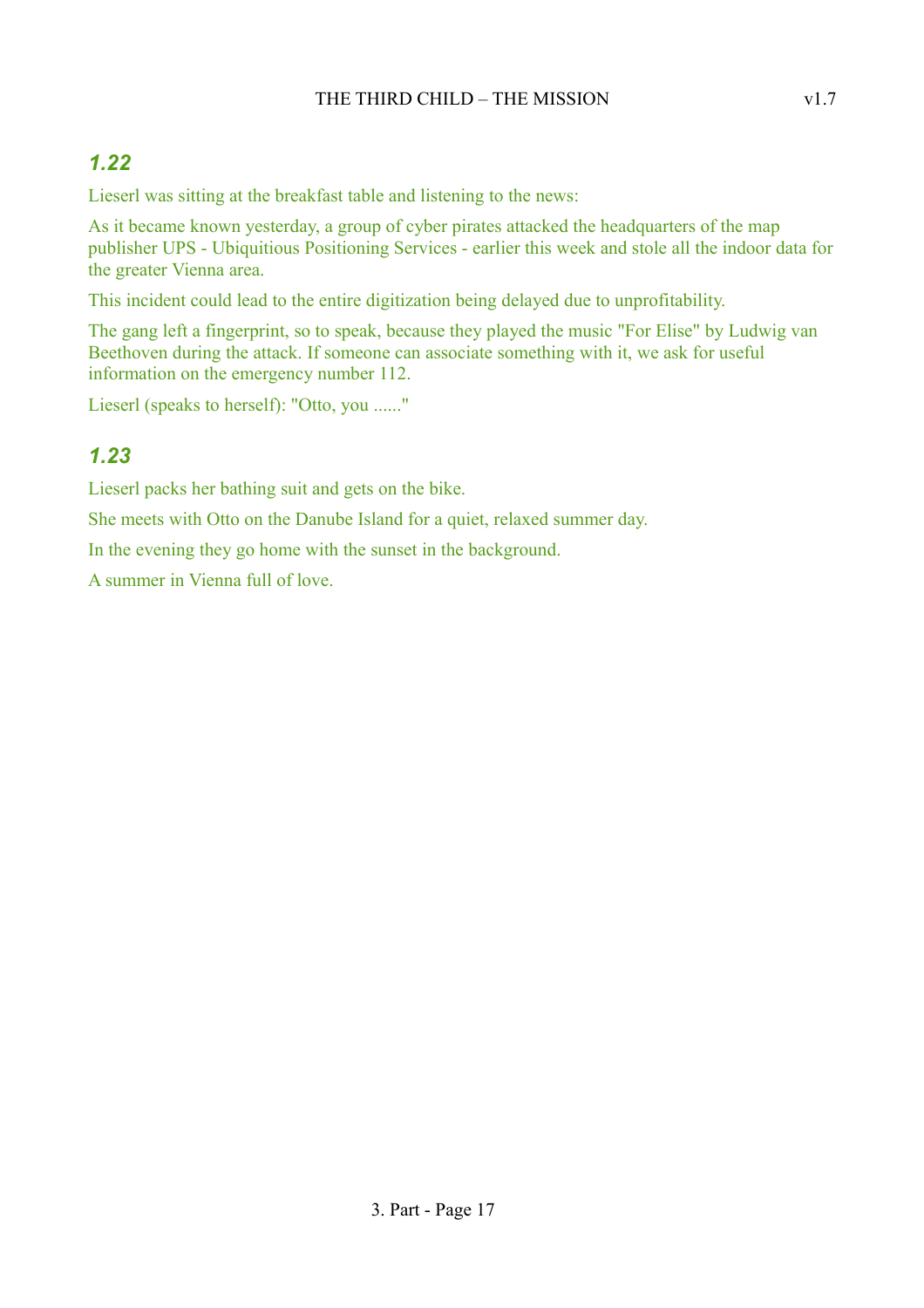# **Purification**

# **Summary**

Tbd.

# **Intermediate Word of the Narrator**

Tbd.

# **Scene Zero**

Tbd.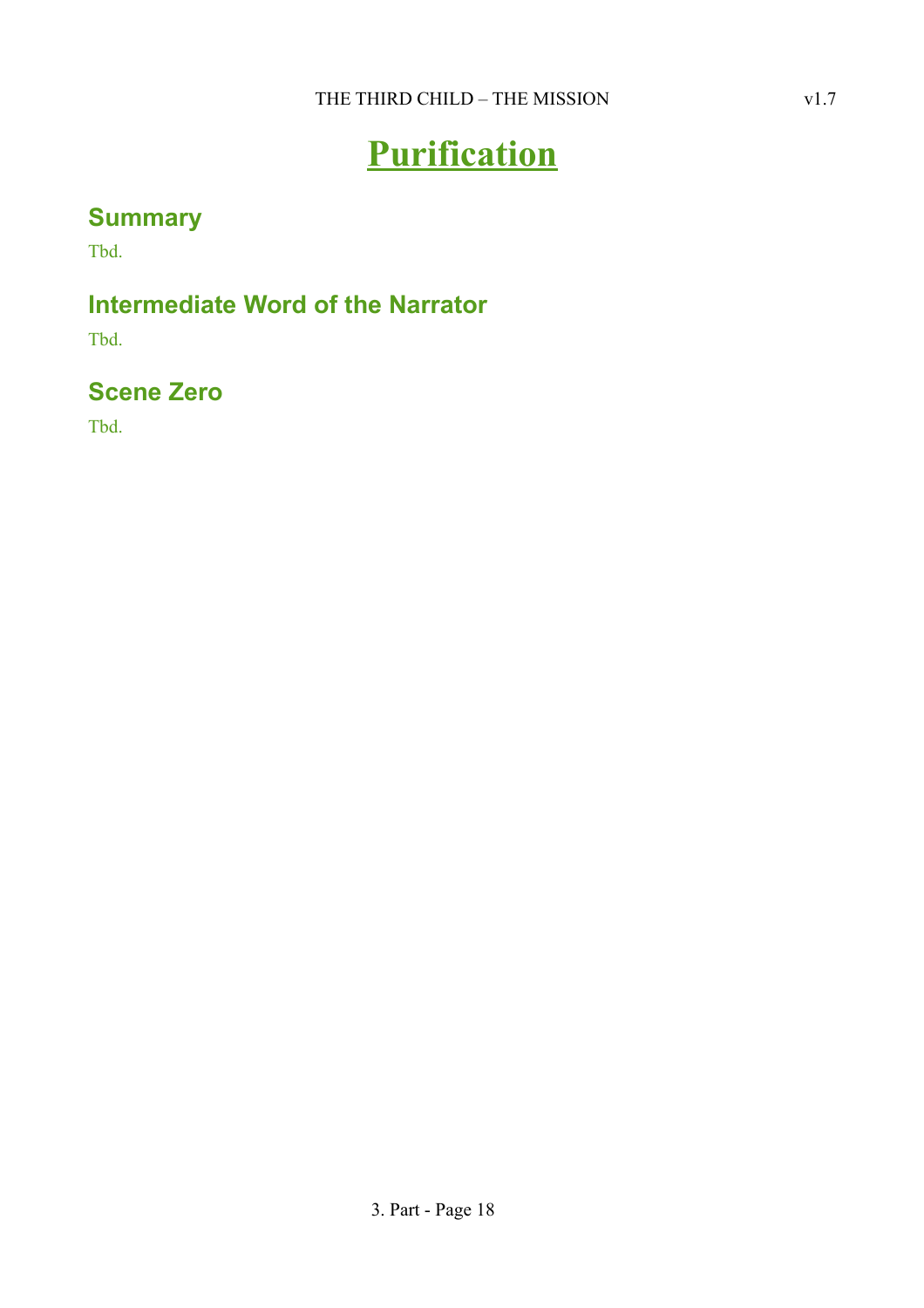# **Lieserl and Otto**

## *2.1. (Fragment)*

The camera shows the palace gardens of Schönbrunn on a bright late summer day - a sea in green.

We are slowly approaching a crowded meadow where people are picnicking.

Lieserl and Otto also have a picnic and enjoy their young existence as a couple.

Otto (looks enthusiastically at the sky): "It's really cool when you picnic in the open air. And the old buildings from the imperial era as a backdrop".

Lieserl: "You are once again completely in your crush on the landscape, natural landscape and cultural landscape. But you also have to think about the inner values (grins). Here you have another sandwich".

Otto: "You are right, that you took care of it. (Thinks about what to say) Somehow you are my" Hasi "".

Lieserl doesn't seem to like this term at all: "If you old macho believe that we women are only there to stand at the stove, then you were very wrong. I'm not a stupid rodent, I study astrophysics. That is at least as complicated as your computer hacking ".

She jumps up, takes her basket with the things to eat, and leaves.

Otto: "But ......" (he can't think of anything else to say)

## **Concept for scenes 2.2 to 2.23:**

2.2.

Lieserl turns to Walter because you think the problem with Otto is so insoluble (Lieserl: "He has a problem, namely that he always lapses into this macho behavior").

Walter gives her the tip to just take care of her own things for a while.

2.3.

Lieserl and Conrad Peter get together again to talk about their relativistic software project. You will see how multiuser scenes could "give the Virtual Globes a go" and why the Virtual Globes are dependent on a large number of users

2.4.

Walter talks to Monika and they have the idea to invite Otto to a big family reunion (which won't turn out to be so good).

2.5.

Lieserl and Conrad Peter are making progress with their project.

You find out what it has to do with the theory of relativity.

But unfortunately it is too late to compete.

Judgments are made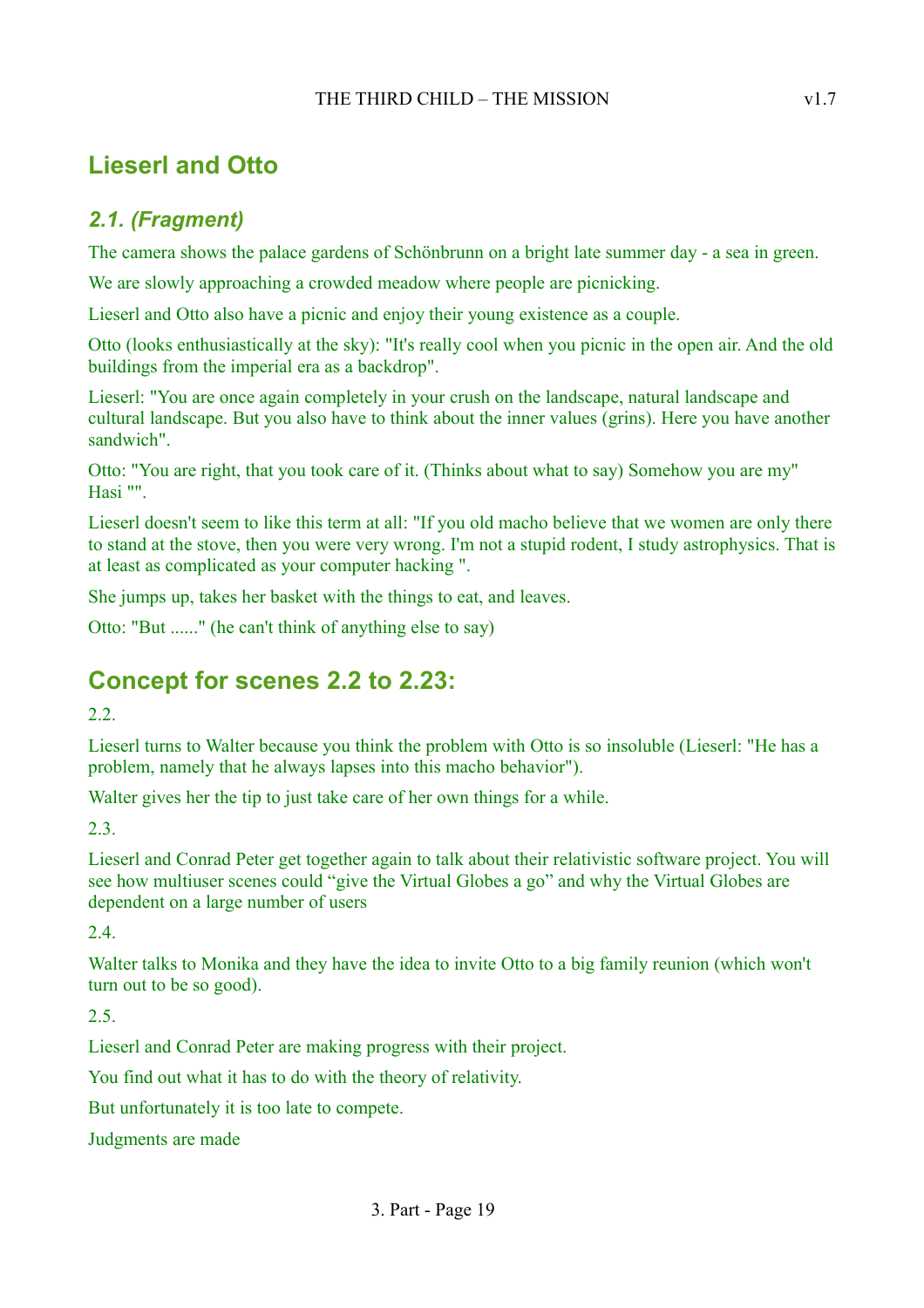## 2.6.

Discussion at the overrichs':

- 1. You talk about "number three" and that he is behaving in a way that is damaging to business
- 2. They talk about being afraid that their proprietary, monolithic solutions will be made unnecessary by modular, flexible, open source solutions. We can still score with our quality, but as soon as there is even one new use case that is only possible with the new technologies, we die.
- 3. You want to "make an example" and destroy "number three".

## 2.7.

Otto comes to the family celebration (again a twin birthday) to which Lieserl has invited him. When they got a little warm with each other, Monika asks Otto about his parents. Otto: "I don't know my parents. Immediately after the birth, they put me in the baby hatch in the Wilhelminenspital and given me up for adoption ". "And have you never tried to get to know your parents". Otto (sadly): "You don't understand how a baby hatch works. The way it works is that you don't have to leave any data, but the parents are given a section with an identification number so that they can contact you later if they want. My parents never made contact ".

Veronika becomes very silent during this story, then she asks: "When was that?". "In the autumn of 2000, on September 17th".

## 2.8.

Otto in the gang's hiding place. One of the gang members told him: "Have you noticed? Whenever we set up a new connection to one of our hacker targets, there is a strange latency. The connection hangs briefly, but then everything is normal again until the end of the transmission ".

Otto: "Yes, I've already noticed, and I have a bad feeling about it"

## 2.9.

Veronika in the kitchen with Lieserl.

Veronika: "Thank you for coming today to help me with my bridge afternoon".

When the work is finished, Veronika asks: "Do you have some time for me? I have something important to tell you".

Veronika reveals a family secret to Lieserl - she must never tell Walter - after which she had a third child from Walter. At that time, Walter was on an assembly line in South America for a whole year without a vacation and "all this was too much for her".

That is why she gave birth to the child with the help of a private midwife and immediately - on September 17, 2000 - placed it in the baby hatch at Wilhelminenspital.

So Otto is her half-brother and she has to end the relationship.

2.10.

Lieserl is confused - on the one hand, she still can't quite believe it and, on the other hand, she can't talk to Otto about it, because he could pass it on to Walter.

She doesn't pick up when Otto calls, doesn't answer messages, and even avoids him.

Otto tries everything imaginable, but at some point everyone gives up.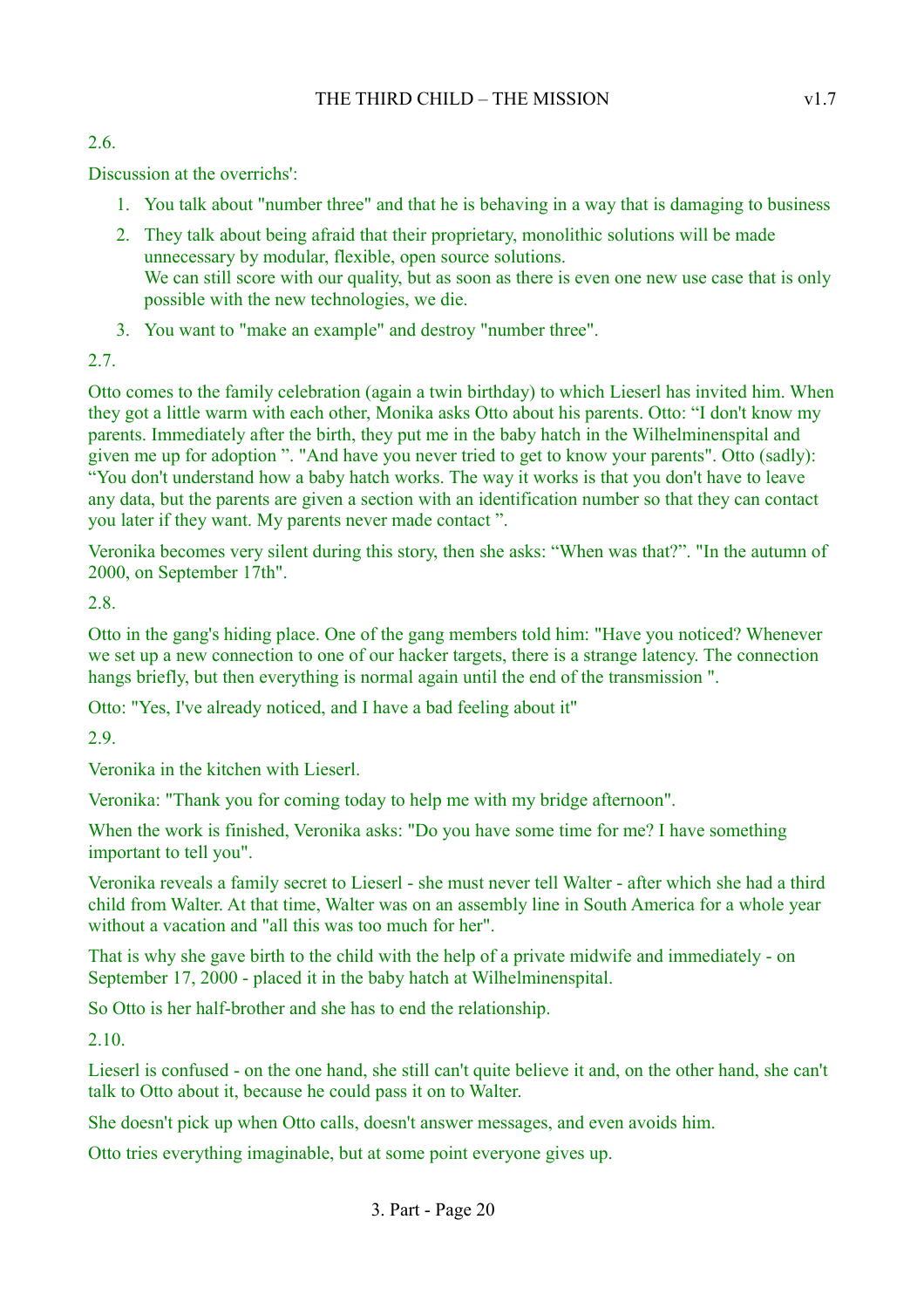2.11.

Lieserl takes advice from the student body. She would like to start a semester abroad in Great Britain – immediately.

She still gets a place in Northern Ireland, but she has to leave the next day.

She can't even say goodbye to the family properly, especially not to Otto.

2.12.

Otto happens to meet Conrad Peter on the street. He still doesn't have a job and only wants to keep the conversation extremely short.

He can't tell Otto what's going on with Lieserl either, but he suspects that she met an Irishman on social networks and ran after him "head over heels".

Nevertheless, Conrad gives Otto his phone number because he asked him to do so - he is, so to speak, the only one who could re-establish the connection to Lieserl.

2.13.

Lieserl is welcomed in Northern Ireland "like a family member" and gets to know - one could hardly believe it - a real extended family in the country, to which she invited a fellow student.

2.14.

Otto concentrates on his "Robin Hood" existence and carries out one theft after the other, one bigger and bolder than the other.

2.15.

With the overrich:

Because Otto publishes the data on a blog, nobody gets anything from it and the profits of the overrich are actually decimated.

The overrich make the decision to "make an example of him".

2.16.

The gang members are also dissatisfied because Otto is giving away the data.

Red versus blue: because he didn't get his love, his loyalty also gives in.

2.17.

4 eyes conversation: the boss of the overrich and a slimy agent.

Agent: "I have software here with which we can make an example of number three."

Boss: "How is that supposed to work?"

Agent: "Number three publishes all data on an anonymous blog, which now has 5-digit access numbers. We can sabotage this blog by smuggling in spyware."

Boss: "Good. Good. Go on!"

Agent: "We're hiding the spy ware in a model that everyone wants"

Boss: "This is of course Area 51"

Agent: "Of course"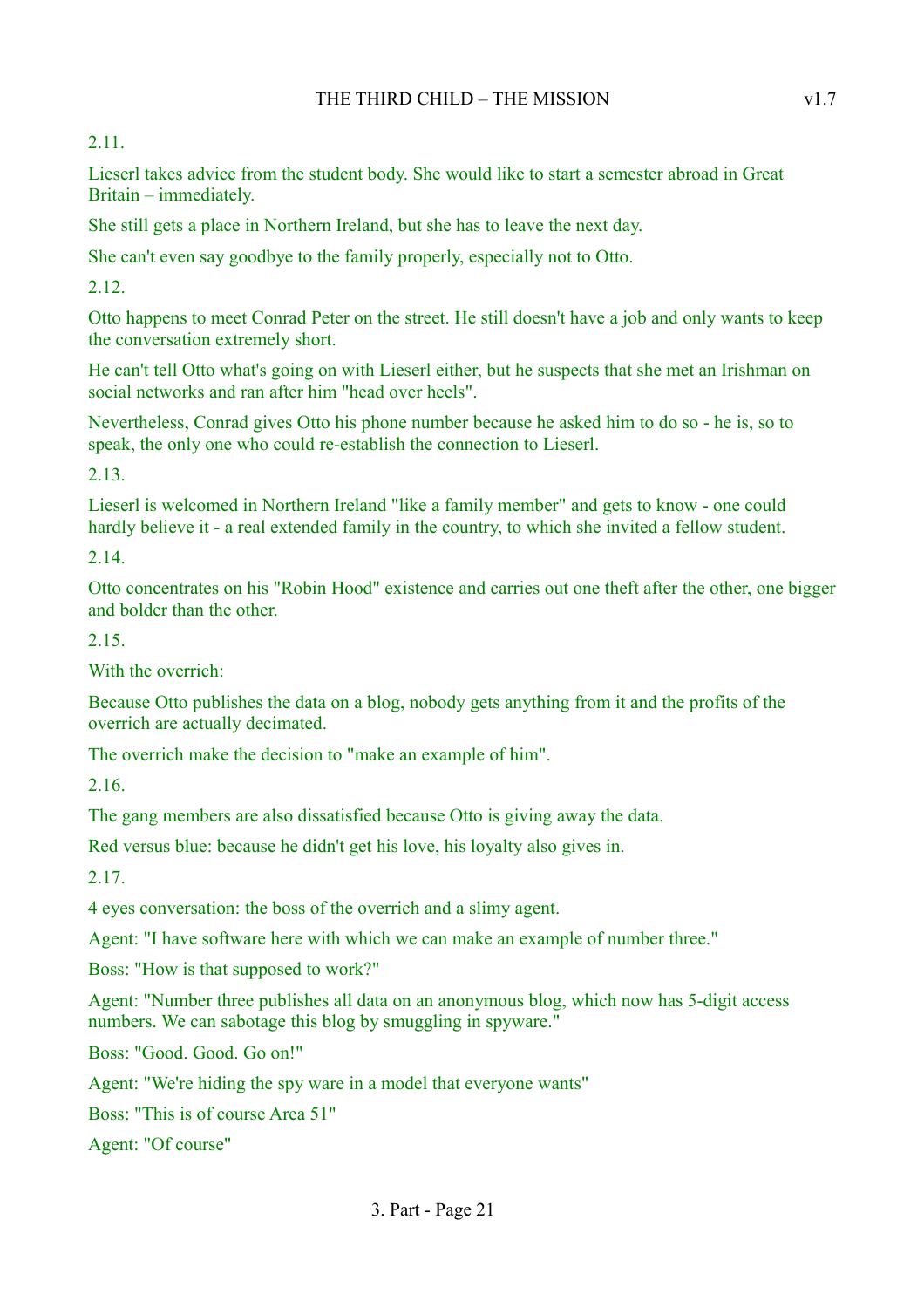Boss: "And what does the spy ware do?"

Agent: "She takes the entire mail archive of the user and publishes it on the blog of number three"

Boss: "Awesome. It's going to be an N-dimensional shit storm"

Agent: "Nobody should know about it"

Boss: "You don't have to. Just do it!"

Agent: "Ahem. There is still the question of payment. I'm not cheap"

Boss: "But it won't cost more than 5 million, will it?"

Agent: "No!"

Boss: "Then take it out of the cash register in the outer office".

2.18.

Veronika is very unhappy with how things went. She wants to be sure that Otto is really her third child.

She digs out the identification slip on the baby hatch from her old things and seeks out the senior doctor at the Wilhelminenspital.

Doctor: "So you want to get in touch with your child who you put in our baby hatch on September 17th, 2000."

Veronika: "Yes, it's about - you won't believe it - it's about an unbelievable coincidence. My husband's daughter fell in love with a boy who is probably my child - that son of September 17th, 2000".

Doctor: "Normally we don't do that. We only establish contact with the child if the matter was not more than 5 years ago. You can have a phase in which you are overwhelmed with a child, but when you are 20 years do not report, then you have actually lost all rights "

Veronika: "Yes, but it's about an amorous problem. Can't you even turn a blind eye?

Doctor (turns to his computer screen, types and reads and types and reads): "Aha. Yes, on September 17, 2000 there is exactly one entry from a boy.

Doctor (after a pause): "Unfortunately we had a Y2K problem and lost some entries when archiving the 2000 data in 2005, as I can see here. So I cannot guarantee that it is really your son, it but is likely ".

Veronika says goodbye and goes home broken

2.19.

Lieserl is invited by her fellow student to a harvest festival in the country. There is also dancing and you get closer

2.20.

After Thanksgiving - it's raining and it's "typically Irish autumnal" - Lieserl and her fellow student sit at the window for a long time and talk.

He asks her why she came to Ireland from Austria, but she gives an evasive answer. They talk - also - about astrophysics and the software project.

You have a realization: if the multiuser scenes and the virtual globes do not cooperate, nothing can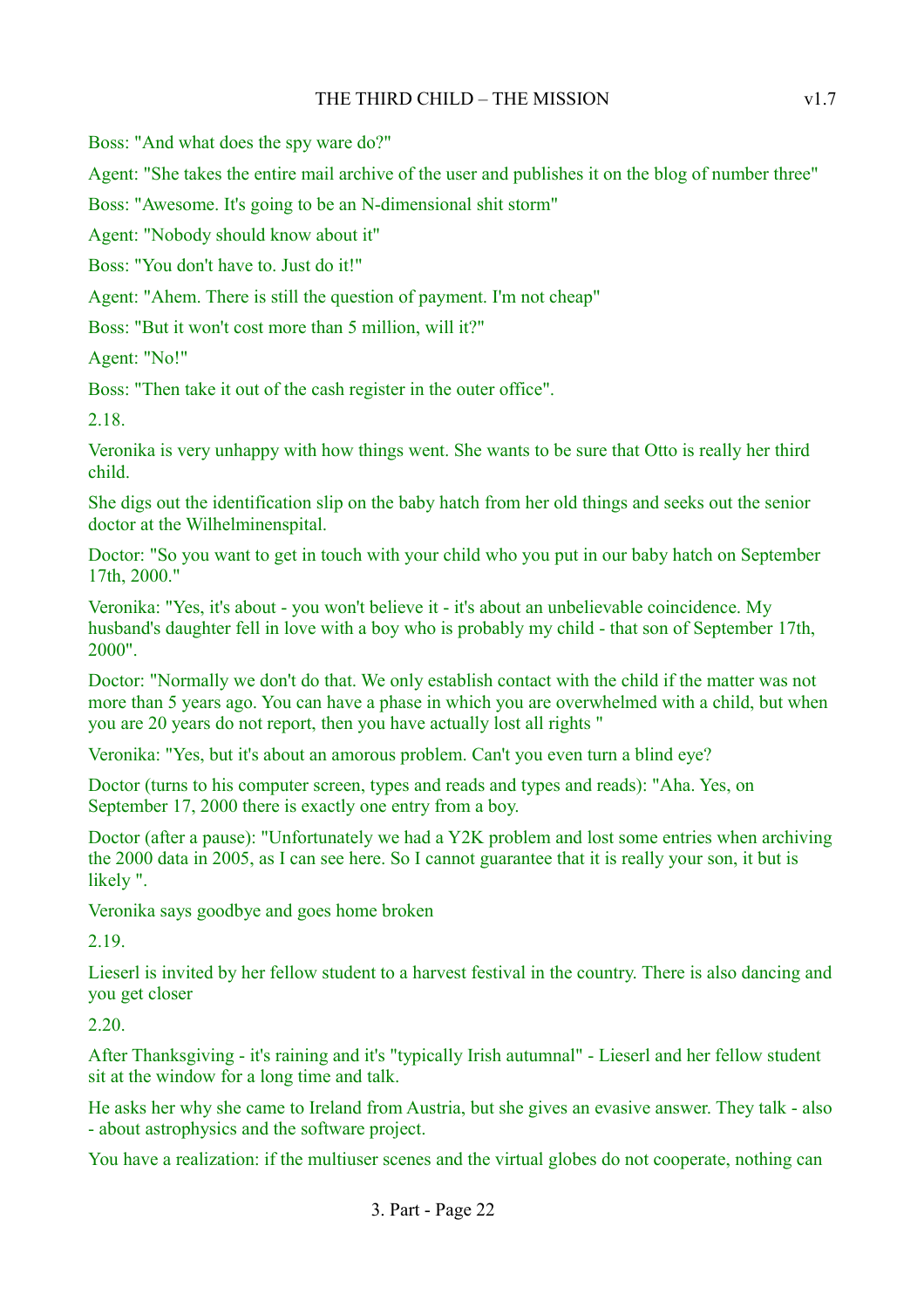come of the whole thing.

2.21.

Otto and his cronies steal an absolutely brilliant data set from a small startup booth and publish it, they expect huge traffic.

In fact, the alarm bells ring overnight that the server is almost in overload.

2.22.

When you read the comments on the blog in the morning, you see a huge N-dimensional shit storm. The downloads go to zero.

2.23.

Otto calls Conrad Peter: "I have got a problem, can you help me?" Conrad Peter: "Nobody helps Robin Hood. Robin Hood has to help everyone, otherwise he'll be doomed!"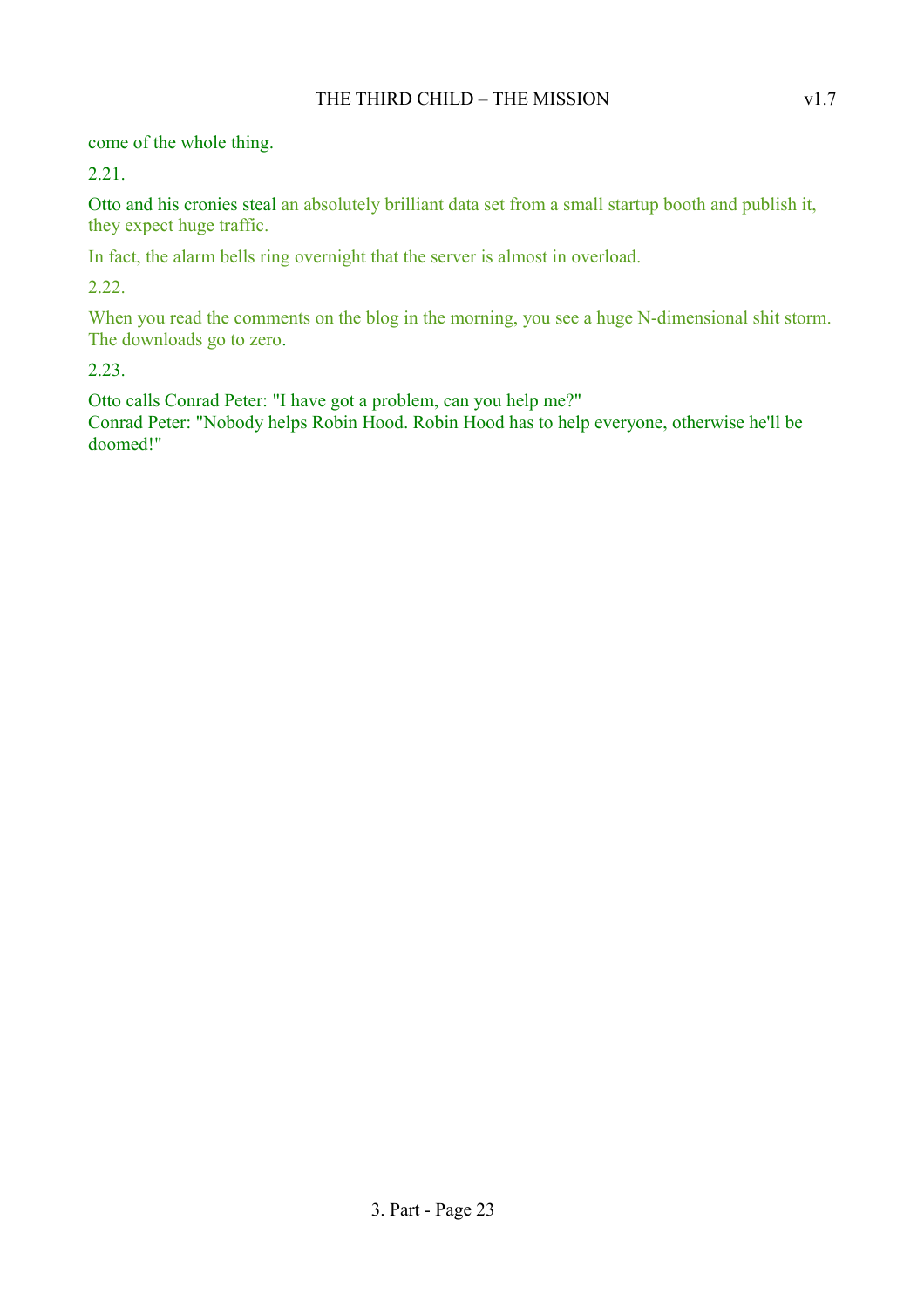# **Relay Race**

## **Summary**

Tbd.

## **Intermediate Word of the Narrator**

Tbd.

# **Lieserl, Otto and Conrad Peter**

Tbd.

 $3.1 - 3.2$ 

It's spring. Lieserl is sitting with her fellow student in Ireland at a village festival and they start talking about the "three friends".

In a flashback, Lieserl fantasizes about how she had imagined the future TOGETHER with Otto and her stepbrother Conrad-Peter.

The point is that TOGETHER they led the world for the better.

3.3

The super-rich at a briefing.

A: "Divide et impera! We absolutely have to ensure that the others cannot coordinate and unite" B: "Best of all, travel restrictions again in the context of a pandemic, what do you think?" Murmurs of approval.

3.4

Conrad Peter is at what feels like his tenth interview. Again he is unsuccessful and it all seems rather hopeless.

3.5

At the end of a laborious day at work, Otto sits as a data pirate with his cronies over a beer and they discuss the situation.

A: "The N-dimensional shit storm broke our necks. Until we get back to positive territory, we'll all sleep under the bridge."

B: "Nobody trusts us anymore"

Otto: "Yes, so change course. Trust offensive. We will make it clear to everyone that we are the greatest defenders of copyright law. If we steal data and simply sell it on to the best bidder, then we are no better than the super-rich. We have to make each other the "advocates for the appreciation of intellectual property, for real intellectual property, not just for copyrights".

Murmur. "You are right, but". "How does that work?" "What is the next step?"

Otto: "If there is time, advice will come. It is important that we do not give up"

After a brief consideration: "I don't have a better plan. If you want to go, go now".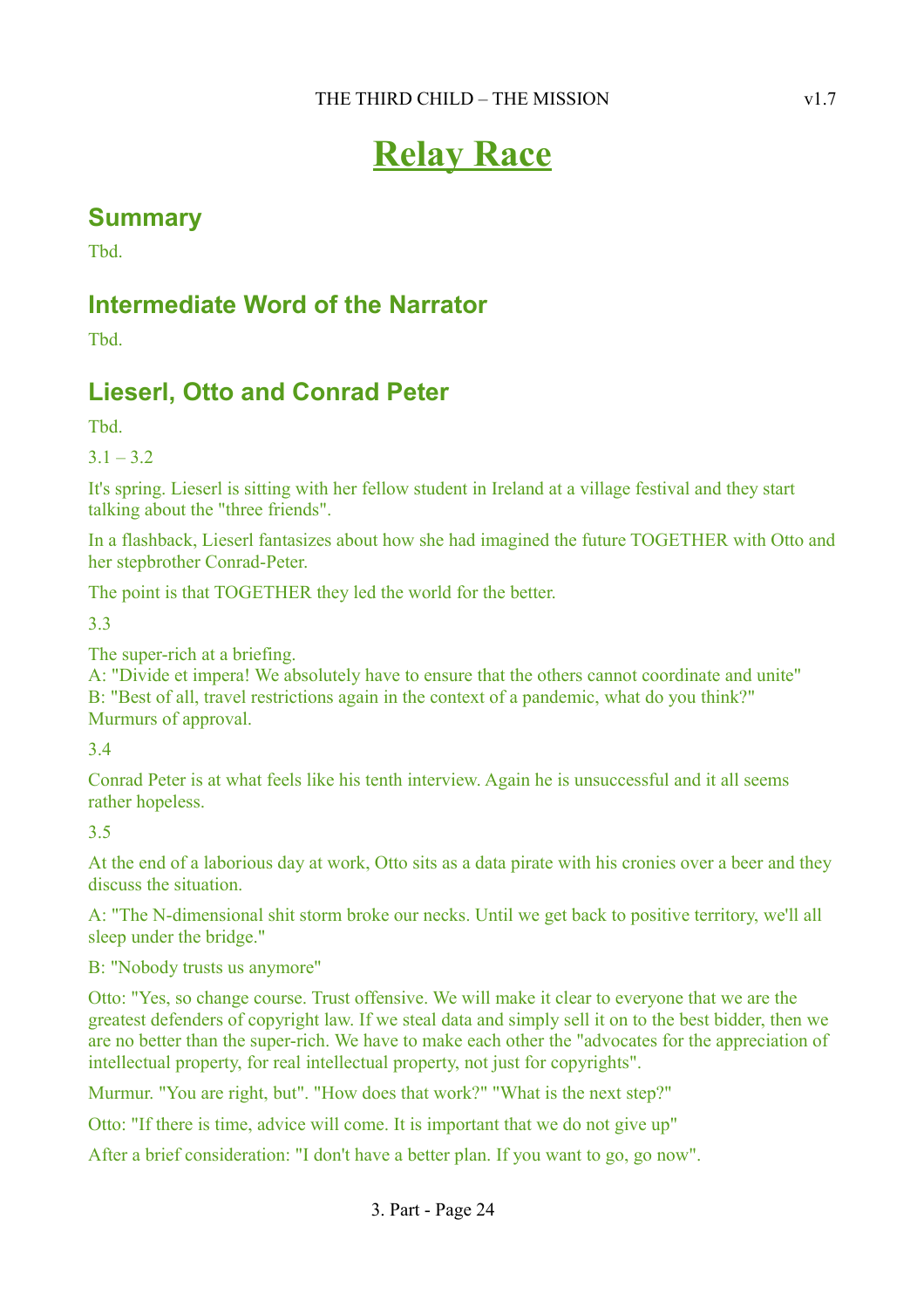#### 3.6

On the way home he sees an advertising poster stuck to an electrical switch box: "Family constellations and repatriations - find the dark points of your past - everyone has got them".

Somehow the thought occurs to him that Lieserl's inexplicable absence could have something to do with a "dark point". Could it be that she was hopeful?

He makes up his mind to stop by Veronika in the next few days to find out more.

3.7

Monika is a guest at Veronika's.

The three of them sit in the kitchen with Walter and have a snack - the obligatory punch donuts - of course Monika the green one.

Otto rings the bell: "Otto Maric here, could I discuss something?"

Veronika: "Come on up".

In the kitchen, Otto greets everyone.

Otto: "Ms. Haselbacher, I have a problem".

Veronika: "Let's see if I can help".

Otto: "You asked so strange questions at our last family reunion - you know, because of the baby hatch and so on - and I thought <every family has their secrets> and Lieserl broke up without saying goodbye and whether you didn't talk about any Knowing secrets that at least make the whole thing easier to understand? "

Veronika: "Well, it is a bit difficult to discuss this in a large group - (mischievous) - but the CCM declared 2021 the  $\leq$ year of honesty $\geq$ , so I'll give it a try"

"Walter, are you sitting well anyway?"

Veronika: "My husband never took too much care of the children and the housekeeping - well. I didn't like that, but at least he always worked hard and earned money. When he got the offer, for a year after Going to South America - I think for a start-up - I agreed, the children were just new to kindergarten and of course I wanted to stay here with them."

Walter: "Well, it wasn't that natural" (mumbles)

Veronika: "Unfortunately we were too stormy when we said goodbye and after a few weeks it turned out that I was pregnant."

Walter: "You never said .........."

Veronika: "Pssssshhh. It was a difficult time. I didn't want to endanger Walter's career and got caught in a vortex of events that pulled me deeper and deeper."

Veronika: "My religion forbade me to have an abortion, but it was clear to me that I wanted to give the child away immediately after the birth. I also didn't want Walter to find out anything - but that now seems inevitable".

Walter: "Then Otto - are you - our child that Veronika gave away?" Walter needs some time to process that.

Veronika: "Yes, there is no final proof because the documents in the Wilhelminenspital were lost in 2000, but we have to assume ..."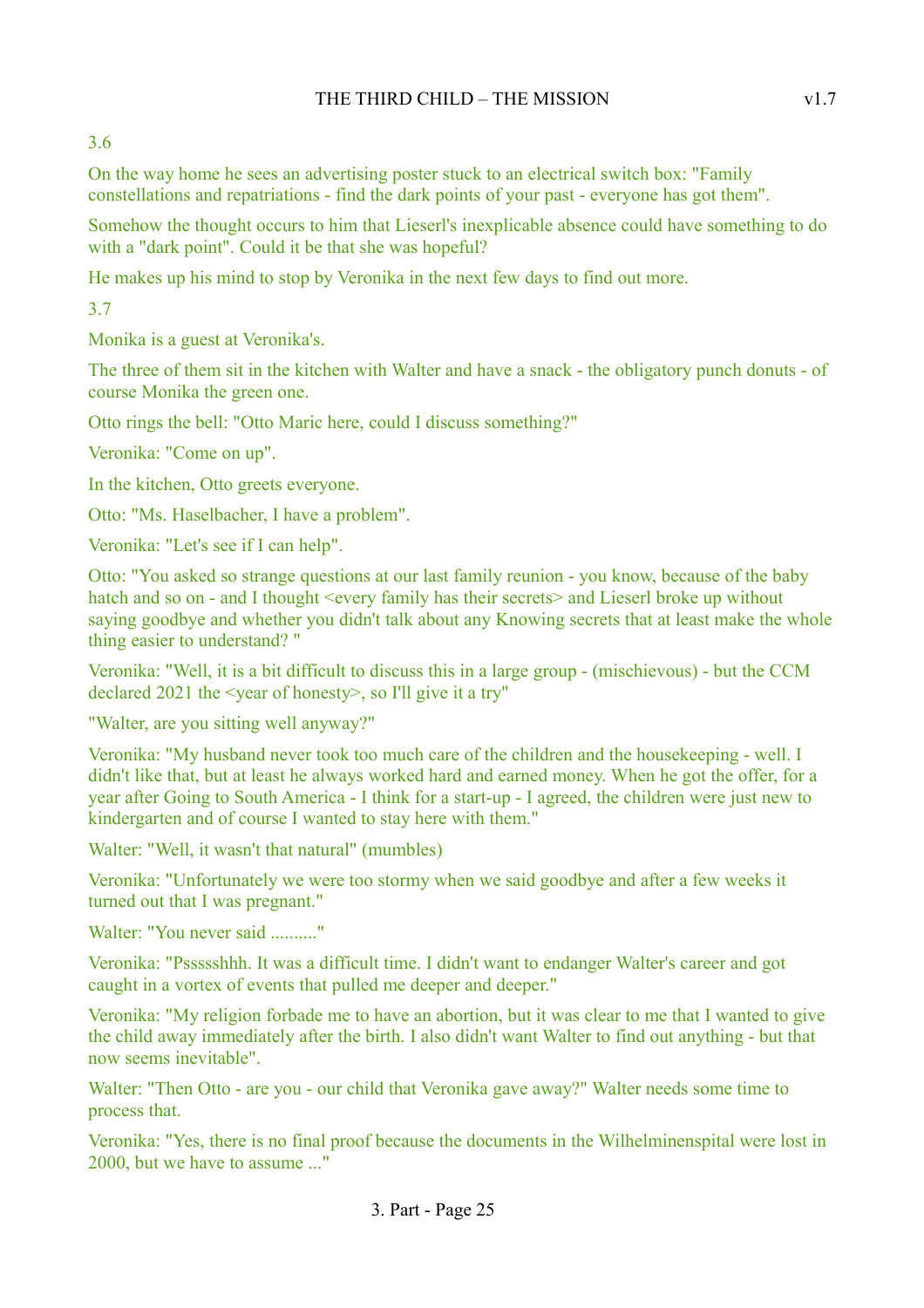Otto: "...... that Lieserl is my half-sister. Oh, you big shit!"

Otto: "And where is she now?"

Veronika: "She is on a semester abroad in Ireland".

In all of this, Monika is very expressive in silence.

3.8

Due to the travel restrictions, Otto cannot go to Ireland to look for Lieserl. Nevertheless, he doesn't want to give up yet, at least he wants to honestly discuss the matter with her in private.

He also can't just phone because the super-rich would listen to him, he knows that.

He turns to Conrad Peter: "Conrad, I need help, can we meet".

Conrad is also no longer on the high horse, he is hoping for a job in Otto's gang.

They meet in the well-known ice cream parlor: "How can I have a confidential conversation with Lieserl despite travel restrictions?"

Conrad: "You're in luck. I have a <br/>black channel> on the internet that you are welcome to use".

# **The Crucial Conversation**

3.9

It is a tolerably warm spring Sunday in Ireland. Lieserl has already settled in with her host family a farmer with a small farm, some animals and two fields. It was only 20 minutes by train to the small town where she was studying.

The farmer had astonishingly modern equipment, WiFi throughout the farm, video surveillance in the barn, for the harvest he borrowed autonomous robots that did the work with almost no human intervention and he was astonishingly often to visit in the pub and in the city in the theater .

Lieserl's phone rang: "Yes, hello Conrad. That's a surprise. How can I harm you?"

Conrad: "I'll spell you a temporary URL now, you will log in there within the next 5 minutes, OK?"

Said and done. A website opened: "You are authorized! Choose a service"

There was only one service available: "Black Video Conference"

Lieserl opened the link, and lo and behold: "Conrad Peter was at the other end".

"How are you?" both asked the same question at the same time - they both laughed.

C.P .: "Otto would like to speak to you, it's confidential"

Lieserl: "I can't"

C.P .: "He already knows!"

Lieserl: "What?"

C.P .: "The one with the baby hatch"

Lieserl: "Oh, word got around. How's Papa doing with that?"

C.P .: "He's cracked because Aunt Veronika kept it a secret from him for so long. We have a real little crisis of confidence here".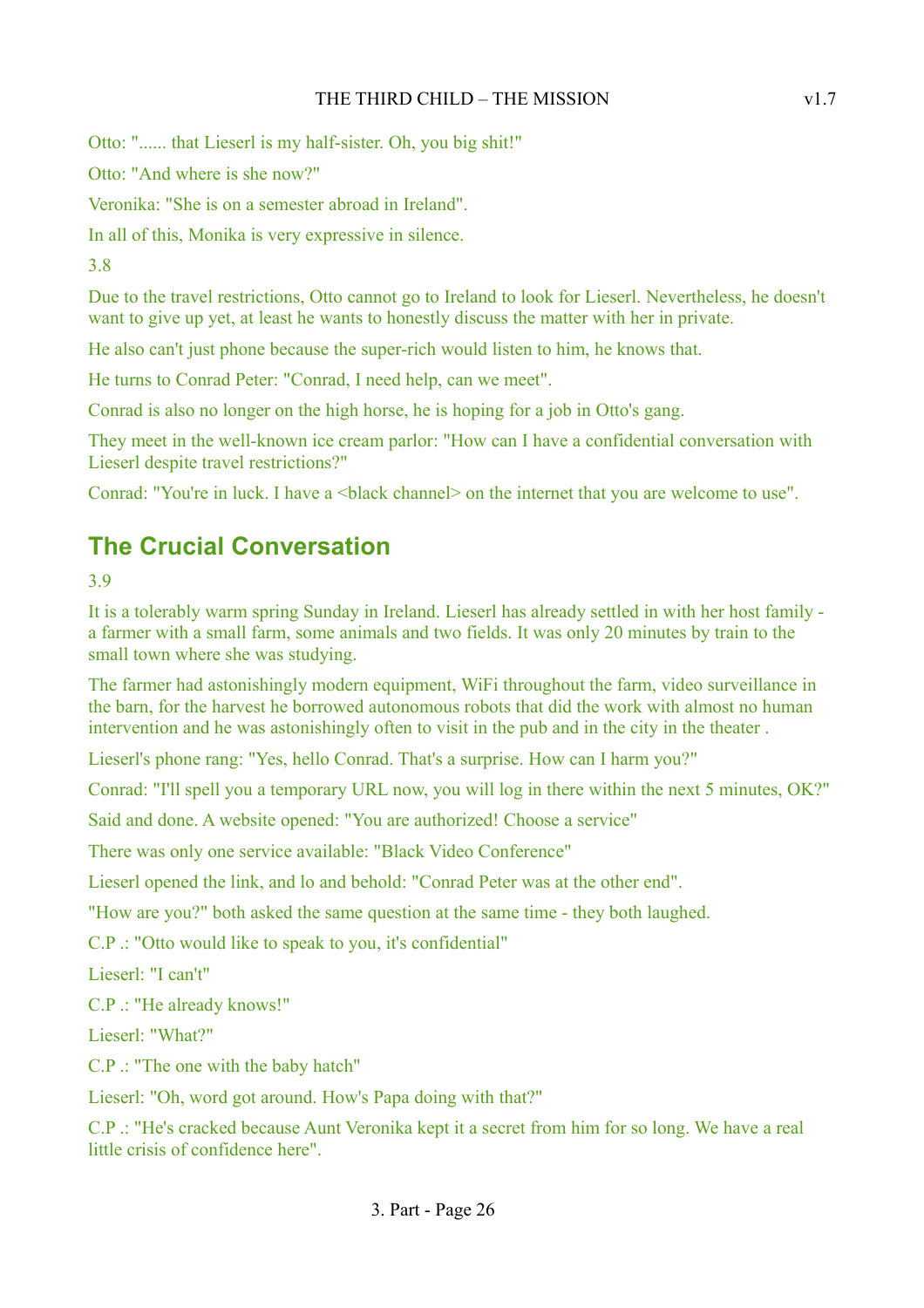Lieserl: "Maybe I should come back as soon as possible"

C.P .: "Now get your thing done. It's a black channel, you can discuss anything you want with Otto. I'll switch myself off now and I promise I won't play a mouse".

Otto becomes visible. They look at each other for a long time before they say the first word.

Both start at the same time: "I wanted ....." and interrupt again.

New attempt: "Did you .....". Again exactly at the same time.

"I have to ......" at the same time. Both have to giggle.

Otto: "I can't believe you're my sister!"

Lieserl: "Half sister!"

Otto: "Still. That contradicts everything I have ever felt for you. It CANNOT be".

Lieserl: "But the facts! Remember that we have to act based on evidence"

Otto: "You can't see those sitting in the dark. I can tell you bad things about my clashes with the real enemy. These people act based on evidence. With the precision of a stealth drone, they tear your last secrets out of your brain. I can understand the aluminum hat wearers well ".

Lieserl: "Have you become a conspiracy theorist now?"

Otto: "No, I just want to say that we have to stick together. We have to organize, otherwise it will all end badly."

Lieserl: "In mid-July - that is, in a month - I'll be back to Vienna anyway. I will talk to Conrad Peter whether we can take on this matter together. But as far as I am concerned, please accept the facts. I am your sister ".

3.10.

At dinner together, the farmer starts a new topic of conversation after a while: "If it weren't so unlikely, I would slowly start to believe in a world conspiracy - this whole pandemic only helps the rich and everyone else is drained."

Lieserl: "Well, of course there is a more or less tacit agreement among all rich people that they would very much like to stay rich - it's just so pleasant. And that of course you pull together is somehow logical, isn't it? But I wouldn't call it a <world conspiracy> right away."

Bauer: "And the meetings there in this Swiss mountain village? Aren't they conspiratorial meetings? Have you read the minutes?"

Lieserl: "Hmmmmm, well, if you want to call it that. The top still stabs the bottom, that's pure evolution".

3.11.

In the quarter of the over-rich:

Status meeting:

Number one: "We now have the movement of goods under control. Because of the 2m rule, services are only available in the sense of telepresence - also under control. Good."

The numberless: "And what about the data traffic?"

Number one: "Everything is in the cloud. There is no such thing as an uncontrolled app, most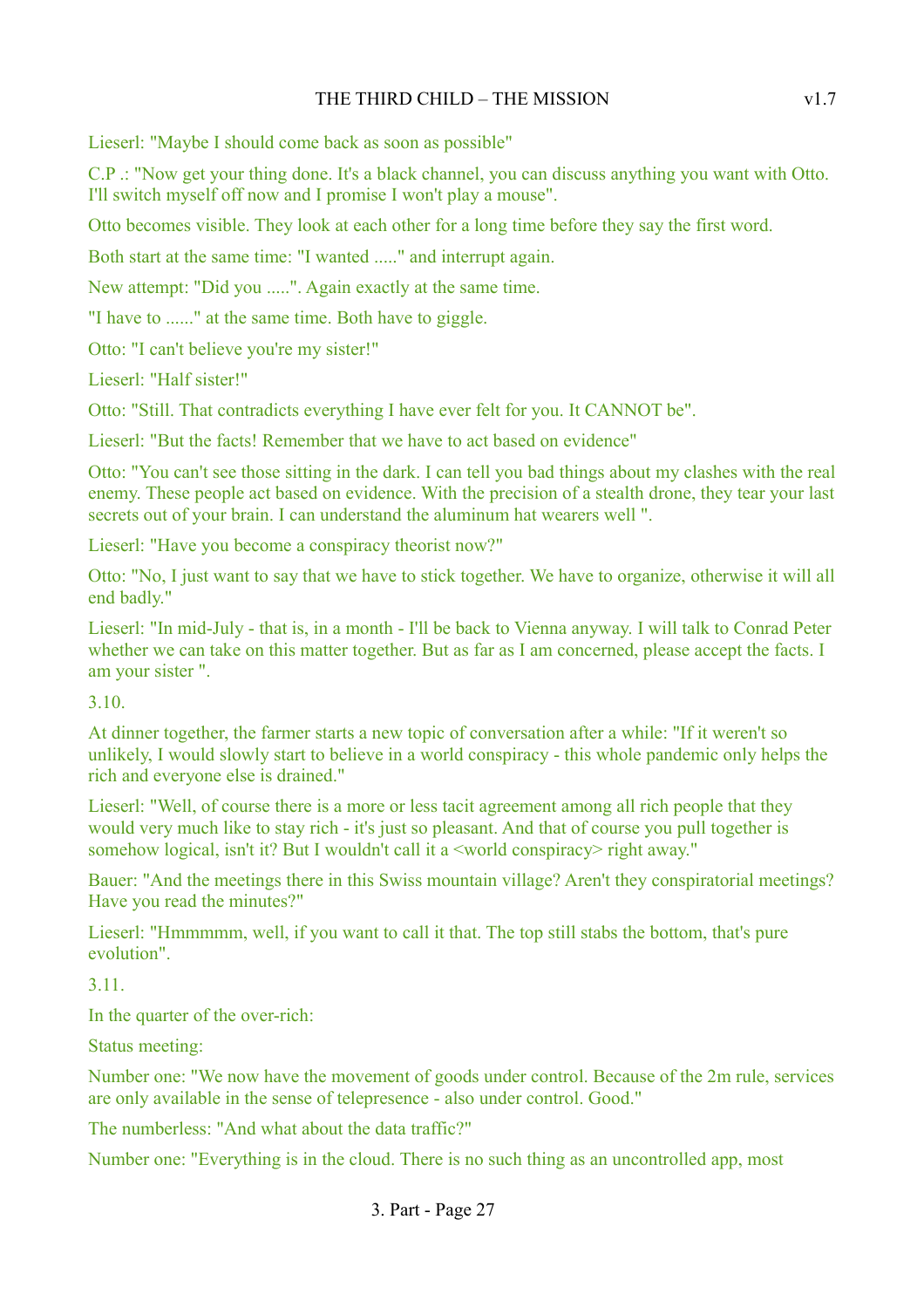applications will only need a local browser anyway - no more plugins!"

The numberless: "Everything is in the cloud! Everything is in the cloud? Everything? Really everything?"

The numberless: "You keep hearing about black channels, blogs without imprint and unauthorized data transfers. That MUST stop. Resistance must be pointless!"

# **Attack of the Super-Rich / Over-Rich**

3.12

With Otto in the shelter.

Otto: "How's it going?"

Member: "Well, the break-in attempts on our servers are becoming more and more frequent, but they still hold up. Who is so interested in keeping everything under control?"

Otto: "We have to work on new solutions. The author has to be able to maintain control and he has to be able to live from his work. The middleman is too powerful. That is the mission. The enforceability of copyright has to be possible again, otherwise everything would be in vain".

3.13.

Lieserl is back in Vienna and meets with Conrad Peter in the ice cream parlor.

Lieserl: "Well, Conrad, I have to ask you something. You know that Otto and his gang were shipwrecked on their way to <Robin Hood – Existence>".

Conrad Peter: "Yes, they started it upside down".

Lieserl: "What do you mean? Is Open Source the wrong approach? Shouldn't he have published the data?"

Conrad Peter: "He did not add any added value. Every trader adds added value by transporting goods and data from A to B when they are not needed at A, but needed at B. But he has made illegal data based on legal data what corresponds to an impairment ".

Lieserl: "I don't understand that"

Conrad Peter: "Only dodgy characters from the Darknet wanted to use his data, so that they had a certain value on the black market, but since we - yet - are not living in the crisis, the data was underestimated by 90% of people. And Otto also".

Lieserl: "But don't the 90% of humanity see that they are just being ripped off by the over-rich?"

Conrad Peter: "Obviously the pressure of suffering is not great enough. But that is still to come".

Conrad Peter: "But I have something to discuss with Otto anyway. Let's make an appointment and talk about the whole thing".

Lieserl: "I don't know. I have to discuss this with my parents first. I don't want to give Otto any hopes. You know, the thing with the baby hatch".

Conrad Peter: "OK, I'll wait until you get in touch"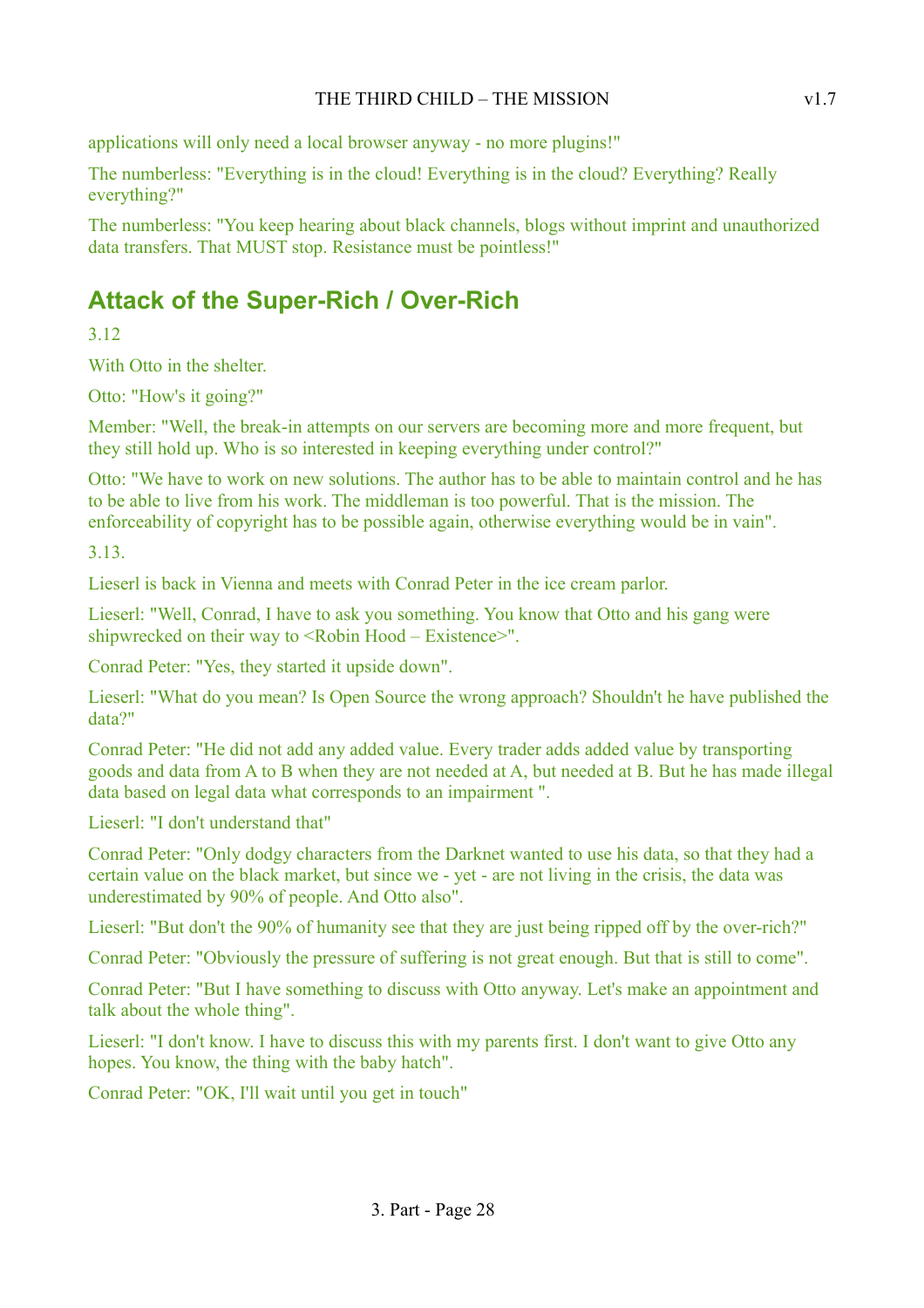3.14.

In Otto's quarters. All run back and forth. Great unrest.

Otto: "General Management Report"

A gang member: "We lost – hacked and abused as a clone – 30% of our servers!"

Second gang member: "But thanks to our virtualization strategy, the other 70% are still safe".

Otto: "OK, thank you. It's going to be tight".

3.15.

Lieserl asks Monika: "Mum, I have a problem. On the one hand, I feel a call to work on the future with Conrad Peter and Otto, but because of Otto - you know - that can't go well. He doesn't accept us being siblings"

Monika: "You are not either"

Lieserl: "I beg your pardon?"

Monika: "It has to come out at some point anyway. You, you and Carl-Friedrich, you are not Walter's children."

Lieserl (can't contain herself): "Uhhhhhh. Woow. Hmmmmpf. That comes suddenly now."

Monika: "As soon as Carl-Friedrich is visiting again, the three of us will discuss it once. Papa - Walter - doesn't need to know anything about it yet."

3.16

Lieserl immediately visits Otto in his apartment.

Otto (opens the door): "What gives me the honor?"

3.17

The next day - it's a Saturday - Lieserl comes home at 11:00 in the morning. Walter is sitting in the kitchen - Monika washes the dishes - Walter: "Good morning!"

Lieserl: "Uh !, yes! Good morning" and goes to her room.

Walter (to Monika): "Since when has Lieserl been sleeping away?"

Monika: "My God, she is 20. Do you want to put a glass cover over her?"

Walter: "No, no. It's just that she is now in the process of building her own life through her studies. If she gets pregnant ...... unthinkable"

Monika: "You can hear the grass growing again. You are a grandmaster in that."

Walter: "As a father you will be allowed to think again"

Monika: "Because you are just saying <father>, we have to talk about it".

Monika confesses to Walter (2021 is the "year of honesty") that Carl-Friedrich and Lieserl are not from him, whereupon Walter makes the decision to divorce Monika.

Divorce and everything else are beyond the scope of this book.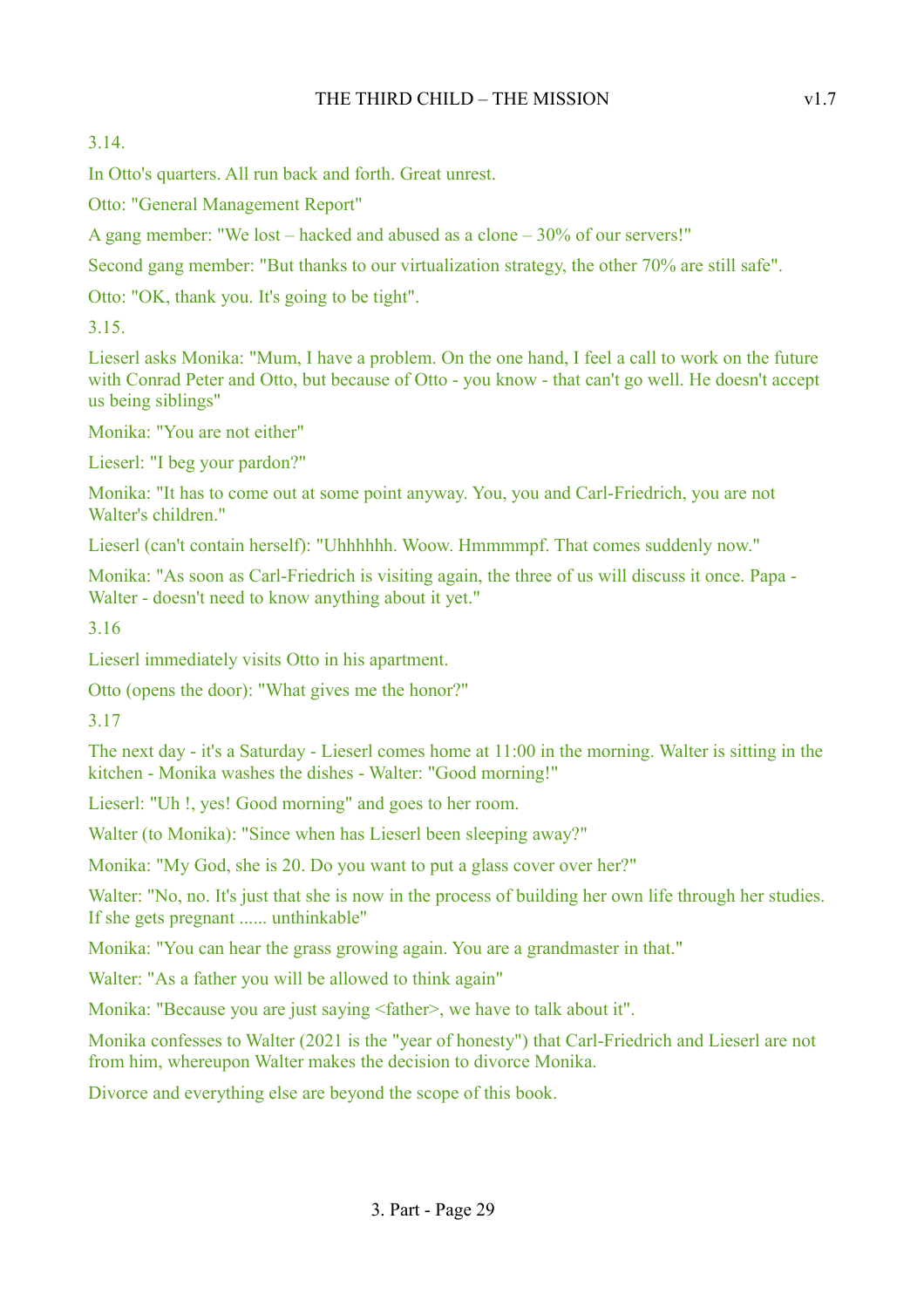# **Knowledge sharing - conference call**

## 3.18

Lieserl invited Otto and Conrad Peter to a normal [Skype / Zoom / Teams / aso.] video conference.

Lieserl: "Why have I invited you? I think Conrad Peter has a suggestion to make"

Otto: "Stop! This channel is not safe. Let's meet in a location that we all know and that is safe."

Lieserl: "OK, tomorrow at 4:00 pm in your company?"

Otto: "Gladly"

Conrad Peter: "OK"

3.19

In Otto's hideaway there is also a cozy meeting room with sofas in a circle and large Caribbean panorama photos on the walls.

The whole gang has now gathered there and Lieserl and Conrad Peter are guests.

Otto (comes straight to the point): "So, you have a suggestion to make to us? I'm listening."

Conrad Peter: "I have a business to propose. On the one hand, we have a concept for software that will help you 100% to achieve your goals. On the other hand, I am looking for a job and would like to join you."

Otto (thinks about it): "That sounds good. But I want the entire concept - the documents - in advance. You can then join in afterwards."

Conrad Peter: "Sounds fair, OK".

3.20

Conrad Peter and Otto sit together with Lieserl in the ice cream parlor. Conrad Peter helps Otto by handing over all of the concept documents for the planned software, not without sufficient comments.

Otto: "And with this software it is then ensured that the original – original – author can actually enforce his copyright? Neither the middleman nor the end user can therefore bypass the copy protection?"

Conrad Peter: "Exactly. The author has 100% control over who he gives which rights and who is allowed to pass on which rights. Of course, it is a bit of a hassle for him to keep track of things, but he also has the option of an open source approach, if that's what he really wants."

Lieserl: "Sounds good".

Suddenly Conrad Peter collapses. He's got a bullet hole on his forehead. Then a shot from the sniper clicks.

Lieserl and Otto take cover and drag Conrad Peter down with them.

They desperately try to revive him until the whole situation calms down again and they realize that there is nothing more to be done.

Lieserl and Otto look deep into each other's eyes: "Now more than ever!" Both say.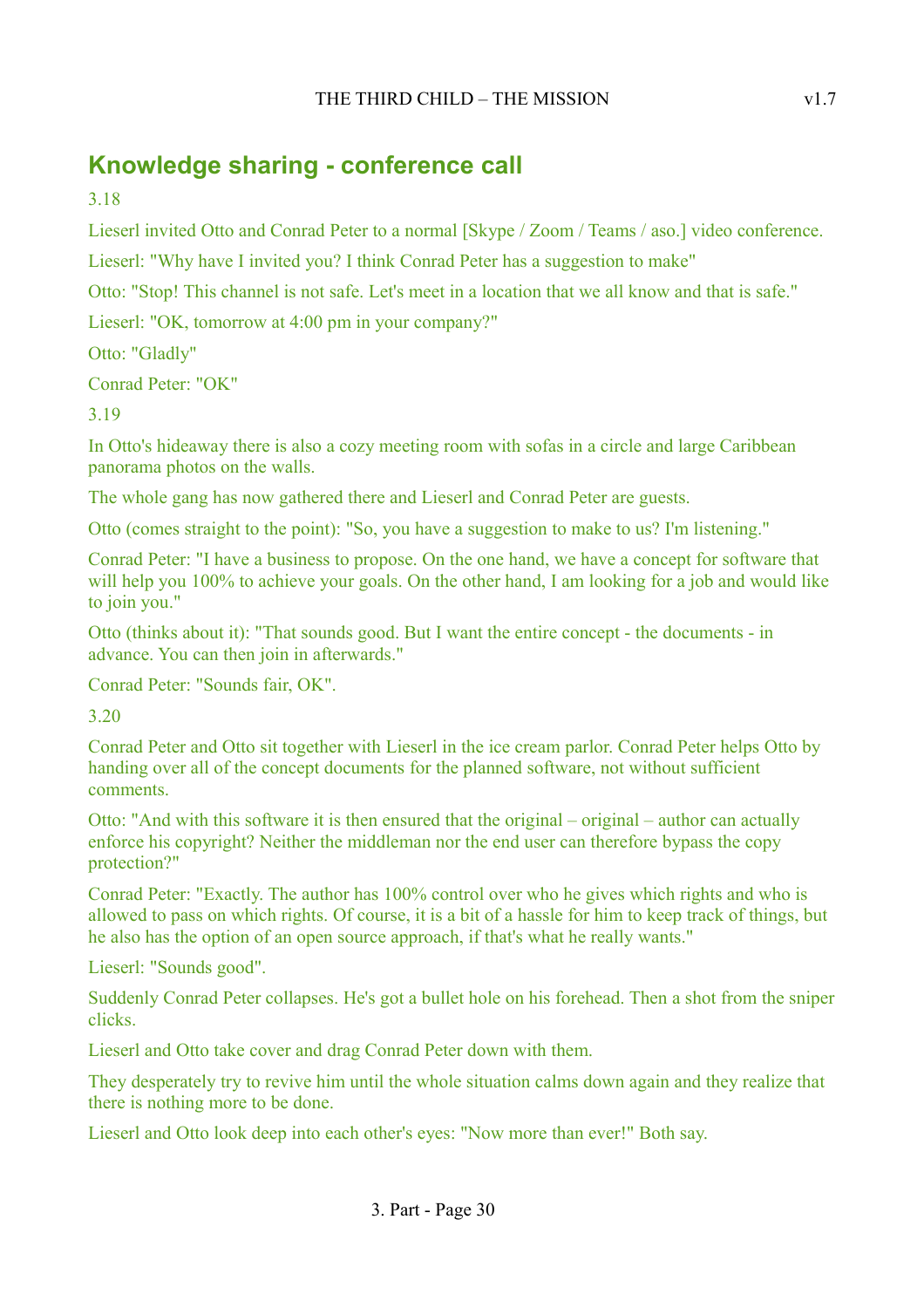3.21

In Otto's hideaway - the one with the large factory window - the entire gang sits together and Otto gives a lecture.

Otto: "So and now that I have sketched all of our future software, here is the last secret. The clue that you have to take into account when you assemble all the parts into an overall system".

You can see how a drone flies along the Ringstrasse, then turns into one of the more densely populated districts of Vienna and finally approaches Otto's factory.

Otto: "Well, that's it, now I can only wish us good luck. (Military tone) Questions?"

Break. You can see the drone aiming at Otto through the window.

Otto (repeats after 4 seconds; louder): "Questions?"

everyone screams: "None!". At that moment Otto is riddled by the burst from the machine gun.

Everyone screams and disperses.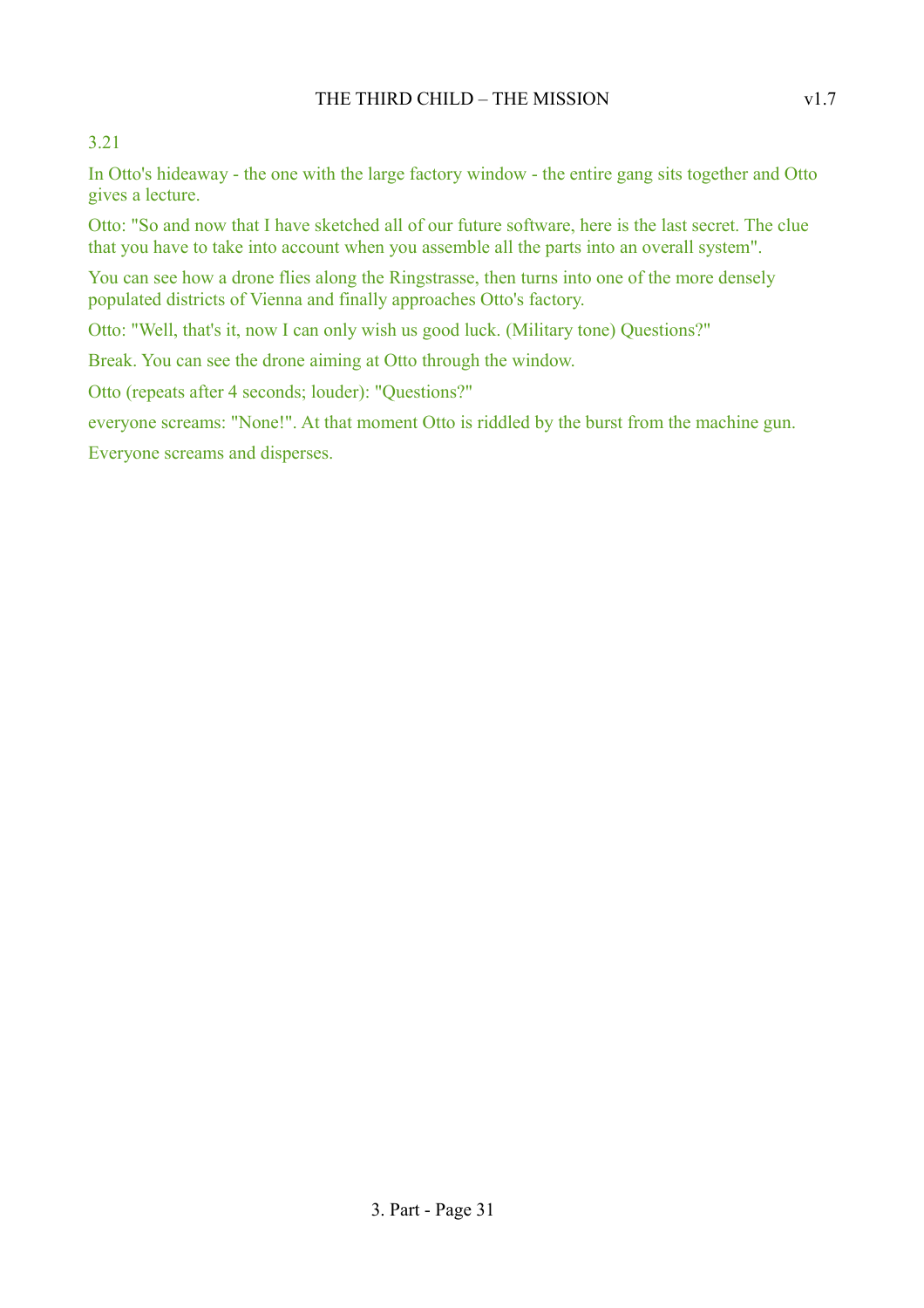## *3.22 Plan A*

It is a cloudy November afternoon. Three o'clock and the sun is trying to seep through the thick curtain of fog. Hopeless endeavor. A bright chapel bell announces that a funeral will take place in the small cemetery.

In the chapel, the mostly young people sit in dark mourning clothes.

The priest begins his speech.

Priest: "Dear mourners. 'Where are real role models?' Older people sometimes ask, and they often end up in the nagging channel, the channel that pulls us down again and again into the swamp of the Depression.

We have come together here to do mourning work and to accompany two young men on their last journey. The relatives have certainly been through a lot in the last few days and weeks, but there is one thing these two young people would not have wanted: that we should now be dragged down into the swamp of depression.

Because they were, they are, real role models and showed us how to live a successful life.

One, Conrad Peter, always intended to help other people and to bring them together, the other, Otto, wanted in his youthful exuberance to save the entire world, no not the world, the universe, if we think twice : doesn't every person who lives in good will save the universe?

Because of course it was Jesus Christ who saved the world, but in his living body, in the Church that we all are, arduous work of redemption is still being done every day.

I have also heard that there are some in this mourning community who have now come together to form a community in order to continue the ideas of Conrad Peter and Otto. Conrad and Otto are certainly very proud of you.

Here in the young cemetery, which was built on the good ground of the former "Wiener Erdenwerk", we can also take into account the wishes of the two deceased, namely that they want to be buried in Bavarian soil.

And so we do not want to despair that today is the last way on which we will accompany Conrad and Otto, but we want to take them as role models and we want to continue on this path and ask for a blessing for it. "

The bell rings again. You can see how a small crowd pulls after the coffin from the chapel to the grave.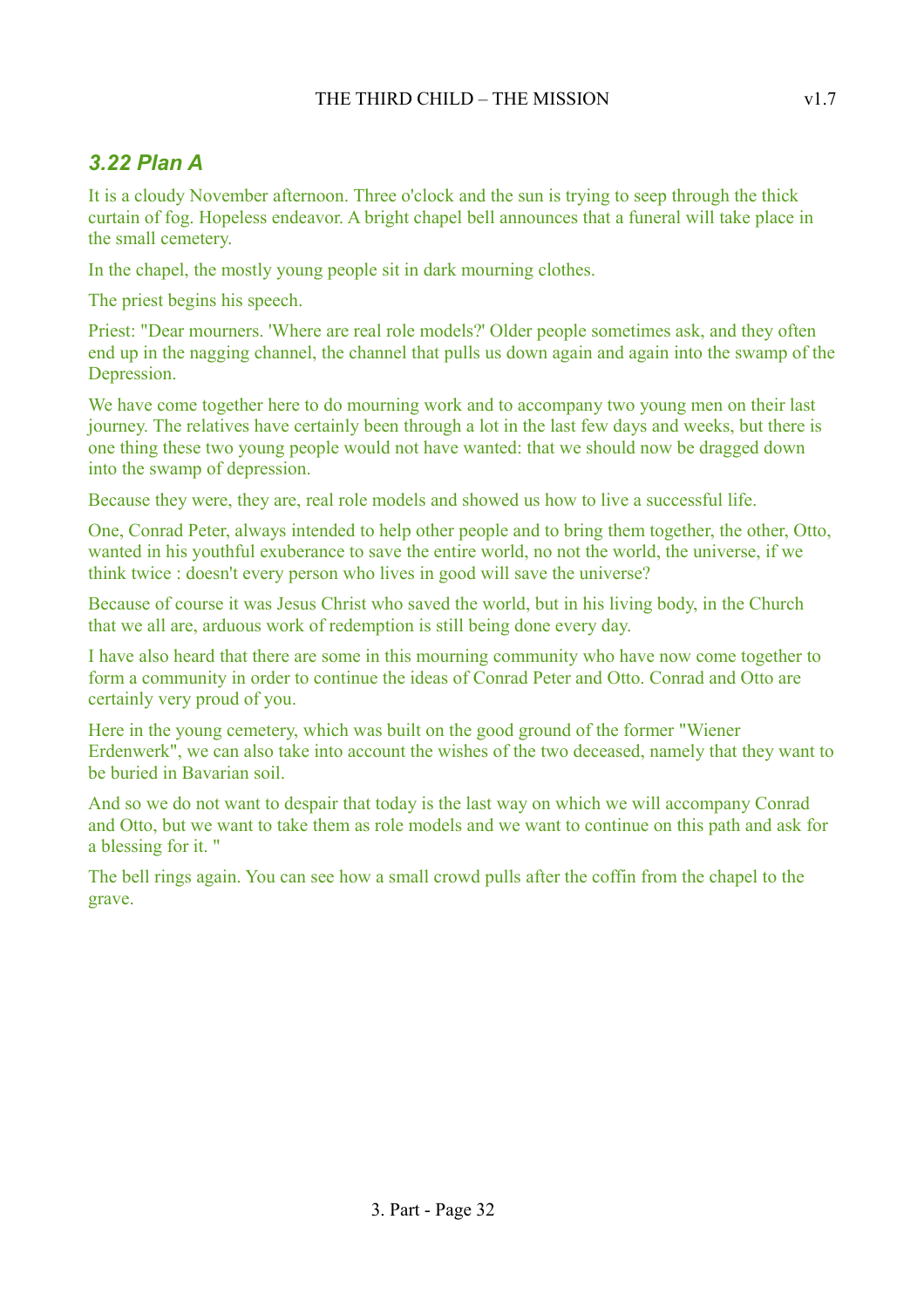## *3.22 Plan B*

It is a windy but sunny late autumn day. In the middle of a small cemetery is a chapel with a bright bell announcing a burial.

Young people in dark mourning clothes sit in the chapel.

The priest begins his speech.

Priest: "Dear mourners. 'Where are real role models?' Older people sometimes ask, and they often end up in the nagging channel, the channel that pulls us down again and again into the swamp of the Depression.

We have come together here to do mourning work and to accompany two young men on their last journey. The relatives have certainly been through a lot in the last few days and weeks, but there is one thing these two young people would not have wanted: that we should now be dragged down into the swamp of depression.

Because they were, they are, real role models and showed us how to live a successful life.

One, Conrad Peter, always intended to help other people and to bring them together, the other, Otto, wanted in his youthful exuberance to save the entire world, no not the world, the universe, if we think twice : doesn't every person who lives in good will save the universe?

Because of course it was Jesus Christ who saved the world, but in his living body, in the Church that we all are, arduous work of redemption is still being done every day.

I have also heard that there are some in this mourning community who have now come together to form a community in order to continue the ideas of Conrad Peter and Otto. Conrad and Otto are certainly very proud of you.

Here in this small cemetery we want to accompany them on their last journey in a somewhat unorthodox way. They wanted their ashes to be scattered to the wind after the cremation had already taken place.

And so we do not want to despair that today is the last way on which we will accompany Conrad and Otto, but we want to take them as role models and we want to continue on this path and ask for a blessing for it. "

The bell rings again. You can see how a small group accompanies the priest outside. Two cemetery officials carry the urns. First the first climbs up a prepared ladder and hands the ashes to the gracious autumn wind, then the second does the same.